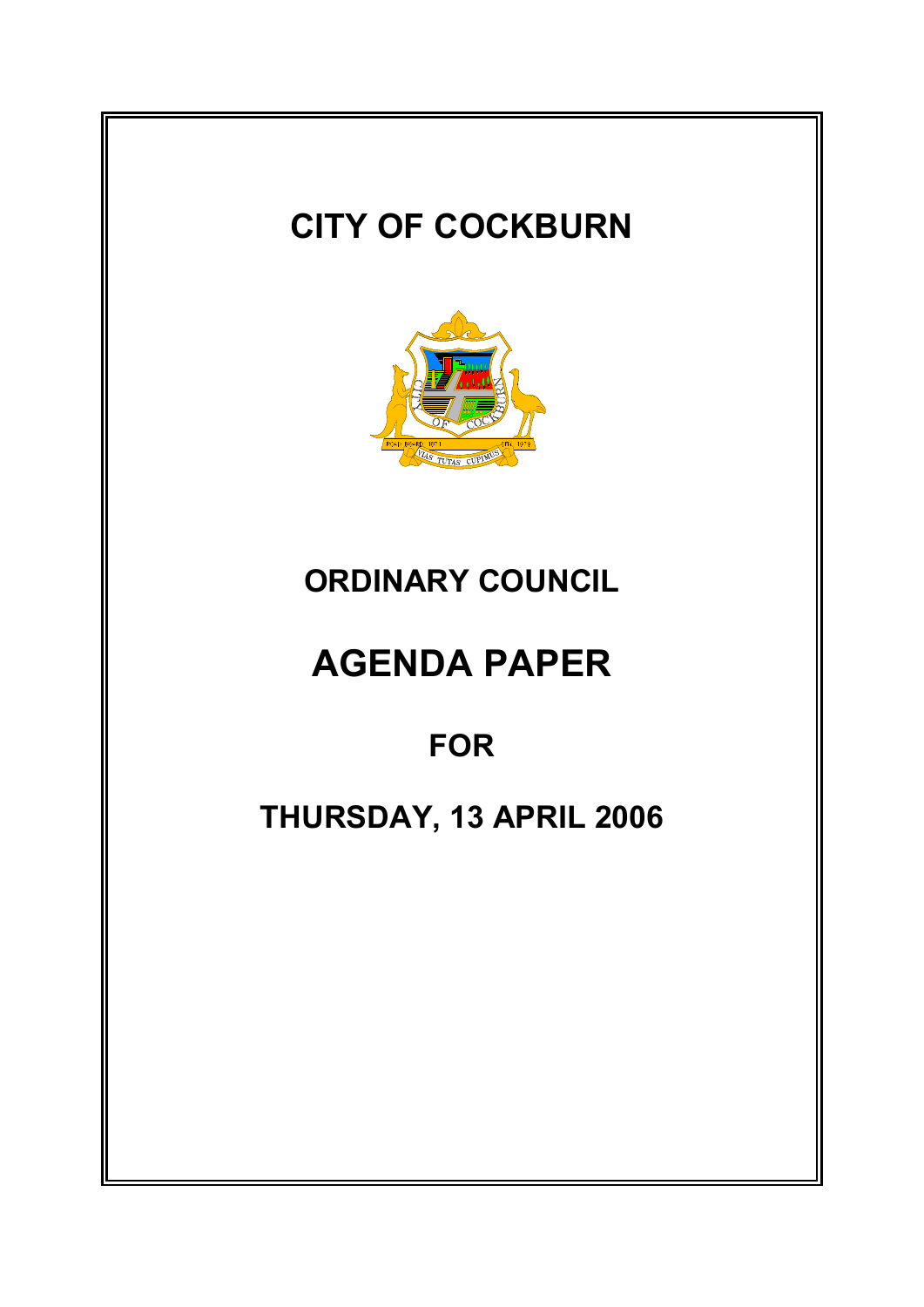# **CITY OF COCKBURN**

# **SUMMARY OF AGENDA TO BE PRESENTED TO THE ORDINARY COUNCIL MEETING TO BE HELD ON THURSDAY, 13 APRIL 2006 AT 7:00 PM**

# **Page**

 $\overline{\phantom{0}}$ 

| $\mathbf{1}$ . |                                                                                                                     |                                                                                                        |  |
|----------------|---------------------------------------------------------------------------------------------------------------------|--------------------------------------------------------------------------------------------------------|--|
| 2 <sub>1</sub> | APPOINTMENT OF PRESIDING MEMBER (IF REQUIRED)  1                                                                    |                                                                                                        |  |
| 3.             | DISCLAIMER (TO BE READ ALOUD BY PRESIDING MEMBER) 1                                                                 |                                                                                                        |  |
| 4.             | ACKNOWLEDGEMENT OF RECEIPT OF WRITTEN DECLARATIONS OF<br>FINANCIAL INTERESTS AND CONFLICT OF INTEREST (BY PRESIDING |                                                                                                        |  |
| 5              | (OCM 13/04/2006) - APOLOGIES AND LEAVE OF ABSENCE  1                                                                |                                                                                                        |  |
| 6.             | ACTION TAKEN ON PREVIOUS PUBLIC QUESTIONS TAKEN ON                                                                  |                                                                                                        |  |
| 7.             |                                                                                                                     |                                                                                                        |  |
| 8.             |                                                                                                                     |                                                                                                        |  |
|                | 8.1                                                                                                                 | (OCM 13/04/2006) - ORDINARY COUNCIL MEETING - 09/03/2006  2                                            |  |
| 9.             |                                                                                                                     |                                                                                                        |  |
| 10.            |                                                                                                                     |                                                                                                        |  |
| 11.            | BUSINESS LEFT OVER FROM THE PREVIOUS MEETING (IF                                                                    |                                                                                                        |  |
| 12.            |                                                                                                                     | DECLARATION OF COUNCILLORS WHO HAVE NOT GIVEN DUE<br>CONSIDERATION TO MATTERS IN THE BUSINESS PAPER  2 |  |
| 13.            |                                                                                                                     |                                                                                                        |  |
|                | 13.1                                                                                                                | (OCM 13/04/2006) - APPLICATION FOR LEAVE OF ABSENCE -                                                  |  |
|                | 13.2                                                                                                                | (OCM 13/04/2006) - MINUTES OF THE MUSEUM ADVISORY<br>COMMITTEE MEETING - 28 FEBRUARY 2006 (1960) (DMG) |  |
|                | 13.3                                                                                                                | (OCM 13/04/2006) - REVIEW OF THE ENGAGEMENT OF<br>FREEHILLS IN THE MATTER OF MADRIGALI VS CITY OF      |  |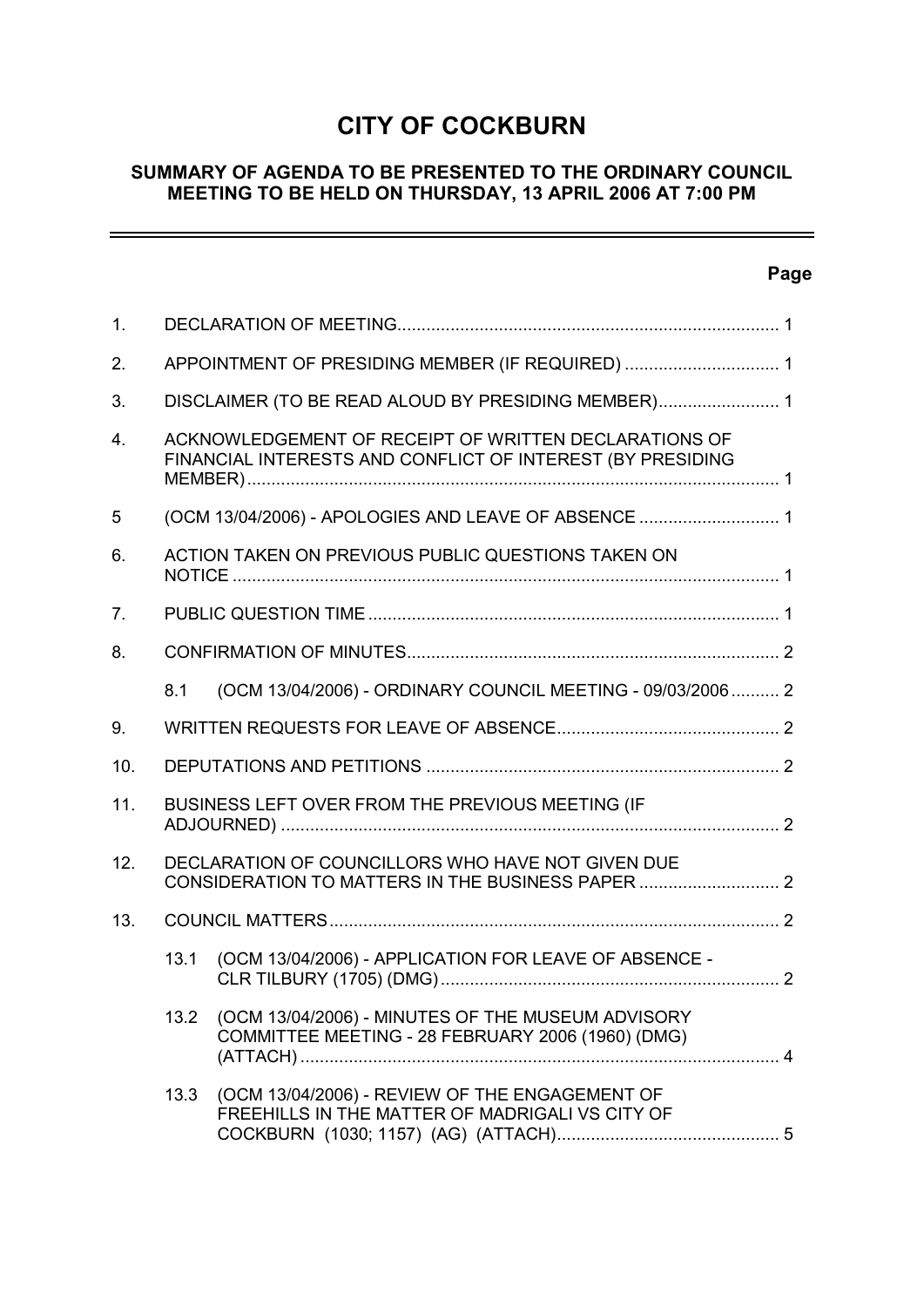|     | 13.4 | (OCM 13/04/2006) - MOTION - ANNUAL ELECTORS MEETING 31<br>JANUARY 2006 - CHANGE OF USE FROM ANCILLARY<br>ACCOMMODATION TO A GROUPED DWELLING - LOT 5<br>FAWCETT ROAD, MUNSTER - OWNER: M & R O'BRIEN (3411306)                                                                                                                           |  |
|-----|------|------------------------------------------------------------------------------------------------------------------------------------------------------------------------------------------------------------------------------------------------------------------------------------------------------------------------------------------|--|
| 14. |      |                                                                                                                                                                                                                                                                                                                                          |  |
|     | 14.1 | (OCM 13/04/2006) - RAMSAY PLACE, BIBRA LAKE - REQUEST TO<br>CLOSE ACCESS TO NORTH LAKE ROAD (451384) (KJS)                                                                                                                                                                                                                               |  |
|     | 14.2 | (OCM 13/04/2006) - PROPOSED CHILD CARE CENTRE - LOT 132;<br>65 COOLBELLUP AVENUE (CNR COUNSEL ROAD),<br>COOLBELLUP - OWNER: 77 PTY LTD, ANGELA OLIFENT,<br>KINGSTAR PROPERTY GROUP PTY LTD - APPLICANT:<br>SUZANNE HUNT ARCHITECT (1104176) (JW) (ATTACH) 20                                                                             |  |
|     | 14.3 | (OCM 13/04/2006) - PROPOSED AMENDMENT NO. 48 TO TOWN<br>PLANNING SCHEME NO. 3 FOR CONSISTENCY WITH AN<br>AMENDMENT TO THE METROPOLITAN REGION SCHEME - LOTS<br>4995-4997, 500-502, 400, 303 & 4620 COCKBURN ROAD, LOTS<br>4291, 21, 2-5 & 101 RUSSELL ROAD, LOTS 4896 & 4898 JESSIE<br>LEE STREET, LOTS 106 & 105 RUSSELL ROAD - OWNERS: |  |
|     | 14.4 | (OCM 13/04/2006) - VARIATION TO THE APPROVED STRUCTURE<br>PLAN FOR PORTION OF DEVELOPMENT AREA NO. 4 (CELL 9)<br>LOT 1009 SPINNAKER HEIGHTS, YANGEBUP - OWNER:<br>NORFOLK HOLDINGS PTY LTD - APPLICANT: DEVELOPMENT<br>PLANNING STRATEGIES (9620; 4413993) (VM) (ATTACH)  31                                                             |  |
|     | 14.5 | (OCM 13/04/2006) - SATELLITE DISH - LOT 550; 68 BARRINGTON<br>STREET, SPEARWOOD - OWNER/APPLICANT: J & M MONTES                                                                                                                                                                                                                          |  |
|     | 14.6 | (OCM 13/04/2006) - INFILL SEWERAGE PROGRAM - PRIORITY                                                                                                                                                                                                                                                                                    |  |
|     |      | 14.7 (OCM 13/04/2006) - STRUCTURE PLAN AMENDMENT -<br>AUSTRALIAN MARINE COMPLEX TECHNOLOGY PRECINCT -<br>NORTH OF RUSSELL RD, WEST OF ROCKINGHAM RD, SOUTH<br>OF FROBISHER AVE AND EAST OF LAKE COOGEE, MUNSTER -<br>OWNER: LANDCORP & OTHERS - APPLICANT: THE PLANNING                                                                  |  |
|     | 14.8 | (OCM 13/04/2006) - CANCELLATION OF THE SOUTH COOGEE 'A'<br>CLASS RESERVE - RESERVE NO.15741 RUSSELL ROAD,<br>MUNSTER - OWNER: THE CROWN, MANAGED BY THE CITY OF<br>COCKBURN - APPLICANT: THE PLANNING GROUP (3411643)                                                                                                                    |  |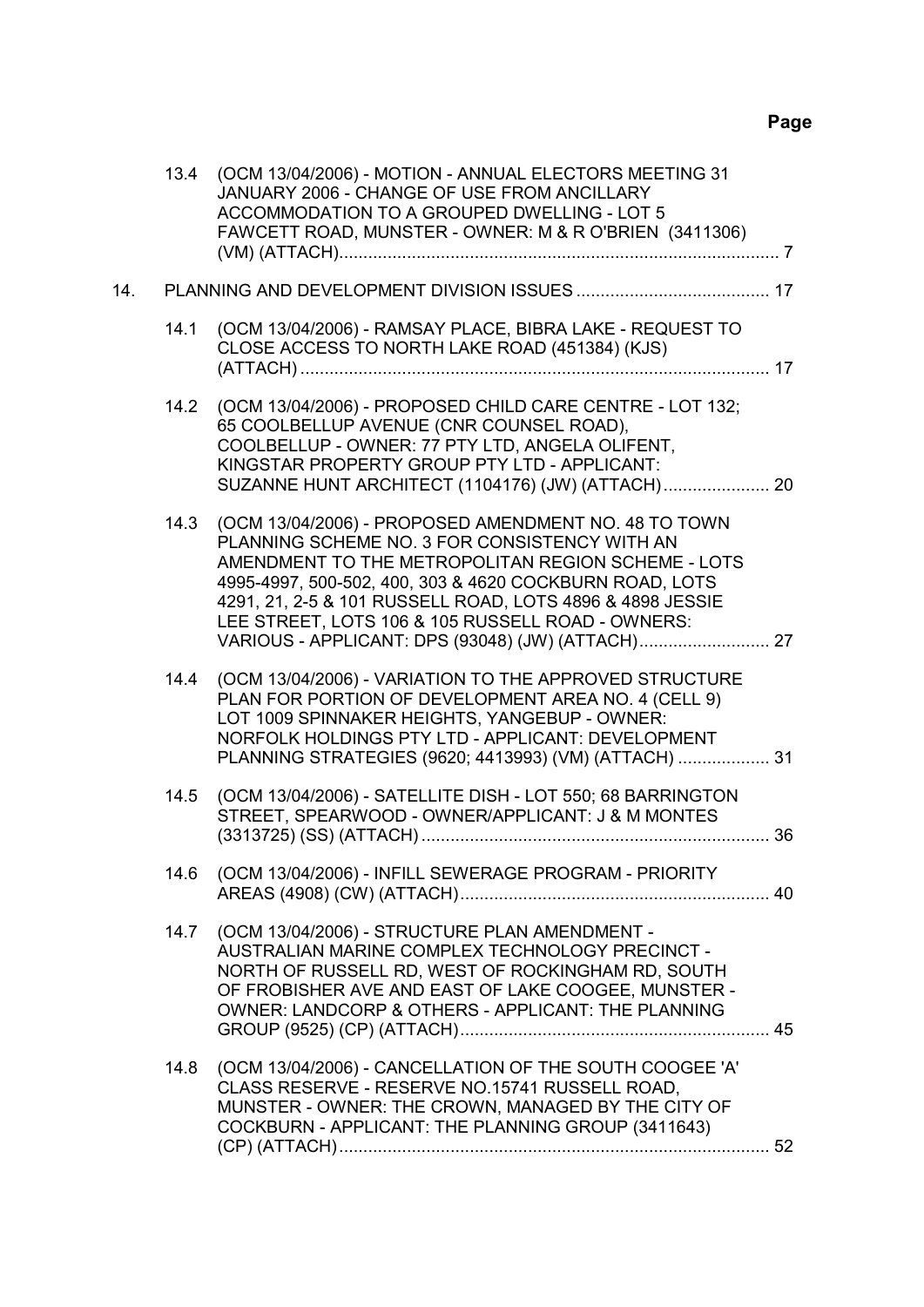|     | 14.9 | (OCM 13/04/2006) - LOCAL STRUCTURE PLAN - LOT 1 LYON<br>ROAD, AUBIN GROVE - OWNER: AUBIN GROVE PTY LTD -                                                                                                             |  |  |
|-----|------|----------------------------------------------------------------------------------------------------------------------------------------------------------------------------------------------------------------------|--|--|
|     |      | 14.10 (OCM 13/04/2006) - PROPOSED SCHEME AMENDMENT NO. 36 -<br>THE LAND BOUNDED BY FROBISHER AVENUE, ROCKINGHAM<br>ROAD, RUSSELL ROAD AND LAKE COOGEE - OWNER:<br>LANDCORP AND OTHER - APPLICANT: THE PLANNING GROUP |  |  |
| 15. |      |                                                                                                                                                                                                                      |  |  |
|     | 15.1 | (OCM 13/04/2006) - LIST OF CREDITORS PAID - FEBRUARY 2006                                                                                                                                                            |  |  |
|     | 15.2 | (OCM 13/04/2006) - STATEMENT OF FINANCIAL ACTIVITY -                                                                                                                                                                 |  |  |
|     | 15.3 | (OCM 13/04/2006) - DISTRIBUTION OF RATES AND BUDGET                                                                                                                                                                  |  |  |
|     | 15.4 | (OCM 13/04/2006) - SOUTHERN CROSS CARE (WA) (INC.) -                                                                                                                                                                 |  |  |
|     | 15.5 | (OCM 13/04/2006) - VARIOUS DEBTS - WRITE OFF (5651) (KL)  78                                                                                                                                                         |  |  |
| 16. |      |                                                                                                                                                                                                                      |  |  |
|     | 16.1 | (OCM 13/04/2006) - PROPOSED AMENDMENTS TO ROAD<br>NETWORK CELL 9 AND INTERSECTION OF SPEARWOOD<br>AVENUE AND YANGEBUP ROAD, YANGEBUP (450007, 450008)                                                                |  |  |
|     | 16.2 | (OCM 13/04/2006) - STINGER NETS AT COOGEE BEACH (1903)                                                                                                                                                               |  |  |
|     |      | 16.3 (OCM 13/04/2006) - HAMMOND ROAD NORTH - ROADWORKS                                                                                                                                                               |  |  |
| 17. |      |                                                                                                                                                                                                                      |  |  |
|     |      |                                                                                                                                                                                                                      |  |  |
|     | 17.1 | (OCM 13/04/2006) - SOUTH LAKE LEISURE CENTRE - FEES AND                                                                                                                                                              |  |  |
|     | 17.2 | (OCM 13/04/2006) - CO-ASSIST (INC.) (8700) (JZ) (ATTACH) 100                                                                                                                                                         |  |  |
|     | 17.3 | (OCM 13/04/2006) - MINUTES OF THE BUSH FIRE ADVISORY<br>COMMITTEE MEETING - 16/03/2006 (1550) (RA) (ATTACH) 103                                                                                                      |  |  |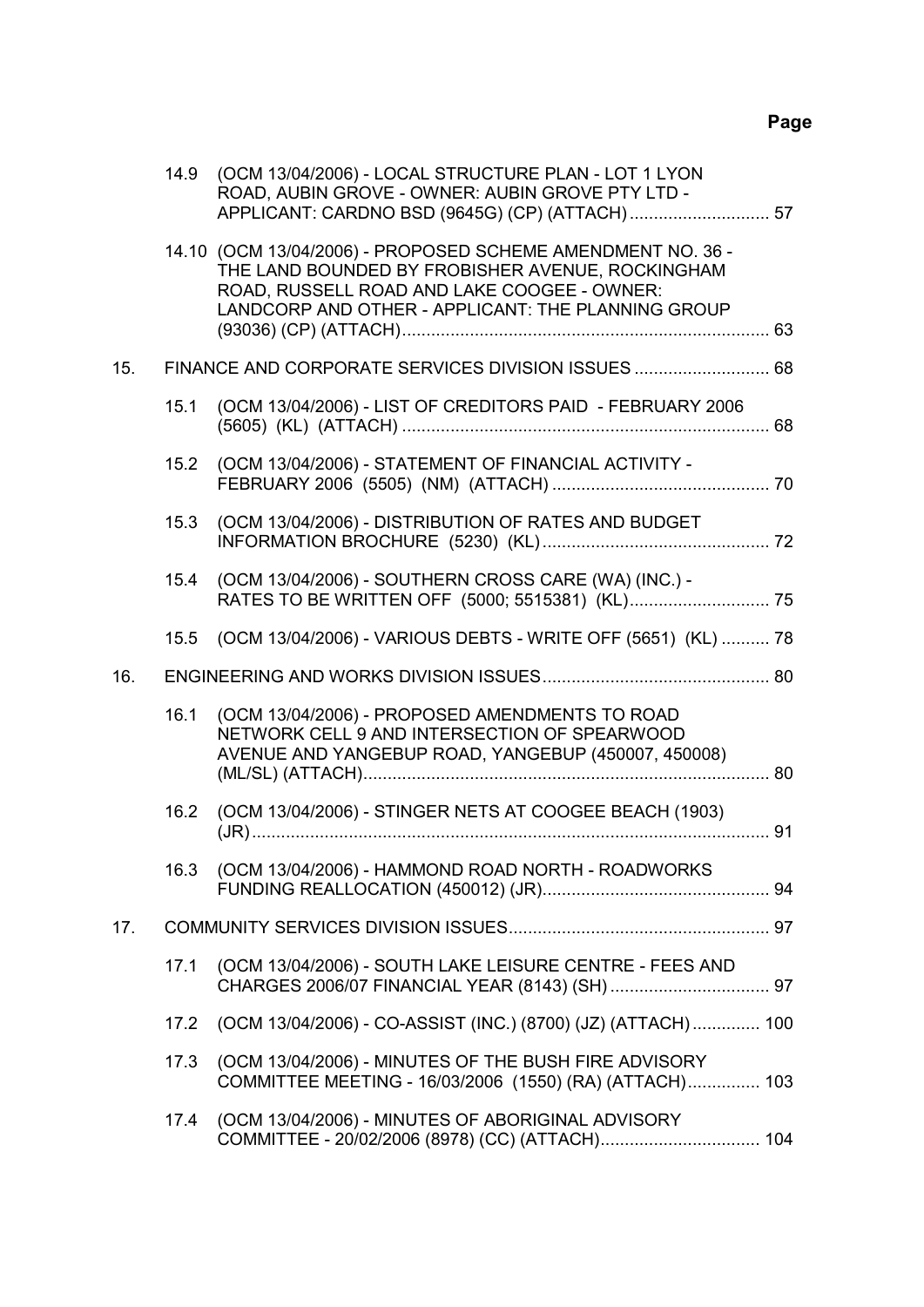# **Page**

|     | 17.5 | (OCM 13/04/2006) - MEMBERSHIP - ABORIGINAL ADVISORY                                                                                                             |  |
|-----|------|-----------------------------------------------------------------------------------------------------------------------------------------------------------------|--|
|     | 17.6 | (OCM 13/04/2006) - REALLOCATION OF FUNDS TO PROVIDE<br>FURTHER FUNDING FOR THE CITY'S STADIUM WA BID AND TO<br>ENGAGE A CONSULTANT TO REVIEW THE COMMUNICATIONS |  |
| 18. |      |                                                                                                                                                                 |  |
| 19. |      | MOTIONS OF WHICH PREVIOUS NOTICE HAS BEEN GIVEN  114                                                                                                            |  |
| 20. |      | NOTICES OF MOTION GIVEN AT THE MEETING FOR CONSIDERATION                                                                                                        |  |
| 21. |      | NEW BUSINESS OF AN URGENT NATURE INTRODUCED BY                                                                                                                  |  |
| 22. |      | MATTERS TO BE NOTED FOR INVESTIGATION, WITHOUT DEBATE 114                                                                                                       |  |
| 23. |      |                                                                                                                                                                 |  |
| 24. |      | (OCM 13/04/2006) - RESOLUTION OF COMPLIANCE (SECTION 3.18(3),                                                                                                   |  |
| 25. |      |                                                                                                                                                                 |  |
|     |      |                                                                                                                                                                 |  |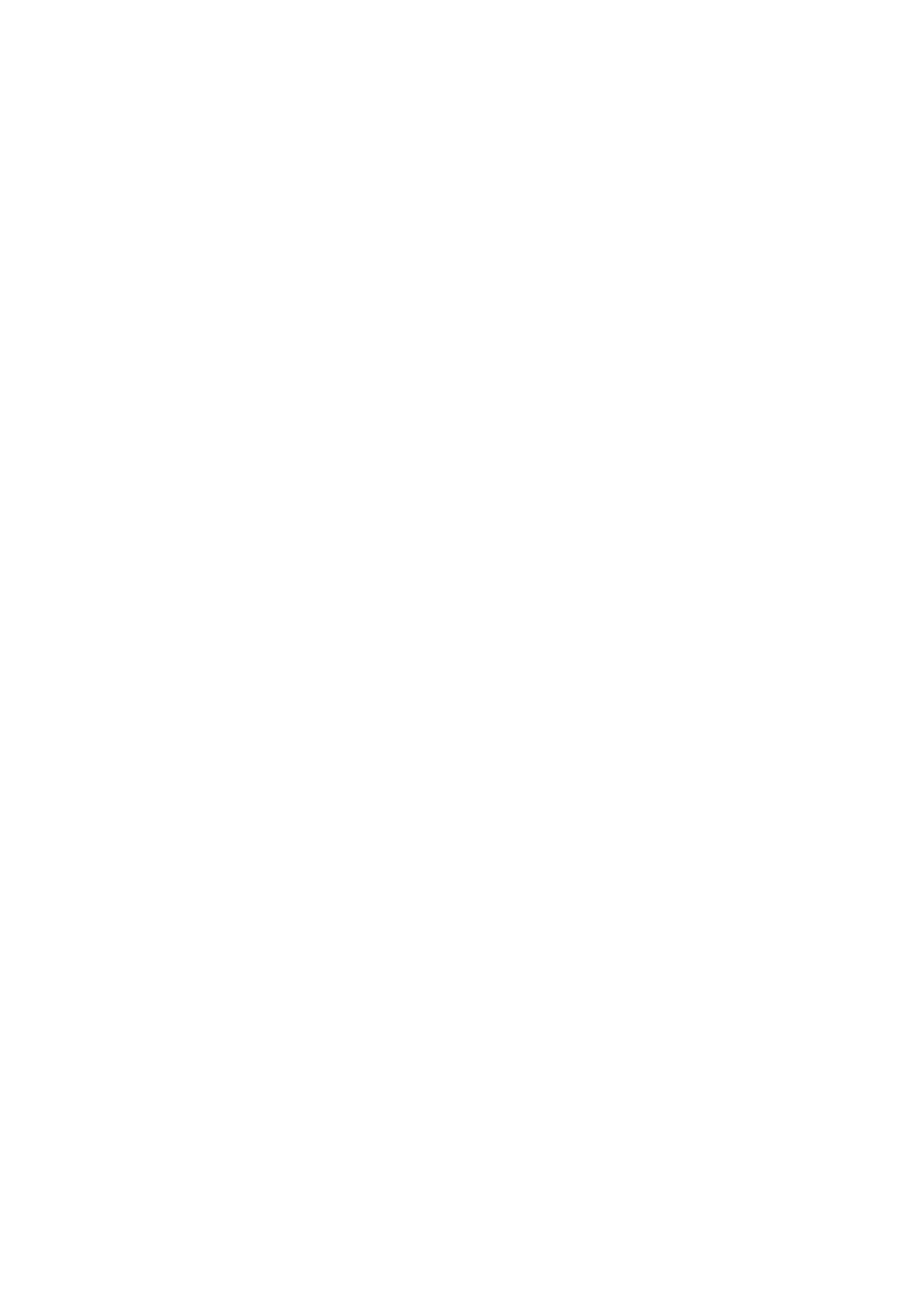# **CITY OF COCKBURN**

# **AGENDA TO BE PRESENTED TO THE ORDINARY COUNCIL MEETING TO BE HELD ON THURSDAY, 13 APRIL 2006 AT 7:00 PM**

# **1. DECLARATION OF MEETING**

# **2. APPOINTMENT OF PRESIDING MEMBER (If required)**

## **3. DISCLAIMER (To be read aloud by Presiding Member)**

Members of the public, who attend Council Meetings, should not act immediately on anything they hear at the Meetings, without first seeking clarification of Council's position. Persons are advised to wait for written advice from the Council prior to taking action on any matter that they may have before Council.

# **4. ACKNOWLEDGEMENT OF RECEIPT OF WRITTEN DECLARATIONS OF FINANCIAL INTERESTS AND CONFLICT OF INTEREST (by Presiding Member)**

## **5 (OCM 13/04/2006) - APOLOGIES AND LEAVE OF ABSENCE**

Clr A Tilbury - Apology

# **6. ACTION TAKEN ON PREVIOUS PUBLIC QUESTIONS TAKEN ON NOTICE**

Nil

## **7. PUBLIC QUESTION TIME**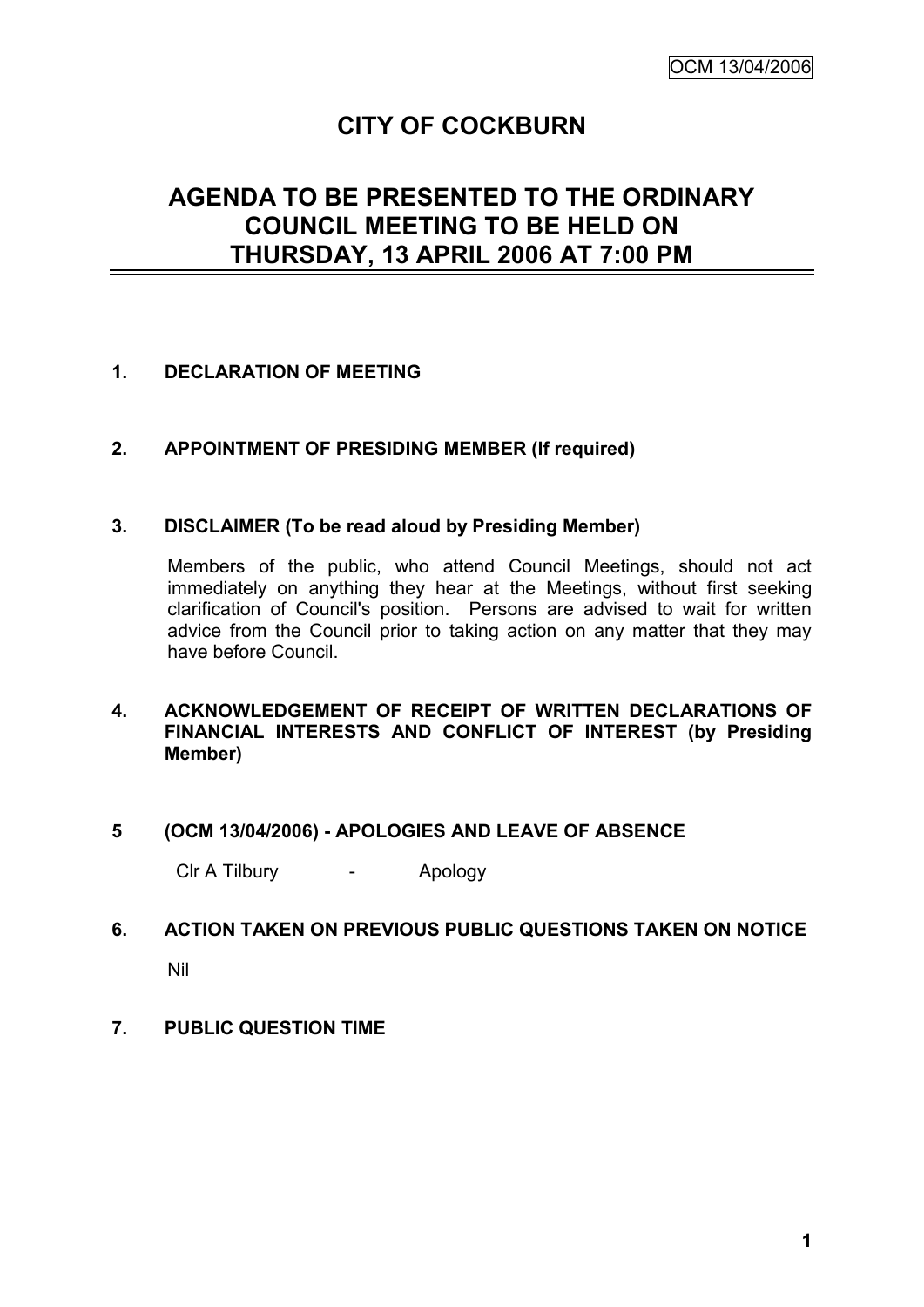# **8. CONFIRMATION OF MINUTES**

### **8.1 (OCM 13/04/2006) - ORDINARY COUNCIL MEETING - 09/03/2006**

# **RECOMMENDATION**

That the Minutes of the Ordinary Council Meeting held on Thursday, 9 March 2006, be accepted as a true and accurate record.

**COUNCIL DECISION**

# **9. WRITTEN REQUESTS FOR LEAVE OF ABSENCE**

## **10. DEPUTATIONS AND PETITIONS**

**11. BUSINESS LEFT OVER FROM THE PREVIOUS MEETING (If adjourned)** Nil

## **12. DECLARATION OF COUNCILLORS WHO HAVE NOT GIVEN DUE CONSIDERATION TO MATTERS IN THE BUSINESS PAPER**

## **13. COUNCIL MATTERS**

**13.1 (OCM 13/04/2006) - APPLICATION FOR LEAVE OF ABSENCE - CLR TILBURY (1705) (DMG)**

#### **RECOMMENDATION**

That Council grants leave of absence to Clr Tilbury from attending the Ordinary Council meetings scheduled for April, May and June, 2006 for medical reasons.

# **COUNCIL DECISION**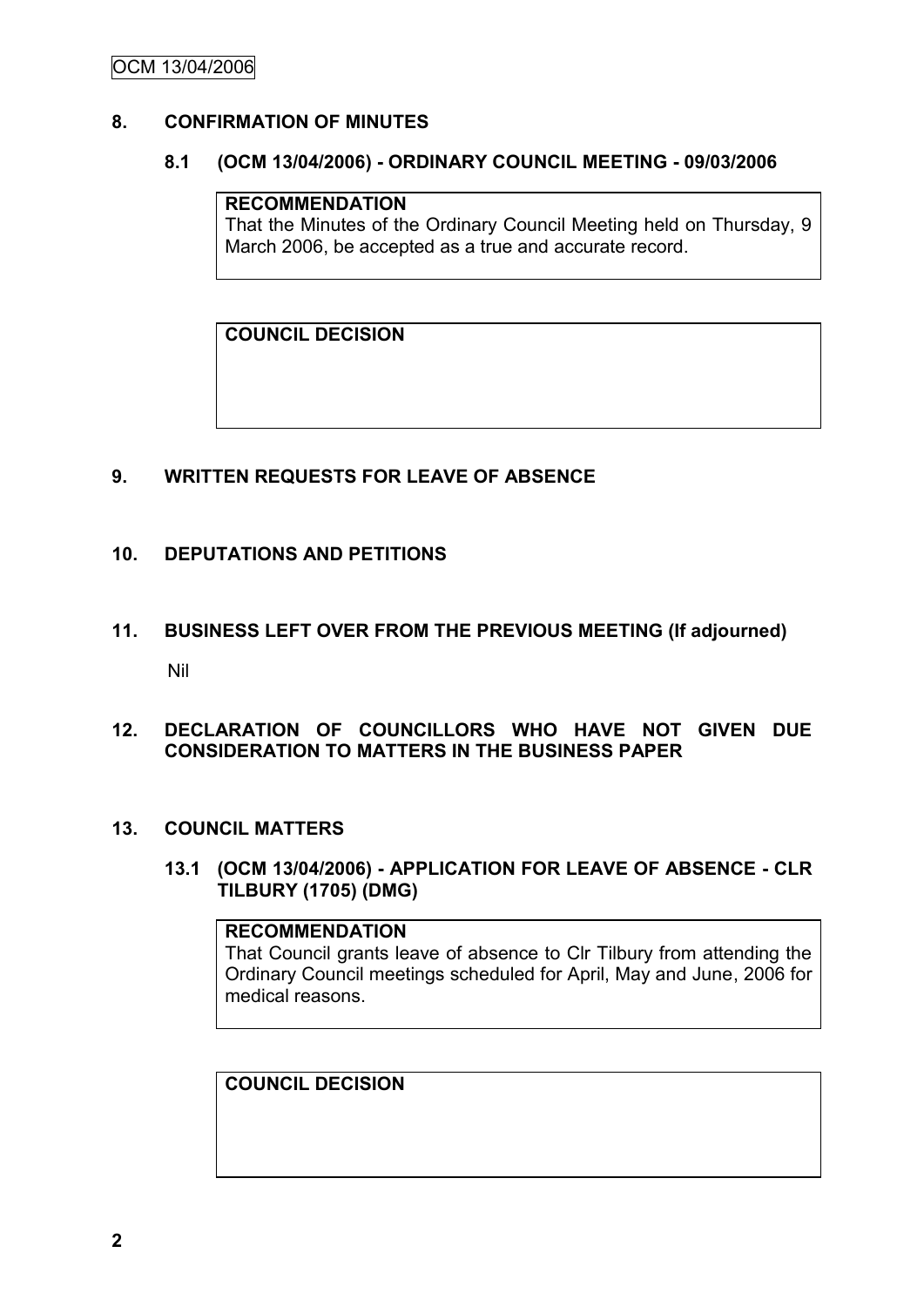# **Background**

By letter received 17 March, 2006 Clr Tilbury has requested leave of absence from Council for the period 1 April, 2006 – 30 June, 2006 on medical grounds. A medical certificate issued by Jandakot Medical Centre accompanies the request.

# **Submission**

To grant Clr Tilbury leave of absence from attending Council meetings, as requested.

## **Report**

Council may grant leave of absence to members, thus enabling them not to attend Council meetings for a period up to and including 6 Ordinary Council meetings. Clr Tilbury"s application is to cover the next 3 meetings scheduled for April, May and June, 2006 if necessary. However, she will resume duties prior to then if her condition improves.

# **Strategic Plan/Policy Implications**

Key Result Area "Managing your City" refers.

# **Budget/Financial Implications**

N/A

# **Legal Implications**

Sec. 2.25 of the Local Government Act, 2005 refers.

# **Community Consultation**

N/A

**Attachment(s)**

N/A

# **Advice to Proponent(s)/Submissioners**

N/A

**Implications of Section 3.18(3) Local Government Act, 1995**

Nil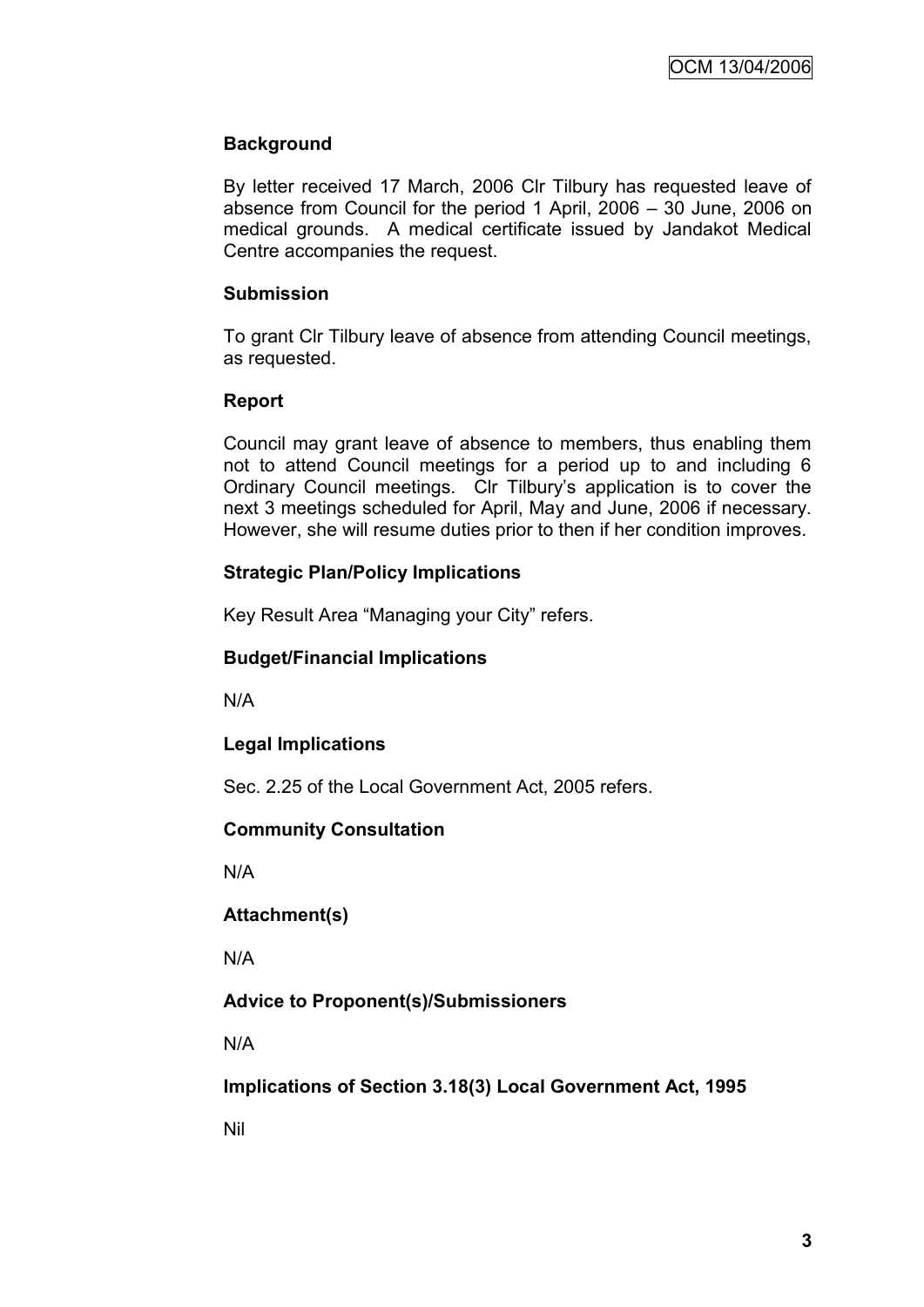# **13.2 (OCM 13/04/2006) - MINUTES OF THE MUSEUM ADVISORY COMMITTEE MEETING - 28 FEBRUARY 2006 (1960) (DMG) (ATTACH)**

## **RECOMMENDATION**

That Council receives the Minutes of the Museum Advisory Committee Meeting dated 28 February 2006, and adopts the recommendations contained therein.

# **COUNCIL DECISION**

# **Background**

The annual meeting of the Museum Advisory Committee was conducted on 28 February 2006, to consider recommendations on the budget submissions for 2006/07.

#### **Submission**

N/A

## **Report**

Refer to Committee minutes. In summary, the Committee supports proposals for Council funding to the level presented for the 2006/07 financial year, which will assist the Committee in achieving its objectives contained in its Strategic Plan. The Committee requests the funding to be acquitted as a lump sum and accounted for by the Historical Society with receipts being provided to Council for monies expended on the projects completed.

## **Strategic Plan/Policy Implications**

Key Result Area "Facilitating the Needs of Your Community" refers.

## **Budget/Financial Implications**

As per budget submission.

## **Legal Implications**

N/A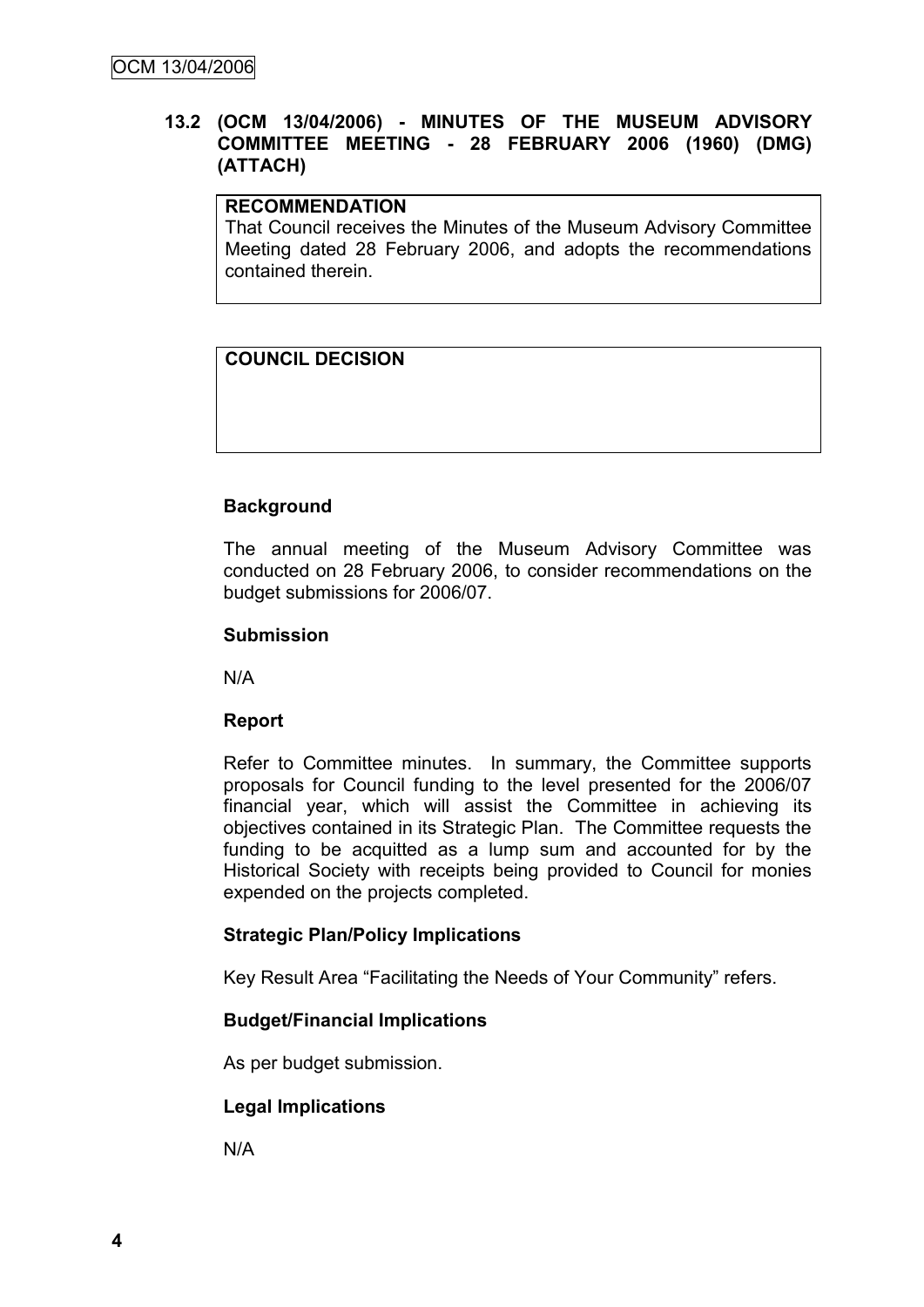# **Community Consultation**

N/A

# **Attachment(s)**

Minutes of the Museum Management Committee Meeting held 28 February 2006.

# **Advice to Proponent(s)/Submissioners**

N/A

**Implications of Section 3.18(3) Local Government Act, 1995**

Nil

**13.3 (OCM 13/04/2006) - REVIEW OF THE ENGAGEMENT OF FREEHILLS IN THE MATTER OF MADRIGALI VS CITY OF COCKBURN (1030; 1157) (AG) (ATTACH)**

# **RECOMMENDATION**

That Council:

- (1) receive the report;
- (2) require a revised Policy AES3 "Industrial Relations" to provide greater flexibility to engage specialist advice as required and be presented to the next Delegated Authorities, Policies and Position Statements Committee Meeting; and
- (3) not amend its legal panel to include a designated labour law firm, but that this flexibility be made available to the Chief Executive Officer through a revised Policy AES3.

# **COUNCIL DECISION**

# **Background**

At its Meeting held on 8 December 2005 Council resolved to: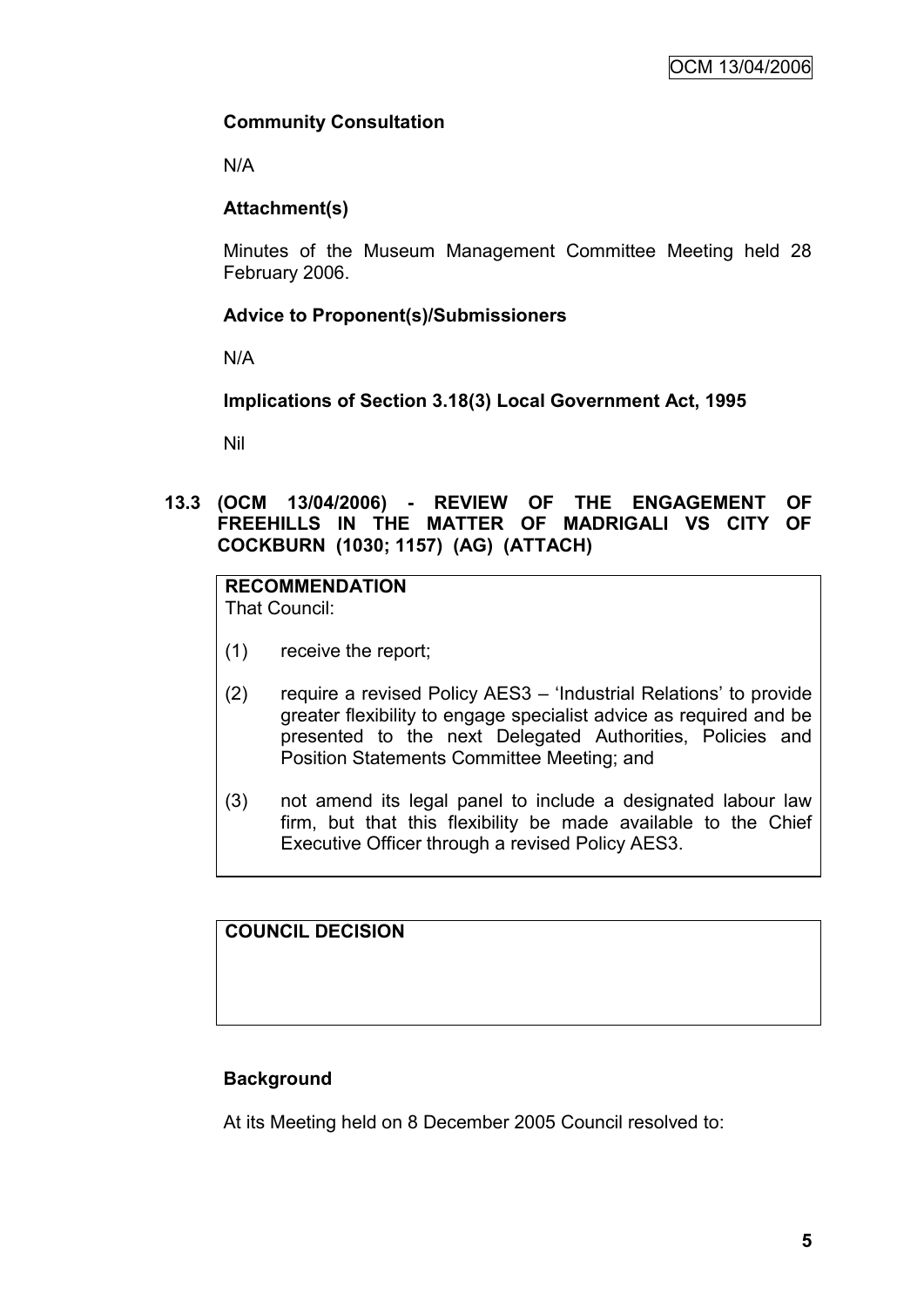- *(1) note the action of the CEO in engaging the services of Freehills in the matter of Madrigali vs City of Cockburn;*
- *(2) direct the CEO to provide a report to a future Council meeting regarding:*
	- *(i) why it was decided that no member of Council's panel of lawyers was chosen to represent Council in the matter;*
	- *(ii) whether Council should consider amending its panel tender arrangements to ensure appointed panel members are adequately able to represent Council in relation to both workplace relations matters, and other general legal matters in which local governments are commonly involved;*
	- *(iii) whether Council should review Policy AES3 in view of Council's experience in this action.*

#### **Submission**

N/A

### **Report**

A confidential report on the engagement of Freehills in the matter of Madrigali vs City of Cockburn has been prepared by the Manager, Corporate Development.

## **Strategic Plan/Policy Implications**

*Managing Your City* refers.

## **Budget/Financial Implications**

Council provides funds in its Budget for legal advice.

## **Legal Implications**

The Local Government (Functions and General) Regulations 1996 apply to the calling of tenders.

## **Community Consultation**

N/A

## **Attachment(s)**

Confidential report provided to Elected Members under separate cover.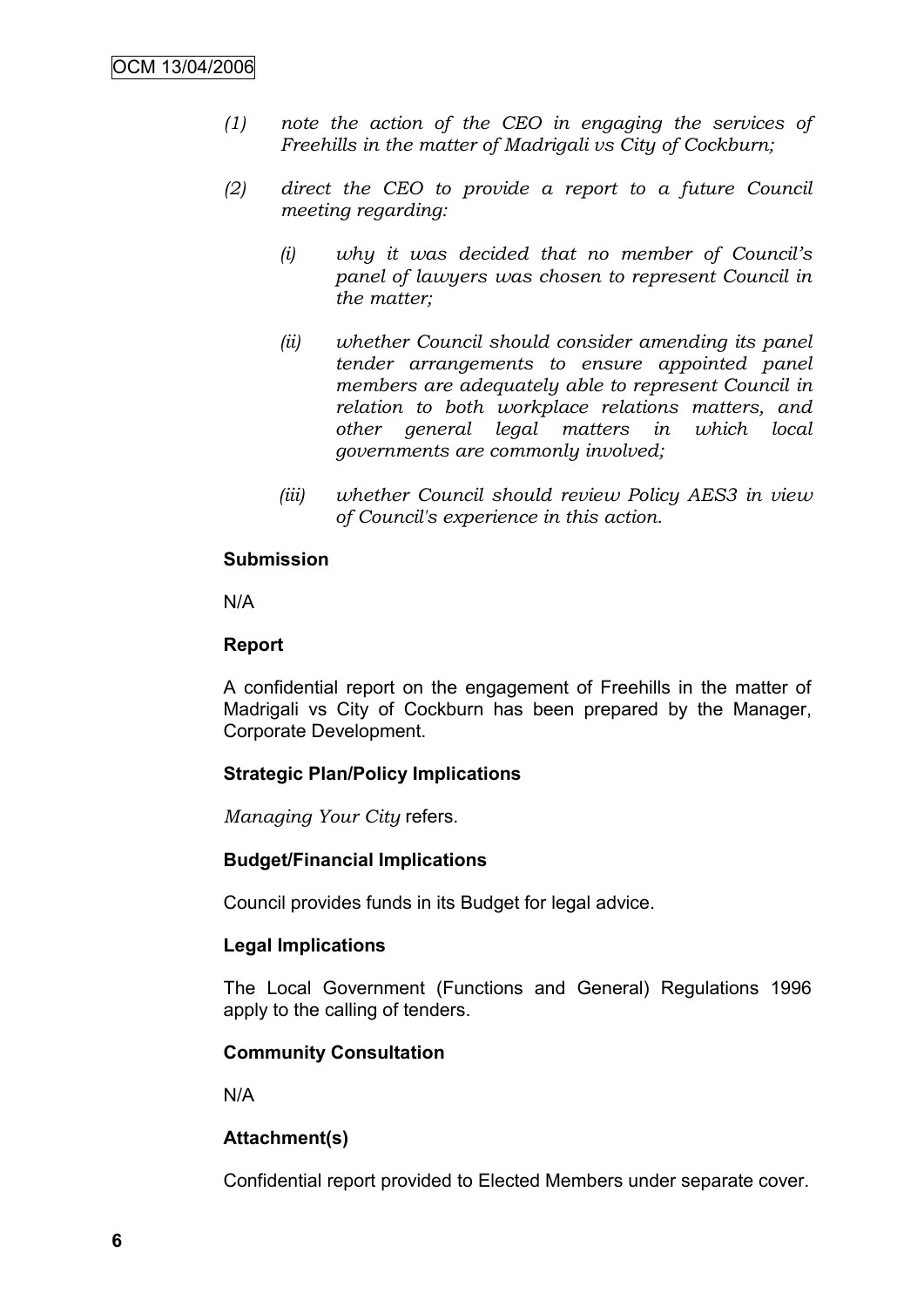# **Advice to Proponent(s)/Submissioners**

N/A

**Implications of Section 3.18(3) Local Government Act, 1995**

Nil.

**13.4 (OCM 13/04/2006) - MOTION - ANNUAL ELECTORS MEETING 31 JANUARY 2006 - CHANGE OF USE FROM ANCILLARY ACCOMMODATION TO A GROUPED DWELLING - LOT 5 FAWCETT ROAD, MUNSTER - OWNER: M & R O'BRIEN (3411306) (VM) (ATTACH)**

# **RECOMMENDATION**

That Council:

- (1) note the motion carried at the Annual Electors Meeting conducted on 31 January 2006;
- (2) refuse the application to change the Ancillary Accommodation to a Grouped Dwelling on Lot 5 Fawcett Road, Munster for the following reasons:
	- 1. Approval to the proposal is likely to adversely impact on the amenity of future occupants due to the land being within the odour buffer of the Woodman Point WWTP where there is a presumption against increased residential development and where such a proposal would be inconsistent with orderly and proper planning.
	- 2. Approval to the proposal is likely to result in the separate occupancy of the land which represents defacto development.
	- 3. The proposal gives rise to the possibility of a future subdivision application which is inconsistent with the intent of preparing a structure plan for the land referred to as Development Area 5 in the City of Cockburn Town Planning Scheme No. 3. A Structure Plan is required to guide subdivision and development. The proposal also has the potential to prejudice the specific purposes and requirements of the Development Area that would properly recognise the planning constraints to development within areas affected by odour from the Woodman Point Waste Water Treatment Plant.
	- 4. Approval to the proposal is likely to set an undesirable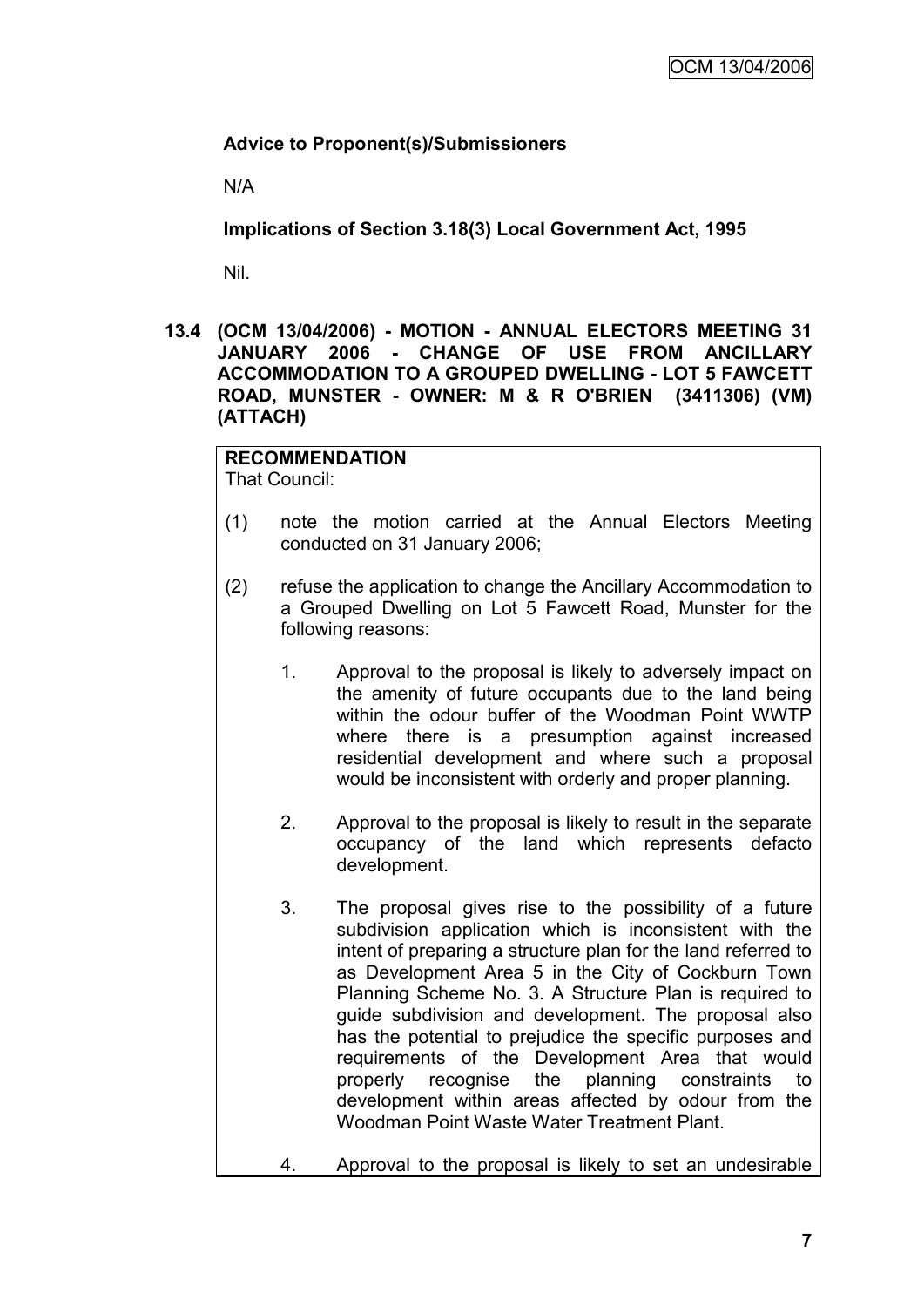precedent for other landowners within the odour buffer to develop and subdivide their land on a similar basis.

- 5. The proposal is contrary to the intent of the approval granted by Council on 29 August 2002 for Ancillary Accommodation that was binding on the owner, his/hers heirs and successors in title, requiring that the occupier of the ancillary accommodation to be a member of the family of the occupier of the main dwelling.
- (3) issue a Form 2 Notice of Refusal pursuant to the MRS and a Schedule 9 Notice of Refusal pursuant to Town Planning Scheme No. 3 for a change of use from Ancillary Accommodation to Grouped Dwelling;
- (4) notify the O"Brien family that:
	- 1. a recent review of their ancillary accommodation approval dated 29 August 2002 has revealed that condition 1 has not been complied with and allow 60 days notice to comply with the terms of this condition (at no cost to Council) as follows:-
		- "*1. The owner of the property is required to enter into a legal agreement, which shall bind the owner, his/her heirs and successors in title, requiring that the occupier of the ancillary accommodation shall be a member of the family of the occupier of the main dwelling."*
	- 2. it does not consider their claims made against relevant Council Staff in response to the City"s letter of 14 November 2005 can be substantiated.
- (5) Investigate the building alterations and additions that appear to have been undertaken without prior planning approval to ensure compliance with the approval granted by Council on 29 August 2002, notwithstanding that a building licence was granted for the ancillary accommodation.

# **COUNCIL DECISION**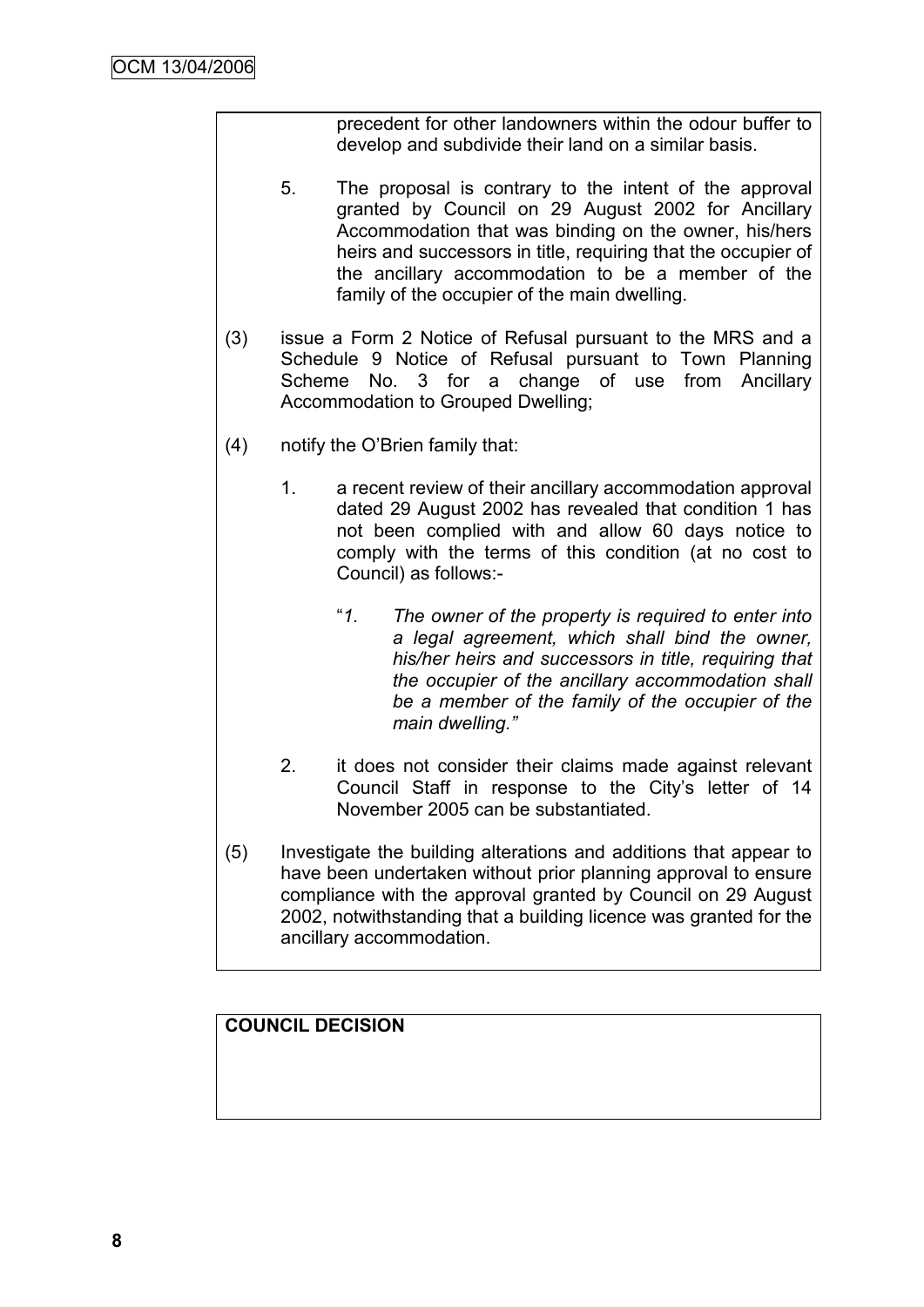# **Background**

At the Annual Electors" Meeting conducted on 31 January 2006, the following motion was carried:-

*"MOVED Murray O'Brien (5 Fawcett Road, Munster) SECONDED Robyn O'Brien (5 Fawcett Road, Munster) that the item that we wished to be placed on the December 2005 Agenda be put before a future meeting of Council. MOTION CARRIED 28/1"*

As it is a requirement for resolutions of Electors' Meetings to be considered by Council as soon as practicable following their adoption, the matter was presented for deliberation by Council at the March 2006 meeting. The matter was subsequently deferred until April 2006 Meeting for further consideration.

Mrs O"Brien at the Electors Meeting requested that Council consider their request to change the Development Approval for Ancillary Accommodation to a Grouped Dwelling use, as the O"Brien family cannot rent out the existing house on site.

#### Background to the proposal

In August 2002 - Planning approval for the Ancillary Accommodation was granted with the condition that a legal agreement be prepared, which shall bind the owner, his/her heirs and successors in title, requiring that the occupier of the ancillary accommodation to be a member of the family of the occupier of the main dwelling. A review of planning conditions more recently revealed that this condition has not been satisfied. A Notification was lodged under section 70A of the Transfer of Land Act 1893. Section 70A Notification was signed by the landowners M & R O"Brien.

In May 2005 – Mr O"Brien contacted the City"s Ranger Services to report that his tenant"s dogs were causing a nuisance. A search of the City records for Dog Registrations revealed that the property is listed as a single lot with only the O"Brien"s dogs having been registered at the property.

The matter was then internally referred from Ranger Services to Development Services for compliance relating to the occupancy of the main dwelling. The City"s Development Compliance Officer (DCO), conducted an inspection of the property that revealed the O"Brien"s were in dispute with the tenants of the main dwelling and had commenced proceedings to have them evicted.

The tenants advised the City"s DCO that they were only renting part of the main dwelling and that the house had been divided into two with a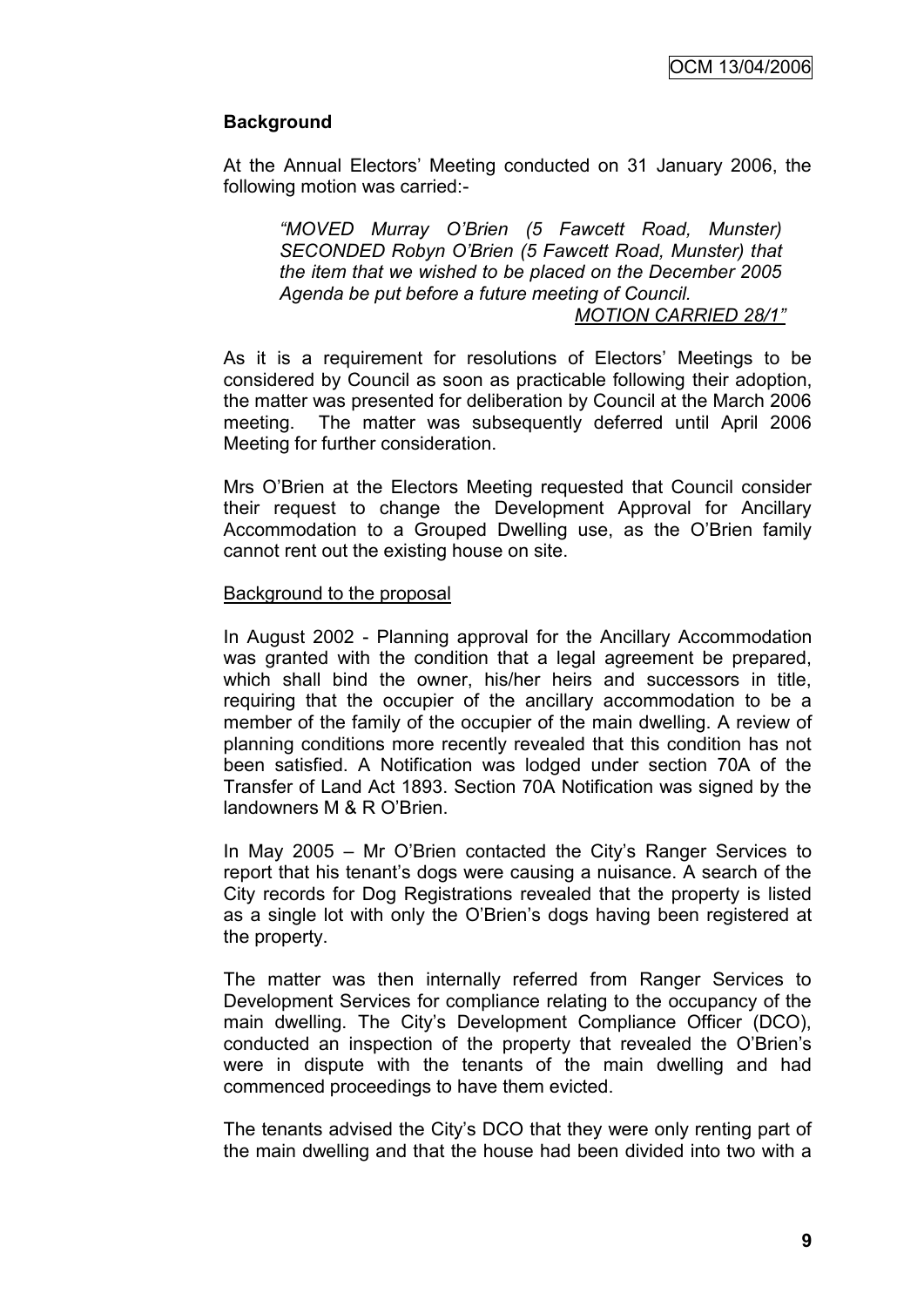separate residence to the other side of the dwelling with the swimming pool.

In May 2005 – Mrs O"Brien phoned the City"s DCO regarding the tenant occupation of the main dwelling. Mrs O"Brien said that the main house had only been rented out since January 2005, due to financial hardship. Mrs O"Brien explained that the ancillary accommodation was built for her father but he had become too ill to live there alone. The O"Brien"s then decided that Murray, Robyn and their daughter would occupy the ancillary accommodation.

The City"s DCO advised Mrs O"Brien there was a breach of the planning approval that was issued for the ancillary accommodation if non-family members occupy the main dwelling. It was also mentioned that an inside inspection of the main dwelling was required to determine the extent of inside changes.

On the 17 May 2005 – The City sent a letter to the O"Brien"s requesting information on the present development and for a written undertaking to be provided to the City for compliance with the Town Planning Scheme No.3 within 14 days.

On the 1 June 2005 - The City"s DCO received an email from Mrs O"Brien advising that the main dwelling was vacant and her husband, their daughter and herself occupied the ancillary accommodation. The City"s DCO in response phoned and left a message with the O"Brien"s that an inspection was required of the property.

On the 15 June 2005 - Mrs O"Brien attended the City"s Administration Centre and spoke to the City"s DCO requesting why the DCO was investigating this matter further. The DCO explained that he had not received sufficient information in the email that Mrs O"Brien had provided in response to his letter dated 17 May 2005.

Mrs O"Brien then explained that the ancillary accommodation had been built for her mother and that her mother had provided them funds to finance the construction. Her mother then became too ill to live there alone and was unable to reside at the property.

The City"s DCO advised Mrs O"Brien that when he had spoken to her previously on the phone that she had then told him it was her father that had become too ill to live in the ancillary accommodation. Mrs O"Brien explained that was also correct, as her parents are divorced, her father had then intended to move in when her mother was not able to.

The City"s DCO advised her that he would need to inspect the inside of the main dwelling as soon as possible. Mrs O"Brien said she would arrange a suitable time for the inspection and she would speak to the media if the City pursued the matter.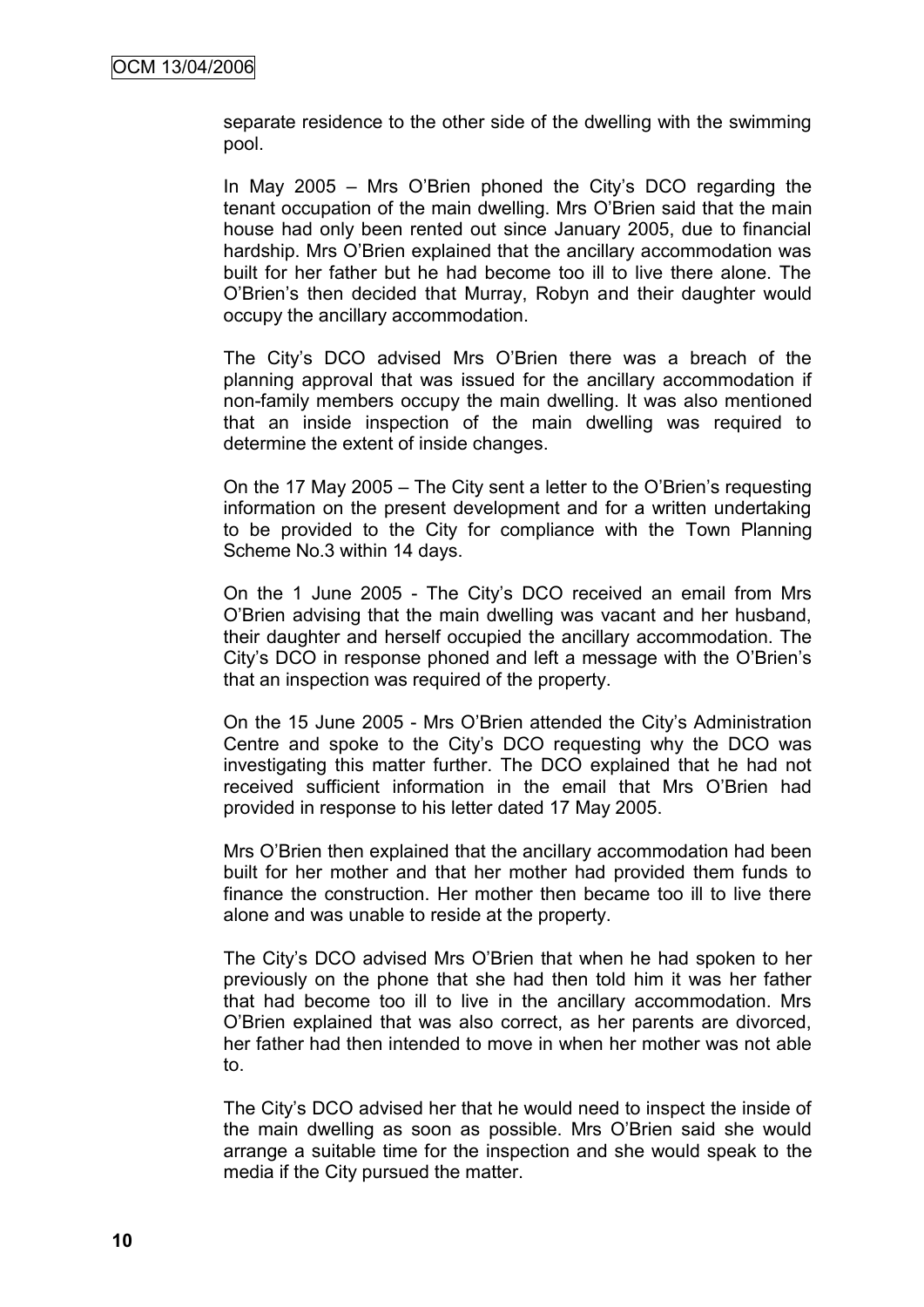On the 17 June 2005 - Mr O"Brien then phoned the City"s DCO and told him that he refused to allow the City access to the property until he was able to obtain legal advice. The City"s DCO explained to Mr O"Brien the City is permitted to enter any building or land within the district to observe compliance with the City"s Town Planning Scheme No. 3.

On the 23 June 2005 – Mr O"Brien allowed an inspection to be conducted, by the City"s DCO and an Environmental Health Officer. This identified that a kitchen doorway and window opening were sealed with a separate kitchen and bathroom installed on the adjoining side of the wall. Mr O"Brien refused to answer any questions regarding the renovations at this time.

Investigations by the City"s DCO into the leasing of the main dwelling uncovered multiple tenants from 25 June 2004 which clearly contradicted the advice received on 17 May 2005 from Mrs O"Brien that the main house had only been rented out since January 2005. The tenants shared the power and other utilities with the O"Brien"s, including the rubbish collection bin with only a single bin being allocated to the property. It is also noted that Grouped Dwelling development which includes multiple tenants are required to have separate rubbish collection service fees from Council. Additional rubbish collection fees were not paid to Council by the O"Brien"s.

Council issued a Prosecution Notice to the O"Brien"s for a Court Hearing on the 23 September 2005. The O"Brien"s failed to inform the City or its Solicitor that they would not be available to attend Court on that date because they were on holidays and interstate. The City had legal representation at this hearing, incurring additional legal costs before the matter was adjourned for 21 October 2005.

On the 21 October 2005 - The matter was heard in the Fremantle Magistrate"s Court. The O"Brien"s entered a plea of guilty to the four charges against them. The legal counsel for the O"Brien"s stated to the Court, that Mr and Mrs O"Brien were both presently unemployed. The Magistrate ordered penalties of \$1,000 each for Mr Murray and Mrs Robyn O"Brien, together with payment of legal costs of \$1,152.80

On the 3 November 2005, the City received a request from Mr O"Brien to accept payments of \$100 per week. The offer was initially refused because the City was required to use additional resources in this matter. The City reconsidered its position following further discussion with the O'Brien's on 17 November 2005, to receive payments of \$400 per month from the O"Brien"s that are now being received. It was also agreed following further discussion between the Acting Director Planning and Development and Council"s Solicitors not to proceed with any further legal action relating to the ancillary accommodation provided that there was only one family (eg O"Brien"s) living on the property (see attached letter dated 17 November 2005).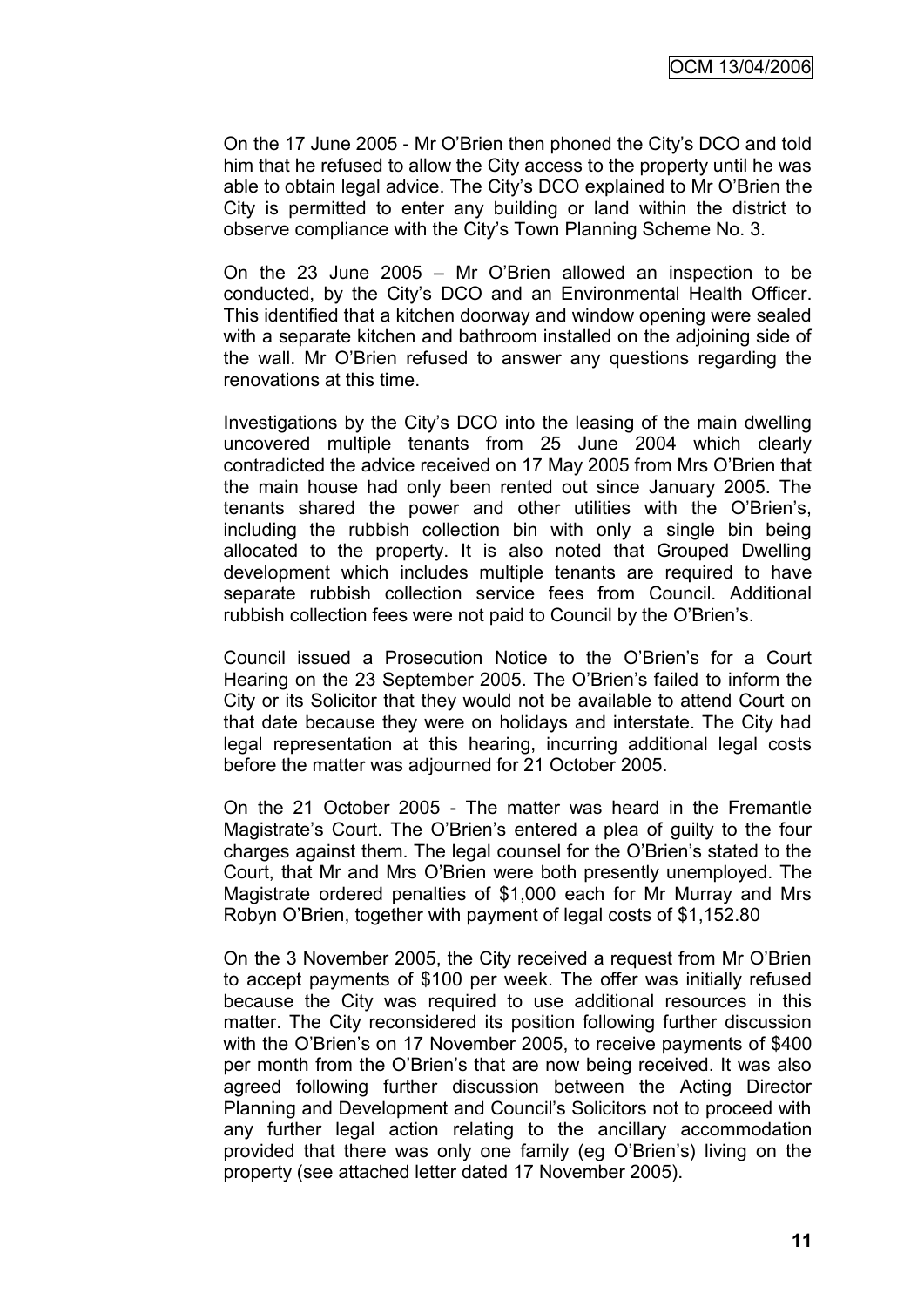### **Submission**

The O'Brien's have lodged an application for a change of use from an Ancillary Accommodation approval to a Grouped Dwelling on Lot 5 Fawcett Road, Munster. Emails and a facsimile dated 23 March 2006 were also received from the O"Brien"s. (Refer to attachments to the Agenda)

The O'Brien's have rigorously pursued their desire to change the use of Ancillary Accommodation to a Grouped (Second) Dwelling since the prosecution matter was completed in 2005. The O"Brien"s have sent several emails and a facsimile dated 23 March 2006 to Council in relation to Ancillary Accommodation. The Chief Executive Officer gave specific instructions to R O"Brien that only a submission could be considered by Council if it was lodged by Thursday 23 March 2006 (midnight). Emails received late were not accepted by the City and this was communicated to R O"Brien on several occasions in response to these late emails.

#### **Report**

Council"s approval for ancillary accommodation was consistent with the O"Brien"s development application for ancillary accommodation. The City was not notified by the O"Brien"s of a change in family circumstances and in any event could not have granted approval for a second house which is now being sought. A change in family circumstances is not sufficient basis for Council to suddenly change the current approval that has been reflected as a notification on the land title that Mr and Mrs O"Brien accepted. This was also explained in detail to the O"Brien"s by the Acting Principal Planner before approval was granted, that the accommodation could not be used as a second dwelling and could not be rented out.

The subject land is zoned "Development " in the City of Cockburn Town Planning Scheme No. 3 and is zoned "Urban Deferred" in the Metropolitan Region Scheme ("MRS"). Under clause 6.2.4.1 of Town Planning Scheme No. 3 ("TPS3") a Structure Plan must be adopted by Council as a prerequisite to subdivision and development. A structure plan has not been adopted that applies to this land and therefore Council would normally be prevented from approving development. Notwithstanding this provision under clause 6.2.4.2 of TPS3 Council could approve a development if in its opinion such a proposal would not prejudice the preparation of a structure plan.

The development of land under sub-clause 6.2.3.2 of TPS3 within a Development Area is to comply with Schedule 11.

The provisions of Schedule 11 for the DA5 Development Area are as follows:-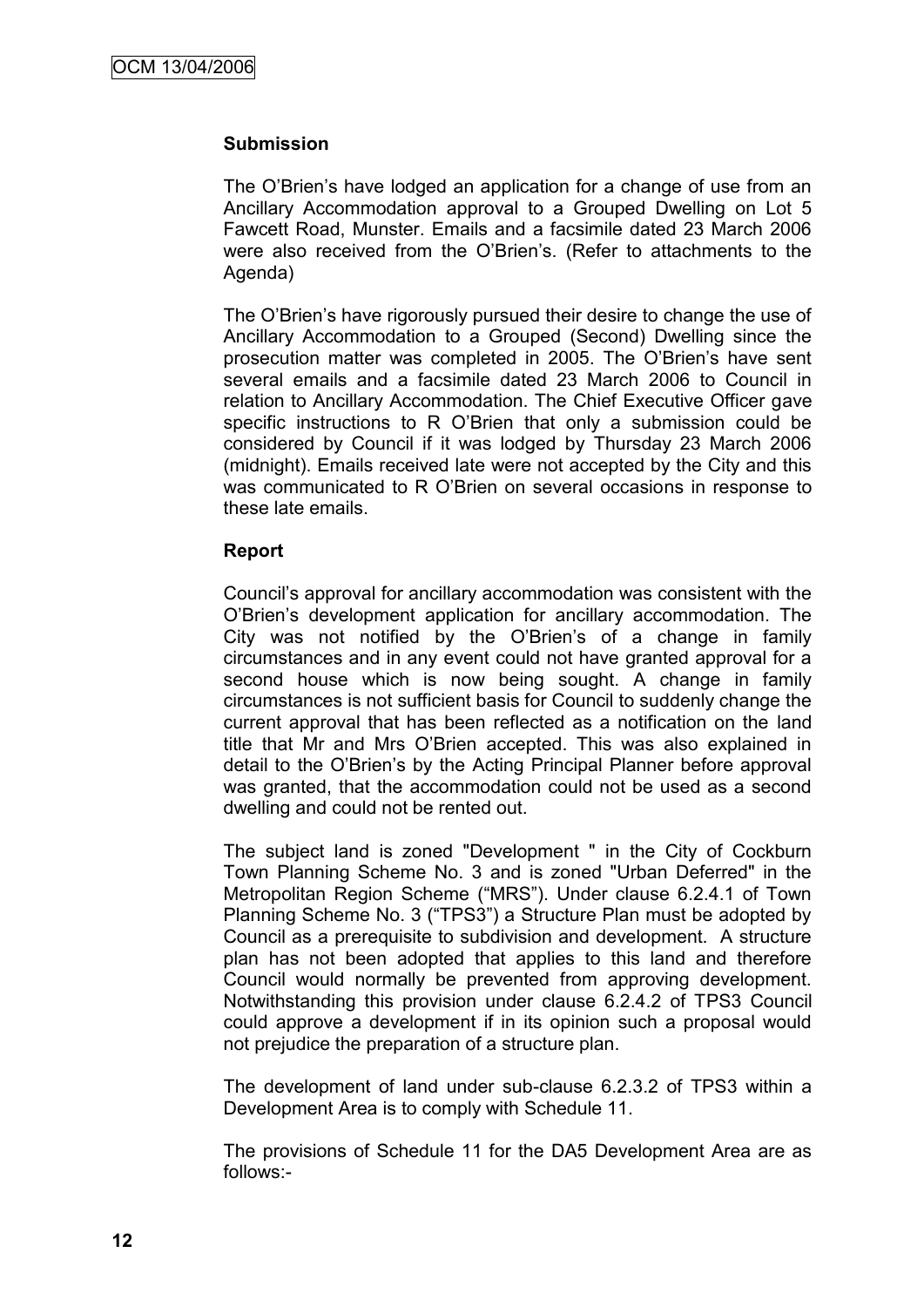- *"1. An approved Structure Plan together with all approved amendments shall apply to the land in order to guide subdivision and development.*
- *2. To provide for residential development except within the buffers to the Woodman Point WWTP, Munster Pump Station and Cockburn Cement.*
- *3. The local government will not recommend subdivision approval or approve land use and development for residential purposes contrary to Western Australian Planning Commission and Environmental Protection Authority Policy on land within the Cockburn Cement buffer zone."*

It has subsequently been accepted on legal advice that as no Structure Plan has been adopted, Council has the discretion to either approve (with or without conditions) or refuse the proposal. This legal opinion was previously circulated to Elected Members as a confidential attachment prior to the March 2006 meeting. Clause 2 provision above does not prohibit a change of use per se but this doesn"t suggest that the proposal is appropriate on planning grounds.

As the subject land is within the current WWTP odour buffer combined with the absence of a structure plan and an Urban Zoning in the MRS a second dwelling is not appropriate on planning grounds. An approval for a second dwelling could also give rise to a defacto subdivision of the land being sought based on dual occupancy and would introduce more families to an area affected by the Woodman Point Waste Water Treatment Plant buffer.

The land is also within the 750m generic buffer zone around the Woodman Point Waste Water Treatment Plant. It would be an unacceptable situation for Council to approve residential development within the current odour buffer from the Woodman Point Waste Water Treatment Plant, which includes Lot 5. Even though this proposal represents changing the form of residential use to another form of residential use, this represents a potential intensification of residential occupation and subdivision where two separate and unrelated families could live on the same property, both wanting security in land tenure and separate mortgages. The O"Brien"s have asserted that there is no odour buffer around the WWTP but the Urban Deferred zoning in the MRS reflects the current 750m generic odour buffer required by the Water Corporation as a separation distance to future residential development. The odour buffer is the subject of review by the Department of Environment (DoE) based on the Strategic Environmental Review by the Water Corporation and until this review is complete it would be premature to support the change of use to a second dwelling if the odour buffer implications on Lot 5 don't change. which has already been implied in the SER.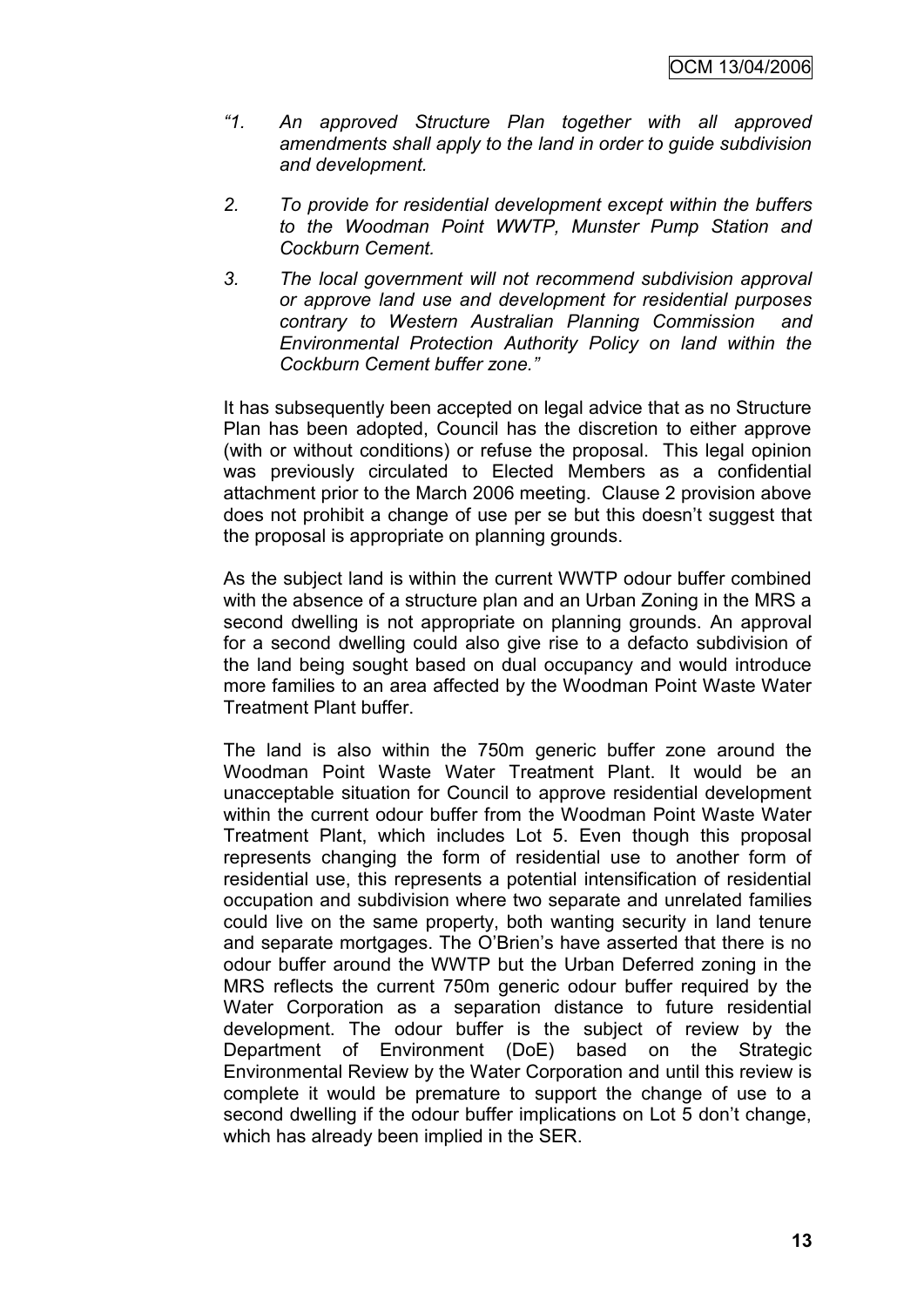The City contacted the relevant government agencies (Water Corporation and Department of Environment) involved with the buffer area for comments. The Water Corporation and DoE have both recommended that the applications for further grouped dwellings within the buffer should not be supported, for the following reasons as summarised:-

Water Corporation Comments:- Strongly oppose.

- The Lot is within the existing odour buffer for Woodman Point WWTP and receives levels of odour from the plant which are not appropriate for residential intensification.
- This constraint is recognised by the zoning of the land in both the MRS and the City"s TPS.
- Woodman Point Plant is southern Perth's key waste water treatment asset which underpins growth and development of the region. The importance of this asset is reflected in the Urban Deferred zoning in the MRS of the odour buffer east of Lake Coogee.
- The Corporation recognises the odour footprint from the Plant is excessive and currently extends beyond the buffer. The Corporation is proposing to implement odour control works in three stages over the next three years at a cost in excess of \$100 Million to the WA community.
- The Minister for the Environment recently determined that if it is not practicable to further reduce odours from the Plant to enable the buffer to be reduced to the eastern margin of Lake Coogee, the Corporation will need to work to resolve any land use conflicts.
- The Corporation considers that the proposal for Lot 5 is premature and not appropriate.

## Department of Environment:

The following quote was taken from the DoE advice to Council:-

"*The DoE does not support the proposed grouped dwelling use for this site due to the close proximity of the Woodman Point Waste Water Treatment Plant (WPWWTP). This recommendation is supplied on the understanding that the proposal would facilitate further subdivision of the land in the future. This scenario would result in an increase in the number of odour receptors residing at the site, thereby potentially increasing the frequency and severity of odour impacts and complaints from such residents."*

The Water Corporation and DoE letters are attached to this Agenda.

The fundamental issue for Council is the introduction of more families to an odour buffer area increasing the likelihood of odour complaints.

It was previously accepted that provided a single family lives on the property this would be a reasonable position and this response has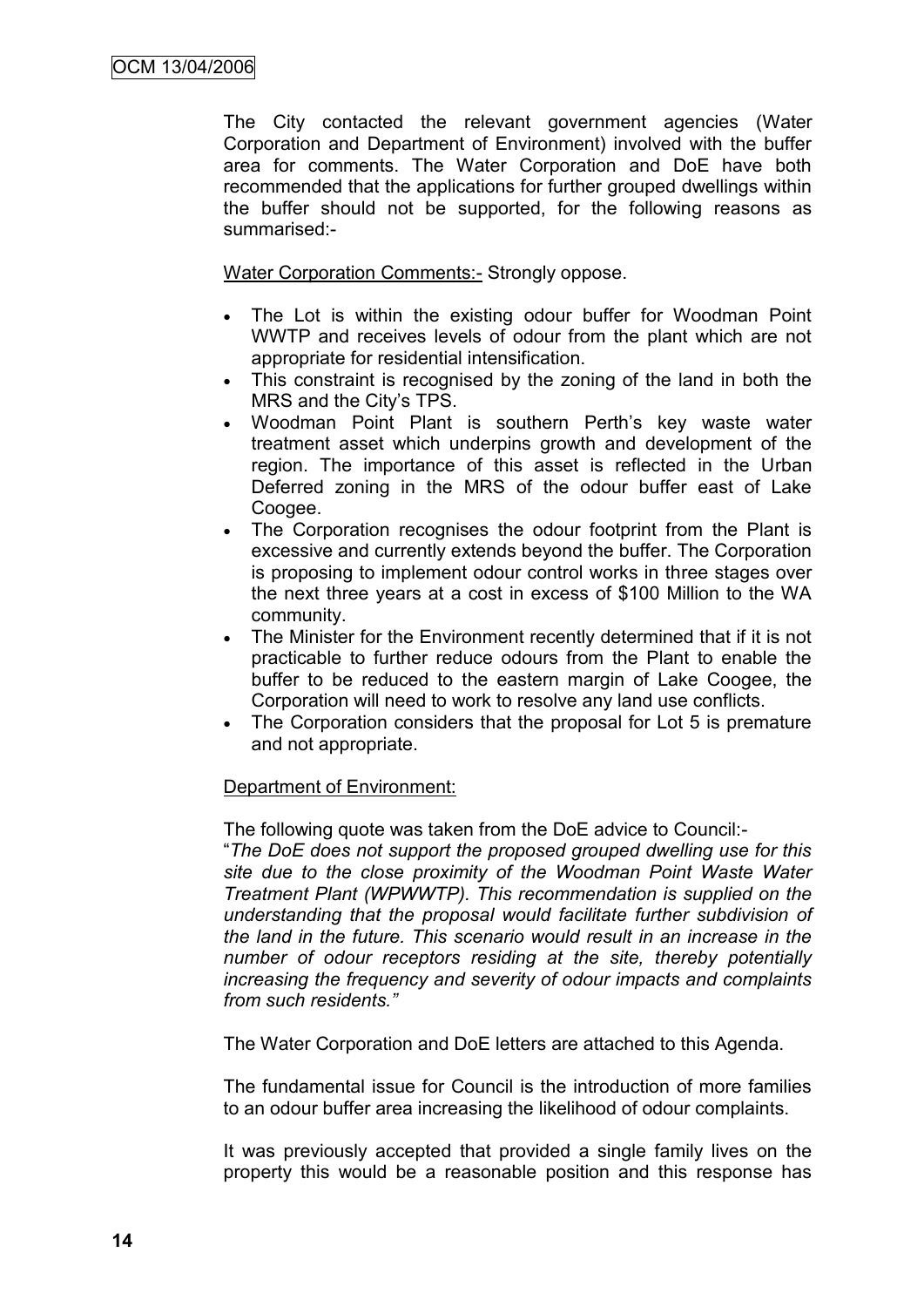been provided to the O"Brien"s to assist them in this matter relating to compliance with TPS3. If the owners are placed under financial constraint then they could of course sell their property to a family that genuinely need a house and ancillary accommodation.

Having reviewed the Water Corporation and Department of Environment advice and the planning implications in relation to the O"Brien"s request it is clearly inappropriate for Council to authorise a change of use from Ancillary Accommodation to a Grouped Dwelling. The City"s response to this proposal was previously communicated to Mrs O"Brien by letter on 13 December 2005, which is why the matter was not raised at the Ordinary Meeting in December 2005. As a Development Application for a change of use was received by Council on 27 March 2006 it is recommended that Council formally refuse the application and issue a Form 2 Notice of Refusal to the applicants.

#### Other Matters Contained in the letter dated 31 January 2006 tabled at the Annual Electors Meeting by Mr O"Brien.

Furthermore the responsibility for the placement of agenda items before Council in the normal course of business lies with the Chief Executive Officer. It is the Chief Executive Officer who ultimately determines those matters, which will be put for consideration to Council.

If there is an item of business after the close of the agenda that the Chief Executive Officer considers to be of an urgent nature the Chief Executive Officer is required to seek leave from the Mayor for the item to have late inclusion on the agenda. The Mayor may also have late items placed on the agenda.

Also under extraordinary circumstances as described in the City of Cockburn Standing Orders 4.11 a member of Council can have a matter debated subject to the Presiding Member (Mayor) agreeing to a motion of an urgent nature being moved.

An alternative open to Elected Members is to have an issue considered through "Matters to be noted for investigation, without debate" Agenda Item 22. This will result in the matter being placed on the agenda at a future meeting of Council.

The following is submitted with regard to matters raised in the emails and facsimile submitted by Mr and Mrs O'Brien:-

- The Acting Principal Planner and the Development Compliance Officer have at no stage agreed that Council should vary the development application as stated by the O'Brien's.
- The development conditions in the Council approval for an Ancillary Accommodation are valid as a Section 70A notification is required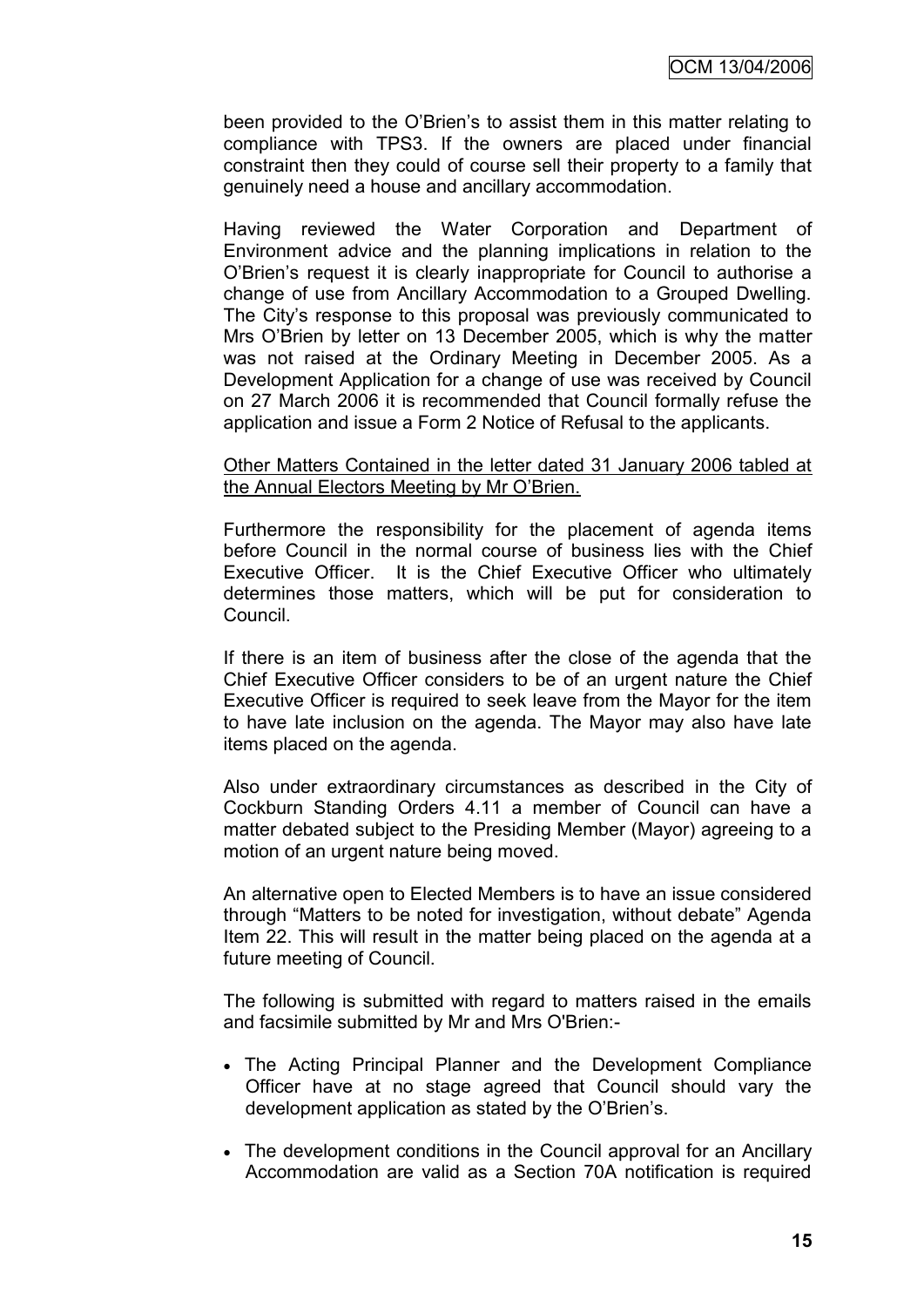under Council Policy APD11 – "Aged or Dependent Persons Dwellings and Ancillary Accommodation on Rural Lots" adopted by Council on 9 August 1997. The statement made by the O"Brien"s is incorrect.

Council Policy APD11 requires a notification under Section 70A of the Transfer of Land Act notifying purchasers that the occupier of the ancillary accommodation must be a member of the family of the occupier of the main dwelling.

In light of the concerns of bias raised by Mr O"Brien initiating from staff claims that the O"Brien"s made dishonest and misleading statements in response to the City"s investigations into the unlawful occupation of the dwelling, the Chief Executive Officer reviewed all correspondence on file and can see no evidence of bias from the Acting Director Planning and Development or other staff (see attached letter dated 14 November 2005).

The reason for reaching this conclusion was on the basis that Mrs O"Brien claimed the house had only been rented out since January 2005 but on further investigation this was found to be incorrect. The house had been rented to tenants earlier than this date. The facts surrounding this matter have to some extent been distorted. There had also been conflicting and confusing comments from Mrs O"Brien regarding who would be living in the ancillary accommodation. The City still isn't sure exactly which family member intended to live there. For these reasons the staff claims appear to be justified to some extent, but with the benefit of hindsight could have been written in another way.

The O'Brien's are also required to comply with an outstanding development condition requiring a legal agreement and must carry out further work to ensure the ancillary accommodation complies with their approval, as it appears the garage was filled in as a living area, which is contrary to the planning approval.

#### **Strategic Plan/Policy Implications**

The Corporate Strategic Plan Key Result Areas which apply to this item are:-

- 2. Planning Your City
	- *"To ensure that the development will enhance the levels of amenity currently enjoyed by the community."*

APD29 DEVELOPMENT COMPLIANCE PROCESS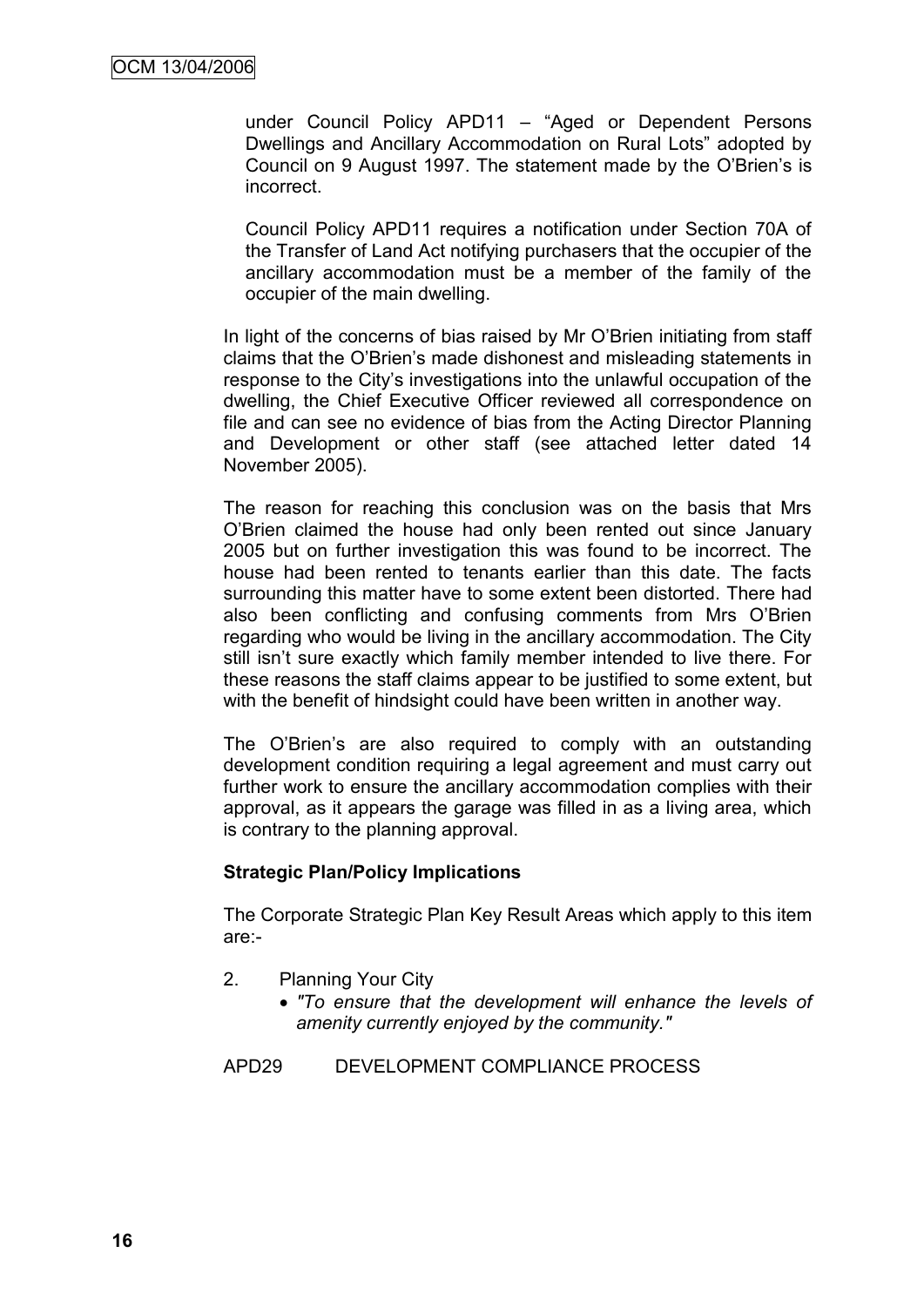# **Budget/Financial Implications**

Council has incurred legal costs of \$1,152.80 to prosecute unlawful occupation of the Ancillary Accommodation which constituted a breach of the City"s TPS3 and an offence under the Town Planning and Development Act. The City has also devoted resources to ensure the O"Brien"s comply with the City"s Town Planning Scheme No. 3

# **Legal Implications**

Town Planning and Development Act 1928 Town Planning Scheme No. 3.

## **Community Consultation**

N/A

# **Attachment(s)**

- (1) Letter from Mr Murray O"Brien dated 31 January 2006.
- (2) Section 70A Notification.
- (3) Email from Mrs Robyn and Mr Murray O"Brien dated 23 March 2006 and extracts from related facsimile dated 23 March 2006.
- (4) Letter from the Water Corporation dated 22 March 2006.
- (5) Letter from Department of Environment dated 28 March 2006.
- (6) Development Application for a change of use.
- (7) Letter from City of Cockburn dated 14 November 2005.
- (8) Letter from City of Cockburn dated 17 November 2005.

## **Advice to Proponent(s)/Submissioners**

The Proponent of the motion carried at the Electors Meeting has been advised that the matter will be considered at the Council meeting to be conducted on 13 April 2006.

## **Implications of Section 3.18(3) Local Government Act, 1995**

Nil.

# **14. PLANNING AND DEVELOPMENT DIVISION ISSUES**

# **14.1 (OCM 13/04/2006) - RAMSAY PLACE, BIBRA LAKE - REQUEST TO CLOSE ACCESS TO NORTH LAKE ROAD (451384) (KJS) (ATTACH)**

**RECOMMENDATION** That Council:

(1) not support the closure of pedestrian access from Ramsay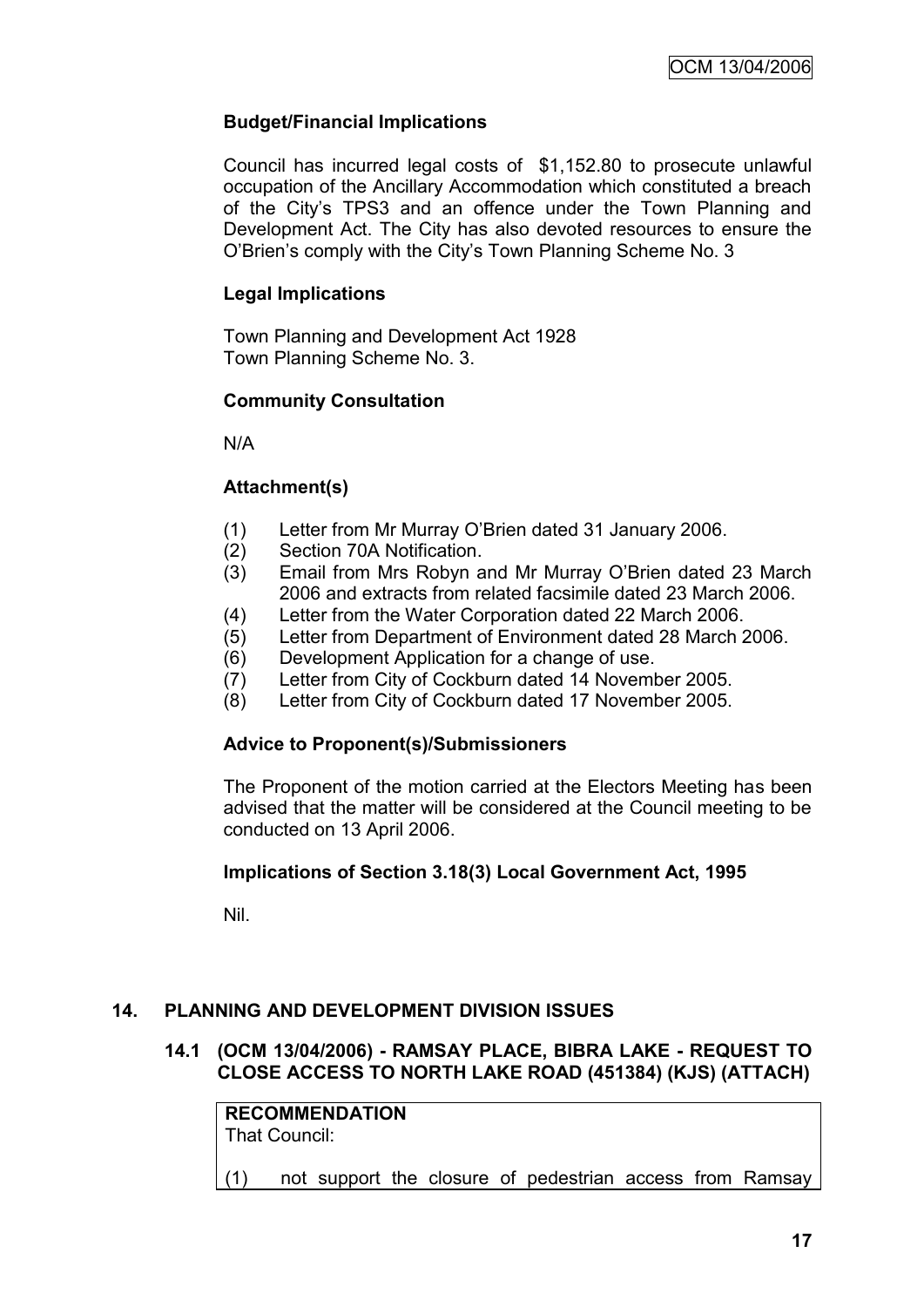Place to North Lake Road, Bibra Lake; and

(2) advise the petitioners and Submissioners of Council"s decision accordingly.

# **COUNCIL DECISION**

## **Background**

Ramsay Place is a 10 metre wide road incorporating a 4.5 metre roadway and a 1.6 metre footpath. The footpath continues via an opening in an estate wall to a railway crossing in North Lake Road.

## **Submission**

A petition calling for the closure of Ramsay Place walkway was received. The petition contained 32 signatures coming from 24 households.

## **Report**

A sign was placed at the estate wall opening seeking response to the proposed pedestrian accessway closure. Eleven letters objecting to the closure have been received. Most letters point out that the footpath at the end of Ramsay Place leads to a pedestrian railway crossing in North Lake Road. Although there is an alternative railway crossing at the end of Prout Way, the North Lake Road crossing is preferred as it is adjacent to the boom gates and flashing lights for the roadway rail crossing. The respondents feel safer crossing the railway line next to the boom gates and lights.

The letters also point out that the Prout Way crossing leads to the rear of the shopping centre which is not as visible as the North Lake footpath.

Many of the letters including the one from the Retirement Village in Bibra Drive make reference to the many elderly residents using "goffers" who prefer to use the North Lake rail crossing.

One letter from the Bibra Lake Residents Association (Inc) asked that if Council was to close the access from Ramsay Place that it considers installing an after hours gate so that residents can still use the access during daylight hours.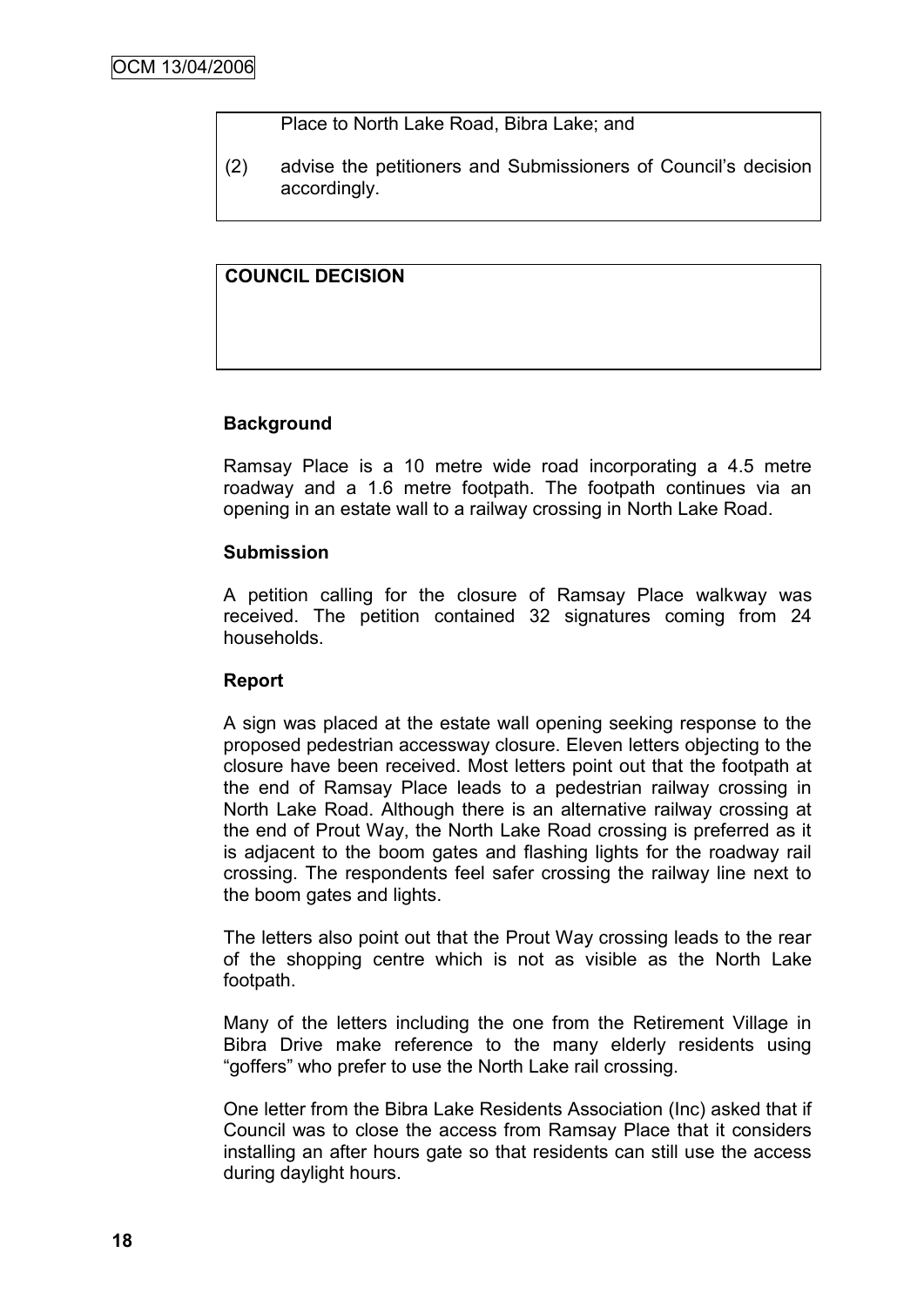The cost implications for such a measure would be approximately \$3,000 for the gates and ongoing costs of \$750 per annum for the security patrol to open and close the gates each day.

Although the request for closure is supported by 24 households this is in stark contrast to the submissions, all seeking to keep the walkway open. There has been sufficient objection from users of the access way to warrant keeping the access to North Lake Road rail crossing open. Inspection of the site does not indicate any property damage or social discord.

Upon consideration of all the issues raised by this matter it is recommended that the pedestrian access from Ramsay Place to the rail crossing in North Lake Road stay open.

#### **Strategic Plan/Policy Implications**

The Corporate Strategic Plan Key Result Areas which apply to this item are:-

- 2. Planning Your City
	- *"To ensure that the planning of the City is based on an approach which has the potential to achieve high levels of convenience for its citizens."*

The matter is not a PAW closure and would be dealt with as a temporary road closure pursuant to Section 3.50 of the Local Government Act if proceeded with.

## **Budget/Financial Implications**

Administrative costs are incurred by Council in the processing of the PAW closure request.

#### **Legal Implications**

N/A

## **Community Consultation**

Feedback received from affected landowners by way of a request for closure and signage on the site.

## **Attachment(s)**

- (1) Location Plan
- (2) Copies of petitions.
- (3) Plans identifying objectors/supporters of the proposal.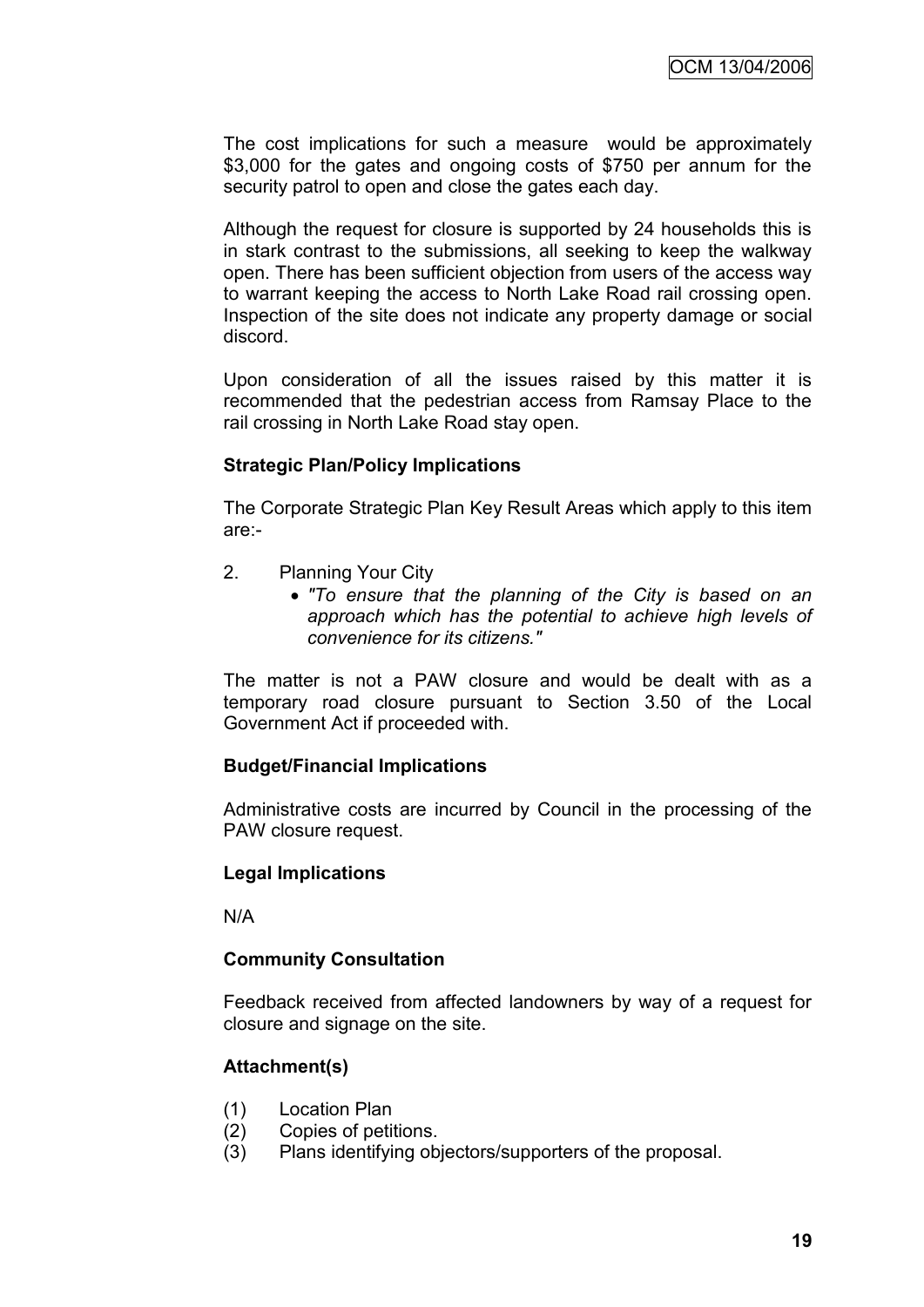# **Advice to Proponent(s)/Submissioners**

The Proponent(s) and those who lodged a submission on the proposal have been advised that this matter is to be considered at the 13 April 2006 Council Meeting.

## **Implications of Section 3.18(3) Local Government Act, 1995**

Nil.

**14.2 (OCM 13/04/2006) - PROPOSED CHILD CARE CENTRE - LOT 132; 65 COOLBELLUP AVENUE (CNR COUNSEL ROAD), COOLBELLUP - OWNER: 77 PTY LTD, ANGELA OLIFENT, KINGSTAR PROPERTY GROUP PTY LTD - APPLICANT: SUZANNE HUNT ARCHITECT (1104176) (JW) (ATTACH)**

# **RECOMMENDATION**

That Council:

(1) grant its approval to the proposed Child Care Centre on Lot 132; 65 Coolbellup Avenue in accordance with the revised plan dated 7/3/2006 subject to the following conditions:-

# STANDARD CONDITIONS

- 1. Development may be carried out only in accordance with the terms of the application as approved herein and any approved plan.
- 2. Nothing in the approval or these conditions shall excuse compliance with all relevant written laws in the commencement and carrying out of the development.
- 3. Retaining wall(s) being constructed in accordance with a suitably qualified Structural Engineer's design and a building licence being obtained prior to construction.
- 4. No building construction activities causing noise and/or inconvenience to neighbours being carried out after 7.00pm or before 7:00am Monday to Saturday and not at all on Sunday or Public Holidays.
- 5. A plan or description of all signs for the proposed development (including signs painted on a building) shall be submitted to and approved by Council as a separate application. The application (including detailed plans) and appropriate fee for a sign licence must be submitted to Council prior to the erection of any signage on the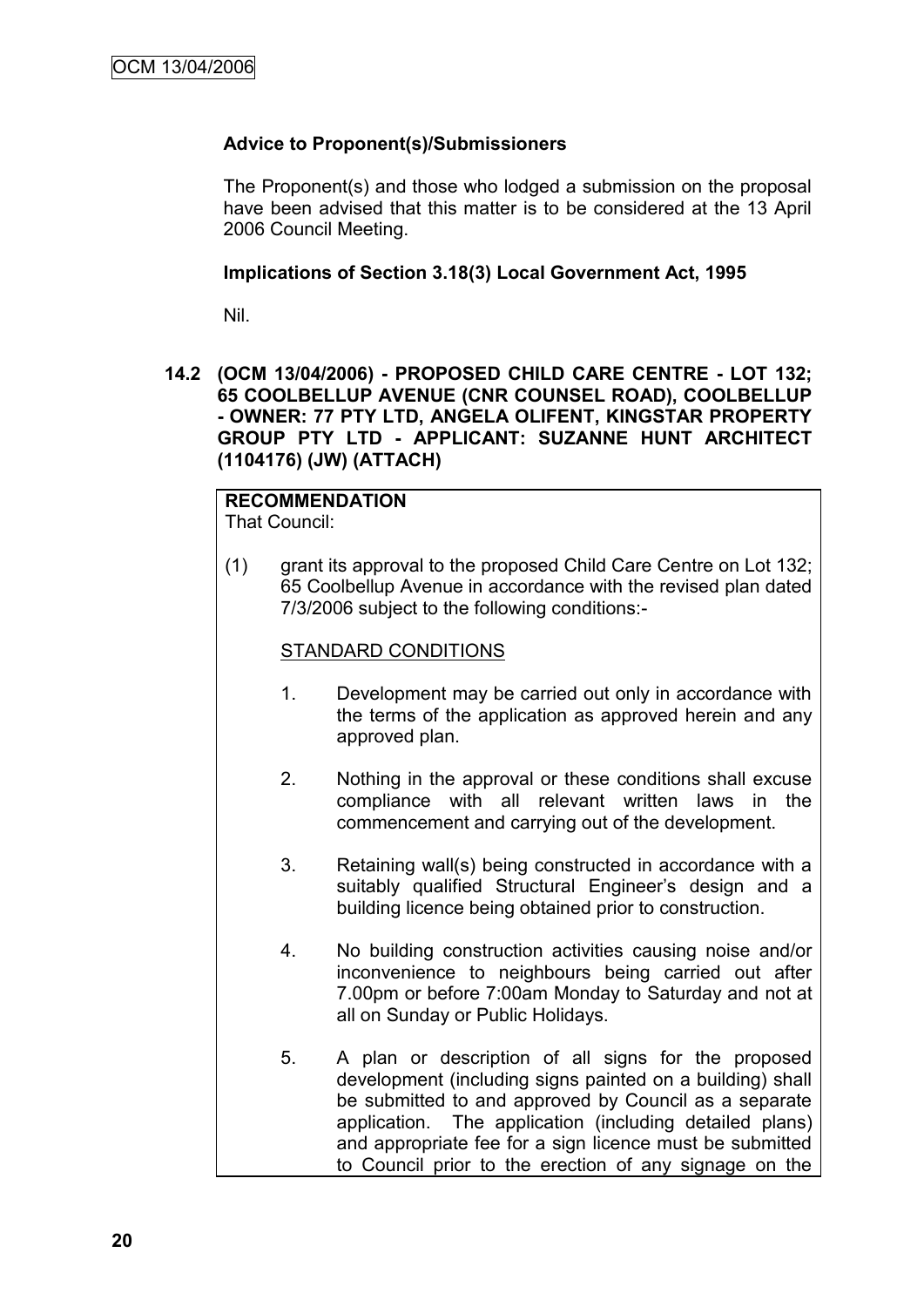site/building.

- 6. Landscaping and tree planting to be undertaken in accordance with the approved plan prior to the occupation of the site.
- 7. The landscaping installed in accordance with the approved detailed landscape plan, must be reticulated or irrigated and maintained to the satisfaction of Council.
- 8. No development or building work covered by this approval shall be commenced until the landscape plan has been submitted and approved by Council.
- 9. Earthworks over the site and batters must be stabilised to prevent sand or dust blowing and appropriate measures shall be implemented within the time and in the manner directed by Council, in the event that sand or dust is blown from the site.
- 10. All stormwater being contained and disposed of on-site.
- 11. Works depicted on the approved parking plan shall be maintained to the satisfaction of Council.
- 12. The vehicle parking area shall be sealed, kerbed, drained and line marked in accordance with the approved plans and specifications certified by a suitably qualified practicing Engineer to the satisfaction of Council.
- 13. The site car parking bay/s, driveway/s and points of ingress and egress to be designed in accordance with the Australian Standard for Offstreet Carparking (AS2890) unless otherwise specified by this approval and are to be constructed, drained and marked in accordance with the design and specifications certified by a suitably qualified practicing Engineer and are to be completed prior to the development being occupied and thereafter maintained to the satisfaction of Council.
- 14. A minimum of 1 disabled carbay designed in accordance with Australian Standard 2890.1 – 1993 is to be provided. in a location convenient to and connected to a continuous accessible path to the main entrance of the building or facility. Design and signage of the bay(s) and path(s) is to be in accordance with Australian Standard 1428.1 – 1993. Detailed plans and specifications illustrating the means of compliance with this condition are to be submitted in conjunction with the building licence application.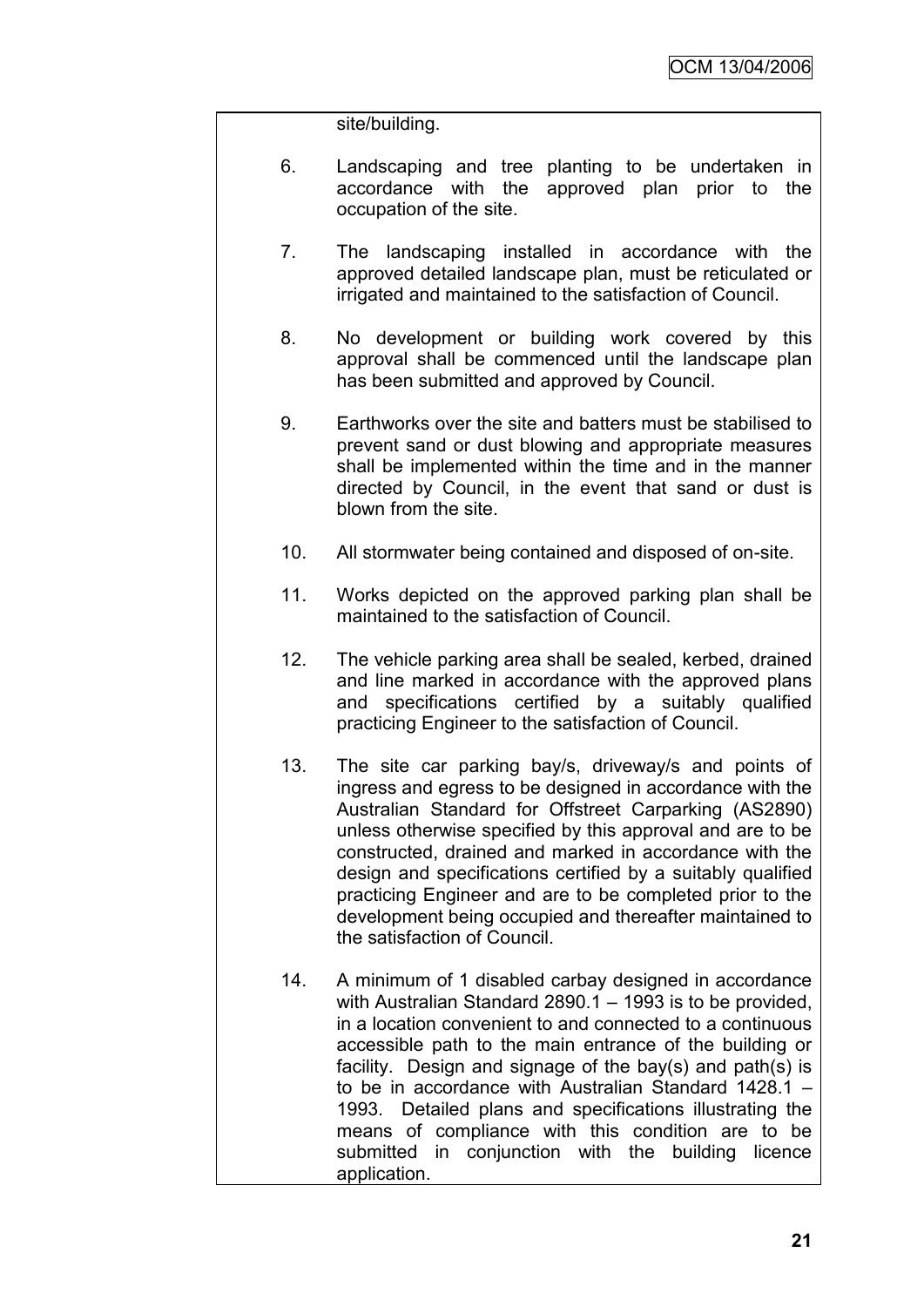- 15. Car bay grades are not to exceed 6% and disabled car bays are to have a maximum grade 2.5%.
- 16. Landscaping is to be undertaken in the street verge adjacent to the Lot(s) in accordance with the approved plans and be established prior to the occupation of the building; and thereafter maintained to the Council's satisfaction.
- 17. The development site must be connected to the reticulated sewerage system of the Water Corporation before commencement of any use, or to such alternative system of effluent disposal as may be approved by the Department of Health prior to commencement of any use.

# CONDITIONS TO BE COMPLIED WITH PRIOR TO APPLYING FOR A BUILDING LICENCE

- 18. All stormwater drainage shall be designed in accordance with the document entitled "Australian Rainfall and Runoff" 1987 (where amended) produced by the Institute of Engineers, Australia and the design is to be certified by a suitably qualified practicing Engineer and designed on the basis of a 1:100 year storm event.
- 19 An acoustic report prepared by a suitably qualified acoustic consultant shall be submitted to the City"s Health Service for approval demonstrating compliance with the Environmental Protection (Noise) Regulations f1997 prior to the submission of a building licence application.
- 20. A landscape plan must be submitted to the Council and approved, prior to applying for building licence and shall include the following:-
	- (i) the location, number and type of existing and proposed trees and shrubs including calculations for the landscaping area;
	- (ii) any lawns to be established;
	- (iii) any natural landscape areas to be retained those areas to be reticulated or irrigated; and
	- (iv) verge treatments.

# SPECIAL CONDITIONS

- 21. No more than 62 children are permitted at the centre at any time.
- 22. Provision of a minimum of 16 on-site car parking bays.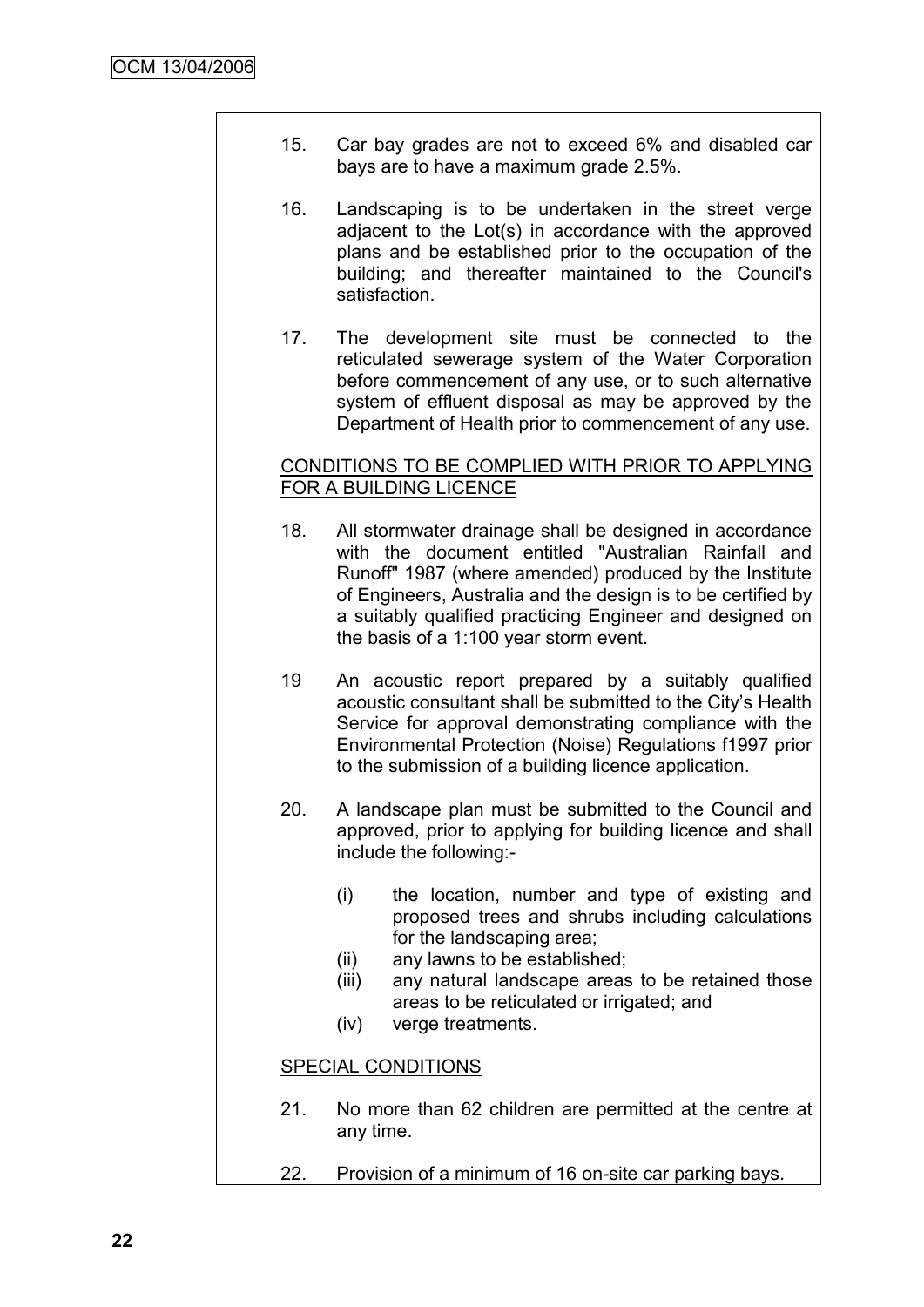- 23. Provision of visual and acoustic screen walls to adjoining residential properties along the southern and western boundaries of the property.
- 24. The existing crossover being removed from Counsel Avenue and Coolbellup Avenue and the footpath and kerb being reinstated properly, with the exception of the portion of crossover required for this approval. FOOTNOTES

Standard Footnotes to the recommended approval will be added to the approval as advice to the applicant;

- (2) issue a Schedule 9 Notice of Determination on Application for Planning Approval – Approval (inclusive of MRS Form 2 Notice of Approval); and
- (3) advise those who lodged a submission of Council"s decision.

# **COUNCIL DECISION**

## **Background**

| l ZONING:                  | MRS:                         | Urban                 |  |
|----------------------------|------------------------------|-----------------------|--|
|                            | TPS:                         | <b>Mixed Business</b> |  |
| LAND USE:                  | <b>Vacant Medical Centre</b> |                       |  |
| l LOT SIZE:<br>$0.1568$ ha |                              |                       |  |
| AREA:                      | N/A                          |                       |  |
| <b>USE CLASS:</b>          | Child Care Premises "A"      |                       |  |

The former use of the site was a medical centre.

## **Submission**

The applicant seeks approval to demolish the Medical Centre and develop the site into a child care centre on the corner of Counsel Avenue and Coolbellup Avenue, Coolbellup (see Agenda attachments).

The key components of the proposal are:-

- The centre would cater for a maximum of 62 children including 11 babies, 24 toddlers and 27 preschool children;
- Up to 8 qualified staff plus a manager will care for the children;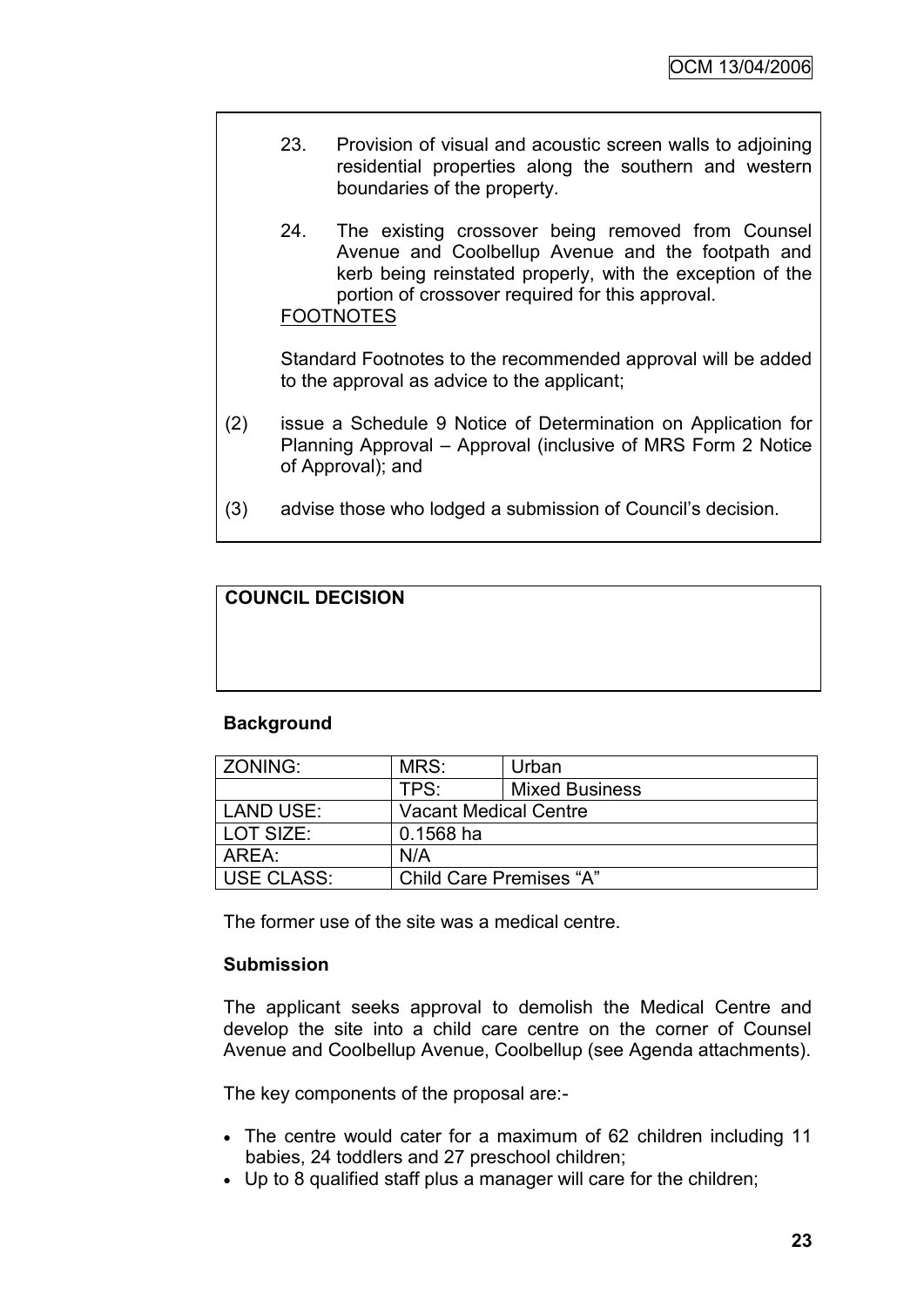- The hours of operation would be between 6am to 7pm maximum Monday to Friday;
- Access into the site is proposed from Coolbellup Avenue;
- Car parking is provided at a rate of 1 car by per 10 children. In this case 62 children required 6 bays and an additional 10 bays are provided for staff. A total of 16 bays are provided in accordance with TPS3;
	- The proposed design is a single storey, rendered brick and tin building with a contemporary domestic appearance;
	- The outdoor play areas are located to the north near Counsel Avenue. Brushwood fencing between piers with some areas of open piers are proposed to the north and part of the east boundaries adjacent to the play areas.
	- All existing landscaping is to be retained and enhanced with extensive planting to screen the car parking, verge area and in the play areas to provide shade.

# **Report**

The applicant initially sought approval for the proposed child care centre in November 2005. The original design was for a two storey building to cater for 66 children.

The original child care centre proposal was advertised for public comment for a period of 14 days. Owners of the property near the subject land were invited to comment by letter. At the close of the advertising period six submissions were received, all objecting to the proposal for various reasons which have been collectively summarised as follows:-

- Location (on a busy corner and close to elderly residents);
- Traffic and safety issue as vehicle arriving and departing at the centre will be disruptive to a road safety;
- Number of children:
- Noise level generated from the operation;
- Overlooking and privacy issue; and
- Hours of operation.

Following public consultation the applicant has amended the proposal to address the above issues.

#### Location

The location of the proposed Coolbellup Child Care Centre is ideal because it would be adjacent to the Coolbellup Shopping Centre and close to the new primary school on Len Packham Reserve. The location also complies with Council"s Policy APD 44 – Location of Child Care Centres within Residential Areas. The site is also adjacent to public transport routes along both Counsel Road and Coolbellup Avenue.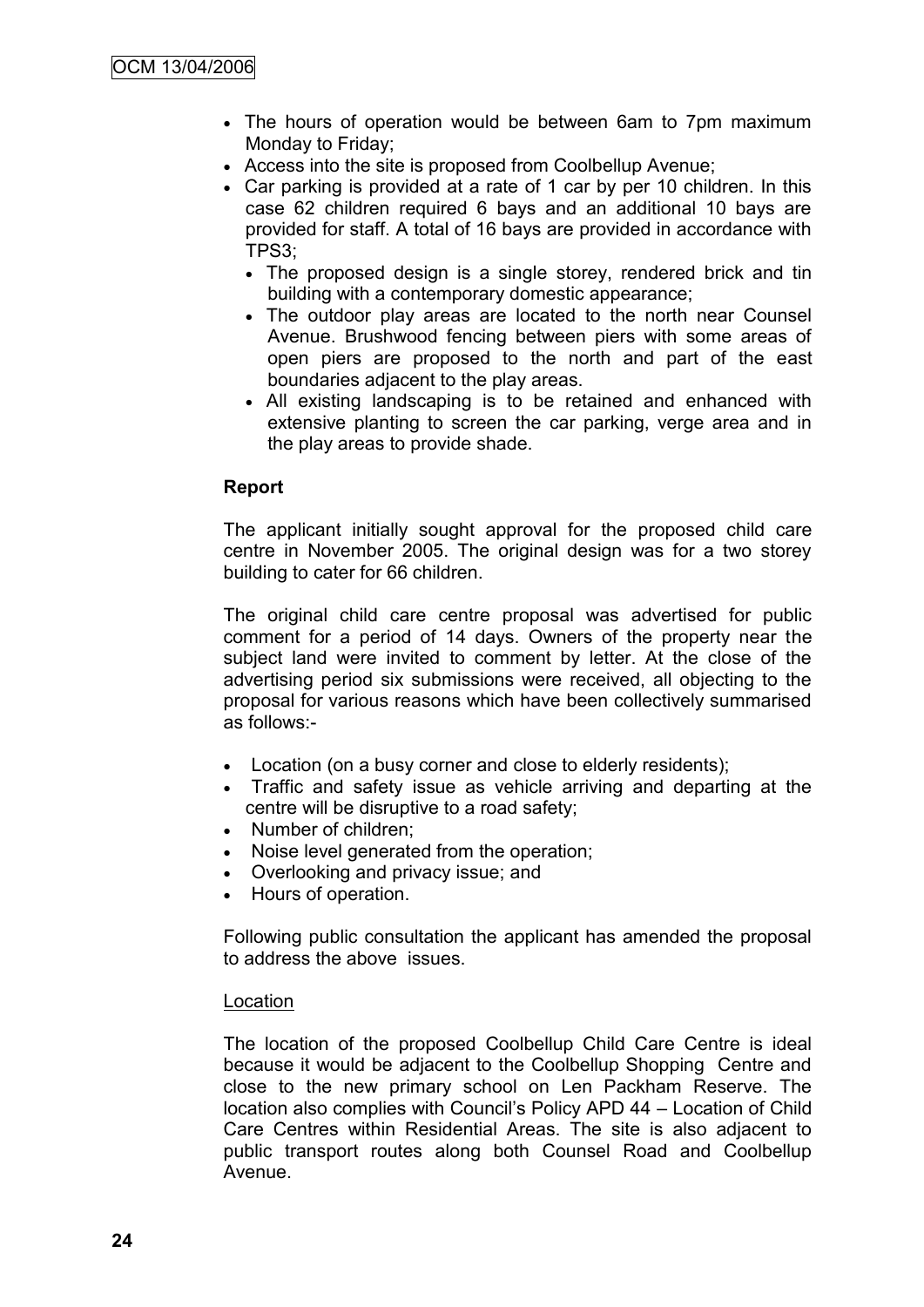# Traffic and Safety

The site was formerly used as a medical centre with similar car parking provisions. Vehicular access to the medical centre was from both Counsel Road and Coolbellup Avenue. With the removal of the existing crossover from Counsel Road and reduced crossover width from Coolbellup Avenue as shown in the proposal, it is expected that the traffic situation and road safety at the corner of Counsel Road and Coolbellup avenue would be enhanced. The proposal also complies with the car parking requirements of TPS3.

#### Number of Children

The number of children has been reduced slightly from the original proposal from 66 to 62. The applicant has advised this is the minimum number possible to make the centre viable. The number of children this centre would cater for is also significantly less than other more recent child care centres in the district with 100 or more children.

#### Noise

All the outdoor play areas have been located to the north to minimise the impact on adjoining houses and also take advantage of the solar orientation.

Appropriate boundary fencing to the neighbouring properties, together with enhanced landscaping along the car parking area, would assist in reducing noise transference.

An acoustic report prepared by a suitably qualified acoustic consultant must be submitted to the City"s Health Service for approval prior to the submission of a building licence application. The report must detail the design and construction features, to reduce noise emissions received at nearby noise sensitive premises within acceptable levels under the Environmental Protection (Noise) Regulations 1997.

## Overlooking and Privacy Issue

The original design of the child care centre was a two storey building. The design has been amended to remove the secondary storey and to reduce the building height. Therefore, the height of the building will not reduce privacy to the adjoining properties.

## Hours of operation

The hours of operation would be between 6am to 7pm maximum Monday to Friday. This complies with Council Policy APD 44 - Location of Child Care Centres within Residential Areas.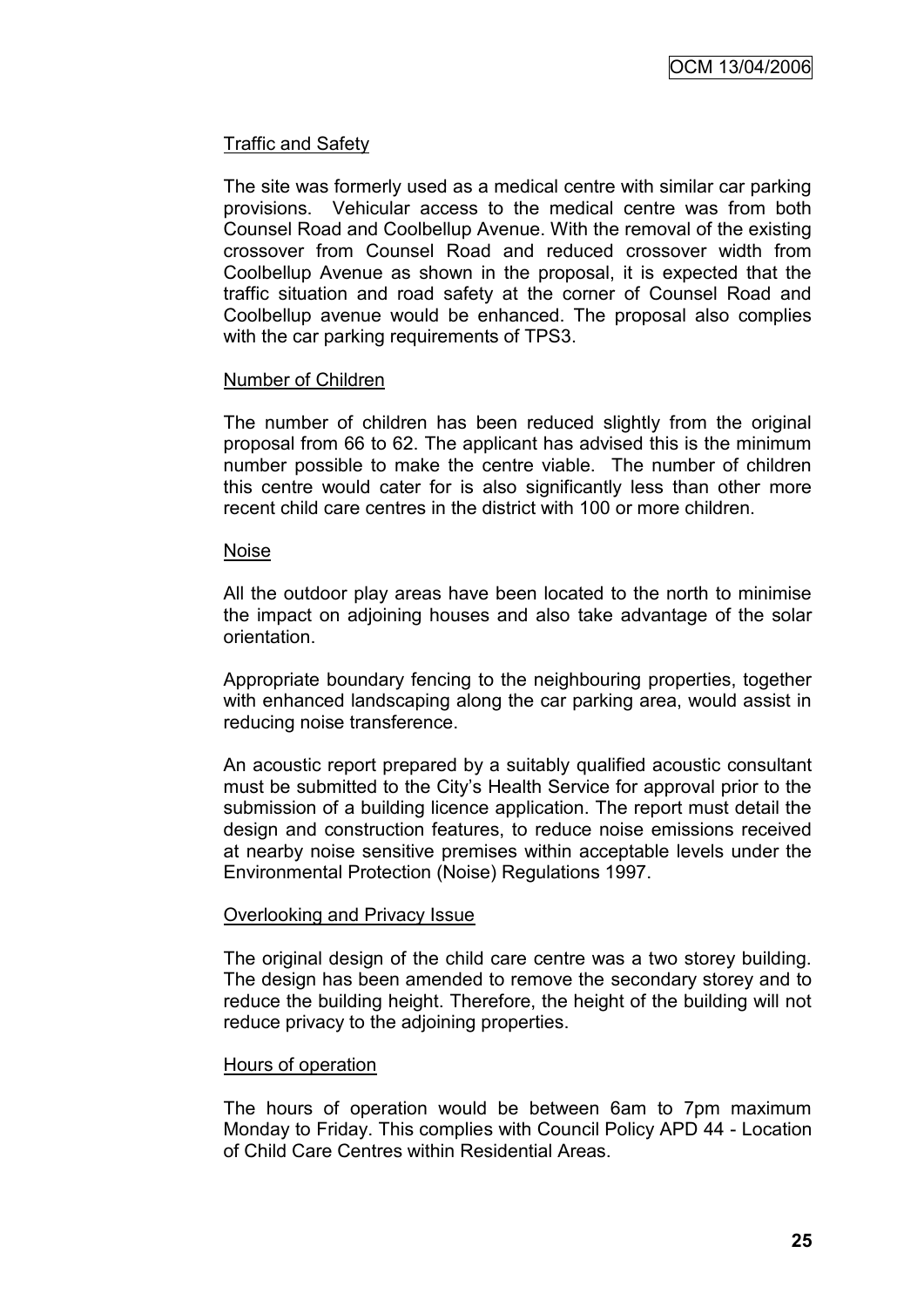The concerns raised in the public submissions can be addressed as conditions of approval. It is recommended that the proposal for a child care centre be approved, as the development complies with the City"s Town Planning Scheme No. 3 and Policy requirements.

# **Strategic Plan/Policy Implications**

The Corporate Strategic Plan Key Result Areas which apply to this item are:-

- 2. Planning Your City
	- *"To ensure that the planning of the City is based on an approach which has the potential to achieve high levels of convenience for its citizens."*
	- *"To ensure that the development will enhance the levels of amenity currently enjoyed by the community."*
- 4. Facilitating the needs of Your Community
	- *"To facilitate and provide an optimum range of community services."*

The Planning Policies which apply to this item are:-

APD44 Location of Child Care Centres within Residential Areas.

### **Budget/Financial Implications**

N/A

## **Legal Implications**

Town Planning Scheme No.3.

#### **Community Consultation**

Consultation was carried out in accordance with Clause 9.4 of Town Planning Scheme No.3.

## **Attachment(s)**

- (1) Aerial Photograph.
- (2) Site Plan.
- (3) Ground Floor Plan.
- (4) West and East Elevations.
- (5) North and South Elevations.
- (6) Sections 1 & 2, 3 & 4, 5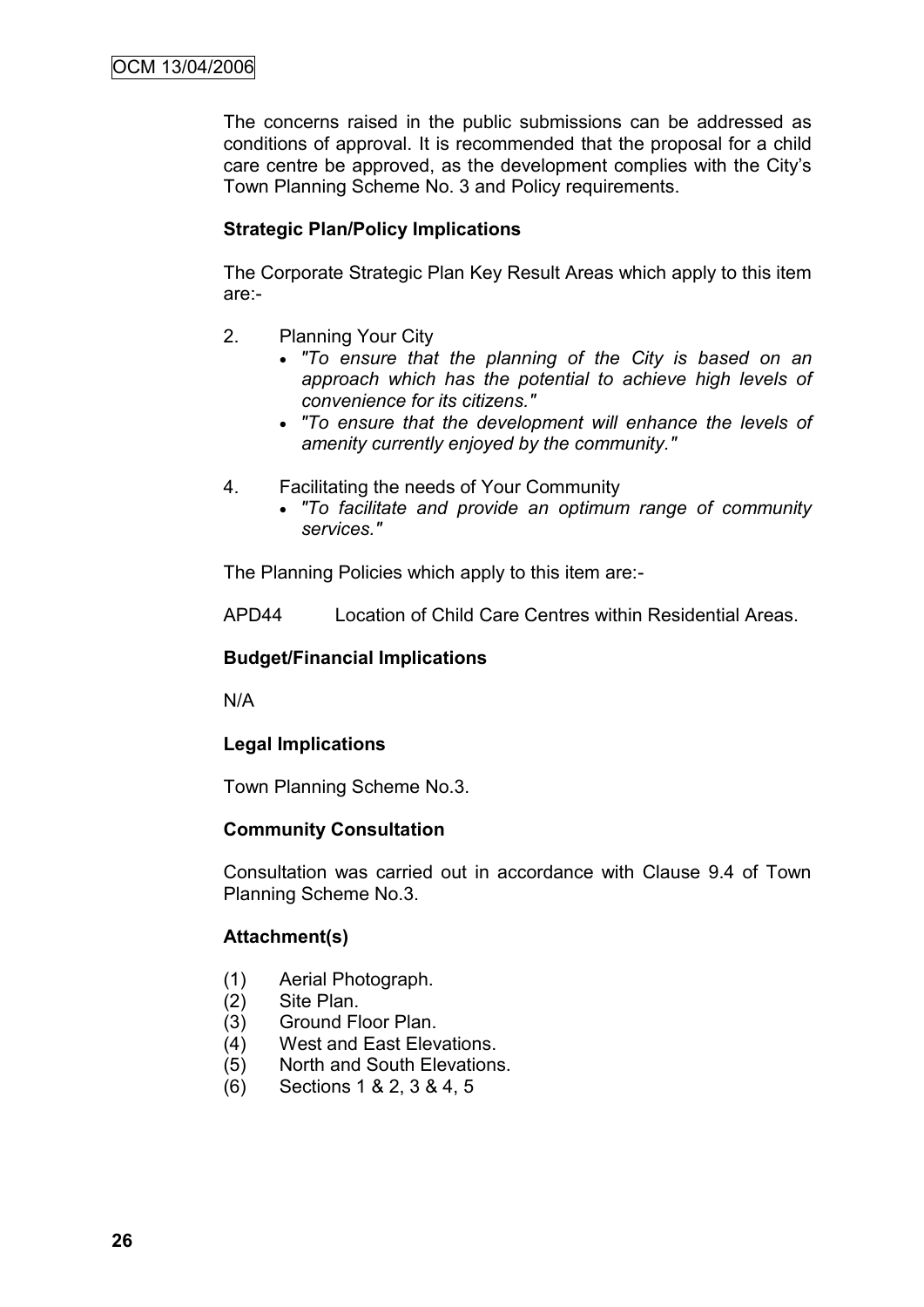# **Advice to Proponent(s)/Submissioners**

The Proponent(s) and those who lodged a submission on the proposal have been advised that this matter is to be considered at the 13 April 2006 Council Meeting.

# **Implications of Section 3.18(3) Local Government Act, 1995**

Nil.

**14.3 (OCM 13/04/2006) - PROPOSED AMENDMENT NO. 48 TO TOWN PLANNING SCHEME NO. 3 FOR CONSISTENCY WITH AN AMENDMENT TO THE METROPOLITAN REGION SCHEME - LOTS 4995-4997, 500-502, 400, 303 & 4620 COCKBURN ROAD, LOTS 4291, 21, 2-5 & 101 RUSSELL ROAD, LOTS 4896 & 4898 JESSIE LEE STREET, LOTS 106 & 105 RUSSELL ROAD - OWNERS: VARIOUS - APPLICANT: DPS (93048) (JW) (ATTACH)**

**RECOMMENDATION** That Council:

(1) adopt the following amendment:

TOWN PLANNING AND DEVELOPMENT ACT 1928 (AS AMENDED) RESOLUTION DECIDING TO AMEND CITY OF COCKBURN TOWN PLANNING SCHEME NO.3 (TPS3)

AMENDMENT NO. 48

Resolved that Council, in pursuance of Section 7 of the Town Planning and Development Act 1928 amend the above Town Planning Scheme by:

- 1. Amending the Scheme Map by extending "Special Use Zone No.2" and "Development Area No.15" to include lots 4995 – 4997 Cockburn Road and portions of Quill Way & Stuart Drive.
- 2. Amending the Scheme Map by zoning Lots 500 502, 400, 303 & portion of Lot 4620 Cockburn Road, portions of Lots 4291, 21, 2 – 5 & 101 Russell Road, portion of 4895 Success Way, portion of Lot 4896 & 4898 Jessie Lee Street, and portions of the Success Way, Jessie Lee Street & Crane Street road reserves "Industry"; and
- 3. Amending the Scheme Map by zoning Lot 106 and portion of Lot 105 Russell Road "Light and Service Industry"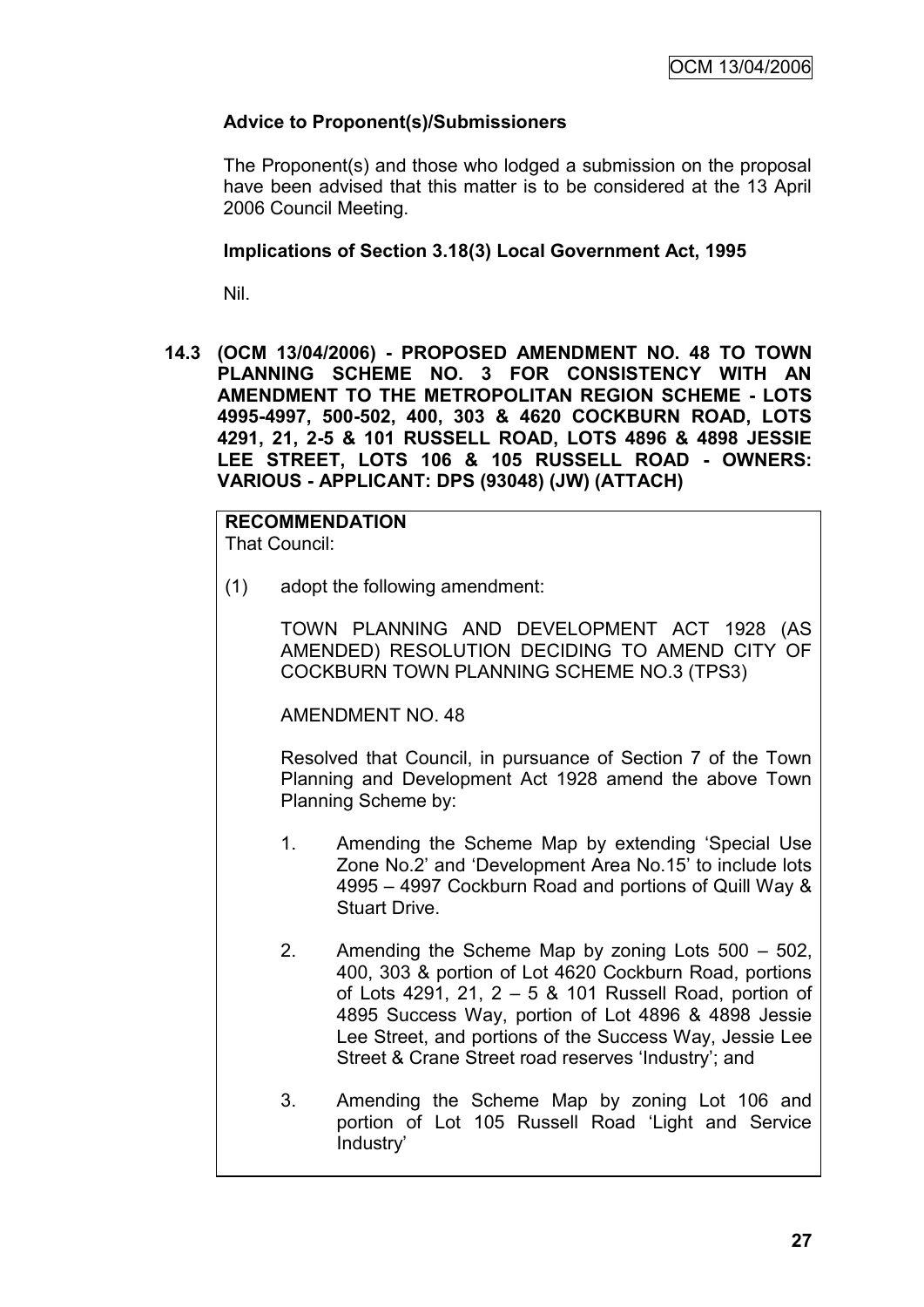- (2) sign the amending documents, and advise the WAPC of Council"s decision;
- (3) forward a copy of the signed document to the Environmental Protection Authority in accordance with Section 7 (A) (1) of the Town Planning and Development Act;
- (4) following the receipt of formal advice from the Environmental Protection Authority that the Scheme Amendment should not be assessed under Section 48A of the Environmental Protection Act, advertise the Amendment under Town Planning Regulation 25 without reference to the Western Australian Planning Commission;
- (5) notwithstanding (4) above, the Director of Planning and Development may refer a Scheme or Scheme Amendment to the Council for its consideration following formal advice from the Environmental Protection Authority that the Scheme Amendment should be assessed under Section 48A of the Environmental Protection Act, as to whether the Council should proceed or not proceed with the Amendment;
- (6) should formal advice be received from the Environmental Protection Authority that the Scheme Amendment should be assessed or is incapable of being environmentally acceptable under Section 48(A) of the Environmental Protection Act, the Amendment be referred to the Council for its determination as to whether to proceed or not proceed with the Amendment; and
- (7) advise the applicant of Council"s Decision and request the applicant to prepare five (5) copies of the amendment documents.

# **COUNCIL DECISION**

## **Background**

The land subject to this proposal measures 10.5 hectares in area and stretches along 3 kilometres of Russell Road and Cockburn Road within the Henderson Industrial Area (see agenda attachment 1).

The land is in a variety of ownerships, including both private and public, with various portions of the former MRS reservations having been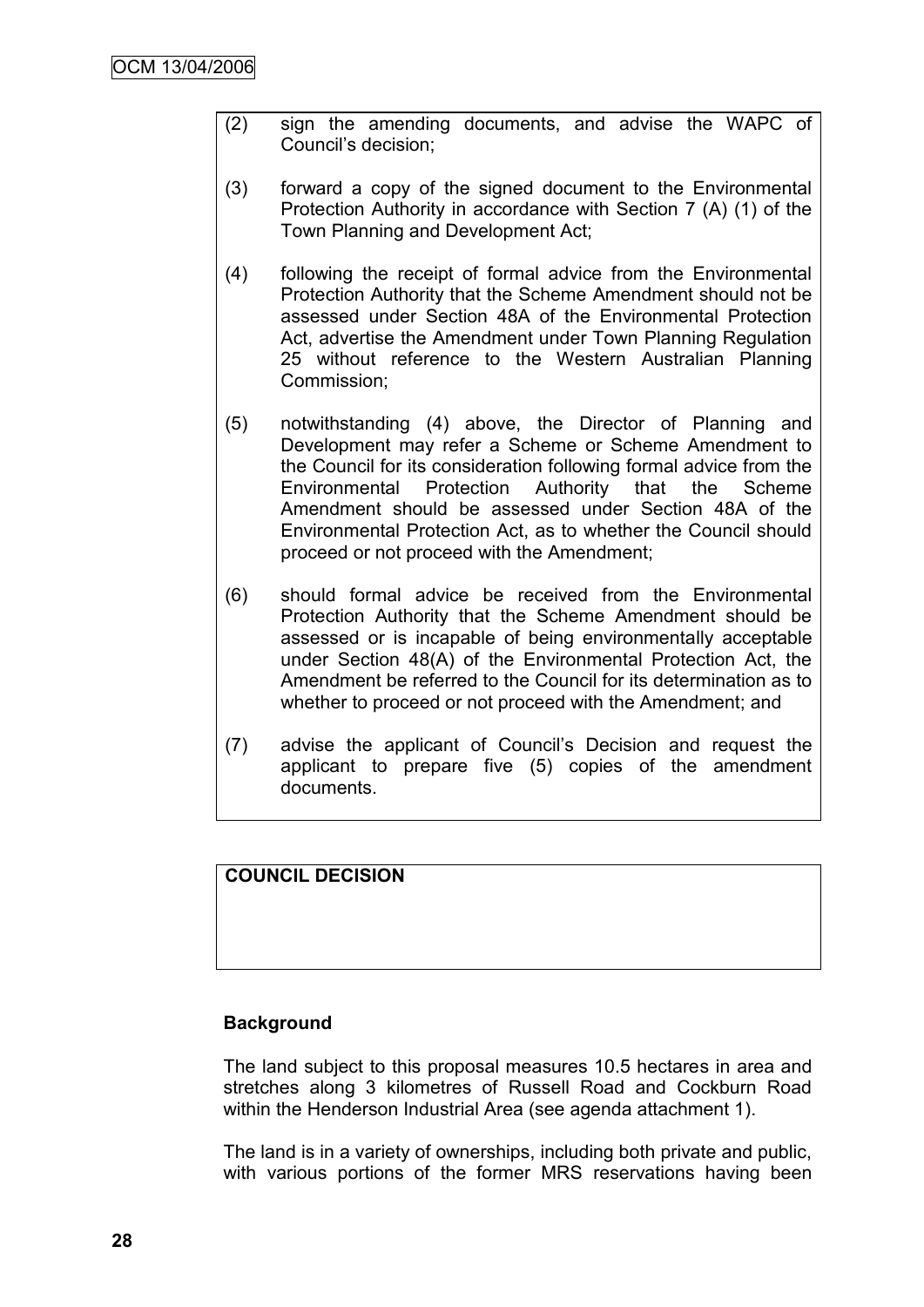acquired by the State Government in order to facilitate construction of the Fremantle Eastern Bypass.

Subdivision approvals have been granted over lots 4995 & 4997 Cockburn Road whereby the land is to be amalgamated and developed in conjunction with adjoining lots, which form portion of the Henderson Industrial Area (Australian Marine Complex).

#### **Submission**

The scheme amendment under consideration for the land in the Henderson Industrial area that will be affected by the gazettal of MRS Amendment 1071/33. The MRS Amendment proposes the rezoning of the land from "Primary Regional Roads" and "Other Regional Roads" to "Industrial", and is in its final stages of approval in Parliament.

A copy of the applicant"s full submission should be read in conjunction with this report and is contained in the agenda attachments.

#### **Report**

The subject land is currently reserved under the Metropolitan Region Scheme (MRS) as either "Primary Regional Road" and "Other Regional Road". The City of Cockburn Town Planning Scheme No.3 (TPS3) currently reflects the existing regional road reservations over the subject land (see agenda attachment 2 & 3).

Upon gazettal of MRS Amendment 1071/33, the land will be rezoned to "Industrial" under the MRS (see agenda attachment 4).

However, the subject land will become "unzoned land" under the TPS3 as a result of its removal from the Fremantle – Rockingham Highway Primary and Other Regional Road Reserve upon the gazettal of MRS Amendment 1071/33. The Scheme Amendment seeks to extend the current TPS3 zones of the adjoining industrial estates to encompass the "unzoned" land. The Scheme Amendment proposes the rezoning of the land from "Primary Regional Roads" and "Other Regional Roads" to "Special Use" (SU2) and "Development Area" (DA15) as well as "Industry" and "Light & Service Industry" Zone (see agenda attachment 5).

The Scheme Amendment will provide the Council with development control commensurate with that, which guides the adjoining industrial estates.

It is recommended that Council initiate the proposed TPS3 Amendment and refer the document the Environmental Protection Authority (EPA) for assessment. Following the receipt of formal advice from the EPA that the Scheme Amendment should not be assessed under Section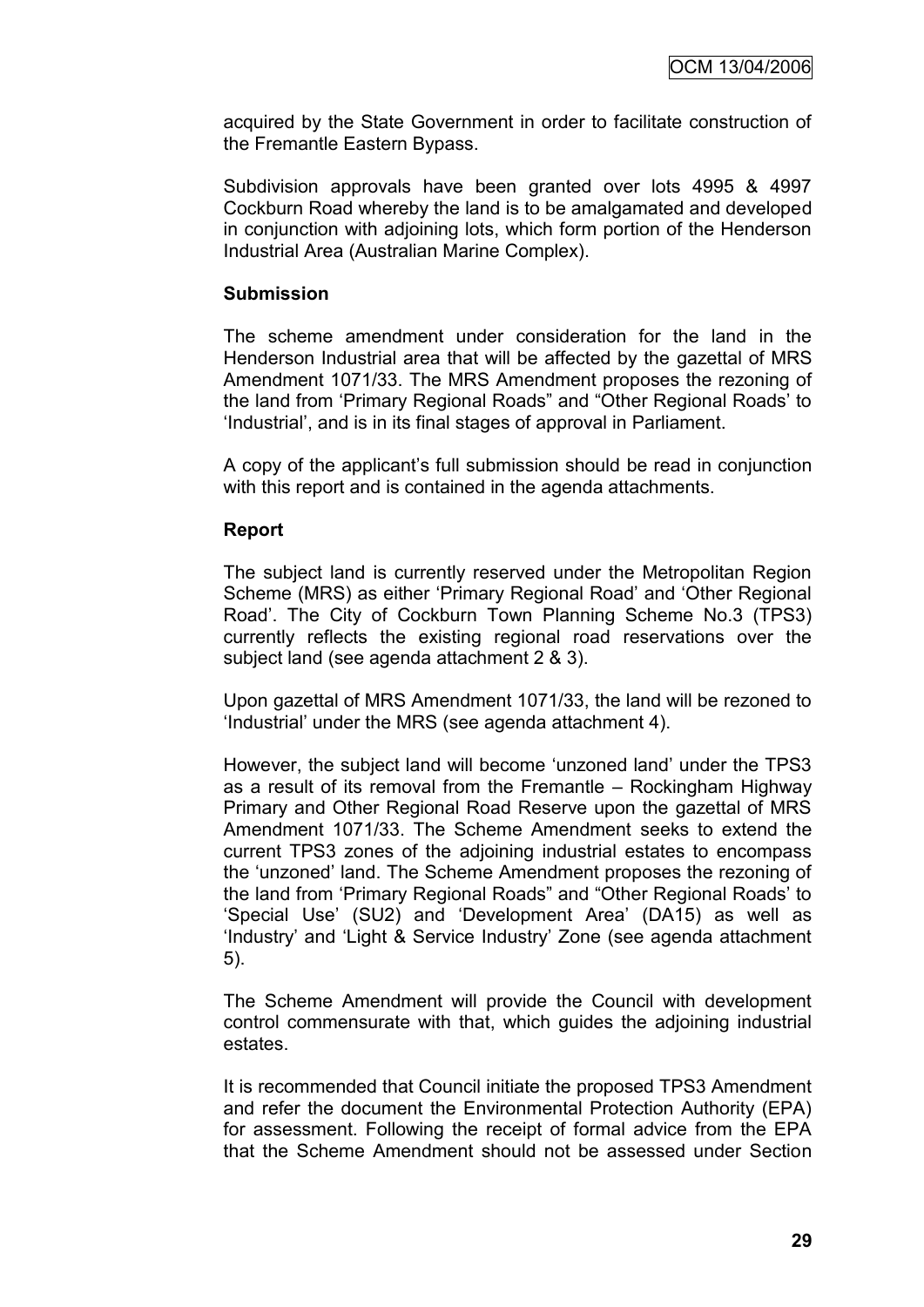48A of the Environmental Protection Act, Council advertise the Amendment under Town Planning Regulation 25.

# **Strategic Plan/Policy Implications**

The Corporate Strategic Plan Key Result Areas which apply to this item are:-

- 2. Planning Your City
	- "To ensure that the planning of the City is based on an approach which has the potential to achieve high levels of convenience for its citizens."
	- "To ensure that the development will enhance the levels of amenity currently enjoyed by the community."
- 3. Conserving and Improving Your Environment
	- "To conserve the quality, extent and uniqueness of the natural environment that exists within the district."
	- "To ensure that the development of the district is undertaken in such a way that the balance between the natural and human environment is maintained."
- 4. Facilitating the needs of Your Community
	- "To facilitate and provide an optimum range of community services."

# **Budget/Financial Implications**

N/A

## **Legal Implications**

Town Planning Scheme No. 3 Metropolitan Region Scheme Town Planning and Development Act Town Planning Regulations

## **Community Consultation**

To be undertaken as part of the Amendment process.

## **Attachment(s)**

- (1) Location Plan
- (2) MRS Zoning Plan
- (3) TPS3 Zoning Plan
- (4) MRS Amendment 1071/33 Plan
- (5) The Scheme Amendment Submission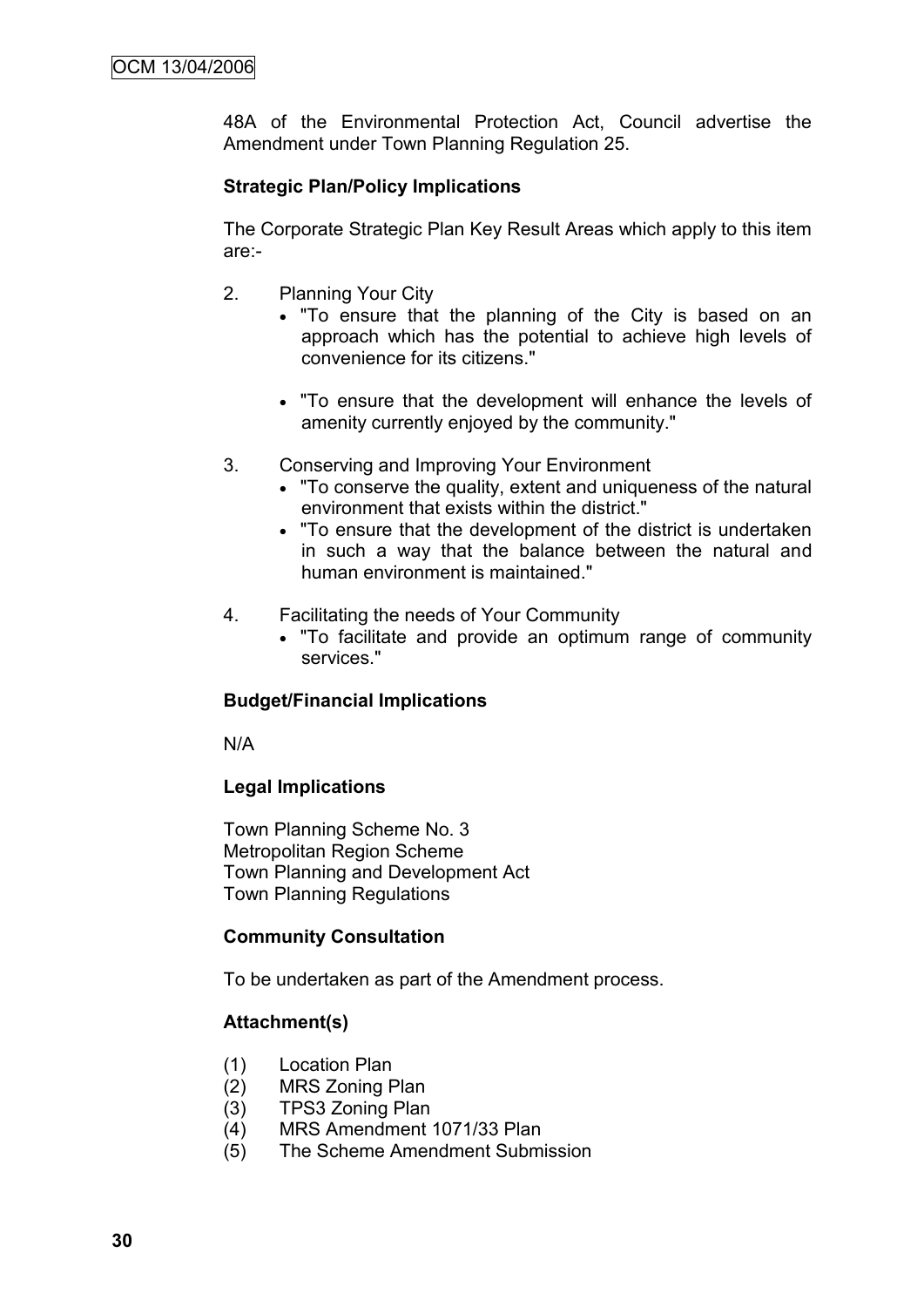# **Advice to Proponent(s)/Submissioners**

The Proponent has been advised that this matter is to be considered at the 13 April 2006 Council Meeting.

# **Implications of Section 3.18(3) Local Government Act, 1995**

Nil.

**14.4 (OCM 13/04/2006) - VARIATION TO THE APPROVED STRUCTURE PLAN FOR PORTION OF DEVELOPMENT AREA NO. 4 (CELL 9) LOT 1009 SPINNAKER HEIGHTS, YANGEBUP - OWNER: NORFOLK HOLDINGS PTY LTD - APPLICANT: DEVELOPMENT PLANNING STRATEGIES (9620; 4413993) (VM) (ATTACH)**

# **RECOMMENDATION**

That Council:

- (1) adopt the proposed modifications to the Cell 9 Structure Plan pursuant to Clause 6.2.9 of the City of Cockburn Town Planning Scheme No. 3, as shown on the plan included in the Agenda attachments;
- (2) refer the modified Cell 9 Structure Plan to the Western Australian Planning Commission for endorsement;
- (3) advise the submissioners and the petitioner of Council"s decision; and
- (4) require the applicant to prepare Detailed Area Plans for Lots 168 and 167 Spinnaker Heights, Yangebup for adoption by Council, which must comply with the requirements of the Codes and ensure that there is no adverse impact on the privacy of neighbours.

# **COUNCIL DECISION**

# **Background**

| ZONING: | MRS: Urban |                                         |
|---------|------------|-----------------------------------------|
|         |            | TPS3: Development Zone                  |
|         |            | Development Area No. 4 - Yangebup (DA4) |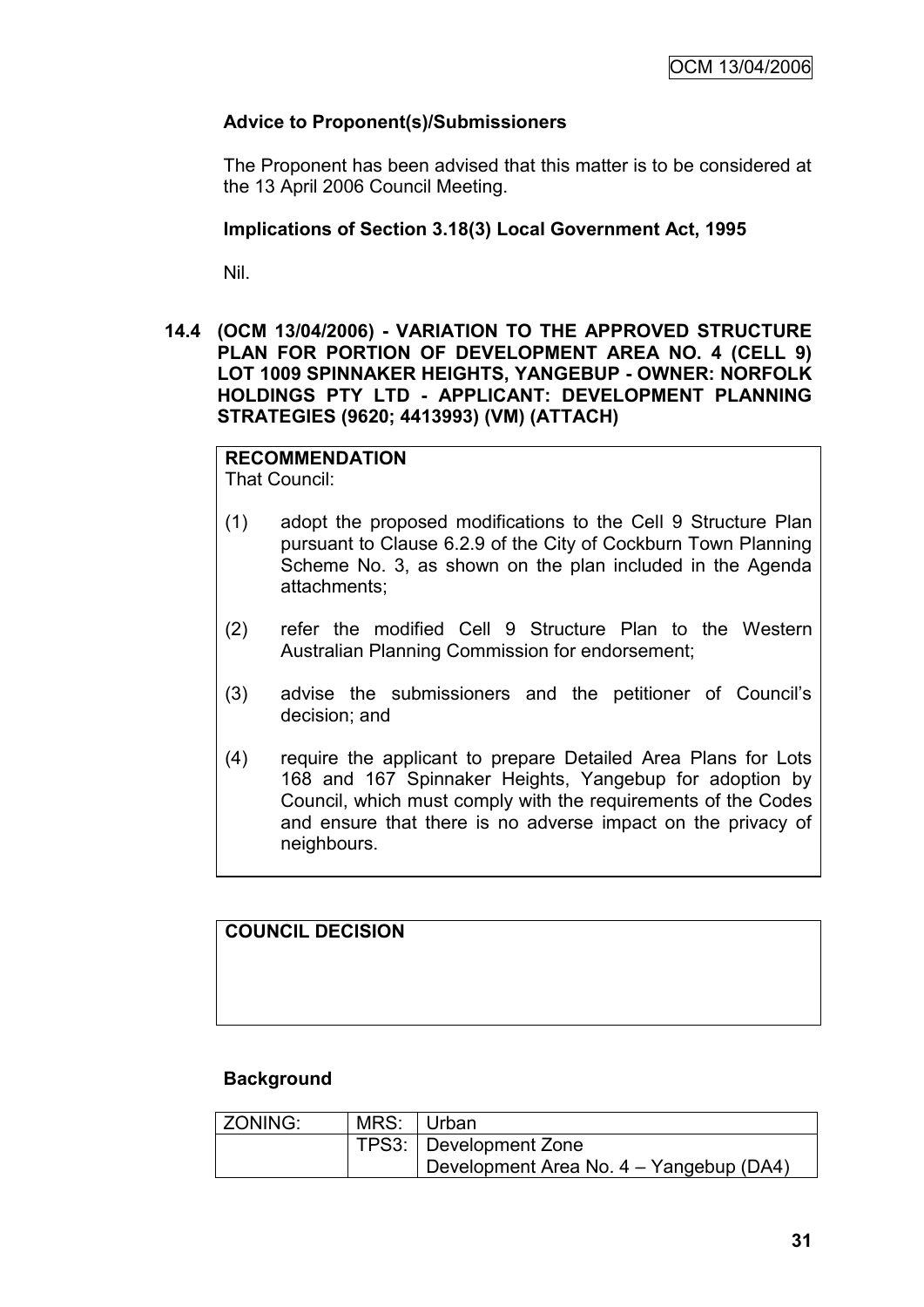|  | Development Contribution Area No. $5 - 1$ |  |  |  |
|--|-------------------------------------------|--|--|--|
|  | Yangebup East (DCA5)                      |  |  |  |

In 2000 Council prepared a structure plan for Cells 9 & 10 Yangebup which included the subject land. The structure plan was a composite of proposals prepared by Urban Focus and BSD Consultants for various landowner groups.

On 30 October 2001 the WAPC advised that the Structure Plans generally conform to the Commission"s applicable Development Control Policy Principles and Liveable Neighbourhood"s principles. The Structure Plan for Cell 9 was endorsed as a guide for the subdivision and development of the land.

In January 2006 the City received a submission from Development Planning Strategies (DPS) on behalf of the landowner "Norfolk Holdings Pty Ltd" to modify the R-Code for Lot 1009 Spinnaker Heights, Yangebup.

# **Submission**

The proposed variation involves recoding of the subject land from R20 to R25. The proposed increase in density aims to provide greater flexibility in lot size and house design for the subject land the proposal is also compatible with the existing design and layout of the approved Structure Plan and will not necessitate any changes to the existing / approved access and road network within Cell 9.

# **Report**

The intent of the coding change is to provide greater flexibility in lot size and house design for the subject land, delivering upon the general objectives of the Structure Plan to provide a mixture of densities in areas of high amenity.

The subject land is within the walkable distance of four public open space sites and a proposed neighbourhood commercial centre and is therefore ideally located in terms of its suitability for an increase in density due to the high level of amenity.

The increase in density would be compatible with a variety of the *Liveable Neighbourhoods Edition 3 (Operational Draft)* document key aims including:-

- To provide a variety of lot sizes and housing types to cater for the diverse housing needs of the community at a density that can ultimately support the provision of local services;
- To provide for walkable neighbourhoods to reduce car dependency for access to employment, retail and community facilities;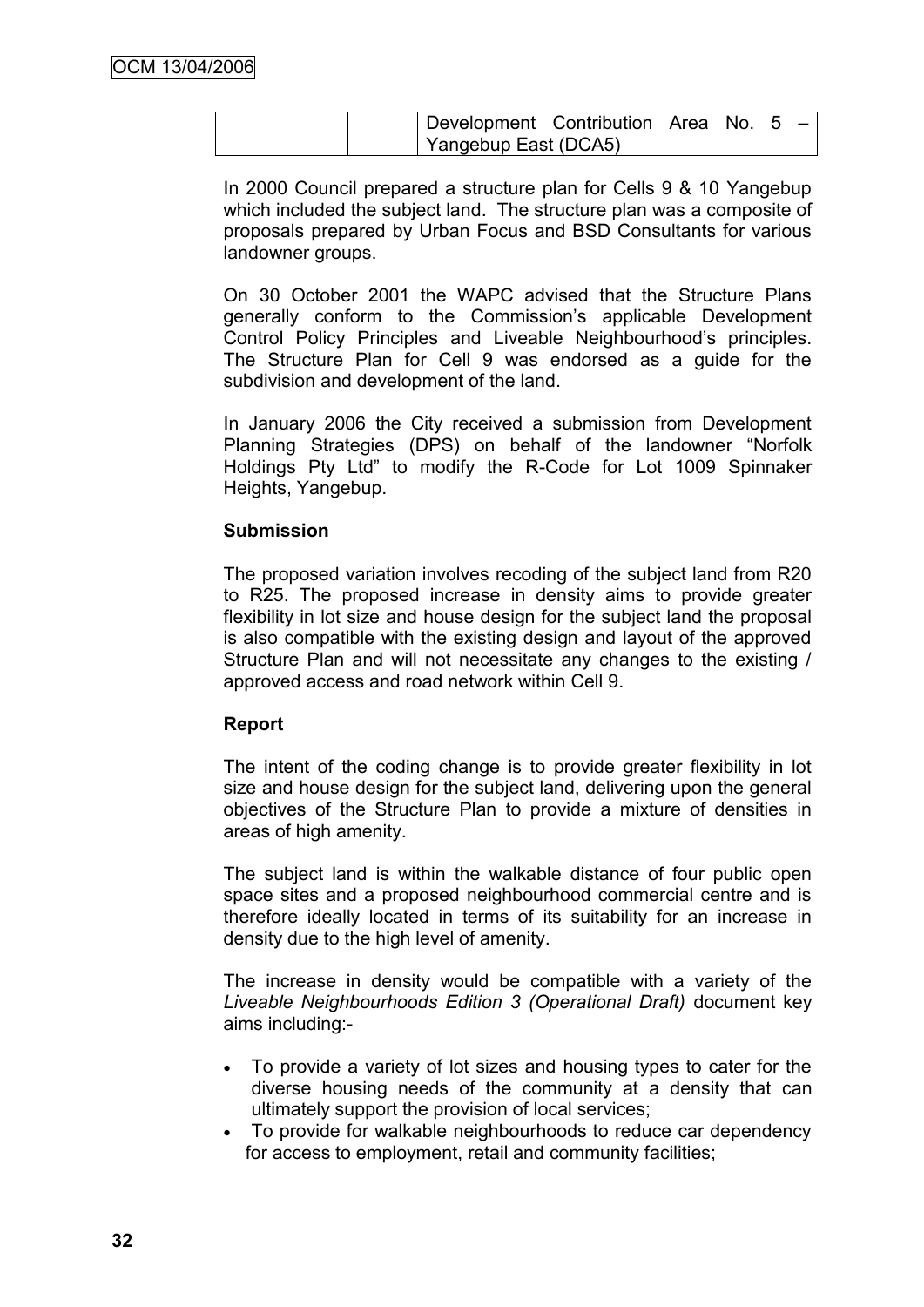- To provide for access generally by way of an interconnected network of streets which facilitate safe, efficient and pleasant walking, cycling and driving;
- To facilitate active street-land use interfaces to improve personal safety through increased surveillance and activity;
- To facilitate new development which supports the efficiency of public transport systems;
- To maximise land efficiency wherever possible.

There are no proposed changes to the access and road network within the Cell. The recoded lots are sufficiently robust to be served by the current proposed movement system and will not affect the alignment of Spinnaker Heights.

The proposed variation to the approved Structure Plan is of a minor nature and aims to provide greater flexibility in lot size and house design for the subject land. The changes are compatible with the existing design and layout of the approved Structure Plan. The proposed R20 development could accommodate 5 lots (500m<sup>2</sup> average lot size) whereas the R25 code would allow the addition of two lots, therefore making a total of 7 lots or an extra 2 lots (average lot size of  $400m^2$ ).

The following is a summary residents concerns raised in public submissions which have largely raised invalid objections on the basis of some fundamental aspects of the approved Structure Plan that are not relevant to the changes proposed with the Structure Plan. The Structure Plan was established by Council well before the subject land was subdivided. There has been a misunderstanding of residents that Spinnaker Heights would not be extended to Beeliar Drive. There is also a separate desire in the petition to cul-de-sac Spinnaker Heights to the detriment of a bus route, which is totally unacceptable. All of the City"s Planning staff are fully aware of the approved Structure Plan which clearly shows the extension of Spinnaker Heights and its important function as a bus route. The adopted Structure Plan is available for inspection at the City"s Administration building during normal office hours.

# **1. Guaranteed Loss of Views and Extension of Spinnaker Heights to Beeliar.**

The petition states that when they bought into the area they were told that Spinnaker Heights would never continue through to Beeliar Drive. This is clearly not the case since the Council"s adopted Structure Plan for the area shows Spinnaker Heights connecting from Yangebup Road to Beeliar Drive as a main Local Distributor to ensure easy access for residents of Cell 9 to the proposed Local Centre identified on the intersection of Spinnaker Heights and Beeliar Drive.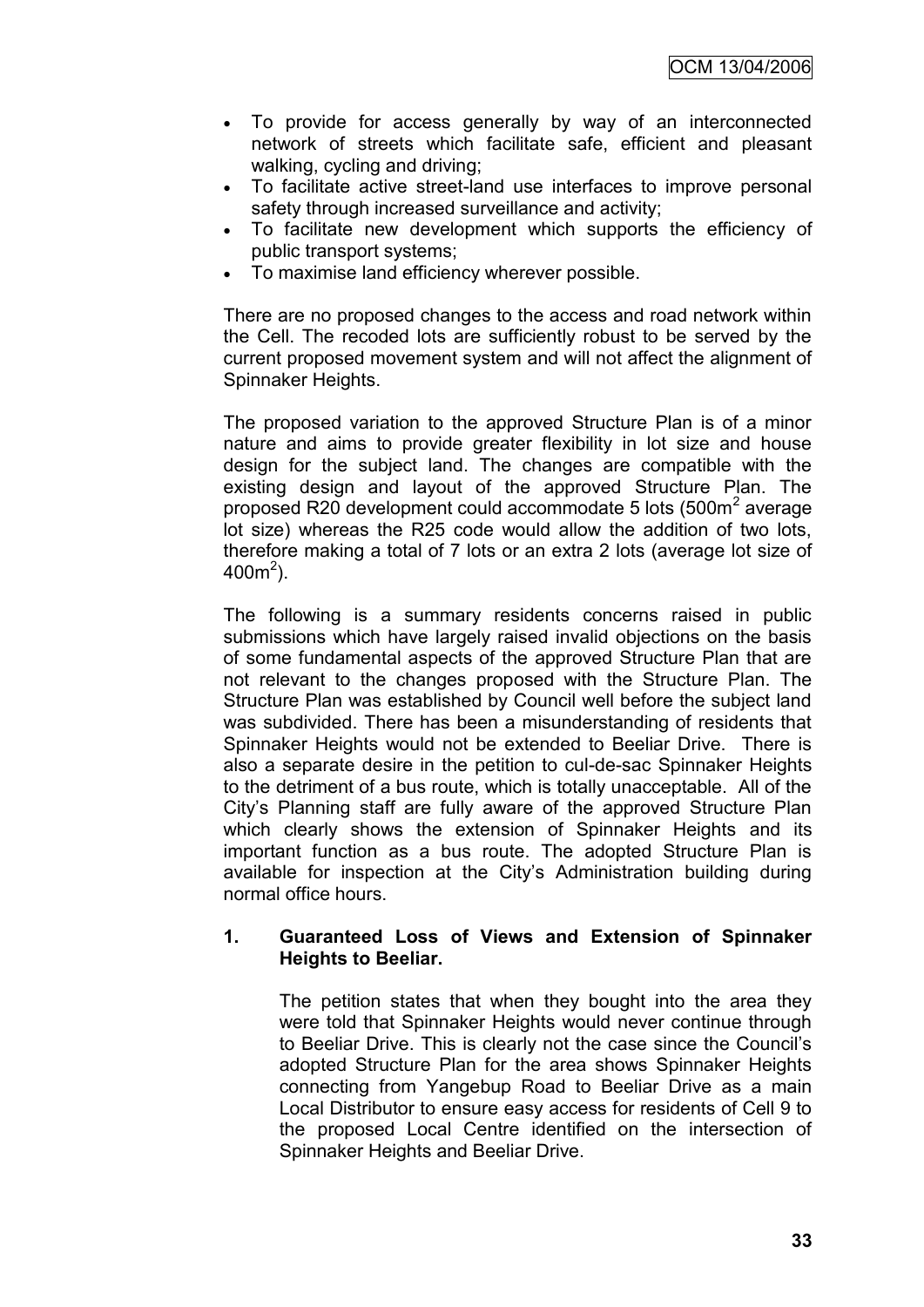With regard to the views, the landowners of Lot 1009 could build large two storey houses which would obstruct the views from properties located to the east of Spinnaker Heights. It is acknowledged that the average lot size would reduce from 500m<sup>2</sup> to 400m<sup>2</sup> and frontages reduced from 18 metres to 12 metres to the street. The applicant has indicated that the development of the lots would probably be a two storey development. However, the developer has stated that they would develop the lots and are prepared to introduce design guidelines/Detailed Area Plans to ensure the upper storey development of lots 168 and 167 (refer to attached plan) is setback a greater distance from the boundary to ensure the current vistas of No. 25 (Lot 381) Spinnaker Heights are not substantially reduced. This may be introduced subject to WAPC approval as a condition of subdivision approval.

# **2. Continuation of Spinnaker Heights for Bus Route.**

The Council adopted Structure Plan for the area designates Spinnaker Heights as a bus route connecting Yangebup Road to Beeliar Drive. The rationale for the bus route along Spinnaker Heights (not fully constructed) was to provide easy accessibility to a proposed Local Centre located on the intersection of Spinnaker Heights and Beeliar Drive. The current proposal for this intersection is to be signalised. Spinnaker Heights is to be a local Distributor Road for Cell 9. Therefore there is no proposal to cul-de-sac Spinnaker Heights. Furthermore the constructed roads and roundabouts on Spinnaker Heights have been constructed to ensure for easy manoeuvring of buses. Approval of this proposal will also facilitate the ultimate connection of Spinnaker Heights with Beeliar Drive and its use as a bus route.

# **3. Public Open Space and Beautification.**

Subdividers in the area currently are under no obligation to landscape public open space which is very frustrating from a Council perspective. Unfortunately the subdividers have decided not to landscape the POS and therefore Council must make separate budget allocations to carry out this work guided by Works programs in the City"s Parks Services.

Comments regarding using the developers land as public open space is clearly inappropriate and not possible as the land has been identified for residential development.

Given that the proposed recoding to R25 will only generate an additional two lots and a subdivision condition could ensure appropriate setbacks for two storey development, the variation to the Structure Plan is supported. It is recommended that the Council endorse the modifications to the Structure Plan.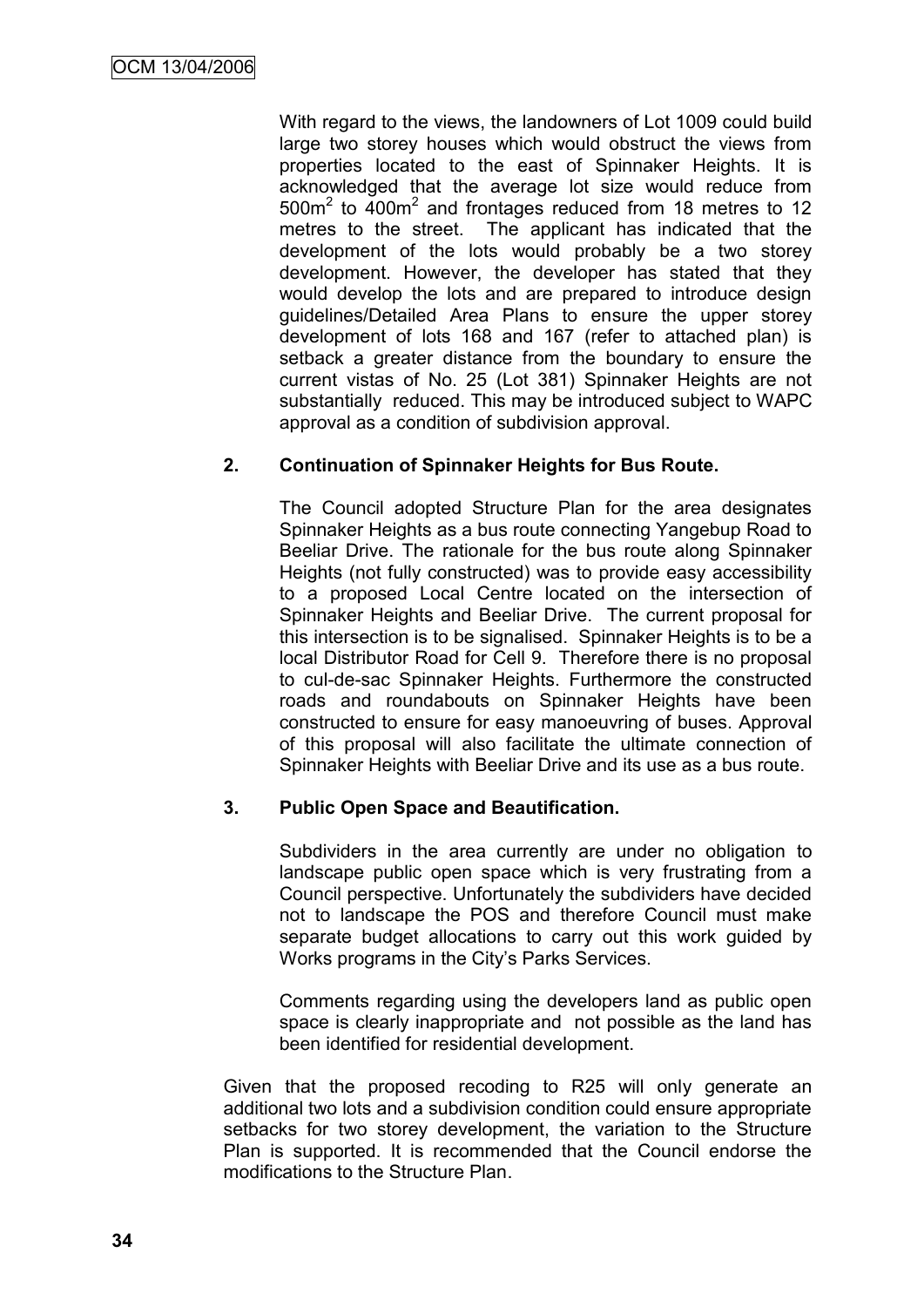# **Strategic Plan/Policy Implications**

The Corporate Strategic Plan Key Result Areas which apply to this item are:-

- 2. Planning Your City
	- *"To ensure that the planning of the City is based on an approach which has the potential to achieve high levels of convenience for its citizens."*
	- *"To ensure that the development will enhance the levels of amenity currently enjoyed by the community."*
	- *"To foster a sense of community within the district generally and neighbourhoods in particular."*

The Planning Policies which apply to this item are:-

SPD4 "Liveable Neighbourhoods" APD4 Public Open Space

# **Budget/Financial Implications**

Nil.

# **Legal Implications**

Town Planning Scheme No. 3.

# **Community Consultation**

The application was referred to nearby landowners for a period of 21 days in accordance with the requirements of Clause 6.2.8.1 of Town Planning Scheme No. 3.

A petition signed by 9 landowners was received by Council. Ten late proforma submissions of objection were received just prior to writing this report from residents on Spinnaker Heights objecting to:-

- 1. Not in keeping with single resident housing nearby.
- 2. Not associated with public open space usage.
- 3. Sets a precedent for poor planning.

Refer to Schedule of Submissions contained in the Agenda attachments.

# **Attachment(s)**

- (1) Proposed modification to Structure Plan.
- (2) Structure Plan adopted by Council.
- (3) Proposed development of Lot 1009 Spearwood Avenue.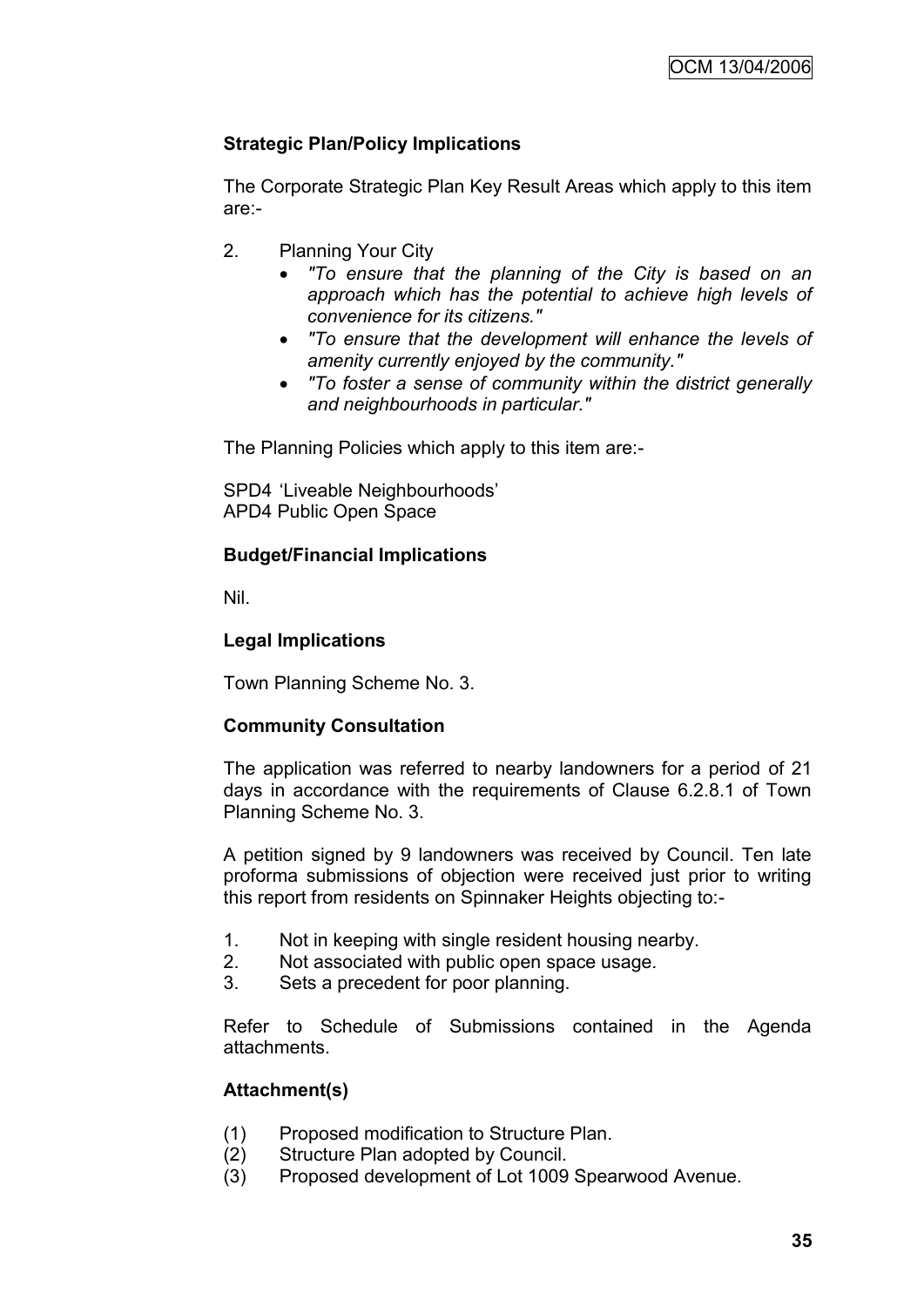- (4) Schedule of Submissions.
- (5) Petition Proposed Minor Variation for Cell 9 and attachments.

# **Advice to Proponent(s)/Submissioners**

The Proponent(s) and those who lodged a submission on the proposal have been advised that this matter is to be considered at the 13 April 2006 Council Meeting.

### **Implications of Section 3.18(3) Local Government Act, 1995**

Nil.

# **14.5 (OCM 13/04/2006) - SATELLITE DISH - LOT 550; 68 BARRINGTON STREET, SPEARWOOD - OWNER/APPLICANT: J & M MONTES (3313725) (SS) (ATTACH)**

#### **RECOMMENDATION** That Council:

(1) grants its approval for a 3 metre diameter domestic satellite dish on Lot 550 (No. 68) Barrington Street, Spearwood in accordance with the approved plans subject to the following conditions:-

# STANDARD CONDITIONS

- 1. Development may be carried out only in accordance with the terms of the application as approved herein and any approved plan.
- 2. Nothing in the approval or these conditions shall excuse compliance with all relevant written laws in the commencement and carrying out of the development.
- 3. All stormwater being contained and disposed of on-site to the satisfaction of the Council.

# SPECIAL CONDITIONS

- 5. The maximum pole height for the satellite dish is not to exceed 1.7 metres above natural ground level.
- 6. The maximum height of the satellite dish is not to exceed 2.7 metres above natural ground level.

# FOOTNOTES

1. The development is to comply with the requirements of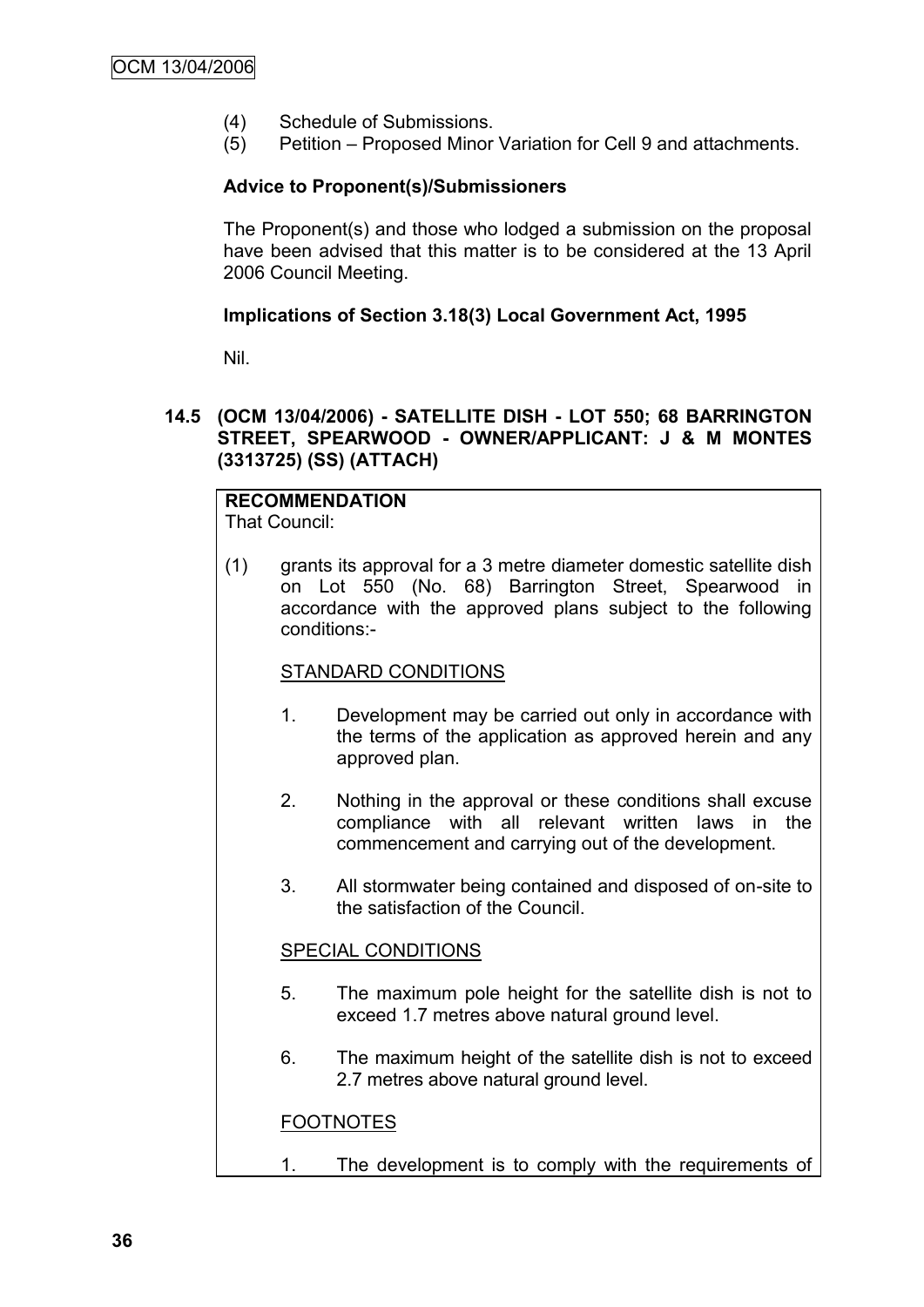the Building Code of Australia.

- (2) issue a Schedule 9 Notice of Planning Approval Approval (inclusive of MRS Form 2 Notice of Approval); and
- (3) advise the submissioners of Council"s decision accordingly.

# **COUNCIL DECISION**

#### **Background**

| LZONING:   | MRS: Urban                       |                        |  |
|------------|----------------------------------|------------------------|--|
|            |                                  | TPS3: Residential R-20 |  |
| LAND USE:  | <b>Existing House</b>            |                        |  |
| LOT SIZE:  | 700 <sup>m²</sup>                |                        |  |
| USE CLASS: | Permitted Use "P" - Single House |                        |  |

The applicant seeks approval for a 3 metre diameter satellite dish on the subject property (refer to Attachment 1). The application was referred to Council"s Ordinary Meeting of 9 March 2006 where the application was deferred to allow the City to visit the neighbouring properties and consult with adjoining neighbours.

# **Submission**

The applicant seeks approval for a 3 metre diameter satellite dish which has a pole height of 1.7 metres above natural ground level and an approximate maximum height of 2.7 metres above natural level of the property (refer to Attachment 2).

# **Report**

Council"s Domestic Satellite Dish Policy (APD14) requires Planning Approval for all dishes in excess of 1.2 metres in diameter. The policy also specifies general guidelines to minimise the visual impact of satellite dishes and details the procedure for considering applications.

The application was initially referred to four (4) adjoining property owners in accordance with Council policy. Two (2) letters of objection was received from adjoining landowners (refer to Attachment 3), which raised the following concerns: -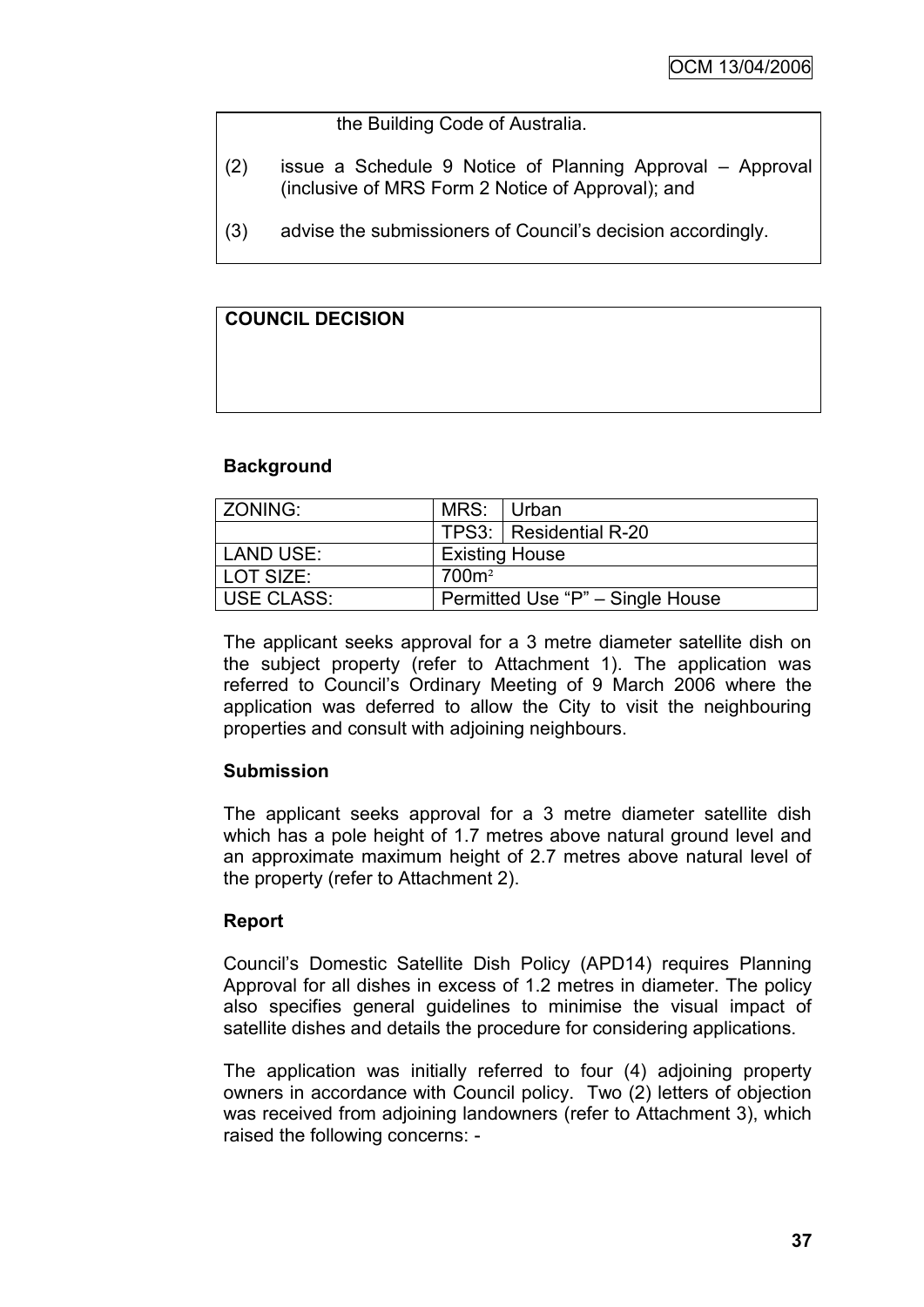- 1. The satellite dish will look unsightly from the objector"s backyard;
- 2. The dish proposed is second-hand;
- 3. The dish could de-value my property; and
- 4. The dish will reduce my view to the ocean.

A site visit was conducted at two of the adjoining properties the source of objections, and it revealed that the proposal would not significantly detract from the visual amenity of the adjoining neighbours. As demonstrated in Attachment 4 & 5, the view to the satellite dish is hindered by the alignment of existing outbuildings on both properties. Although not a valid consideration, the proposal does not minimise views to the ocean. The proposed dish is located in the corner of the applicant"s property on the lower side of existing retaining walls and fence atop which together measure 2.2m in height (refer to Attachment 3).

The satellite dish has purposely been positioned to take advantage of the location of outbuildings, which act as a visual barrier to the dish from neighbouring properties (refer to Attachment 6). The applicant originally intended for the satellite dish to be located in the centre of their backyard and relocated the dish upon concerns received from an adjoining neighbour.

The applicant has also agreed to a reduced pole height of the satellite dish from 2.2 metres to 1.7 in a further effort to ameliorate the visual impact from adjoining properties. These measures demonstrate the owner"s spirit of cooperation and intentions to erect the dish as close to the ground and below the height of adjoining structures without diminishing the capacity of the satellite dish to receive international signals.

The photos in Attachment 4 also demonstrate the appearance of the proposed satellite dish. Although second hand and from another property, the applicant has stated that the dish still functions and the dish does not appear visually obtrusive or flawed.

It is recommended that Council support the application on the basis that the satellite dish complies with Council"s Domestic Satellite Dish Policy (APD14). The proposal has been located in a position that minimises the visual impact of the dish on the street and the amenity of adjoining landowners.

The applicant has also been very cooperative in addressing the neighbours concerns by relocating the dish to a less visible location and on a shorter pole height which is considered to be reasonable under the circumstances.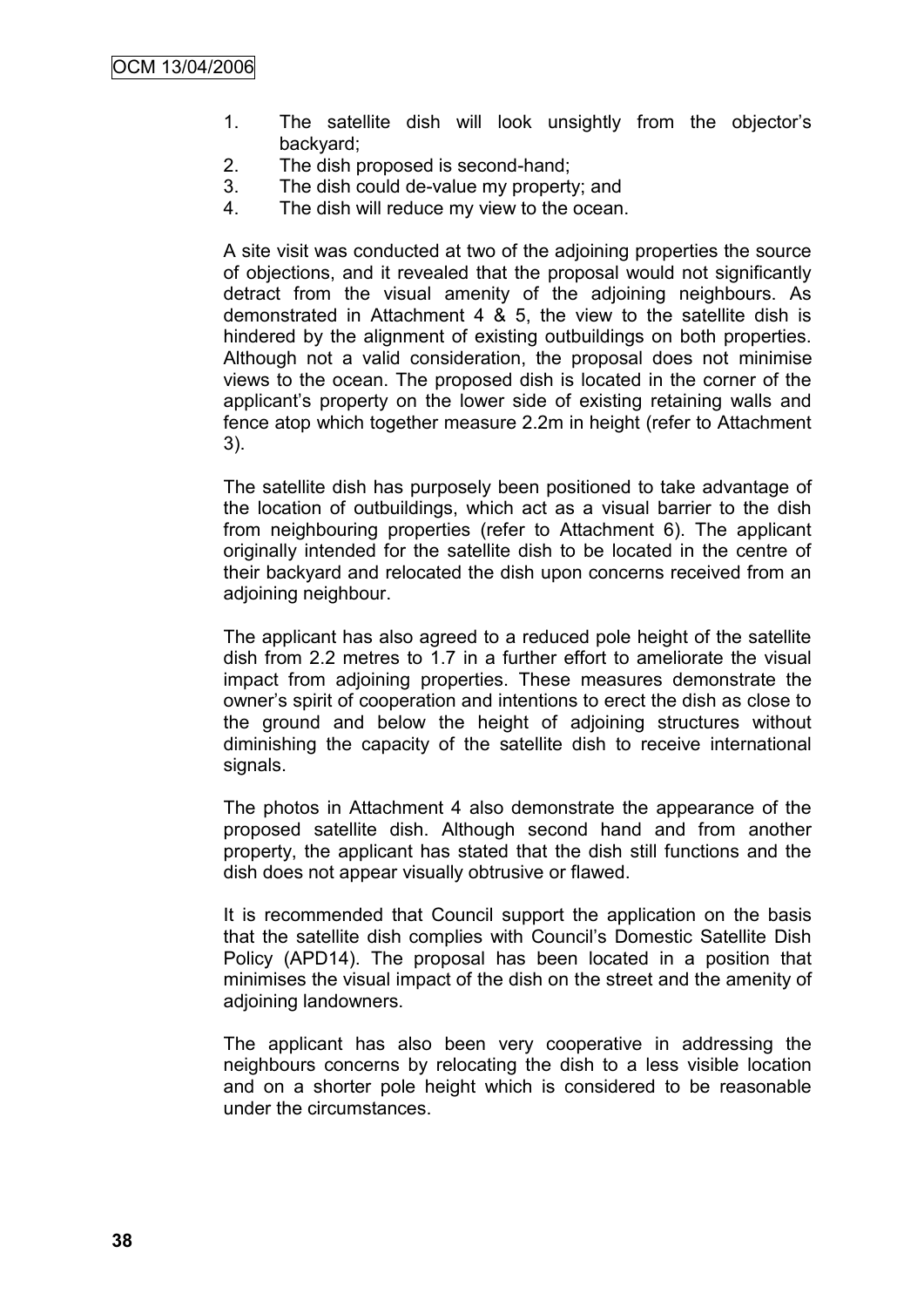# **Strategic Plan/Policy Implications**

The Corporate Strategic Plan Key Result Areas which apply to this item are:-

- 2. Planning Your City
	- *"To ensure that the planning of the City is based on an approach which has the potential to achieve high levels of convenience for its citizens."*
	- *"To ensure that the development will enhance the levels of amenity currently enjoyed by the community."*
- 3. Conserving and Improving Your Environment
	- *"To conserve the character and historic value of the human and built environment."*

The Planning Policies which apply to this item are:-

- APD14 Domestic Satellite Dishes Policy
- APD17 Standard Development Conditions and Footnotes

# **Budget/Financial Implications**

N/A

# **Legal Implications**

Town Planning Scheme No.3

# **Community Consultation**

Application was advertised to adjoining properties for comment for a period of 14 days in accordance with the City"s Town Planning Scheme No. 3. At the close of the submission only two submissions was received.

# **Attachment(s)**

- (1) Location Plan
- (2) Elevation Plan
- (3) Site Plan
- (4) View Lines for Adjoining Neighbours
- (5) Photographs from Adjoining Properties
- (6) Photographs from Applicants Property

# **Advice to Proponent(s)/Submissioners**

The Proponent(s) and those who lodged a submission on the proposal have been advised that this matter is to be considered at the 13 April 2006 Council Meeting.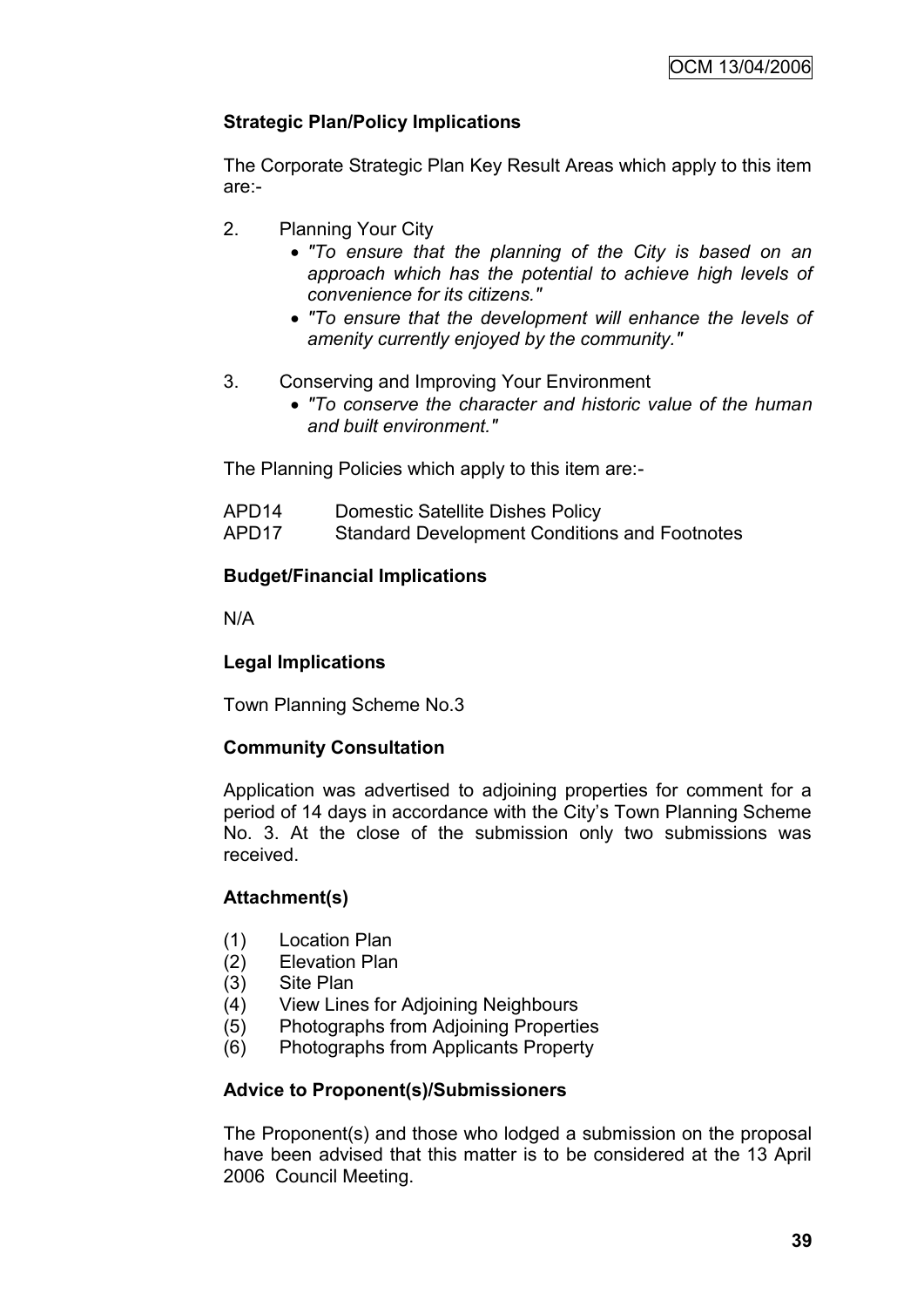# **Implications of Section 3.18(3) Local Government Act, 1995**

Nil.

# **14.6 (OCM 13/04/2006) - INFILL SEWERAGE PROGRAM - PRIORITY AREAS (4908) (CW) (ATTACH)**

# **RECOMMENDATION**

That Council:

- (1) acknowledge Spearwood as a priority area as reflected in the report for the provision of sewerage as part of the review of the State Government Infill Sewerage Program as previously advised to the Department of Health on 6 February 2006; and
- (2) correspond with the Premier, Minister for Health, Minister for Water Resources and Local State Members seeking support to allocate additional State Government funding to expedite the provision of infill sewerage to unsewered areas of the Cockburn District, particularly the Spearwood area which should be considered as a program priority within the Perth Metropolitan Area;
- (3) seek a meeting with the Minister for Water Resources to be attended by Mayor Lee and the Chief Executive Officer to discuss the State Government giving greater priority to the provision of sewerage within the Cockburn District, particularly the Spearwood area; and
- (4) seek the co-operation of the Western Australian Local Government Association to lobby the State Government to allocate more funds for the provision of sewerage in Urban and Industrial Areas under the State Government Infill Sewerage Program**.**

# **COUNCIL DECISION**

# **Background**

On 21 February 2006, a petition was forwarded to the Chief Executive Officer by Mr Colin Crook concerning the current Infill Sewerage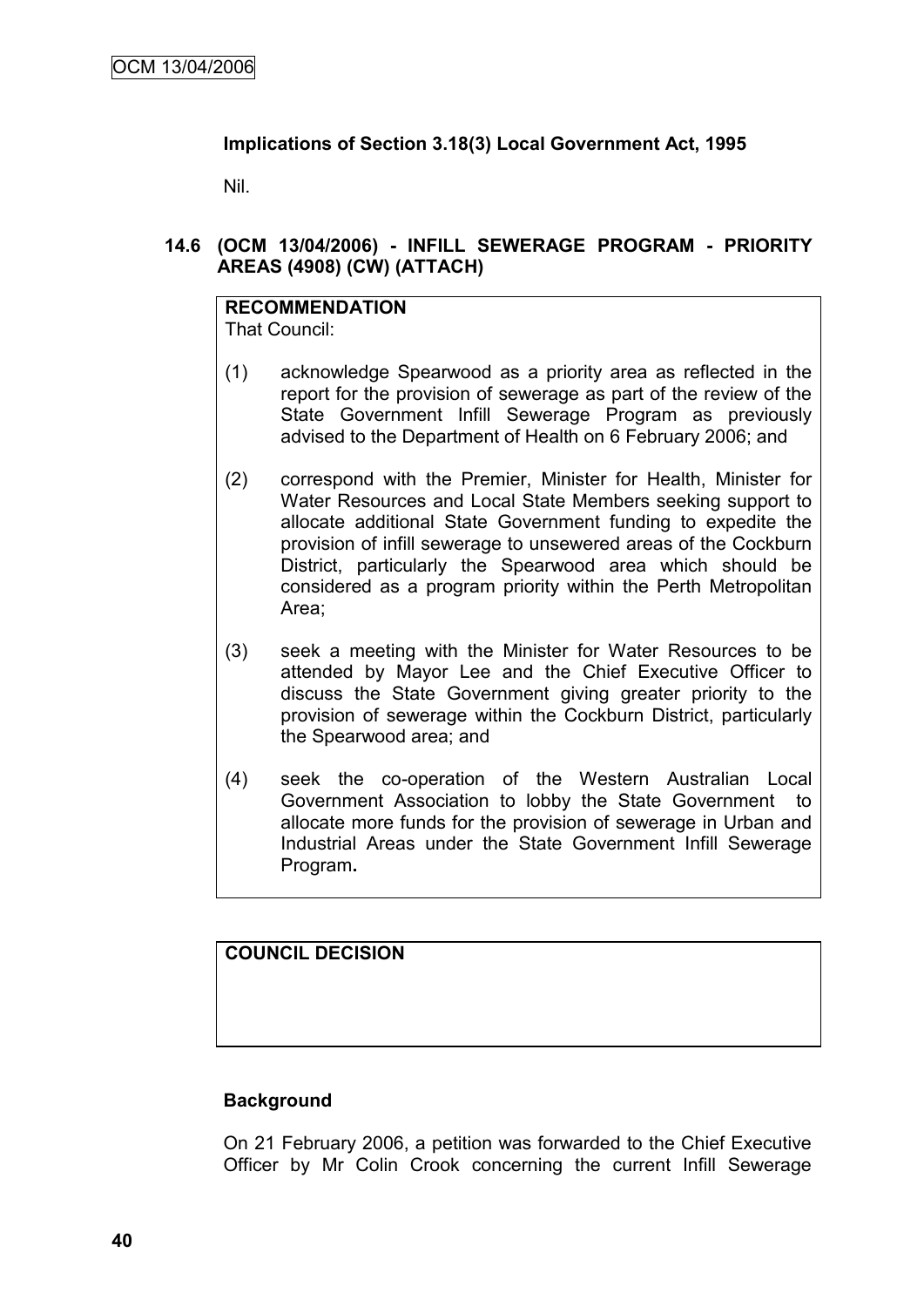program and the status of works in Spearwood. Mr Crook was advised that the matter would be listed for the April Ordinary Council Meeting.

On 27 January 2006, the City's Health Service was requested by the Department of Health (WA) to provide additional information on unsewered areas within the City to assist the Department in reviewing the Sewerage Infill Program throughout Western Australia and determine priority areas based on health and environmental grounds. The Principal Environmental Health Officer provided a response on 6 February 2006 indicating that the Spearwood area was considered to be a priority area.

The Infill Sewerage program commenced in 1994 with priorities for provision of sewer being based on health and environmental grounds. Those areas which posed the greater risk were ranked higher that those areas which posed little threat to the environment or Public Health. The budget for the program this financial year is approximately \$38 million with near to 5000 residences being provided with a connection. There are 9 program areas within the City of Cockburn which have been considered for future connection these being:-

| Spearwood 27A  | $\sim$ | Tender/commencement 2011 |
|----------------|--------|--------------------------|
| Spearwood 4E   |        | Tender/commencement 2012 |
| Spearwood 12P  |        | Tender/commencement 2011 |
| Spearwood 16PP | $\sim$ | Tender/commencement 2011 |
| Spearwood 28A  |        | Tender/commencement 2009 |
| Spearwood 19J  |        | Tender/commencement 2011 |
| Spearwood 3N   |        | Tender/commencement 2009 |
| Spearwood 16ZZ | $\sim$ | Tender/commencement 2009 |
| Spearwood 2E   |        | Tender/commencement 2006 |

Please note that these dates may be subject to change due to budgetary constraints.

On 14 June 2005, Mayor Lee was contacted by a resident of Spearwood seeking assistance in amending the Sewerage Infill program to raise the priority of the Spearwood locality. Correspondence was forwarded to various Government Ministers and the Premier on this subject in an effort to raise the profile of the Spearwood residents. Responses were received from the Minister Assisting the Minister for Water Resources and also the Federal Member for Fremantle. Both indicated that funding for the Infill Sewerage program had been reduced due to higher priority projects to combat our drying climate, however the project would continue.

On 27 January 2006, the Department of Health (DoH) (WA) sought the City"s assistance in determining Infill Sewerage Priority Areas within the City of Cockburn. The Department sought advice on localities with a high rate of onsite effluent disposal system failure, any health problems related to residential onsite effluent disposal system and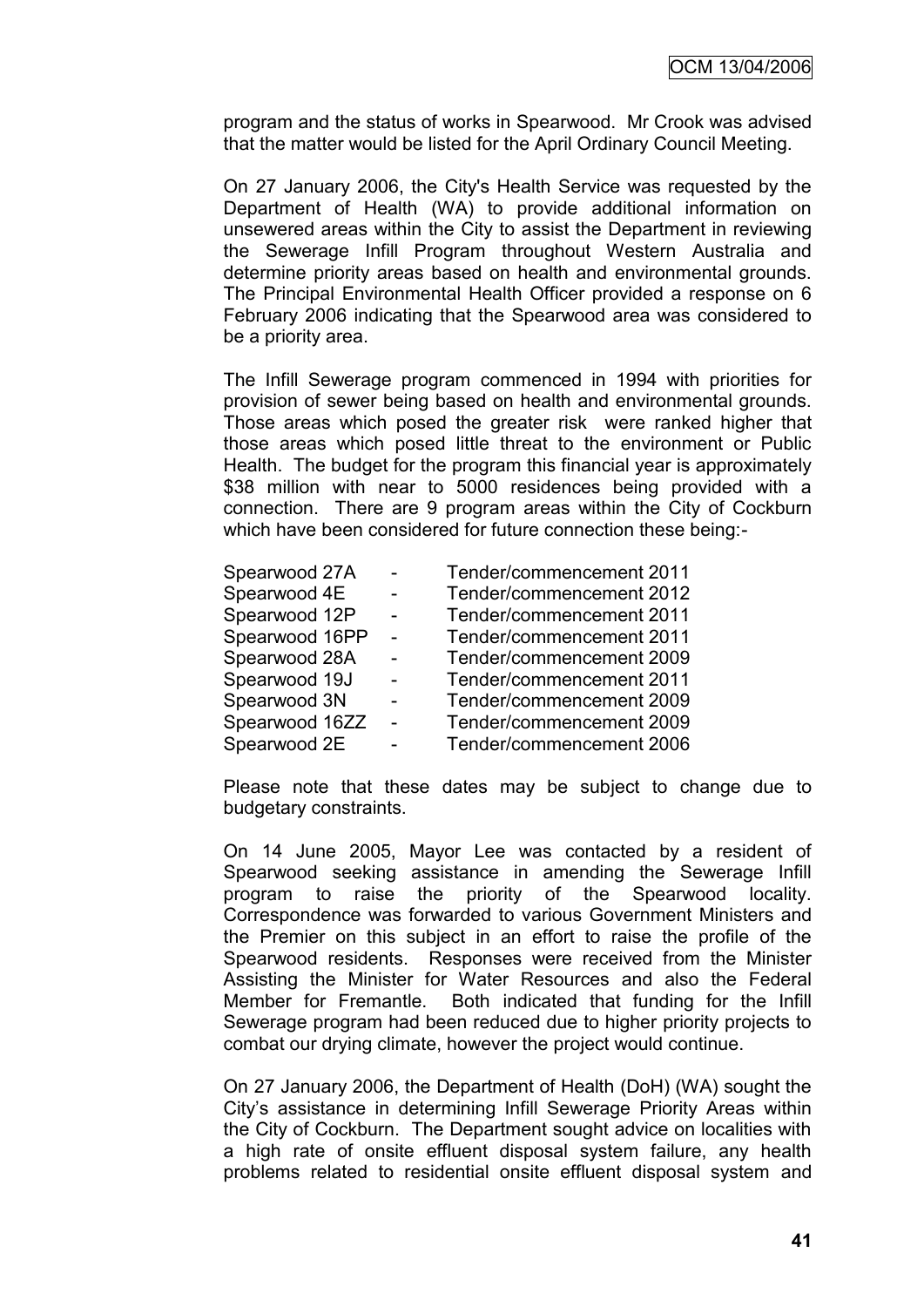heavy soil/high groundwater issues. In determining priority areas, the DoH would consider Public Health issues only. At this time, the City's Health Service was not aware of any significant numbers of onsite effluent disposal system failures within the Spearwood locality.

Apart from anecdotal evidence, the City's Health Service was unaware of failing systems and residents re-building onsite effluent disposal systems since most undertake the works without advising the City. Generally these works are of an urgent nature, with repairs/new systems being installed in the position of the failed system.

At the time that the DoH correspondence was received, the City's Health Service was contacted by Mrs Francesca Fedele (referred to in Mr Crooks correspondence). She advised that she had a petition signed by residents of the Spearwood area which would be forwarded to the Water Corporation and local state members. She was advised that the City would be providing advice to the DoH and that the correspondence could include a copy of her petition as supporting evidence. The petition was not addressed to the City of Cockburn therefore was not submitted to the Council.

The City responded to the DoH on 6 February 2006 identifying two large areas within Spearwood as being a priority, these being:-

- (a) the area bordered by Spearwood Ave, Rockingham Road, Phoenix Road and Hamilton Road (Spearwood 28A & 3N); and
- (b) the area bordered by Stock Road, Rockingham Road, Freeth Road and the railway reserve (Spearwood 27A & 4E)

The unsewered area of Coogee (Spearwood 12P & 16PP) was also identified as an area to be considered. Attached with the correspondence was Mrs Fedeles petition, 3 letters from residents requesting connection to sewer and an article from the local media.

After this original letter was forwarded to the DoH, the City's Health Service received a number of letters from residents (approx 15) requesting that sewer be provided to the Spearwood area as a matter of urgency. This response was mainly due to several reports in the local media and a lack of understanding as to which authority was responsible for the provision of sewer.

# **Submission**

Two petitions totalling approximately 600 signatures were forwarded to the Chief Executive Officer on 21 February 2006. (refer to attachment to the Agenda)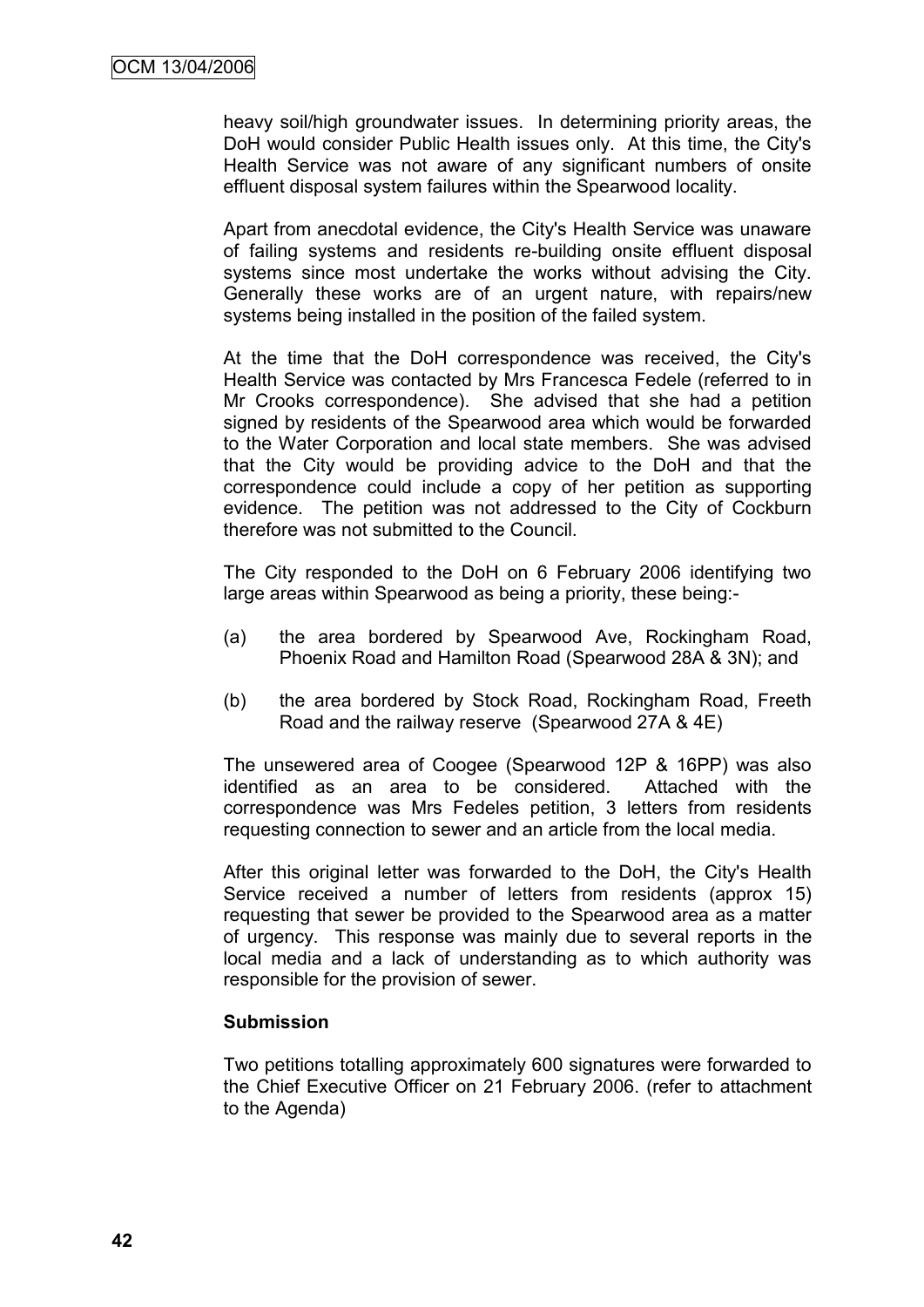# **Report**

In each case, the City's Health Service responded to the residents advising that the City believed that the Spearwood area was considered to be a high priority area due to the age and subsequent failures of onsite effluent disposal systems. The correspondence also made reference to both the DoH and Water Corporation as being the government departments responsible for determining sewerage priority areas and ultimately providing a sewer connection.

The Health Act 1911 does allow for the Local Government to provide sewerage to unsewered properties within the district. Section 54 of the Act permits Local Government to:

- (a) formulate or combine with any other local government in formulating a scheme or joint scheme for the construction and maintenance of all sewers, drains, and appliances necessary for carrying away or disposing of or treating any noxious or waste matter within its or their district or districts, or any portion or portions thereof;
- (b) formulate a scheme for the installation of, and install on premises generally or in any specified portion of the district, apparatus for the treatment of sewage;
- (c) subject to the provisions of this Part exercise beyond the district for the purpose of outfall or distribution of sewage all or any of the powers conferred by this Part;
- (d) alter or improve any such works from time to time;
- (e) install on any lands which such works are designed or intended, or capable of serving all such drains, fittings, ventilating shafts, pipes, or tubes as may be necessary effectually to enable noxious or waste matter on the said lands to be discharged into any such sewer.

Preliminary advice from the Water Corporation indicates that the approximate cost of providing a sewerage service to each property would be in the order of \$8,000 which includes the construction of pumping stations. In the case of the unsewered areas of Spearwood (approx 1100 residences) the cost of providing such a project would be approximately \$8.8 million. The Act provides for the recovery of such monies by the Council from the residences provided with the sewerage connection, however such residences would also be required to pay the Water Corporation for the removal and treatment of any wastewater generated on their properties. Essentially this would be a duplication of the service provided by the Water Corporation, however this could be integrated with the current Water Corporation Infill Sewerage Program.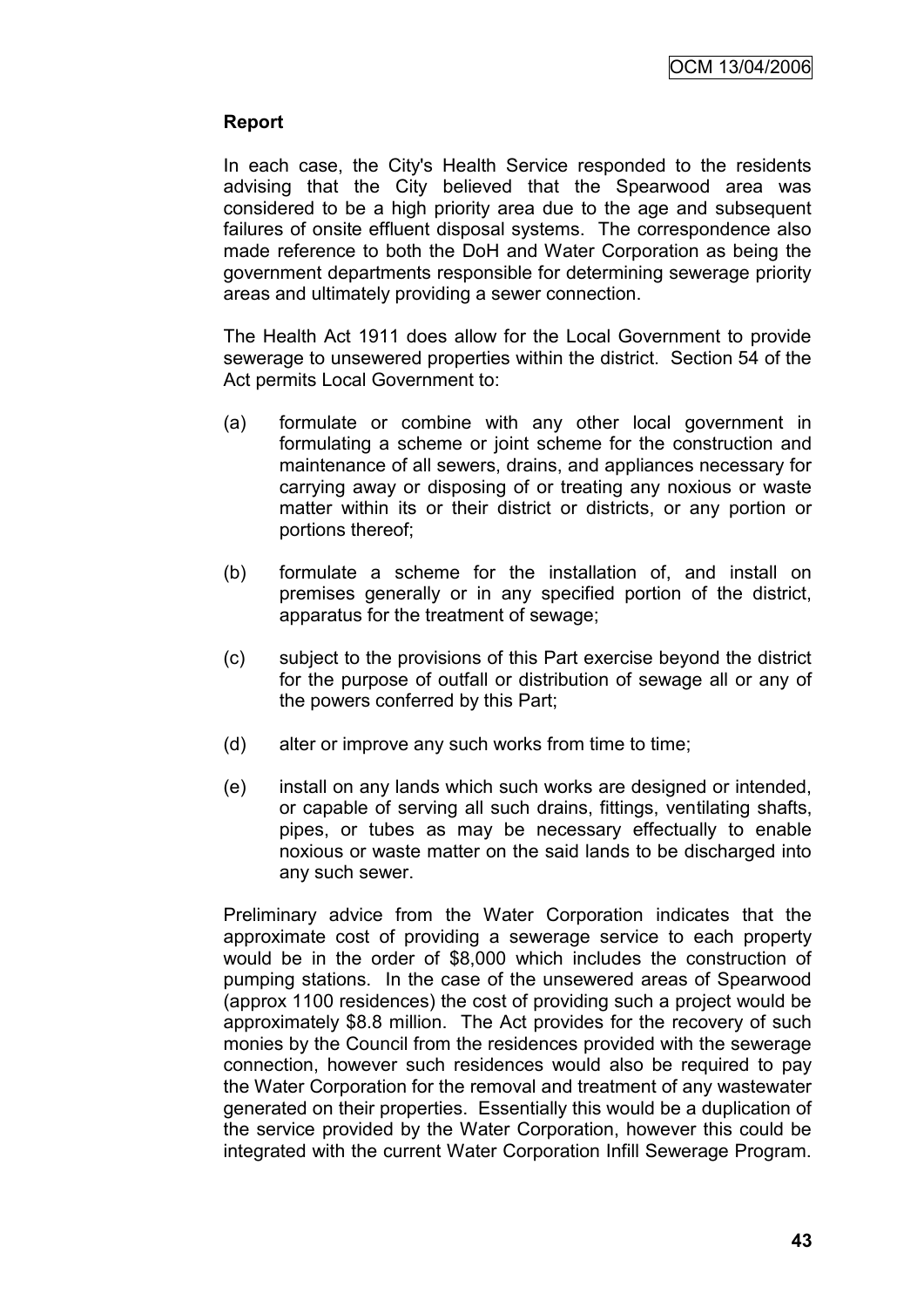The City's Health Service does not believe that this is a viable option to consider.

It is recommended that the City continue to lobby the Water Corporation and state members of Parliament to expedite the provision of sewer to residential areas within Spearwood and similar areas within the City.

# **Strategic Plan/Policy Implications**

The Corporate Strategic Plan Key Result Areas which apply to this item are:-

- 1. Managing Your City
	- *"To conduct Council business in open public forums and to manage Council affairs by employing publicly accountable practices."*

# **Budget/Financial Implications**

Should Council consider funding the provision of sewer, significant financial implications will arise. An accurate costing has not been provided in this report, therefore further investigation would be required.

# **Legal Implications**

N/A

# **Community Consultation**

N/A

# **Attachment(s)**

- (1) Extract of Petition and attachments requesting Special Electors" Meeting to discuss infill sewerage program.
- (2) Correspondence forwarded to the Department of Health (WA) by the City's Health Service – Priority areas for the Infill Sewerage Program
- (3) Infill Sewerage Program maps provided by the Water Corporation.

# **Advice to Proponent(s)/Submissioners**

The Proponent(s) and those who lodged a submission on the proposal have been advised that this matter is to be considered at the 13 April 2006 Council Meeting.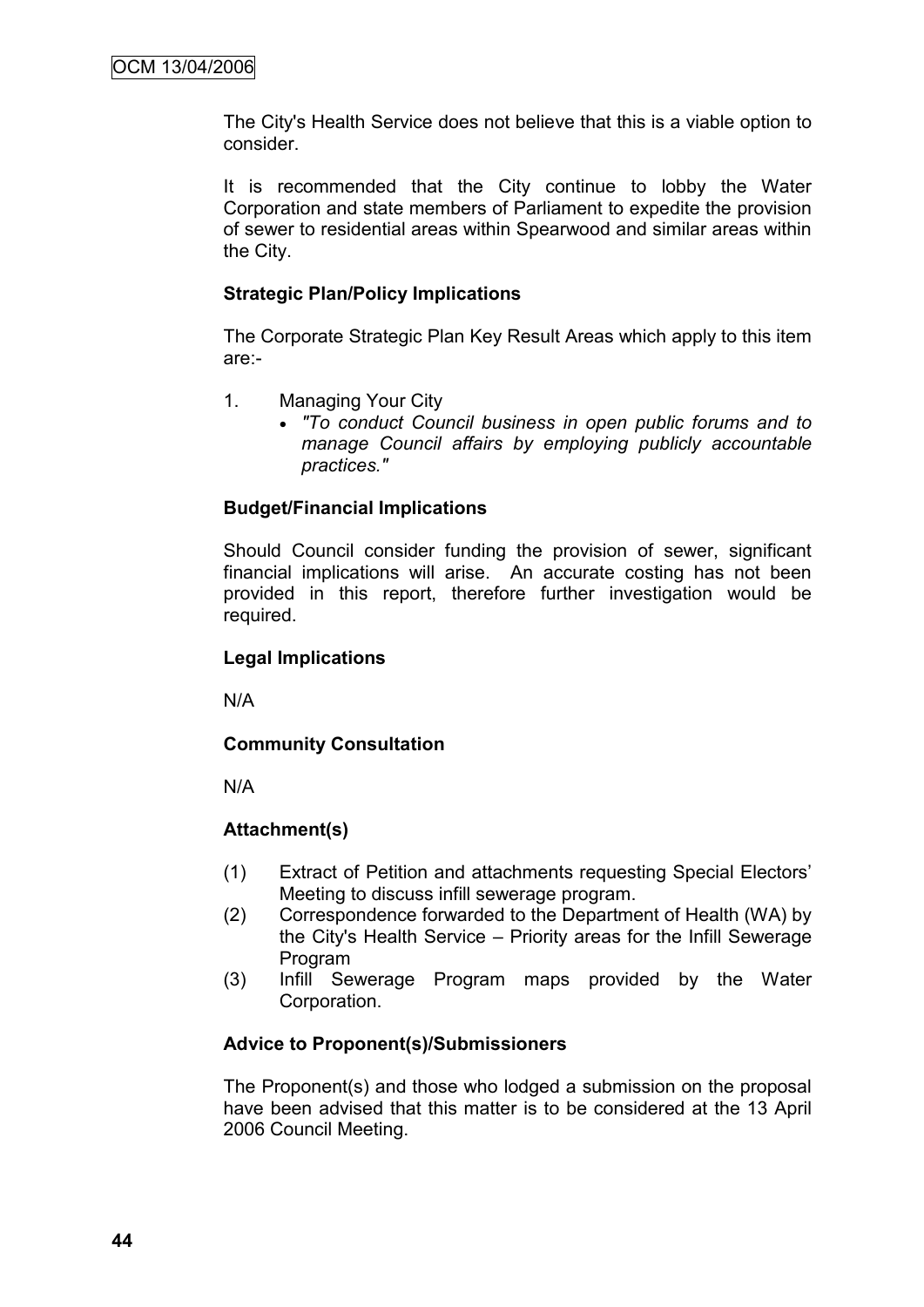# **Implications of Section 3.18(3) Local Government Act, 1995**

Nil.

**14.7 (OCM 13/04/2006) - STRUCTURE PLAN AMENDMENT - AUSTRALIAN MARINE COMPLEX TECHNOLOGY PRECINCT - NORTH OF RUSSELL RD, WEST OF ROCKINGHAM RD, SOUTH OF FROBISHER AVE AND EAST OF LAKE COOGEE, MUNSTER - OWNER: LANDCORP & OTHERS - APPLICANT: THE PLANNING GROUP (9525) (CP) (ATTACH)**

# **RECOMMENDATION**

That Council:

- (1) adopt the modified Structure Plan for the Australian Marine Complex (Technology Precinct) affecting the land bounded by Rockingham Road, Russell Road, Frobisher Avenue and Lake Coogee, Munster, subject to the following Structure Plan changes being made:-
	- 1. updating the report to reflect the changes on the modified structure plan (including road name changes) adopted by Council;
	- 2. providing indicative road reserve specifications for consideration by the City for the southern POS perimeter road and amending the structure plan as necessary in order to facilitate the retention of the "Dadley Home - Stone Sheds" into the development;
	- 3. provide a connection between the Wetland Enhancement Areas located on the Department of Industry & Resources common user facility site;
	- 4. reflect the range of compatible and incompatible land uses within the WPWWTP odour buffer, as determined through proposed Scheme Amendment No.36.
- (2) advise the applicant that the Environmental Management Plan approved for the Marine Technology Precinct to be updated as a result of the structure plan modification.
- (3) investigate the closure of Wright Road and for a report being prepared to a future meeting of Council;
- (4) provide advice to the applicant on the advisory comments in the Schedule of Submissions;
- (5) adopt the comments made on the Schedule of Submissions in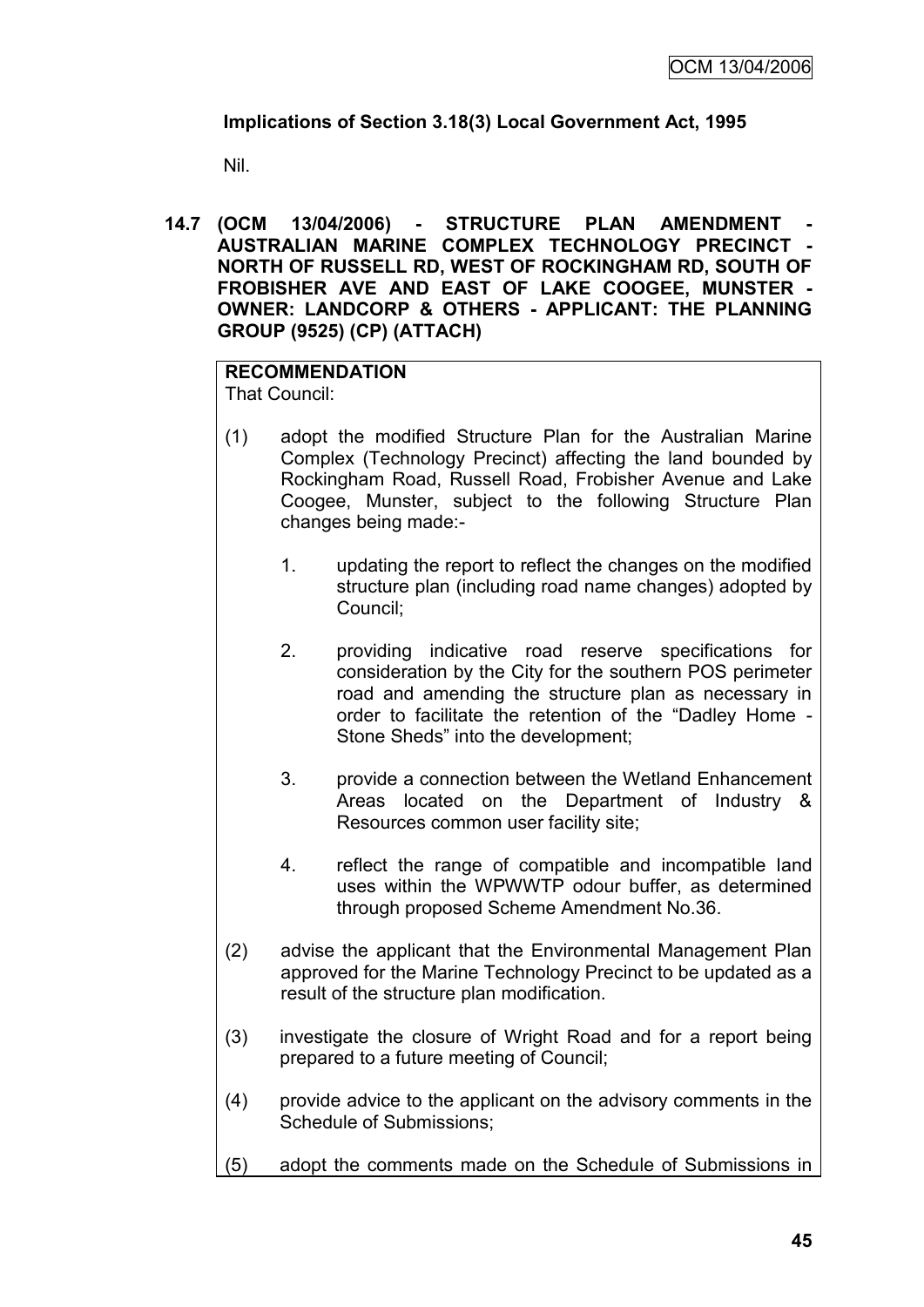the Agenda Attachment;

- (6) advise the applicant and submissioners of Council"s decision accordingly; and
- (7) subject to satisfactory completion of the above amendments to the Structure Plan, forward a copy of the revised Structure Plan to the Western Australian Planning Commission for its endorsement pursuant to Clause 6.2.10 of Town Planning Scheme No. 3.

# **COUNCIL DECISION**

# **Background**

| <b>ZONING:</b> | MRS:                                              | Urban                                     |  |
|----------------|---------------------------------------------------|-------------------------------------------|--|
|                | TPS3:                                             | Development, Development Area No.6,       |  |
|                |                                                   | Special Use 9, Parks & Recreation, Public |  |
|                |                                                   | Purpose (Primary School, Civic)           |  |
| LAND USE:      | Vacant land, existing and former market gardening |                                           |  |
|                | operations, dwellings and outbuildings            |                                           |  |
| AREA:          | 49 ha approximately                               |                                           |  |

The Council at its Ordinary meeting on 15 February 2005 resolved to adopt a structure plan for the Australian Marine Complex (Technology Precinct), subject to modifications.

The City referred the structure plan to the Western Australian Planning Commission ("WAPC") on 13 July 2005 for endorsement.

By letter dated 12 October 2005 the WAPC noted the intent of the proponent to review the Structure Plan, and resolved to endorse the Stage 1 portion of the structure plan, for the land south of Gardiner Avenue for the time being.

The structure plan area is also the subject of proposals to amend the zoning and Town Planning Scheme provisions (proposed TPS Amendment No.36) and to cancel the South Coogee "A-Class" Reserve (Reserve No.15741), for incorporation of the land into the Technology Precinct. Reports regarding both these issues have been presented to Council previously (refer to Item 14.3 OCM 9/2/2006 and Item 14.10 OCM 12/1/2006 respectively), whereupon it was resolved to defer decision-making until the structure plan modification is reported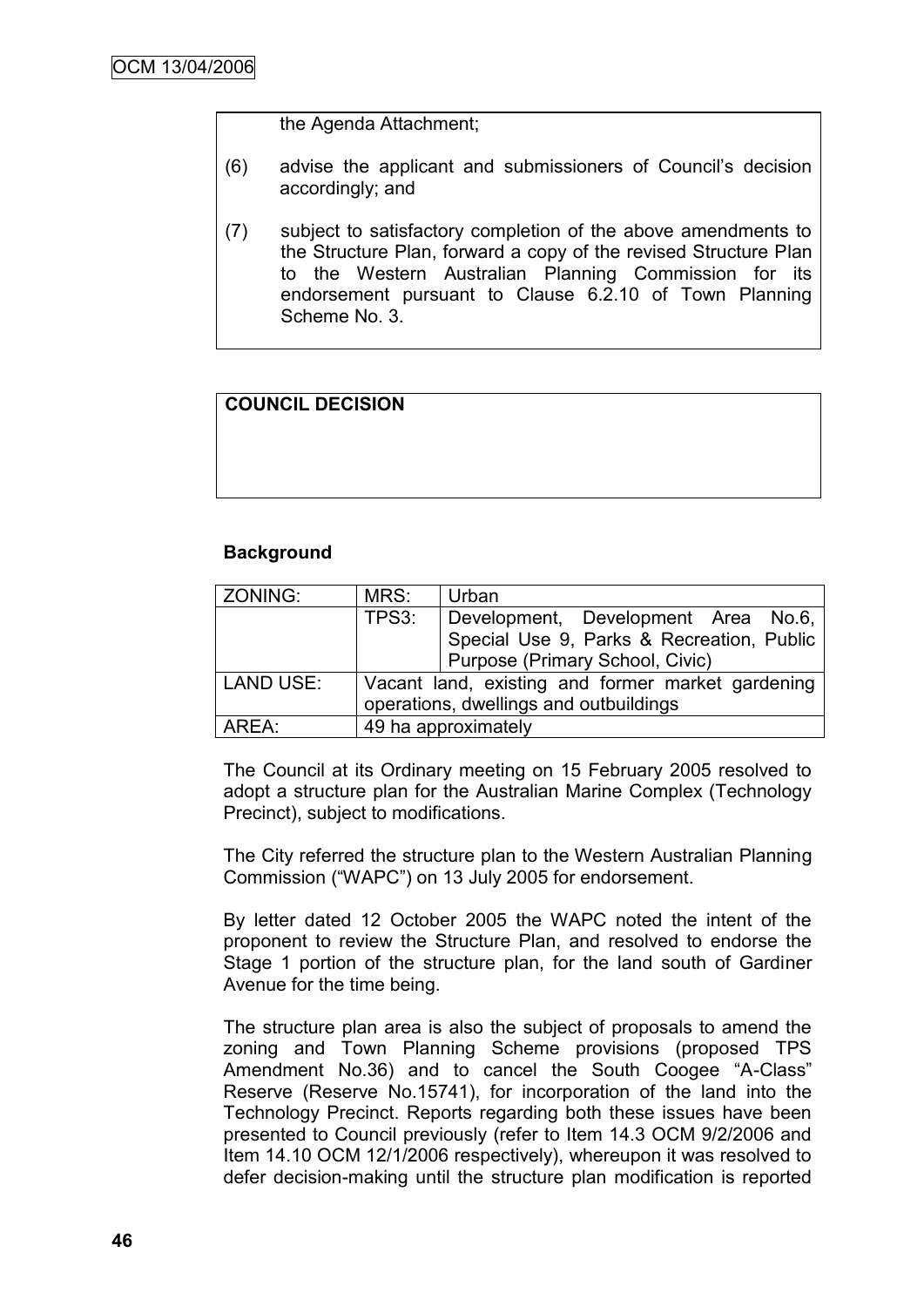to the Council for adoption. These matters are the subject of separate reports in the current Agenda.

The WAPC issued approval to subdivide Stage 1 of the structure plan area on 14 October 2005 (WAPC ref:128478).

The WAPC also issued development approval for the construction of a TAFE on the corner of Gardiner Avenue and Rockingham Road on 6 December 2005. Earthworks are currently underway.

# **Submission**

Application has been received from The Planning Group on behalf of Landcorp to vary the Australian Marine Complex (Technology Precinct) Structure Plan in the following respects:

- The Department of Industry and Resources (DoIR) common user facility site has been reorientated from the corner of McGrath Road (i.e. formerly Coogee Road) and Gardiner Avenue to the corner of McGrath Road and Russell Road.
- The Public Open Space (Wetland Enhancement Area) around the DoIR site has been reconfigured to address the changes to the DoIR site.
- The proposed road from McGrath Road to the "A-Class" reserve (proposed developable land) has been relocated from McGrath Road to Gardiner Avenue.
- The road servicing the lots to the west of the Raytheon site has been relocated from McGrath Road to Russell Road.
- The roundabout adjacent the Raytheon site has been deleted given that the proposed roads no longer form an intersection.
- The proposed roundabout at the corner of McGrath Road and Gardiner Avenue has been deleted in favour of a T-intersection.
- The width of the proposed active open space reserve (to replace the existing South Coogee "A-Class" reserve) has been increased to meet City of Cockburn requirements.
- The north-south road from the POS has been moved in an easterly direction to provide adequate separation from the corner. The road has also been reduced to 20 metres in width.
- Amendments to the structure plan in accordance with the WAPC endorsement letter.

A copy of the proposed amended structure plan is contained in the agenda Attachments.

# **Report**

The modified structure plan was referred for comment to all landowners within Development Area 6 (Technology Precinct) as well as to relevant government agencies and service authorities. Five submissions were received, which are summarised in the Schedule contained in the agenda Attachments.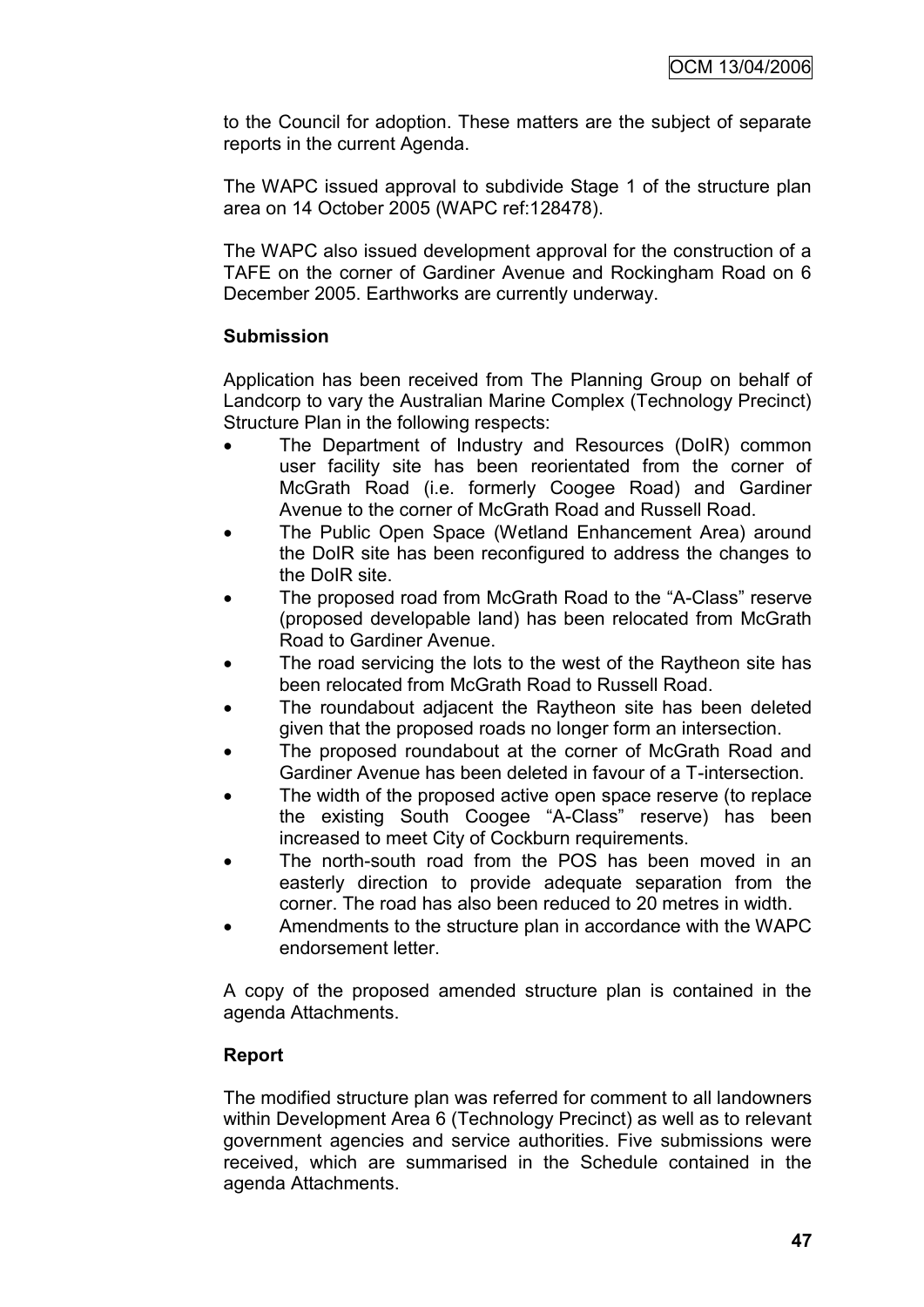While no submissions oppose the structure plan modifications, the submission received from N & V Di Lazzaro (723 Rockingham Road) expresses concern regarding the proposed upgrading of Gardiner Avenue and the impact this would have on their property adjoining to the north. The issue raised is being addressed through the subdivision approval process, where the City has sought to ensure, through consideration of engineering plans, that road upgrading (including drainage) does not adversely impact on the submitters land.

The Heritage Council of WA submission encourages the retention of the "Dadley Home & Stone Sheds", which are buildings listed in the City"s Municipal Heritage inventory. This issue is discussed further below.

Other issues relating to the modifications sought to the structure plan are discussed as follows:

#### Relocation of the DoIR Site:

The Department of Industry and Resources (DoIR) common user facility site has been reorientated from the corner of McGrath Road and Gardiner Avenue to the corner of McGrath Road and Russell Road. This follows from geotechnical investigations undertaken which determined that the original DoIR site is not suitable for support of the intended building structure. It has been submitted that the cost to stabilise the land is too expensive given the site conditions encountered. The original DoIR site will be used as a car park in association with the relocated common user facility.

Although not as central within the structure plan as originally proposed, the amended location on the corner of McGrath and Russell Roads is on land more suitable for development; has good accessibility and parking potential and is still reasonably central given the potential inclusion and development of the South Coogee reserve land into the Technology Precinct.

Reconfiguration of POS and the Road Accessing the A-Class Reserve: The Public Open Space (Wetland Enhancement Area) around the DoIR site has been reconfigured to address the change in location of the DoIR common user facility site. The proposed road from McGrath Road to the South Coogee A-Class reserve has been relocated from McGrath Road to Gardiner Avenue.

Various road alignment options to serve the new common user facility site were considered with the preferred option depicted on the amended structure plan. This option results in fragmenting the Wetland Enhancement Area and could reduce its effectiveness for wildlife habitat; increase potential maintenance costs and reduce its long-term viability. However, the proposed option has the least impact on existing established vegetation identified to be of higher order conservation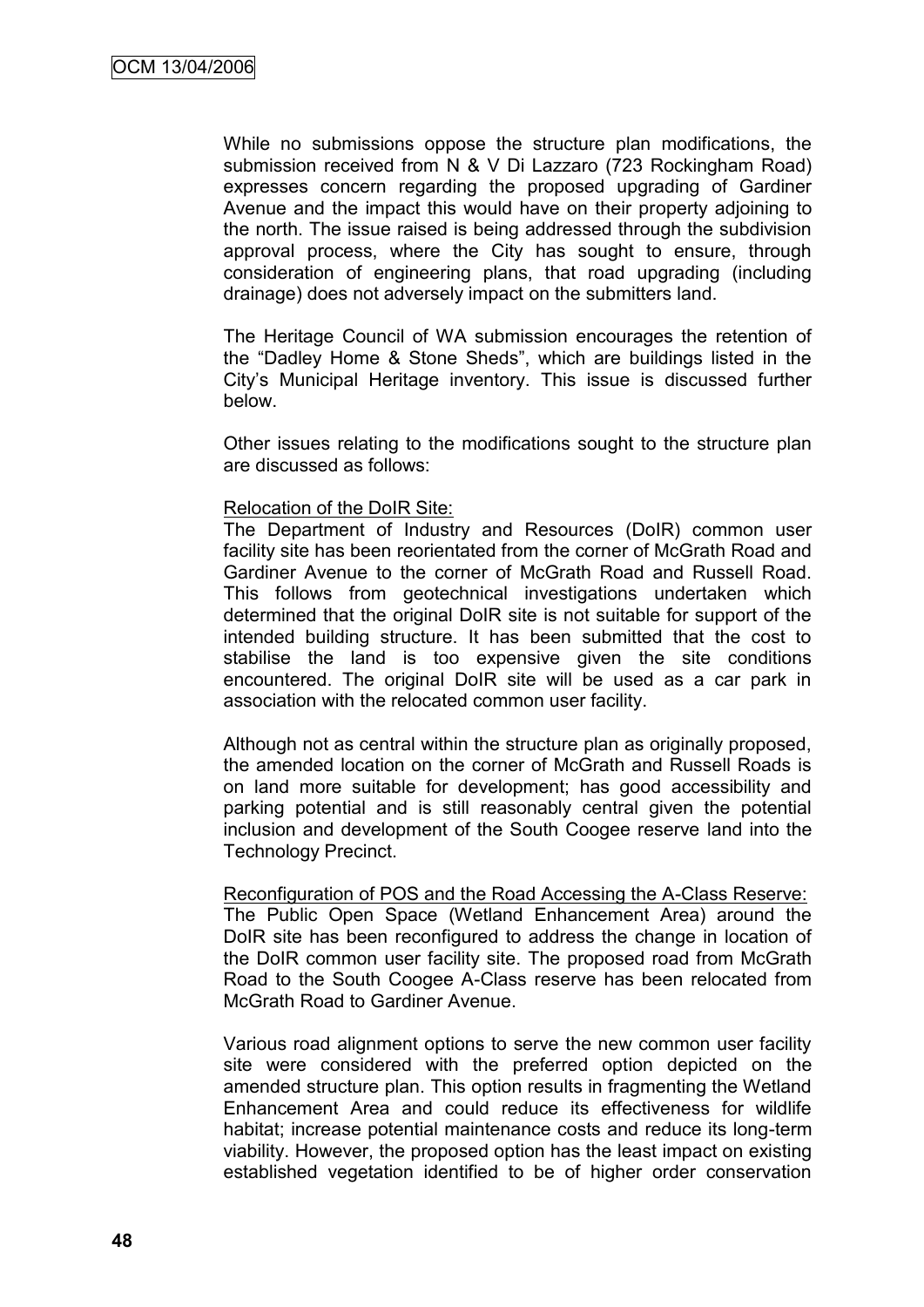OCM 13/04/2006

value within the Technology Precinct. In order to mitigate the effects of POS fragmentation in terms of wildlife habitat values, it is recommended that the DoIR site be developed in such a manner as to provide a wildlife corridor connection between the fragmented cells of the Wetland Enhancement Area (eg. via a vegetated swale connection). Such a measure could easily be incorporated given the constraints for building on the land; would assist with drainage and serve to enhance the amenity of the site.

The Department of Environment Wetlands Program has indicated preliminary support for the preferred road realignment option, though a formal submission from the Department on the structure plan amendment was not received.

#### Relocation of Road Servicing Lots West of the Raytheon Site:

The road servicing the lots to the west of the Raytheon site has been relocated from McGrath Road to Russell Road. As a result of the Raytheon development, the amount of fill (and batter) required to construct the original proposed east-west road (including roundabout) from McGrath Road north of the Raytheon site would have significantly impacted on the proposed Wetland Enhancement Area. The letter from Main Roads WA submitted with the structure plan amendment does not object to the creation of the alternative road access from Russell Road and has requested that the City arrange for the closure of Wright Road, located west of the proposed alternative access point. The roundabout originally proposed on McGrath Road adjacent the Raytheon site has been deleted given that the proposed roads no longer form an intersection.

#### McGrath Road/Gardiner Avenue Intersection Treatment:

The proposed roundabout at the corner of McGrath Road and Gardiner Avenue has been deleted in favour of a T-intersection. Detailed investigation of this intersection has demonstrated a T-intersection treatment will facilitate appropriate traffic movement and minimise impact on the adjoining Wetland Enhancement Area.

#### Increased Width of POS in North-eastern Corner of the Structure Plan:

The width of the proposed active open space reserve (to replace the existing South Coogee "A-Class" reserve) has been increased to meet City of Cockburn requirements. The proposed Public Open Space (POS) in the north-eastern corner of the structure plan area has been amended to increase dimensions to facilitate the development of an AFL oval, maximising flexibility for the reserve to accommodate a range of active sporting facilities.

A consequence of increasing the POS width is shifting the southern POS perimeter road further south and the deletion of another east-west road abutting the eastern side of the Transit Square. The southern perimeter road would then encroach partially over the "Dadley Home", which is listed in the City's Municipal Heritage Inventory (MHI) as a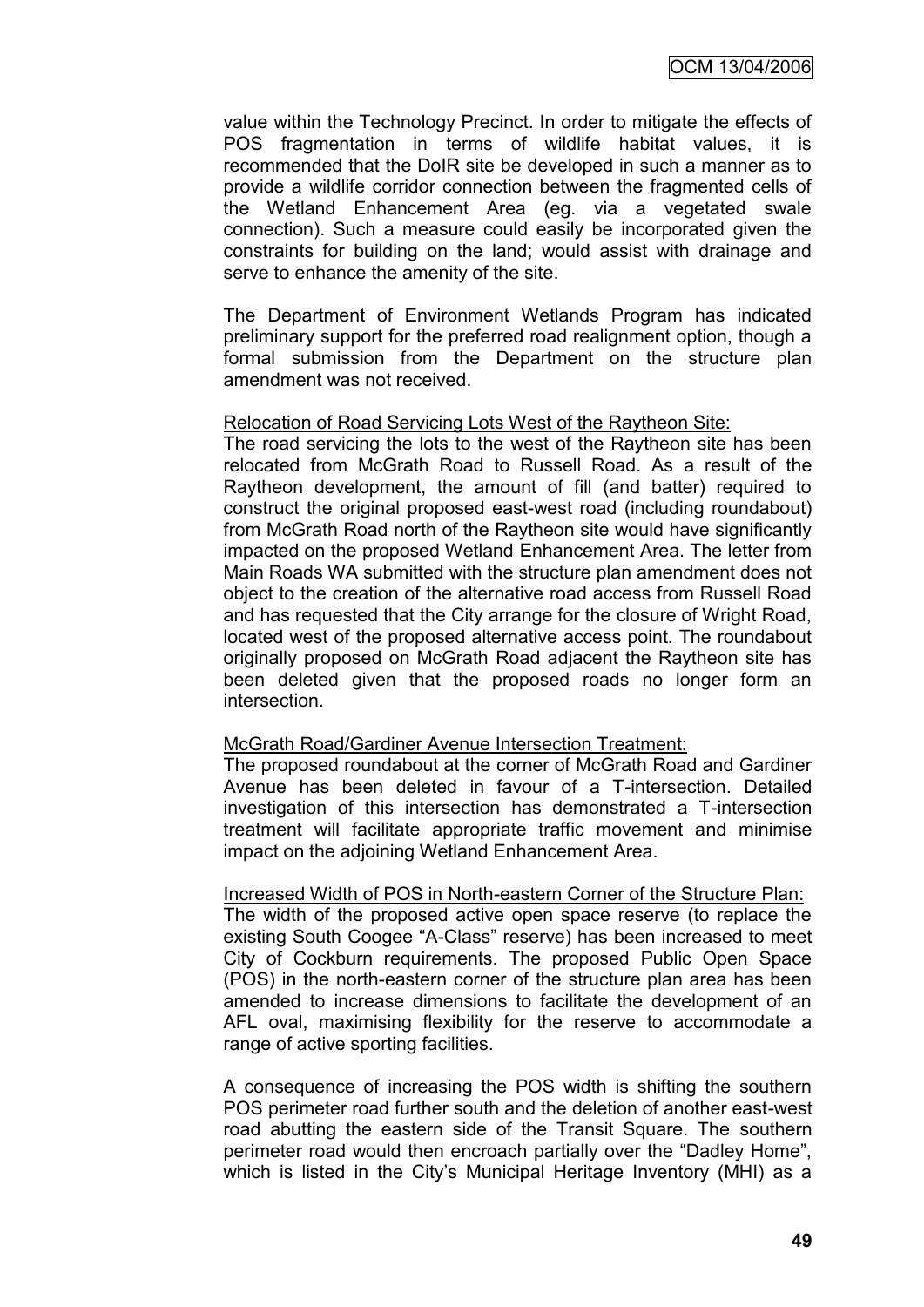category "B" building (updated Category), having local heritage significance. In respect to Management Category "B" buildings, the City"s MHI states as follows:

*" High level of protection appropriate: provide maximum encouragement to the owner under the City of Cockburn Planning Scheme to conserve the significance of the place. A more detailed heritage assessment to be undertaken before approval given for any major redevelopment. Incentives to promote conservation should be considered".*

It seems that the retention of the Dadley Home can be facilitated as there is scope to consider a reduced reserve width for the southern POS perimeter road. Further detailed consideration of this matter is required prior to formally adopting the modified structure plan. The submission received from the Heritage Council of WA encourages the Council to retain the building while indicating that it does not have sufficient cultural heritage significance at the State level to warrant entry onto the Register of Heritage Places.

#### WAPC Issues:

Various technical details outlined by the WAPC in its letter of endorsement dated 12 October 2005 have largely been addressed. Issues such as land use type need to be considered in relation to proposed Scheme Amendment 36.

#### Conclusion:

The proposed modified Structure Plan generally accords with planning principles and is responsive to detailed design issues. The modifications proposed to the Australian Marine Complex (Technology Precinct) structure plan are considered to be acceptable on the following basis:

- wildlife habitat values can be maintained through the connection of the fragmented Wetland Enhancement Area cells on the Department of Industry and Resources site;
- measures will be considered to retain the Dadley Home which is a building of local heritage value, included on the Municipal Heritage Inventory;
- the modified plan proposed does not constitute a major change or change to the intent of the structure plan;
- the modified plan does not have a detrimental impact upon any person other than the proponent;
- the modified plan does not affect the interest of any authority or body providing or likely to provide services within the area of the plan;
- the modified plan does not conflict with any adopted Council policy.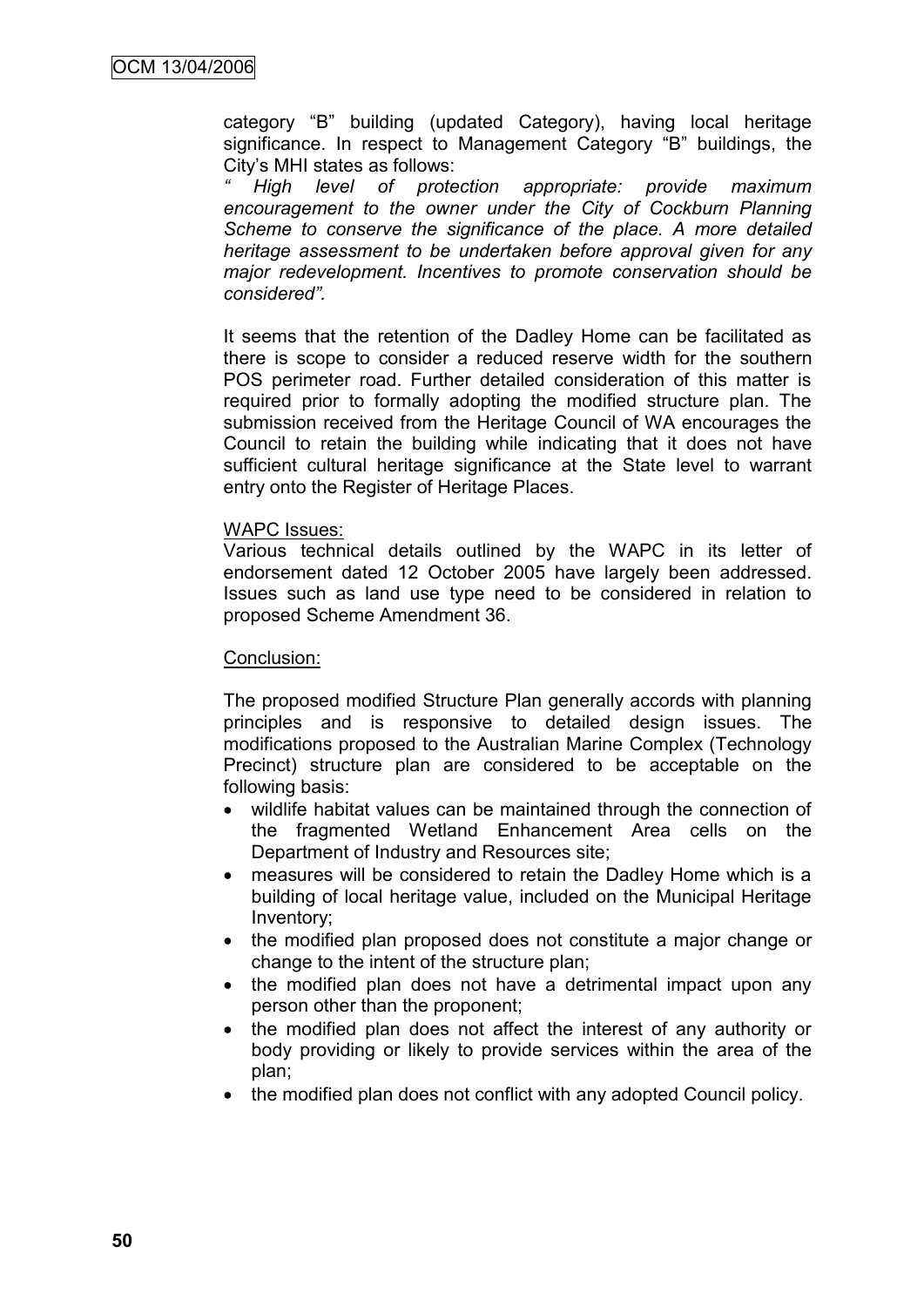# **Strategic Plan/Policy Implications**

The Corporate Strategic Plan Key Result Areas which apply to this item are:-

- 1. Managing Your City
	- *"To conduct Council business in open public forums and to manage Council affairs by employing publicly accountable practices."*
- 2. Planning Your City
	- *"To ensure that the development will enhance the levels of amenity currently enjoyed by the community."*
- 3. Conserving and Improving Your Environment
	- *"To conserve the quality, extent and uniqueness of the natural environment that exists within the district."*
	- *"To conserve the character and historic value of the human and built environment."*
	- *"To ensure that the development of the district is undertaken in such a way that the balance between the natural and human environment is maintained."*

The Council Policies which apply to this item are:-

| SPD <sub>1</sub>  | <b>BUSHLAND CONSERVATION POLICY</b>        |
|-------------------|--------------------------------------------|
| SPD <sub>3</sub>  | NATIVE FAUNA PROTECTION POLICY             |
| SPD <sub>5</sub>  | <b>WETLAND CONSERVATION POLICY</b>         |
| APD <sub>20</sub> | DESIGN PRINCIPLES FOR INCORPORATING        |
|                   | NATURAL MANAGEMENT AREAS INCLUDING         |
|                   | WETLANDS AND BUSHLANDS IN OPEN SPACE AND / |
|                   | OR DRAINAGE AREAS                          |
| APD <sub>30</sub> | ROAD RESERVE AND PAVEMENT STANDARDS        |
| APD35             | <b>FILLING OF LAND</b>                     |
|                   |                                            |

# **Budget/Financial Implications**

Longer term maintenance costs associated with the public open space.

# **Legal Implications**

Town Planning Scheme No. 3.

# **Community Consultation**

Comment was sought from all persons, government departments and agencies considered affected by the proposed changes. Five submissions were received and none objected to the proposed changes.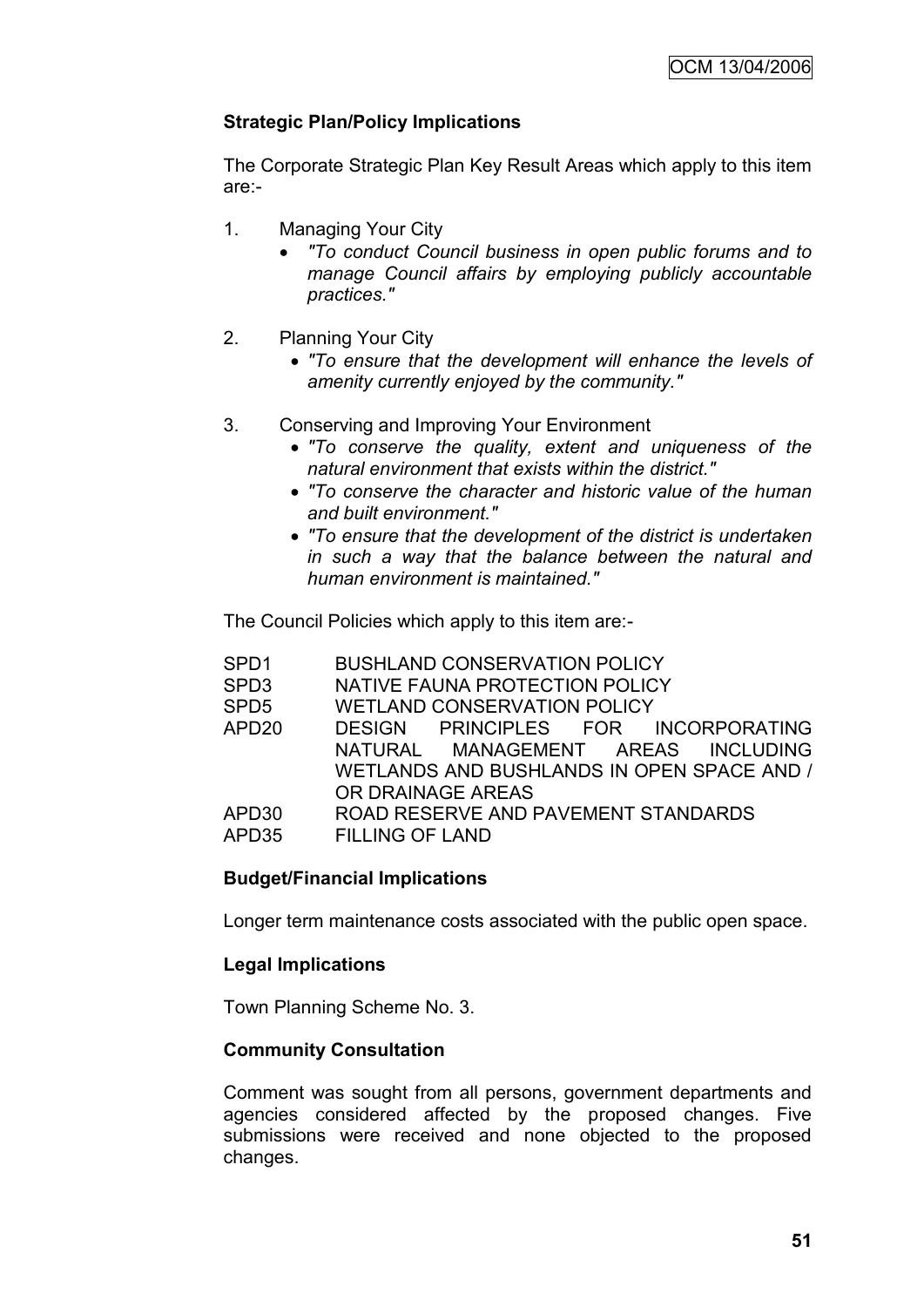In addition, the proponent submitted correspondence from Main Roads WA and the Wetlands Program of the Department of Environment, with neither agency objecting to the proposed changes.

# **Attachment(s)**

- (1) Amended Structure Plan
- (2) Schedule of Submissions

# **Advice to Proponent(s)/Submissioners**

The Proponent(s) and those who lodged a submission on the proposal have been advised that this matter is to be considered at the 13 April 2006 Council Meeting.

# **Implications of Section 3.18(3) Local Government Act, 1995**

Nil.

**14.8 (OCM 13/04/2006) - CANCELLATION OF THE SOUTH COOGEE 'A' CLASS RESERVE - RESERVE NO.15741 RUSSELL ROAD, MUNSTER - OWNER: THE CROWN, MANAGED BY THE CITY OF COCKBURN - APPLICANT: THE PLANNING GROUP (3411643) (CP) (ATTACH)**

# **RECOMMENDATION**

That Council:

- (1) agree to proceed with the cancellation of the "A" Class Reserve 15741 (South Coogee), subject to:
	- 1. The proponent providing written agreement to:
		- (i) provide a replacement reserve of at least an equivalent size to the current South Coogee Reserve in a location to the satisfaction of the City;
		- (ii) replacing all facilities and infrastructure from the South Coogee Reserve to a value, in a location and within a timeframe to the satisfaction of the City;
		- (iii) allow the existing sporting groups using the South Coogee Reserve to remain there until suitable facilities are constructed on the replacement reserve.
	- 2. Western Australian Planning Commission endorsement of the MTP Structure Plan amendments which include a relocated oval;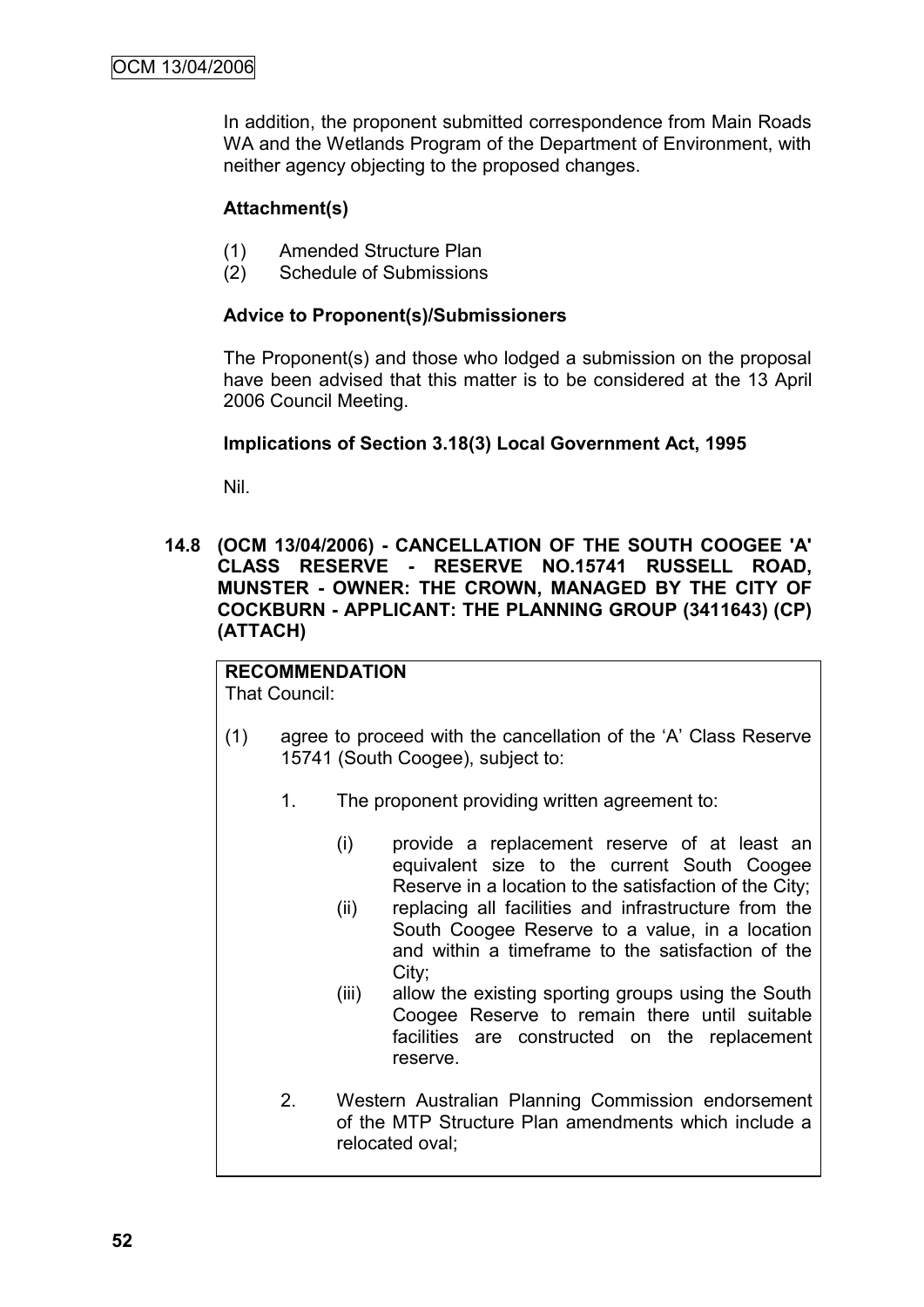- 3. Ministerial endorsement of Amendment No.36 (MTP) to Town Planning Scheme No.3;
- (2) upon completion of (1) above, forward a request to the Department of Planning and Infrastructure to formally initiate the cancellation of the "A" Class South Coogee Reserve;
- (3) acknowledge that the proposal to cancel the "A" Class Reserve status must receive formal approval from Parliament and further advise the applicant that should this approval be secured the land accommodating the relocated oval must be ceded at the time of subdivision as a reserve for recreation free of cost without payment of compensation by the Crown; and
- (4) advise the proponent of the Council"s decision.

# **COUNCIL DECISION**

# **Background**

| ZONING:          | MRS: | Urban, adjoining Primary Regional Road   |
|------------------|------|------------------------------------------|
|                  |      | Reserve                                  |
|                  | TPS: | <b>Currently: Parks &amp; Recreation</b> |
|                  |      | Proposed (under Scheme Amendment No.     |
|                  |      | 36): Development Zone, Development Area  |
|                  |      | No.6, Special use Area No.9              |
| <b>LAND USE:</b> |      | Oval, clubrooms, tennis court, carpark   |
| LOT SIZE:        |      | 3.2479ha                                 |

At its Ordinary meeting on 12 January 2006, Council considered a report on a proposal by LandCorp to cancel the 'A-Class' reserve classification on the South Coogee Reserve (Reserve No. 15741), situated on Russell Road Munster, to facilitate the land being incorporated into the proposed Australian Marine Complex Technology Precinct.

The Council resolved as follows:

"(1) *defer consideration of the item until the Structure Plan amendment relative to the subject site is lodged with the City and is reported to the Council for adoption; and*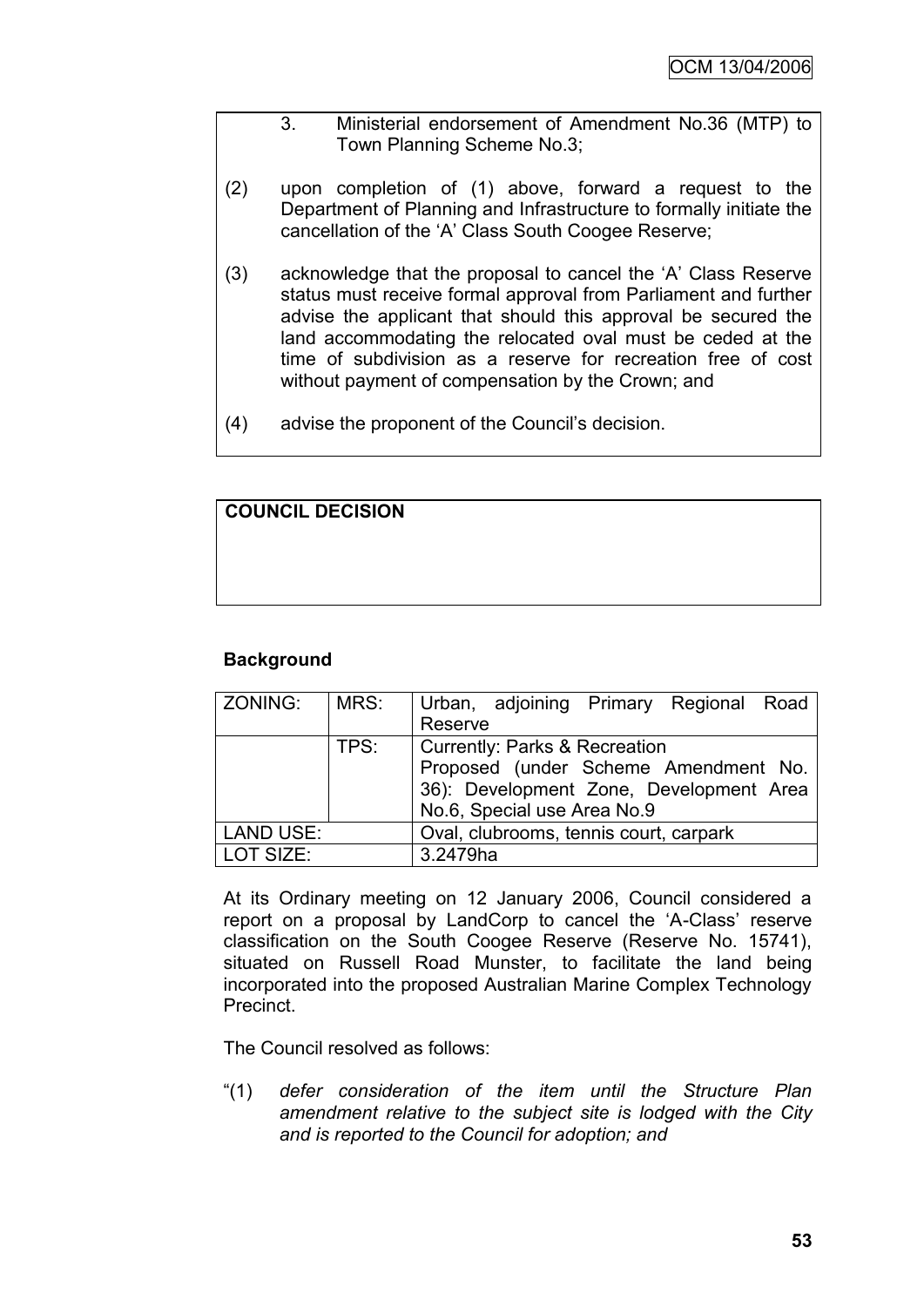*(2) instruct the Acting, Director Planning and Development to prepare a report to Council on the Structure Plan amendment referred to in (1) above*."

The reason for the decision was given as follows:

*"There appears to be a little uncertainty as to whether Council wishes to have an active or a passive reserve established in the north eastern quadrant of the AMC Marine Technology Precinct. The current Structure Plan does not provide a piece of land of the correct dimensions to facilitate development of an oval. Council Officers are meeting with LandCorp Staff to discuss this issue next week and it is anticipated that the outcomes will come before Council for consideration in March, we should await the outcomes of this meeting before proceeding further with this item.*

*There is also a significant stand of mature Olive Trees located on the proposed POS site and if Council decides not to proceed with an active reserve on this site then provision should be made to protect these trees and incorporate them into the passive open space.*

*The report also mentions possibly relocating the existing users from South Coogee Reserve to either Radonich or Visko Parks. Given that Council is currently investigating relocating the Cockburn Bowling Club to Visko Park and Radonich Park is completely surrounded by existing residential uses, we should investigate the possibility of the current users being permitted to remain at South Coogee Reserve until such a time as the new facilities are constructed in the north eastern quadrant of the AMC, should Council confirm its intention to establish an active reserve in this corner. Subsequently, the applicant (Planning Group) has written to Council seeking for the matter to be deferred pending the submission of a Structure Plan for the area."*

The history of the South Coogee Reserve and justification for the request to cancel the reserve classification is reported in agenda Item 14:10 to the OCM 13/04/2006.

The reserve is currently zoned Parks & Recreation in the City"s Town Planning Scheme, however, measures are underway to rezone the reserve and adjoining former school site and the nearby Agricultural Hall site to "Development Zone" to allow the land to be incorporated into the structure plan for the proposed MTP.

# **Report**

The need for an active recreation reserve within the Marine Technology Park is confirmed due to the possibility that the Cockburn Bowling Club may be relocated to Visko Park, thus precluding Visko Park as a transitional option for clubs using South Coogee Reserve. To enable a smooth transition for the relocation of the affected sporting groups, it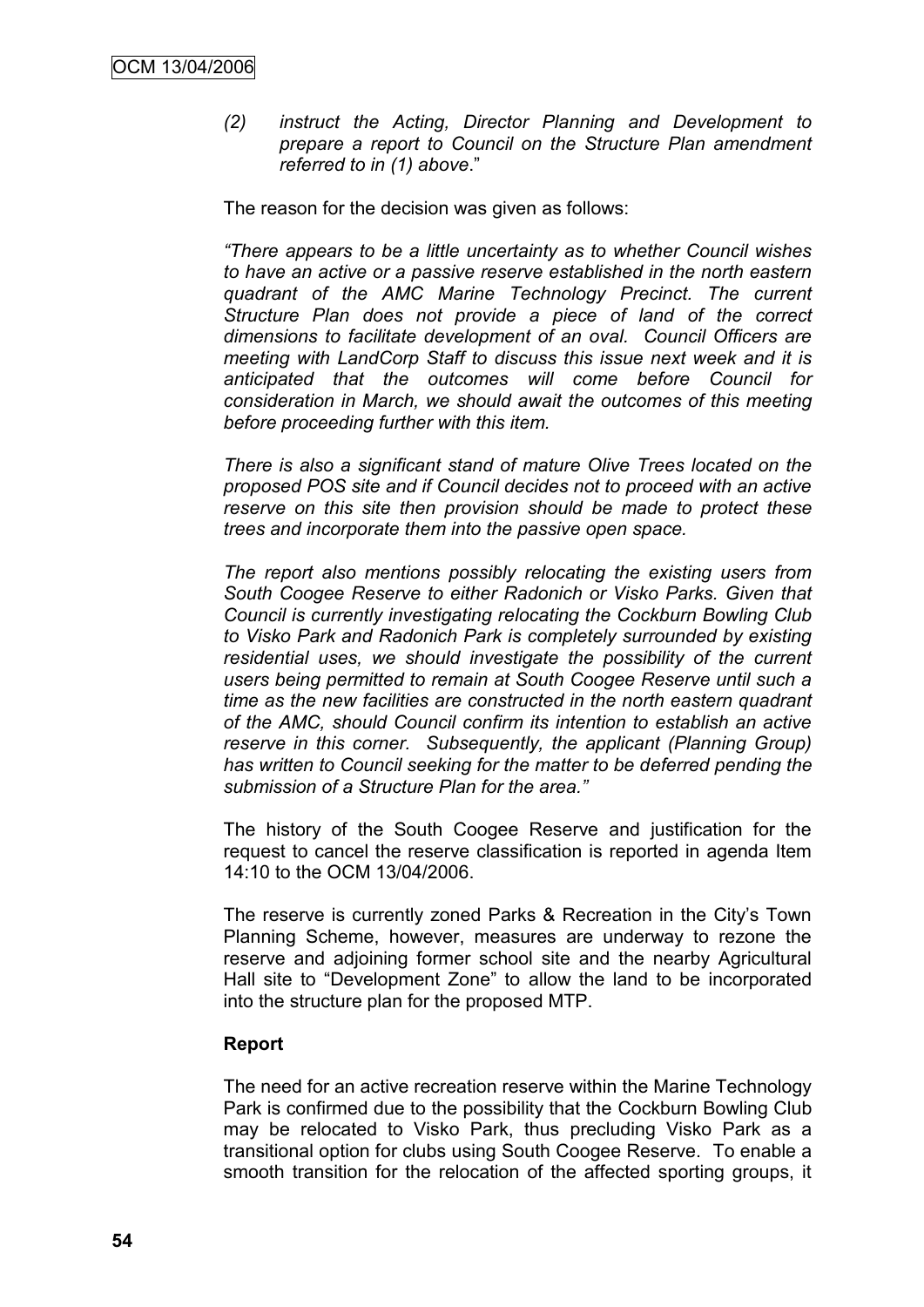will therefore be necessary for the replacement reserve to be constructed to a suitable standard prior to relocation of the clubs from the South Coogee Reserve.

It is important to ensure the replacement of all facilities and infrastructure from the South Coogee Reserve to a value, in a location and within a timeframe to the satisfaction of the City. This will entail an appropriate contribution by the proponent towards replacement facilities on the new reserve.

The need for a replacement active recreation reserve within the Marine Technology Park, and development of sporting fields and facilities precludes the ability to retain the stand of mature Olive Trees located on the site.

The requirement for a suitably dimensioned area of land for active open space to replace the South Coogee Reserve has been addressed through amendment of the proposed structure plan for the Marine Technology Park.

#### Conclusion:

The proposal for the South Coogee Reserve "A" classification to be cancelled to allow the land to be incorporated into the structure plan for the proposed Marine Technology Precinct is supported for the following reasons:

- The proposal is consistent with previous Council resolutions anticipating the land being incorporated into the MTP, in terms of the adoption of the Structure Plan and Scheme Amendments affecting the area;
- Justification provided in support of the request is considered valid;
- Provision will be made for affected sporting groups to remain using the South Coogee Reserve until replacement facilities are provided.

# **Strategic Plan/Policy Implications**

The Corporate Strategic Plan Key Result Areas which apply to this item are:-

- 1. Managing Your City
	- *"To conduct Council business in open public forums and to manage Council affairs by employing publicly accountable practices."*
- 2. Planning Your City
	- *"To ensure that the planning of the City is based on an approach which has the potential to achieve high levels of convenience for its citizens."*
	- *"To ensure that the development will enhance the levels of amenity currently enjoyed by the community."*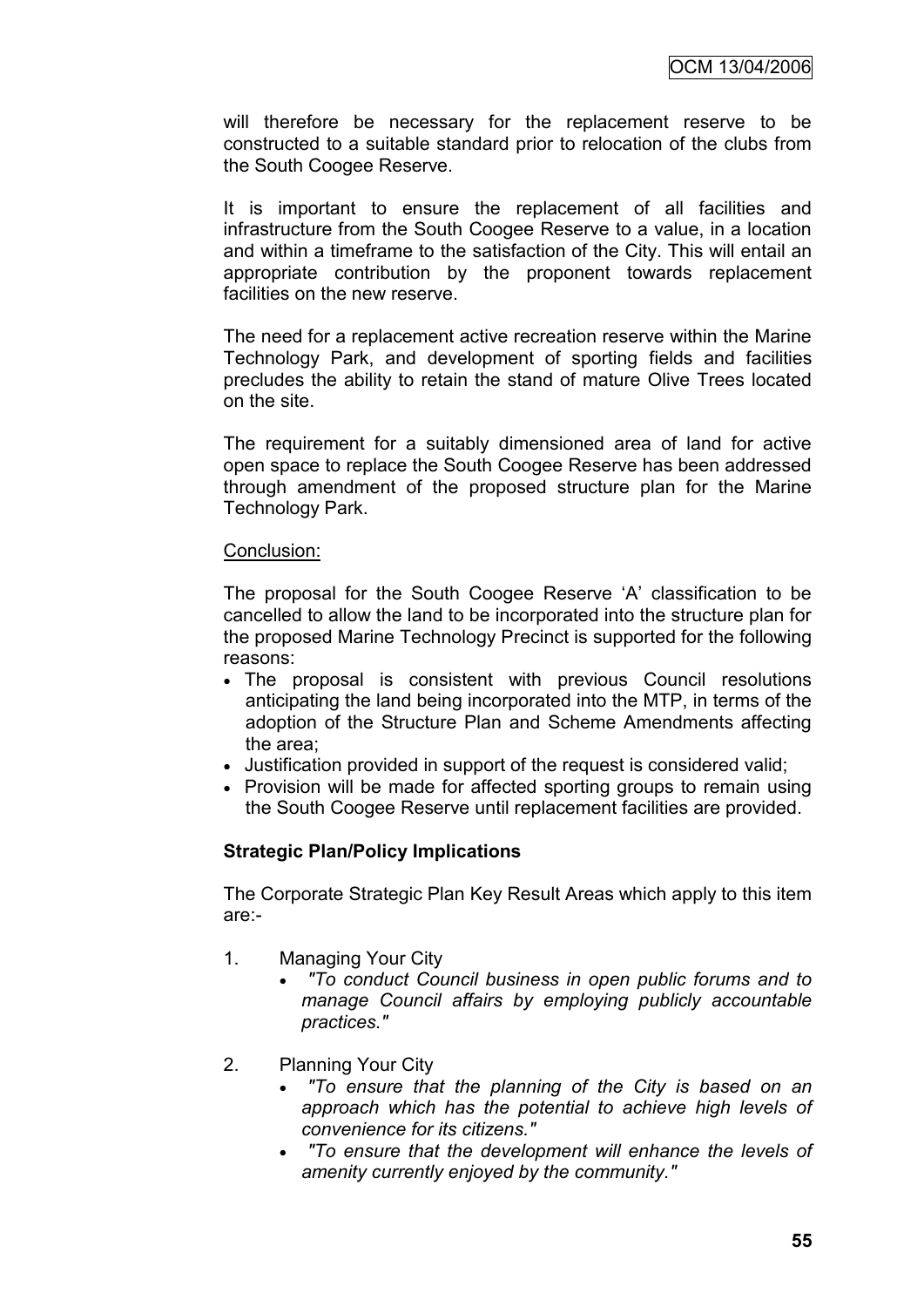- 4. Facilitating the needs of Your Community
	- *"To facilitate and provide an optimum range of community services."*
	- *"To determine by best practice, the most appropriate range of recreation areas to be provided within the district to meet the needs of all age groups within the community."*
- 5. Maintaining Your Community Facilities
	- *"To construct and maintain parks which are owned or vested in the Council, in accordance with recognised standards and convenient and safe for public use."*
	- *"To construct and maintain community buildings which are owned or managed by the Council, to meet community needs."*

# **Budget/Financial Implications**

Potential reserve development & maintenance costs.

# **Legal Implications**

Land Administration Act, 1997 refers.

# **Community Consultation**

Where the Minister proposes to cancel a reserve or its "Class A" classification, the Minister must advertise the intention in a State newspaper, and no sooner than 30 days later table the proposal before Parliament with an explanation. After doing so, either House of Parliament then has 14 sitting days to pass notice of disallowance.

# **Attachment(s)**

Locality plan

# **Advice to Proponent(s)/Submissioners**

The Proponent has been advised that this matter is to be considered at the 13 April 2006 Council Meeting.

# **Implications of Section 3.18(3) Local Government Act, 1995**

Nil.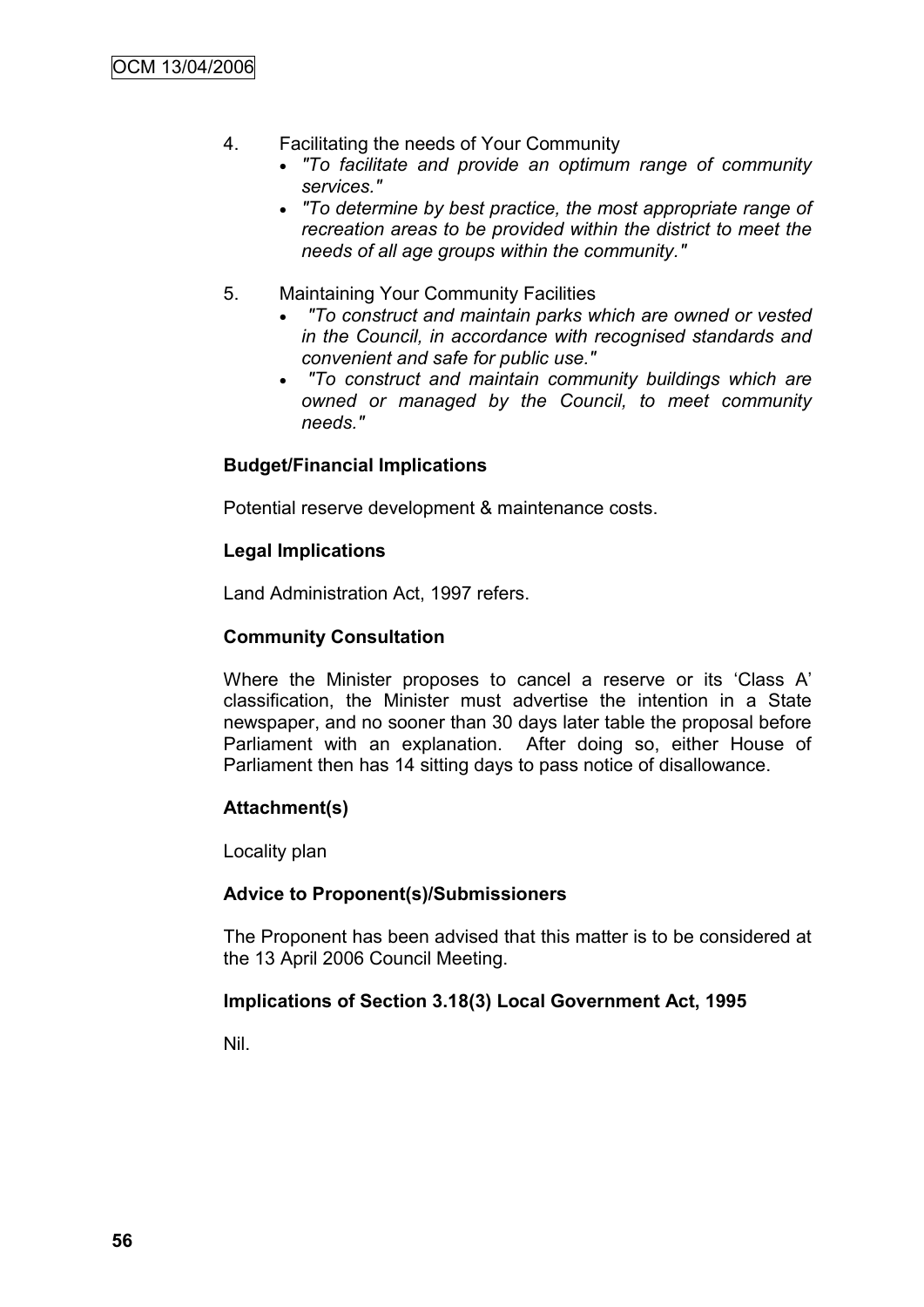# **14.9 (OCM 13/04/2006) - LOCAL STRUCTURE PLAN - LOT 1 LYON ROAD, AUBIN GROVE - OWNER: AUBIN GROVE PTY LTD - APPLICANT: CARDNO BSD (9645G) (CP) (ATTACH)**

# **RECOMMENDATION**

That Council:

- (1) adopt the Local Structure Plan for Lot 1 Lyon Road, Aubin Grove pursuant to clause 6.2.9 of the City of Cockburn Town Planning Scheme No.3 subject to the following Structure Plan modifications:
	- 1. provide for an appropriate mix of medium density coded residential lots between the density range of R30 and R60. A residential density coding of R60 shall also be allocated to the Local Centre to guide development.
	- 2. Detailed Area Plan requirements being included in the Structure Plan for all of the residential and Local Centre land to control the development identifying:
		- (i) How the streetscape will not be dominated by car parking and access.
		- (ii) To ensure that any built form in the Local Centre is robust to facilitate changes in land use over time.
		- (iii) The rear lane access to the Local Centre must include considerations of crime prevention strategies.
		- (iv) DAP"s must be prepared and adopted by Council prior to applying for subdivision approval.
	- 3. reference being made to the draft Statements of Planning Policy (Road and Rail Transport Noise & Metropolitan Freight Network) and the need for an acoustic report to be prepared and implemented prior to subdivision.
	- 4. address the issues raised by the Department of Planning and Infrastructure in their email of 12 December 2005.
- (2) notify the applicant of the advisory comments in the summary of submissions;
- (3) adopt the comments made in the Schedule of Submissions attached to the Agenda;
- (4) advise submissioners of Council"s decision; and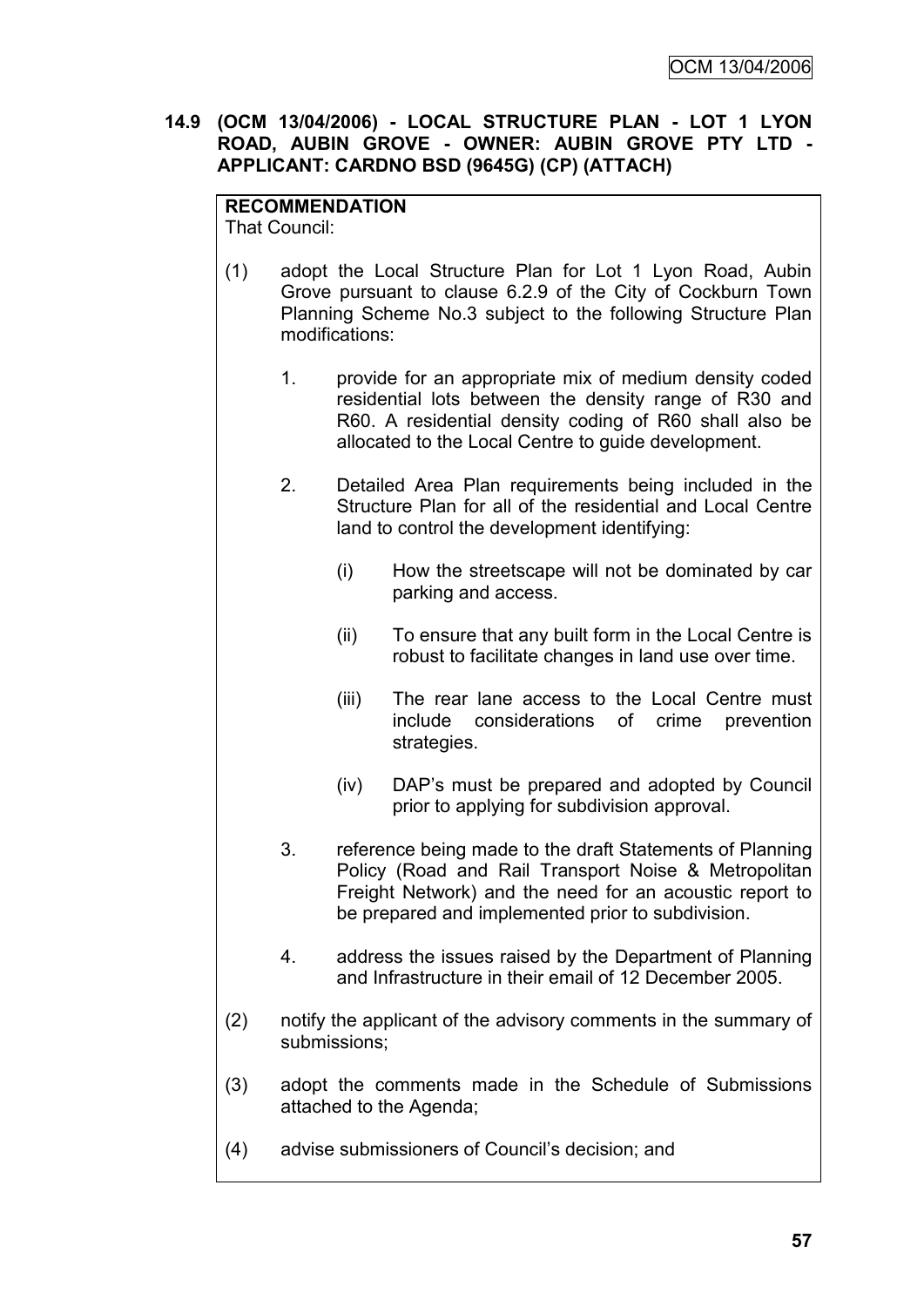(5) subject to the Structure Plan being amended accordingly seek the endorsement of the Western Australian Planning Commission pursuant to Clause 6.2.10 of Town Planning Scheme No. 3.

# **COUNCIL DECISION**

# **Background**

| ZONING:   | MRS:<br>Urban |                                  |  |  |
|-----------|---------------|----------------------------------|--|--|
|           | TPS3:         | Development, Development Area 11 |  |  |
| LAND USE: |               | Vacant land                      |  |  |
| LOT SIZE: | 2.7269ha      |                                  |  |  |

#### **Submission**

A proposed local structure plan has been submitted for Lot 1 Lyon Road, Aubin Grove (refer to the Agenda attachments).

The Structure Plan provides a framework for subsequent subdivision and development of the land. Key elements of the Structure Plan include:

- Predominantly residential Lots, served by a centralised local street, connecting between Lyon Road and the western side of Lot 2 Lyon Road to the north.
- residential density codings, ranging between R20 and R40.
- Lots for the development of a Local Centre designated in the north eastern corner of the site.
- rear laneway access to the Local Centre lots.
- stormwater draining to a sump proposed at the lowest point of the site, in the south east corner of the site adjacent the intersection of Rowley & Lyon Roads.
- the provision of cash in lieu of land for Public Open Space.
- facilitating pedestrian and cycle access between the subject land and the potential future Railway Station to the north west.

# **Report**

The draft Structure Plan was advertised for public comment on 18 November 2005 and submissions were invited until 13 December. Six submissions were received, a summary of which is contained in the Schedule in the agenda Attachments.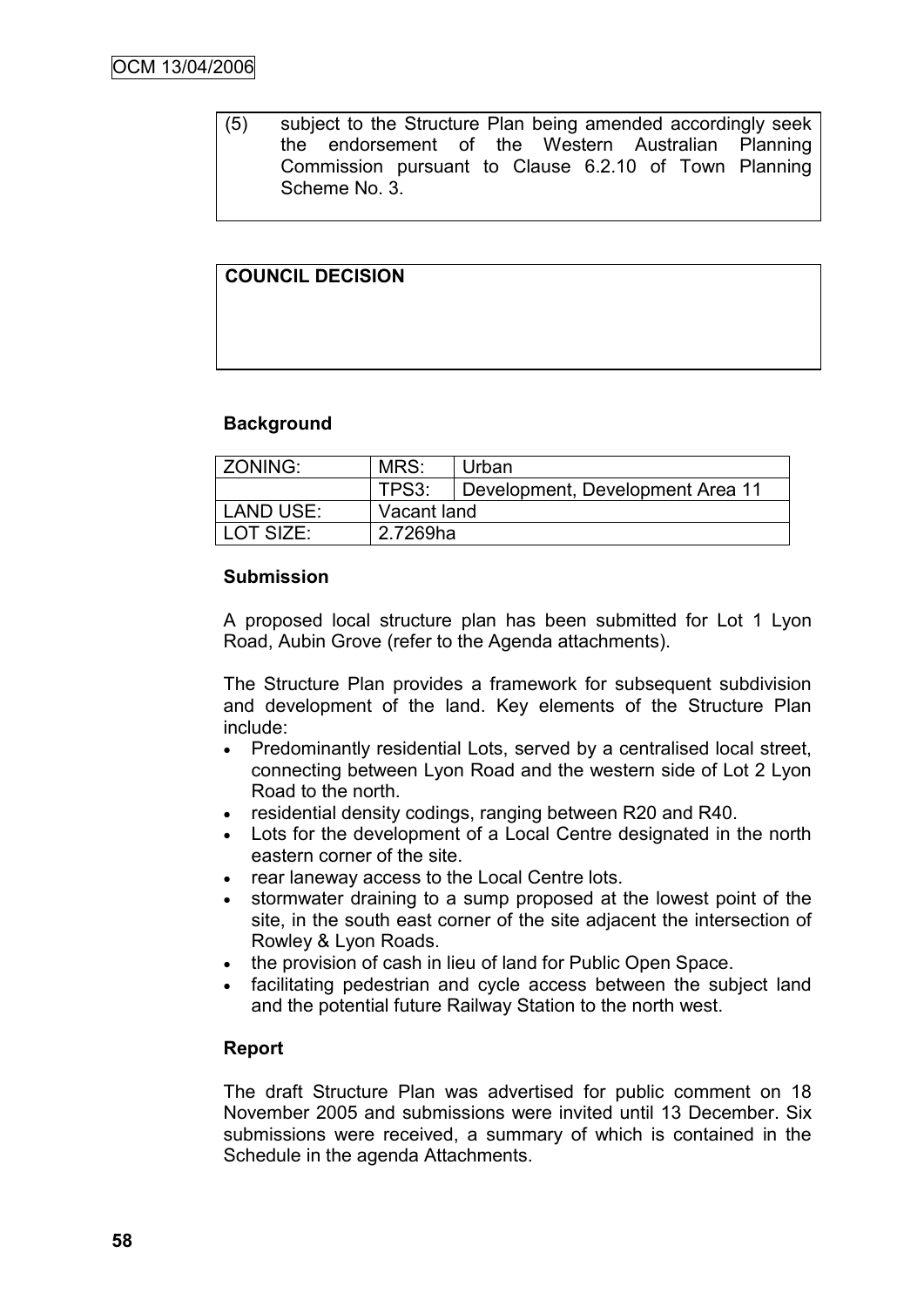# Southern Suburbs District Structure Plan

The planning affecting the site and the land along Lyon Road to the north is largely influenced by the potential development of a railway station north of Rowley Road within the Kwinana Freeway reserve (Mandogalup Station) and the strategic placement of local centres along the southern suburbs corridor. The Southern Suburbs District Structure Plan - Stage 2 ("SSDSP2") promotes higher than normal (i.e. medium) density residential development within walkable catchments of these features.

The proposed structure plan is generally consistent with the SSDSP2 with the exceptions that:

- the Local Centre site has been shifted north along Lyon Road from the intersection of Rowley Road and Lyon Road due to the need to achieve adequate separation distance for access purposes from the above intersection. Embayment car parking is proposed along the Local Centre frontage. In addition, the south eastern corner of the site, being the lowest point, is a suitable location for a drainage sump.
- the local structure plan proposes low density (R20) residential development in part.
- the proposed structure plan proposes 'cash in lieu' of land for Public Open Space.

These issues are the subject of an objection received and are discussed further below.

# Local Centre:

The Local Centre is intended to accommodate "mixed use" development, in the form of commercial land use (local shops), with potential for an upper level residential component. Depending on market demand, it is proposed that the Local Centre lots may be used as live/work units in the short term. A Detailed Area Plan ("DAP") is recommended to control the development of the Local Centre and to ensure that any built form is developed in a robust manner to facilitate changes in land use over time. DAPs are also required for land in the residential precinct.

The location of the centre has been shifted for the reasons outlined above. The intention in SSDSP2 to locate the Local Centre on the corner was to maximise exposure for commercial viability, though this is constrained by traffic management and safety issues. Placement of the centre further to the north is considered justified in the circumstances. The proposed location also facilitates extension of the centre northwards onto Lot 2 Lyon Road if necessary.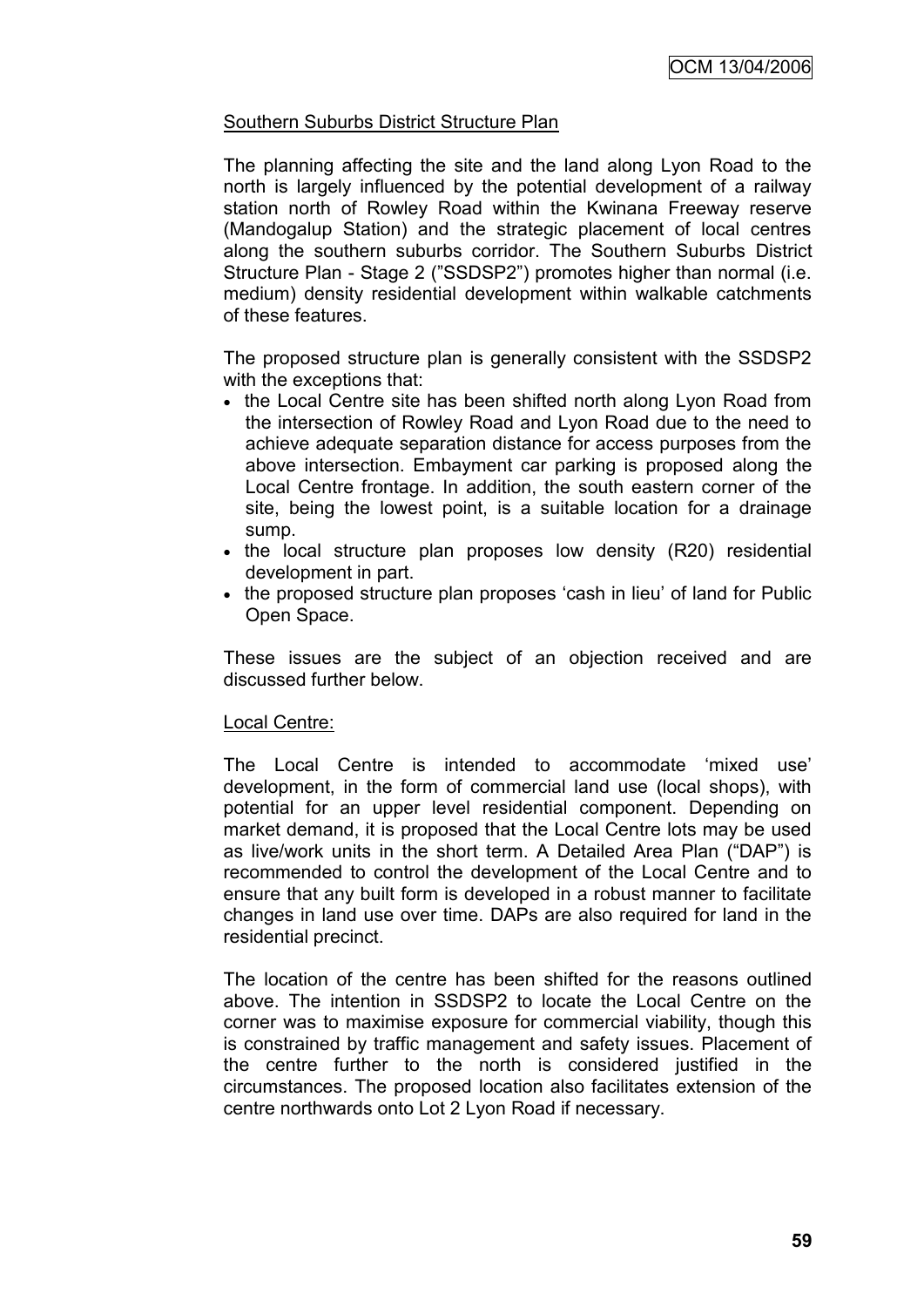### Residential Density Codings:

In order to provide the population necessary to support a railway station and local centre, it is important to ensure the residential density targeted in SSDSP2 is achieved. While promoting variety in Lot size to cater for market demand, the structure plan does not currently achieve the "medium" density codings envisaged in SSDSP2. It is recommended that the Structure Plan be amended to increase residential density codings to achieve the objectives to SSDSP2. It would be expected that densities be increased to R60 in places, though overall a variety of medium density codings would be acceptable.

# Public Open Space:

The Structure Plan proposes the provision of "cash in lieu" of land to satisfy Public Open Space (POS) requirements.

SSDSP2 indicates the coordinated provision of POS between Lot 1 and Lot 2 Lyon Road along their common property boundary. On the other hand, developers of "The Walk Estate" (Lots 3, 4, 5, 6, 7, 27, 26 & 25 Lyon Road) to the north of Lot 2 Lyon Road have previously prepared a Structure Plan providing POS in the form of land adjacent the southern boundary of Lot 3 Lyon Road, which would facilitate the coordinated provision of POS with Lot 2 Lyon Road. While Stages 1 & 2 of The Walk structure plan have been adopted, the structure plan affecting Lots 3, 4 & 5 Lyon Road has been on hold due to uncertainty created by the review by the Department for Planning & Infrastructure regarding the development of the Mandogalup railway station.

In the meantime, the structure planning for Lot 1 Lyon Road has progressed on the basis of the local structure plans and information prepared to date for the land to the north. As such, and recognising the "notional" placement of POS in SSDSP2, the City has indicated support in principle for "cash in lieu" of land for POS for Lot 1 Lyon Road on the following basis:

- the indicated potential to coordinate provision of POS on the north side of Lot 2 Lyon Road, additional POS in the form of land in close proximity on Lot 1 Lyon Road is considered unnecessary;
- the proximity of Lot 1 Lyon Road to the POS referred to above means that good accessibility to passive recreational open space is maintained for future residents in the estate;
- the intent of SSDSP2 can be achieved through the provision of POS in the form of land on Lots 2 & 3 Lyon Road as described above;
- there is sufficient open space for the area as a whole to accommodate the needs of future residents;
- cash in lieu funds are required to assist in the development of the proposed active recreational reserve on Lot 416 Gaebler Road, Aubin Grove, 800m to the north.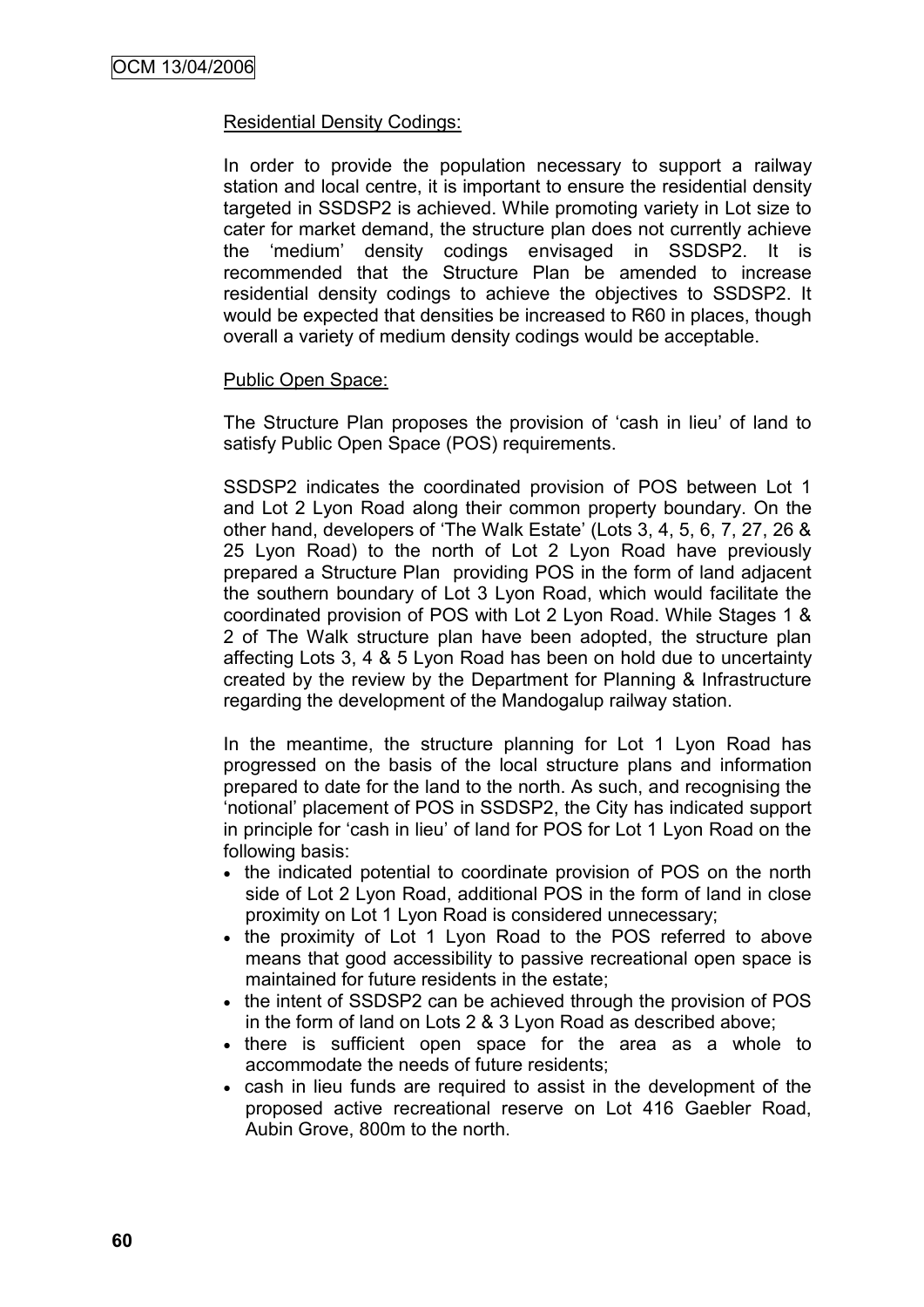Any subsequent amendments to The Walk structure plan will need to take account of the implications of the Council decision for the Lot 1 Lyon Road structure plan.

#### Railway Station Review:

As mentioned above, the Department for Planning & Infrastructure is reviewing the future of the previously proposed Mandogalup railway station north of Rowley Road, together with other potential station sites in the district.

Although Lot 1 Lyon Road is located within the walkable catchment of the railway station, it is also located wholly within the catchment of the local centre being developed on the site. As such, approval of the structure plan proposed is not dependent upon the outcome of the railway station review. The proposed structure plan is considered robust enough to remain in the event that the railway station is not developed.

#### Freight Network Traffic Noise

The Structure Plan abuts Rowley Road on the eastern side of the Kwinana Freeway. Rowley Road west of the freeway is designated a future primary freight route to service Hope Valley Wattleup industrial area and possibly the Outer Harbour project.

As such, the Rowley Road off-ramp from the southbound freeway carriageway can expect increased heavy traffic. This is located immediately to the west of Lot 1 Lyon Road. This close proximity means that the draft Statements of Planning Policy – Road and Rail Transport Noise & Metropolitan Freight Network are relevant.

Transport noise from the Kwinana Freeway and amenity implications for future residents can be addressed at the subdivision stage upon the completion of an acoustic report based upon the relevant draft Statements of Planning Policy.

The structure plan report should be amended to refer to the draft Statements of Planning Policy and the need for an acoustic report to be prepared prior to subdivision, and the recommendations being implemented.

#### Other Matters:

In response to referral of the structure plan to the Western Australian Planning Commission for comment, an email was received from DPI outlining various issues to be addressed in the structure plan, including justification for cash in lieu for POS; residential development densities and identifying various technical modifications required. It is appropriate that the structure plan is amended to address these issues.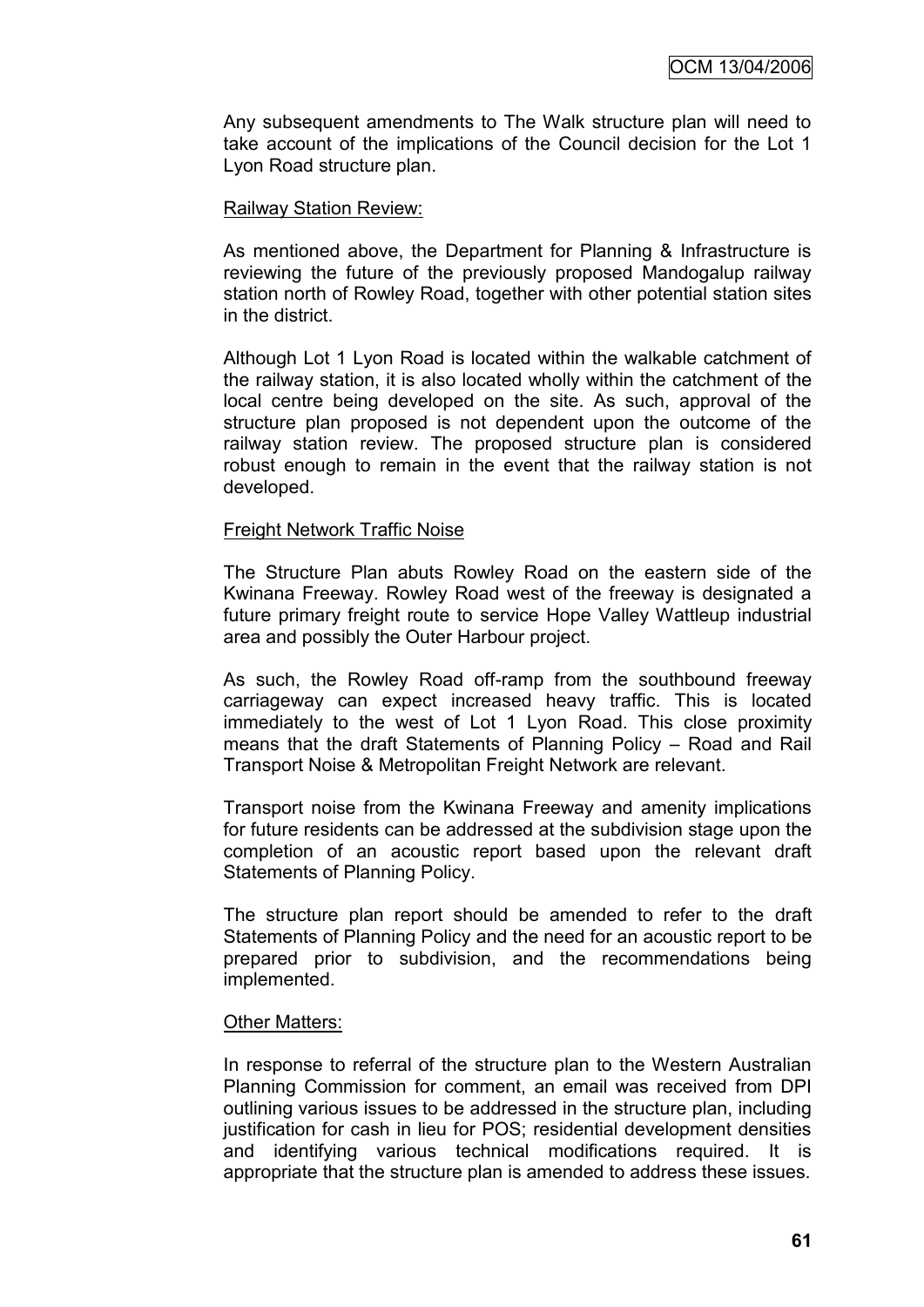# Conclusion:

In conclusion, the proposed Structure Plan generally accords with sound planning principles and can be supported subject to the changes outlined in the recommendation.

# **Strategic Plan/Policy Implications**

The Corporate Strategic Plan Key Result Areas which apply to this item are:-

- 1. Managing Your City
	- *"To conduct Council business in open public forums and to manage Council affairs by employing publicly accountable practices."*
- 2. Planning Your City
	- *"To ensure that the planning of the City is based on an approach which has the potential to achieve high levels of convenience for its citizens."*
- 3. Conserving and Improving Your Environment
	- *"To ensure that the development of the district is undertaken in such a way that the balance between the natural and human environment is maintained."*

The Council Policies which apply to this item are:-

| SPD4   |                            | 'LIVEABLE NEIGHBOURHOODS' |                                     |            |
|--------|----------------------------|---------------------------|-------------------------------------|------------|
| APD4   | <b>PUBLIC OPEN SPACE</b>   |                           |                                     |            |
| APD16A |                            | STANDARD SUBDIVISION      | <b>CONDITIONS</b>                   | <b>AND</b> |
|        | <b>REASONS FOR REFUSAL</b> |                           |                                     |            |
| APD30  |                            |                           | ROAD RESERVE AND PAVEMENT STANDARDS |            |
| APD31  | <b>DETAILED AREA PLANS</b> |                           |                                     |            |
| APD34  | UNIFORM FENCING            |                           | <b>SUBDIVISION</b>                  | <b>AND</b> |
|        | <b>DEVELOPMENT</b>         |                           |                                     |            |
| APD35  | <b>FILLING OF LAND</b>     |                           |                                     |            |
|        |                            |                           |                                     |            |

# **Budget/Financial Implications**

N/A

# **Legal Implications**

Town Planning Scheme No. 3.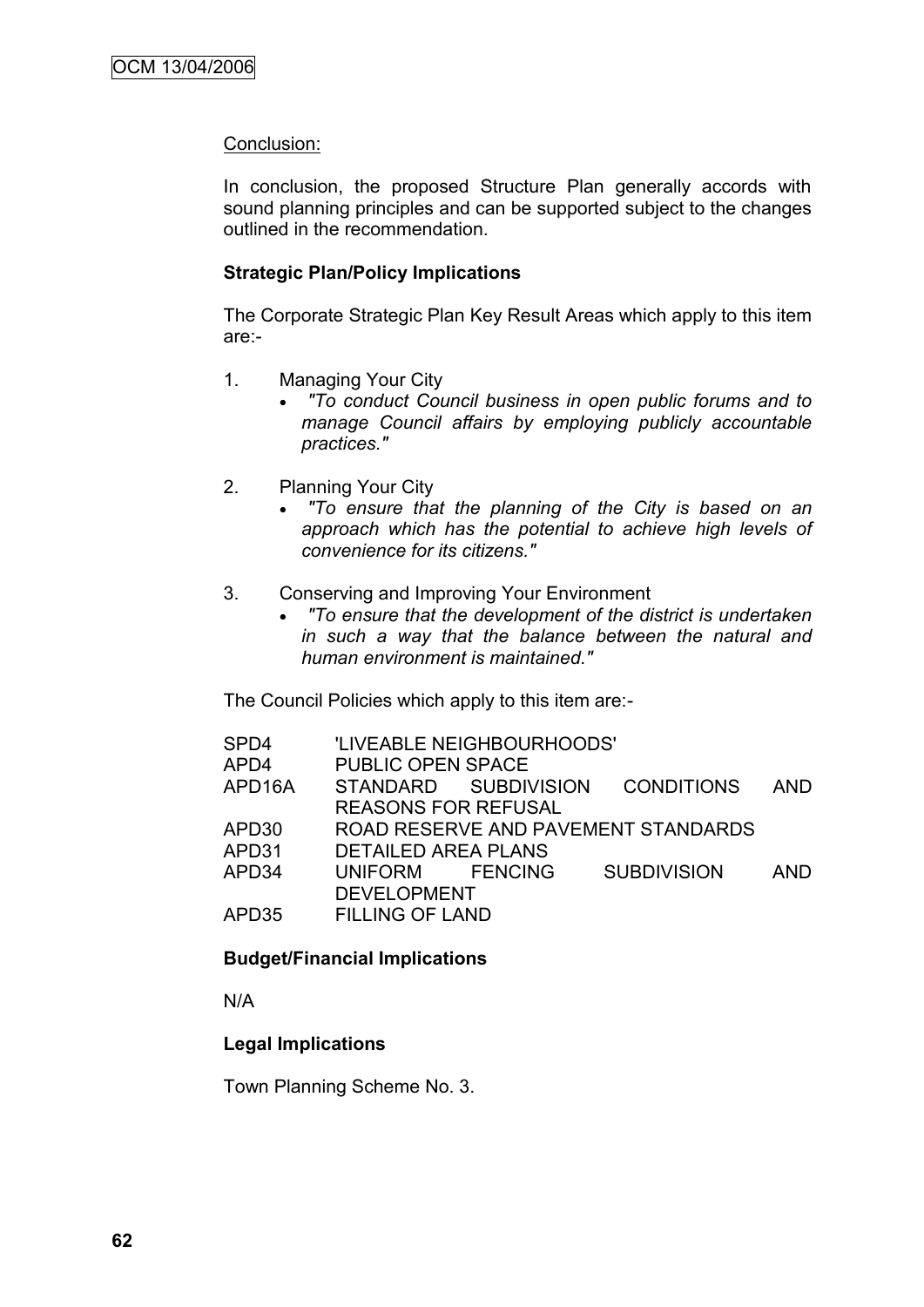# **Community Consultation**

The proposal was advertised for public comment on 18 November 2005 and submissions were invited until 13 December. Six submissions were received, of which one objected to the proposal.

# **Attachment(s)**

- (1) Locality Plan
- (2) Proposed structure plan.
- (3) Schedule of Submissions

# **Advice to Proponent(s)/Submissioners**

The Proponent(s) and those who lodged a submission on the proposal have been advised that this matter is to be considered at the 13 April 2006 Council Meeting.

# **Implications of Section 3.18(3) Local Government Act, 1995**

Nil.

# **14.10 (OCM 13/04/2006) - PROPOSED SCHEME AMENDMENT NO. 36 - THE LAND BOUNDED BY FROBISHER AVENUE, ROCKINGHAM ROAD, RUSSELL ROAD AND LAKE COOGEE - OWNER: LANDCORP AND OTHER - APPLICANT: THE PLANNING GROUP (93036) (CP) (ATTACH)**

# **RECOMMENDATION**

That Council:

- (1) adopt the recommendations made in the Schedule of Submissions attached to the Agenda;
- (2) adopt the amendment subject to modifications outlined below:-
	- 1. amending the Scheme Text by deleting "Primary and Secondary Schools" from Schedule 11 item 4(b) of the Development Area 6 provisions;
	- 2. amending the Scheme Text by inserting "Primary and Secondary Schools' within Schedule 11 under item 4(a) of the Development Area 6 provisions; and
	- 3. amending the Scheme Text by inserting "(but excludes Primary and Secondary Schools)" after the words "educational establishment" under item 2(a) point 1 of Schedule 4 - Special Use 9 provisions;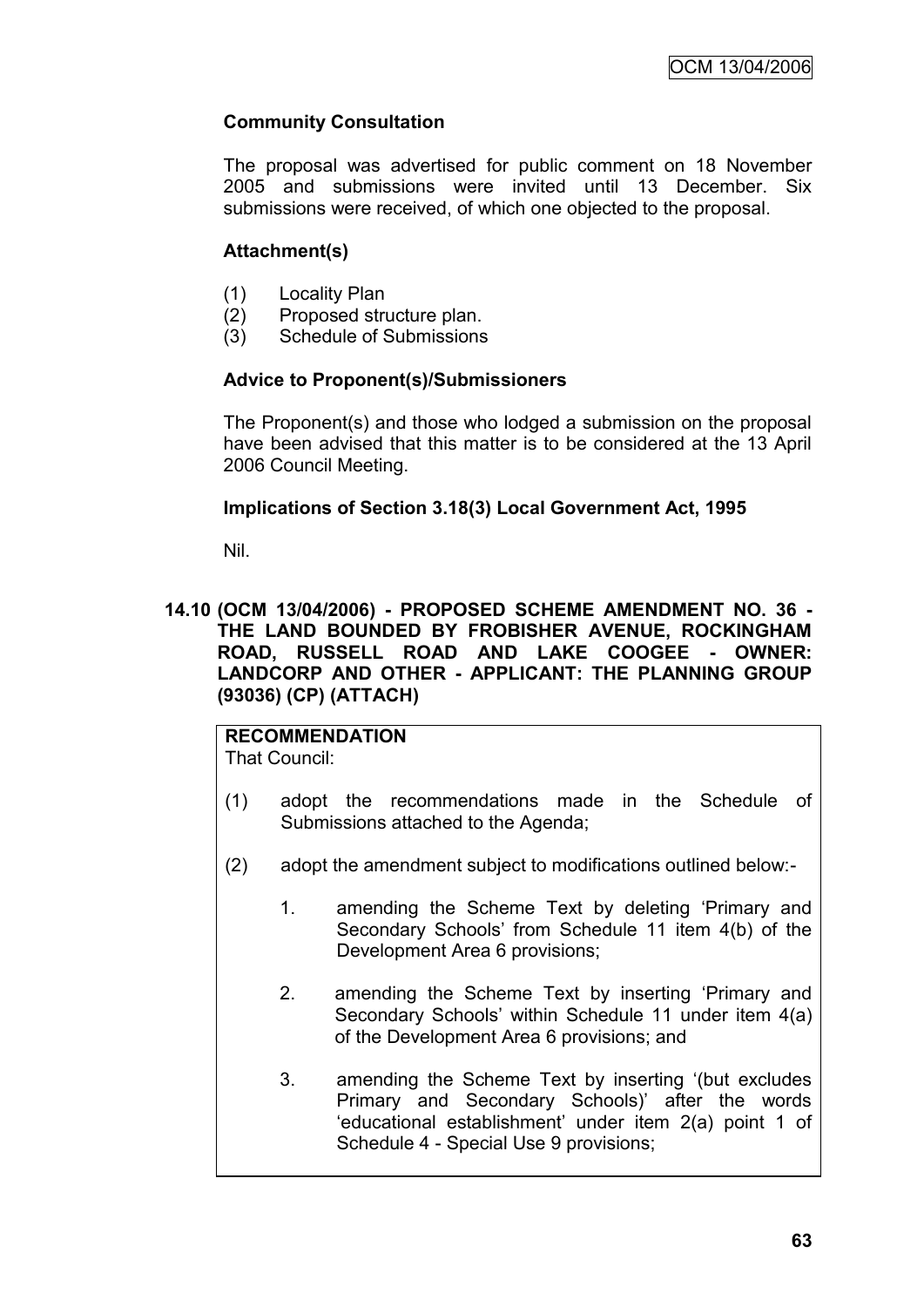- (3) proceed to sign and seal the documents and forward these to the Western Australian Planning Commission in anticipation of the Hon. Minister's advice that final approval will be granted;
- (4) write to the applicant (Landcorp) advising of the necessity to update the Environmental Management Plan, Drainage and Nutrient Management Plan and Site Contamination Management Plan to include Lot 48 Rockingham Road and Lots 4897 & 4436 Russell Road, Henderson prior to subdivision and/or development; and
- (5) advise those who made submissions of Council"s decision accordingly.

| <b>COUNCIL DECISION</b> |  |  |
|-------------------------|--|--|
|                         |  |  |
|                         |  |  |
|                         |  |  |

# **Background**

| ZONING:   | MRS:                                              | Lot 48: Urban                |  |
|-----------|---------------------------------------------------|------------------------------|--|
|           |                                                   | Lot 4897: Urban              |  |
|           |                                                   | Lot 4436: Urban              |  |
|           | TPS3:                                             | Lot 48: Public Purposes      |  |
|           |                                                   | Lot 4897: Public Purposes    |  |
|           |                                                   | Lot 4436: Parks & Recreation |  |
| LAND USE: | Lot 48: Agricultural Hall                         |                              |  |
|           | Lot 4897: Former South Coogee Primary School Site |                              |  |
|           | Lot 4436: South Coogee Reserve                    |                              |  |
| LOT SIZE: | Lot 48: 0.9105 ha                                 |                              |  |
|           | Lot 4897: 0.9221 ha                               |                              |  |
|           | Lot 4436: 3.2479 ha                               |                              |  |

Proposed Amendnment No.36 to Town Planning Scheme 3 was reported to Council at its Ordinary meeting on 9 February 2006, where the following was resolved:

- *(1) defer consideration of this item until Item 14.10 from the January 2006 Council Meeting, dealing with the issue of the 'A' Class reserve cancellation, is resolved; and*
- *(2) request an extension from the Western Australian Planning Commission until 18 April 2006 to the requirements of Regulation 18(1) that would*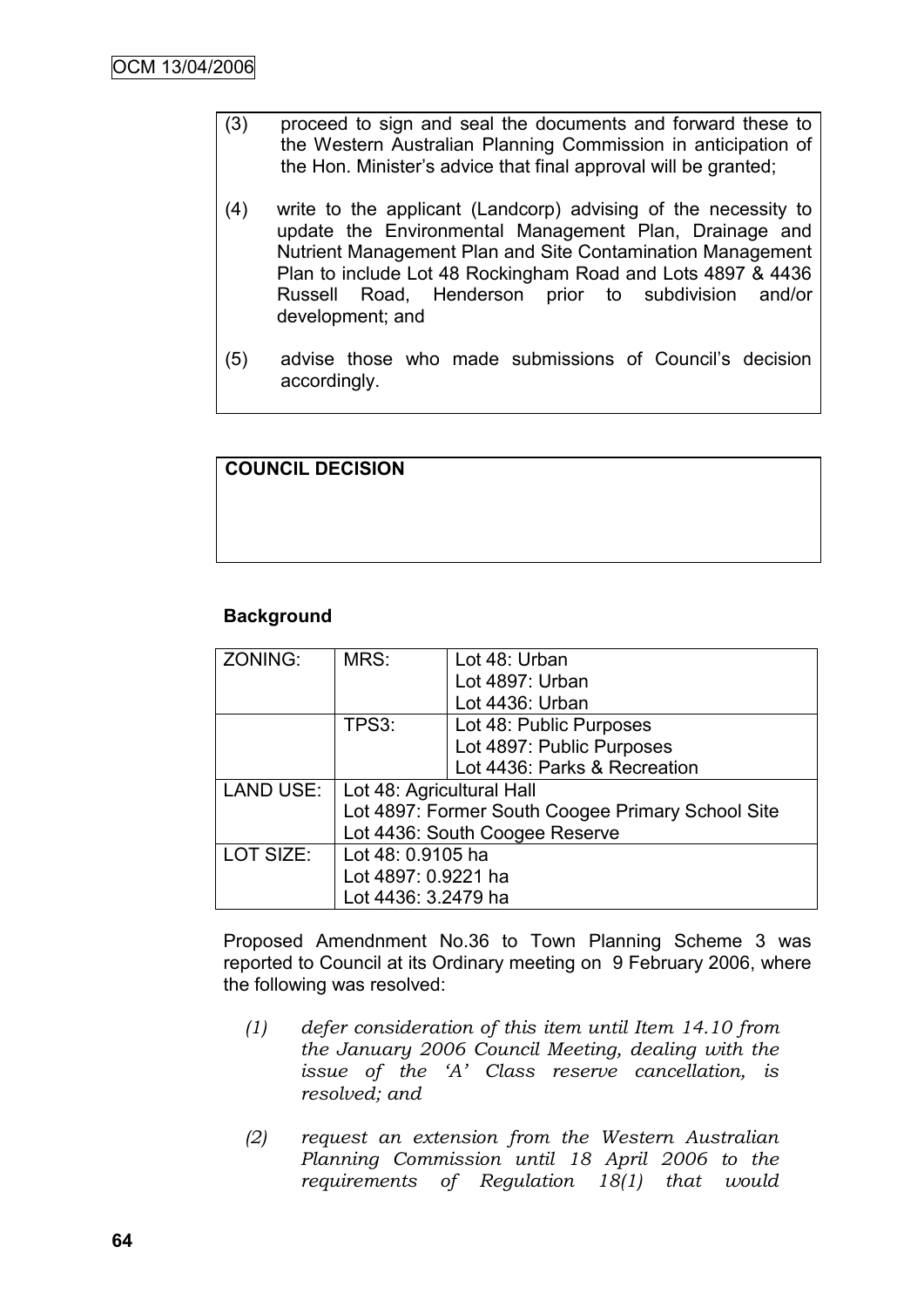*otherwise require the Council to forward its advice to the Commission on its decision on the Scheme amendment by 2 March 2006.*

The following reason for the decision was given:

Item 14.10 from last month"s Council Agenda and Item 14.3 from this month"s Agenda are linked together by dealing, in the main, with the same parcels of land.

*Council resolved at last month's meeting to seek more information before relocating the 'A' Class reserve. This process is an important and integral part of the success of the AMC and should be supported by Council but the adoption of this amendment is something that could and indeed should await the impending conclusion of Item 14.10 from last month's Council meeting and then both processes can run in parallel.*

*Council will not proceed with both amendments but having decided to seek more information this would give Elected Members the opportunity to receive that information before proceeding further.*

The proposal to cancel the "A Class" South Coogee Reserve and the proposed amendment to the Marine Technology Park Structure Plan are discussed in separate agenda items in the current agenda.

Council at its meeting held 14 July 2005 resolved to adopt Amendment 36 for the purpose of advertising.

# **Submission**

The amendment has been advertised to the community and referred to relevant government agencies for a period of 42 days. This report seeks Council support to final adoption of Amendment 36.

#### **Report**

The Scheme Amendment was referred to the Environmental Protection Authority ("EPA") in accordance with Section 7A(1) of the Act.

The EPA advised that the overall environmental impact of the amendment would not be severe enough to warrant formal assessment under the *Environmental Protection Act*, however the EPA provided advice and recommendations with respect to environmental buffers, noise, acid sulphate soils and soils and groundwater contamination.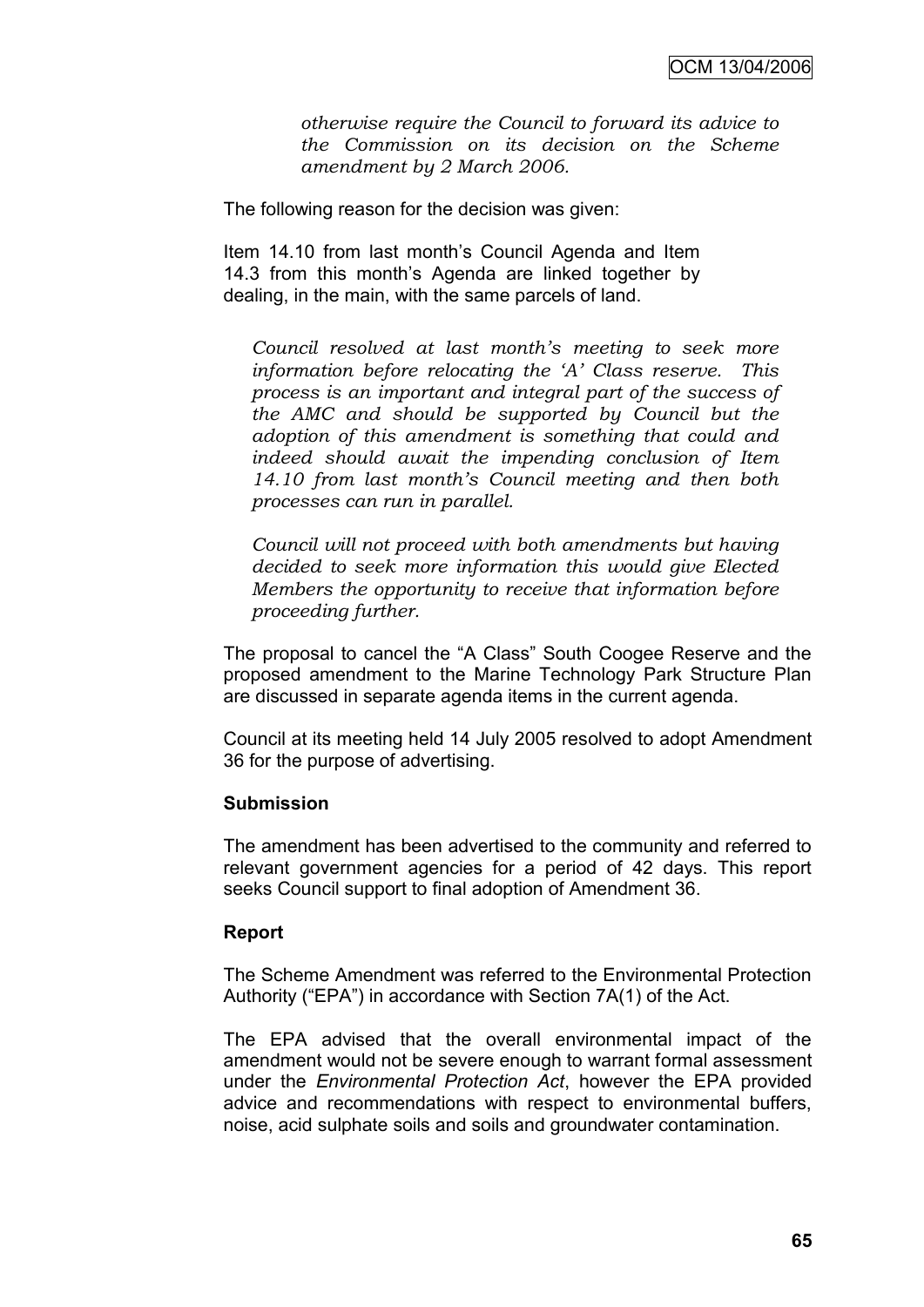It is recommended that the scheme amendment documents be modified to address the advice received from the EPA by ensuring that sensitive uses such as 'Primary and Secondary Schools' are uses that are not permitted in both the odour buffer surrounding the Woodman Point Waste Water Treatment Plant and the Kwinana Air Quality EPP buffer.

The EPA comments regarding child care premises not being permitted within the Kwinana Air Quality Buffer are not supported for the following reasons:-

- 1. Child care premises have been identified as an integral component of the Marine Technology Park from the beginning of the structure plan and rezoning process and such facilities will be potentially developed as part of the common user facilities;
- 2. TPS 3 currently provides for child care premises as a "D" use within Schedule 4 - Special Use 9 provisions;
- 3. The EPA/DoE have not previously raised issues of sensitive land uses within the Kwinana Air Quality buffer (i.e. in the Structure Plan process and at the TPS review); and
- 4. Council previously resolved to permit "Childcare Facilities" outside the Waste Water Treatment Plant odour buffer. (OCM 15/2/05 Item 14.10)

The Schedule of submissions contained in the Agenda attachments addresses the EPA advice and recommendations and the submissions received from Landcorp and the Department of Industry and Resources.

A copy of the proposed amendment map is included in the Agenda attachments.

#### **Conclusion**

The purpose of this amendment is to provide appropriate zoning and development provisions to accommodate the development of the land that forms the Technology Precinct of the Australian Marine Complex at Cockburn Sound.

The proposed rezoning of portion of the subject site to "Development Area 6" and "Special Use (9) Zone" and modifications to Schedule 4 – SU9 and Schedule 11 – Development Area (6), are considered to be logical in order to facilitate the development of the Marine Technology Precinct.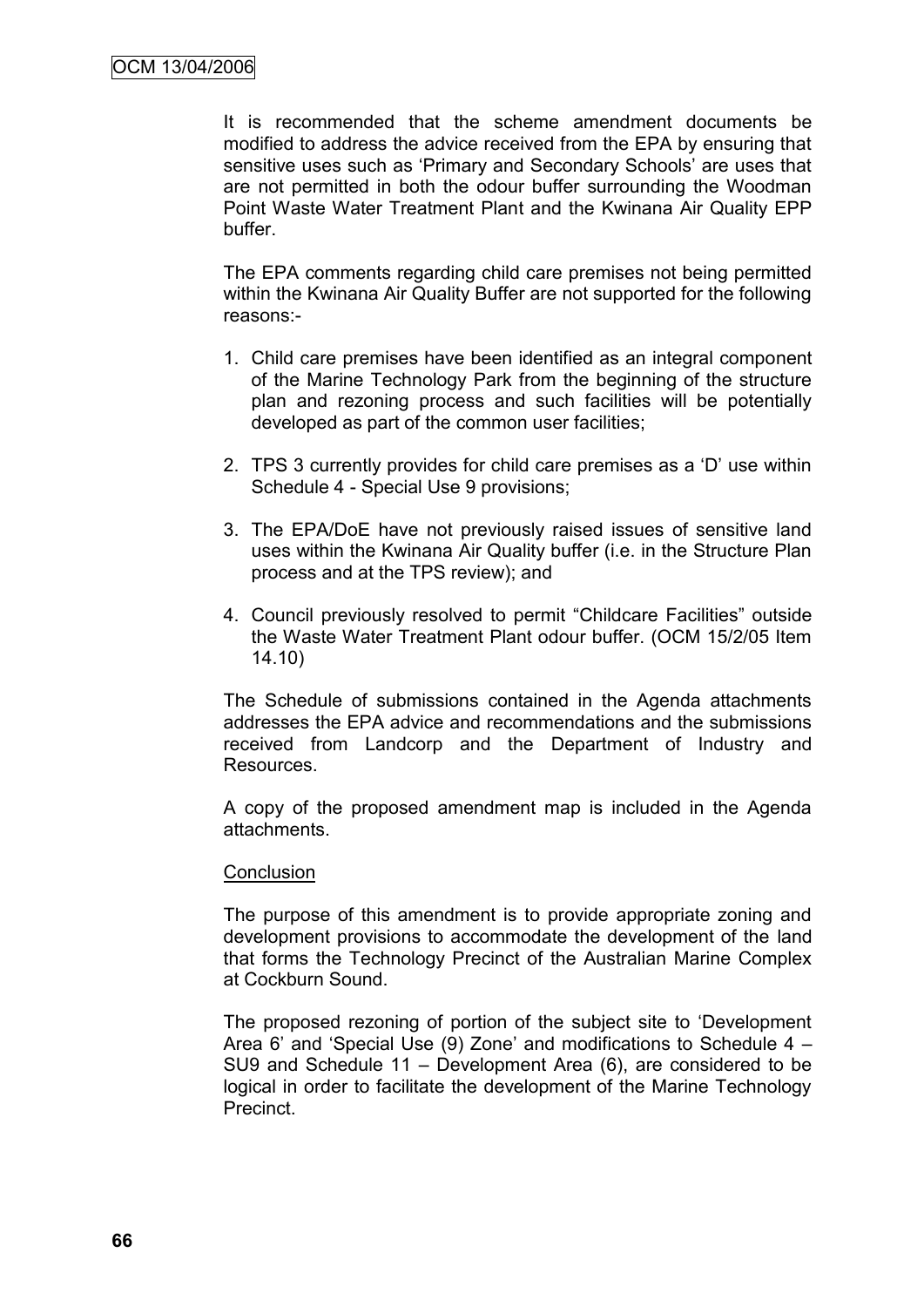It is recommended that Council proceed to adopt the scheme amendment and refer it to the WA Planning Commission for final consideration.

## **Strategic Plan/Policy Implications**

The Corporate Strategic Plan Key Result Areas which apply to this item are:-

- 1. Managing Your City
	- *"To conduct Council business in open public forums and to manage Council affairs by employing publicly accountable practices."*
- 2. Planning Your City
	- *"To ensure that the planning of the City is based on an approach which has the potential to achieve high levels of convenience for its citizens."*
	- *"To ensure that the development will enhance the levels of amenity currently enjoyed by the community."*
- 3. Conserving and Improving Your Environment
	- *"To conserve the quality, extent and uniqueness of the natural environment that exists within the district."*
- 4. Facilitating the needs of Your Community
	- *"To facilitate and provide an optimum range of community services."*
- 5. Maintaining Your Community Facilities
	- *"To construct and maintain parks which are owned or vested in the Council, in accordance with recognised standards and convenient and safe for public use."*
	- *"To construct and maintain community buildings which are owned or managed by the Council, to meet community needs."*

#### **Budget/Financial Implications**

N/A

#### **Legal Implications**

Rezoning of Lot 4436 Russell Road (South Coogee Oval) from "Parks & Recreation" to "Special Use 9" will not affect the reserve classification. Reclassification of the reserve will be addressed as a separate matter pursuant to the Land Administration Act.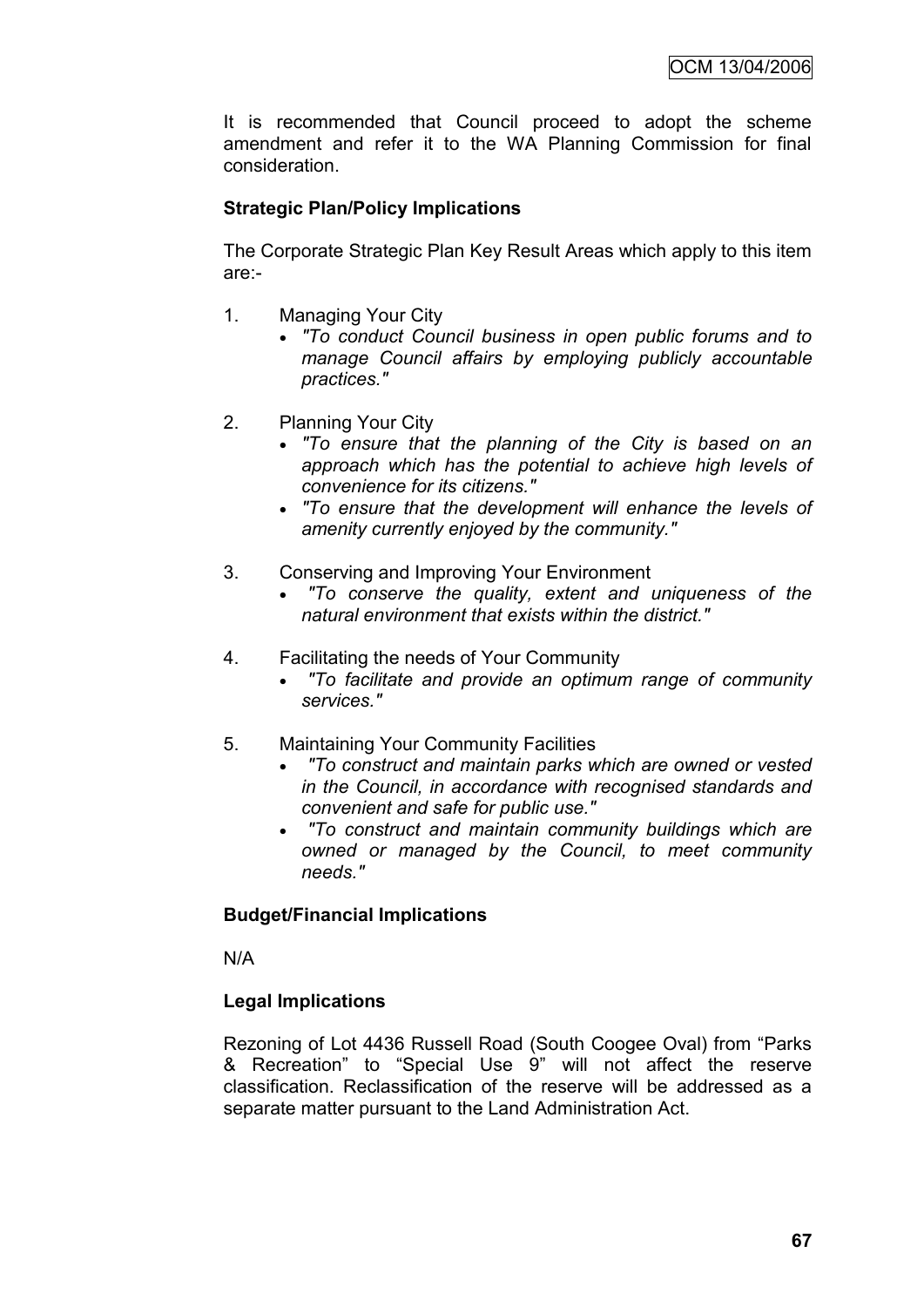## **Community Consultation**

Following receipt of advice from the EPA, the amendment was advertised for a 42 day period. The 42 day public consultation period for Amendment 36 concluded on 22 December 2005. At the close of the advertising period 2 submissions were received. One submission being from the developer – Landcorp and the other submission being from the Department of Industry and Resources.

Refer Schedule of submissions contained in the Agenda attachments.

#### **Attachment(s)**

- (1) Site Plan
- (2) Amendment report
- (3) Zoning Map
- (4) Schedule of Submissions

#### **Advice to Proponent(s)/Submissioners**

The Proponent(s) and those who lodged a submission on the proposal have been advised that this matter is to be considered at the 13 April 2006 Council Meeting.

#### **Implications of Section 3.18(3) Local Government Act, 1995**

Nil.

#### **15. FINANCE AND CORPORATE SERVICES DIVISION ISSUES**

## **15.1 (OCM 13/04/2006) - LIST OF CREDITORS PAID - FEBRUARY 2006 (5605) (KL) (ATTACH)**

#### **RECOMMENDATION**

That Council receive the List of Creditors paid for February 2006, as attached to the Agenda.

#### **COUNCIL DECISION**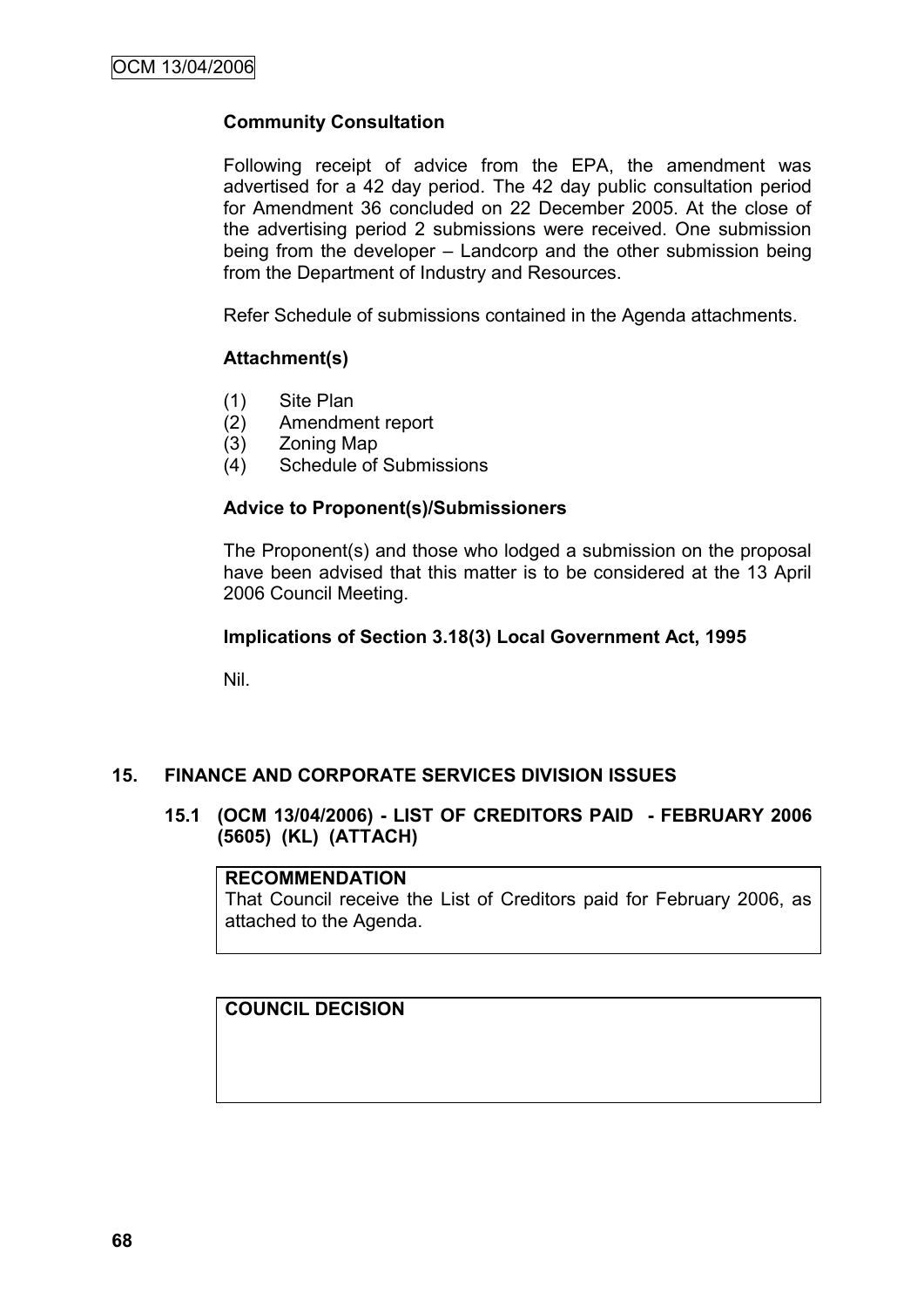# **Background**

It is a requirement of the Local Government (Financial Management) Regulations 1996, that a List of Creditors be compiled each month and provided to Council.

## **Submission**

N/A

# **Report**

N/A

# **Strategic Plan/Policy Implications**

Key Result Area *Managing Your City* refers.

# **Budget/Financial Implications**

N/A

# **Legal Implications**

Section 13 of the Local Government (Financial Management) Regulations 1996.

# **Community Consultation**

N/A

# **Attachment(s)**

List of Creditors Paid – February 2006.

# **Advice to Proponent(s)/Submissioners**

N/A

# **Implications of Section 3.18(3) Local Government Act, 1995**

Nil.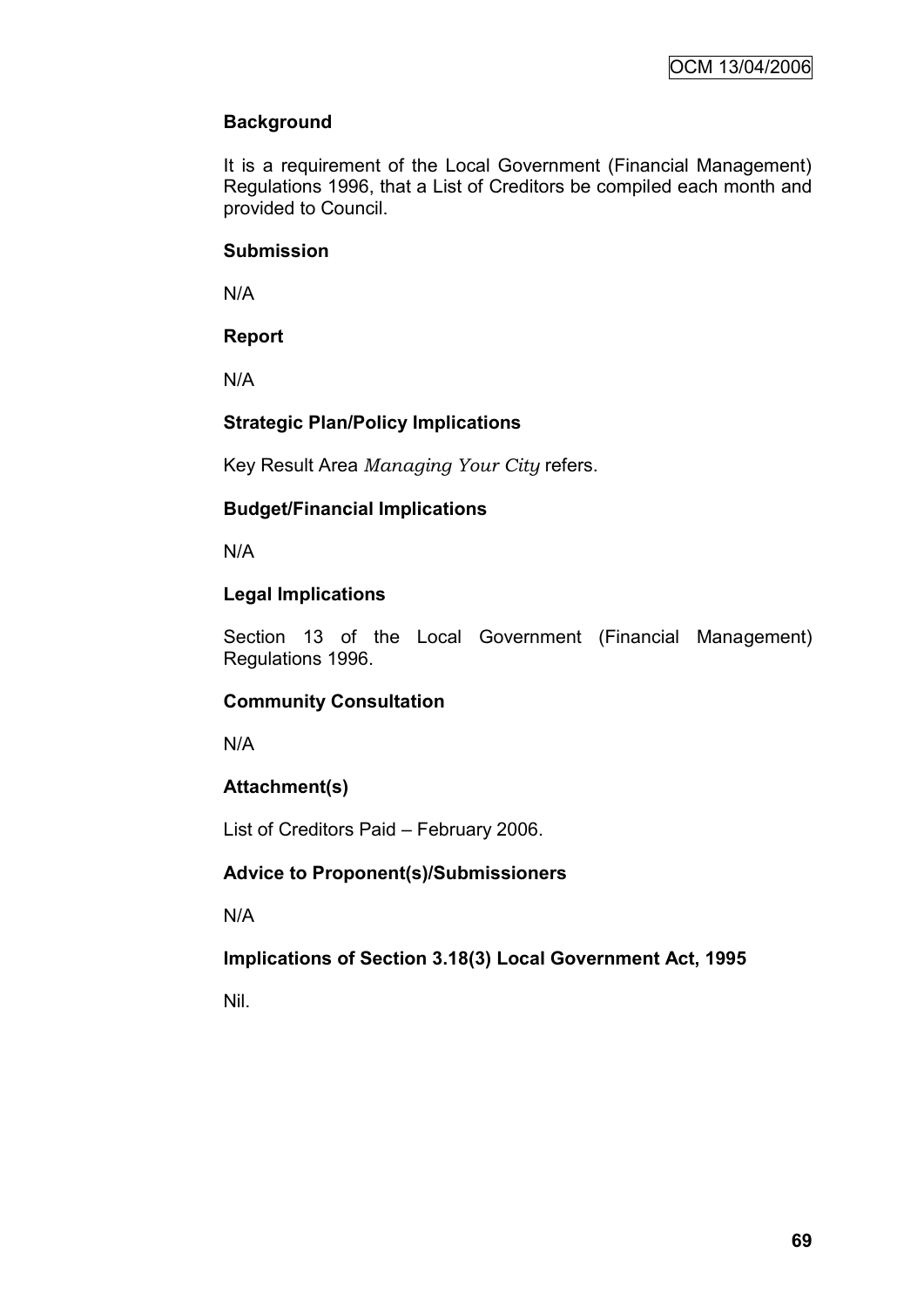## **15.2 (OCM 13/04/2006) - STATEMENT OF FINANCIAL ACTIVITY - FEBRUARY 2006 (5505) (NM) (ATTACH)**

## **RECOMMENDATION**

That Council receive the Statement of Financial Activity and associated documents for the period ended 28 February 2006, as attached to the Agenda.

# **COUNCIL DECISION**

## **Background**

Regulation 34(1) of the Local Government (Financial Management) Regulations 1996 prescribes that a local government is to prepare each month a Statement of Financial Activity.

Regulation 34(2) requires the Statement of Financial Activity to be accompanied by documents containing:–

- (a) details of the composition of the closing net current assets (less restricted and committed assets),
- (b) explanations for each material variance identified between YTD budgets and actuals; and
- (c) any other supporting information considered relevant by the local government.

Regulation 34(4)(a) prescribes that the Statement of Financial Activity and accompanying documents are to be presented to the Council.

#### **Submission**

N/A

#### **Report**

Attached to the Agenda is the Statement of Financial Activity for February 2006.

Note 1 shows how much capital grants and contributions are contained within the reported operating revenue.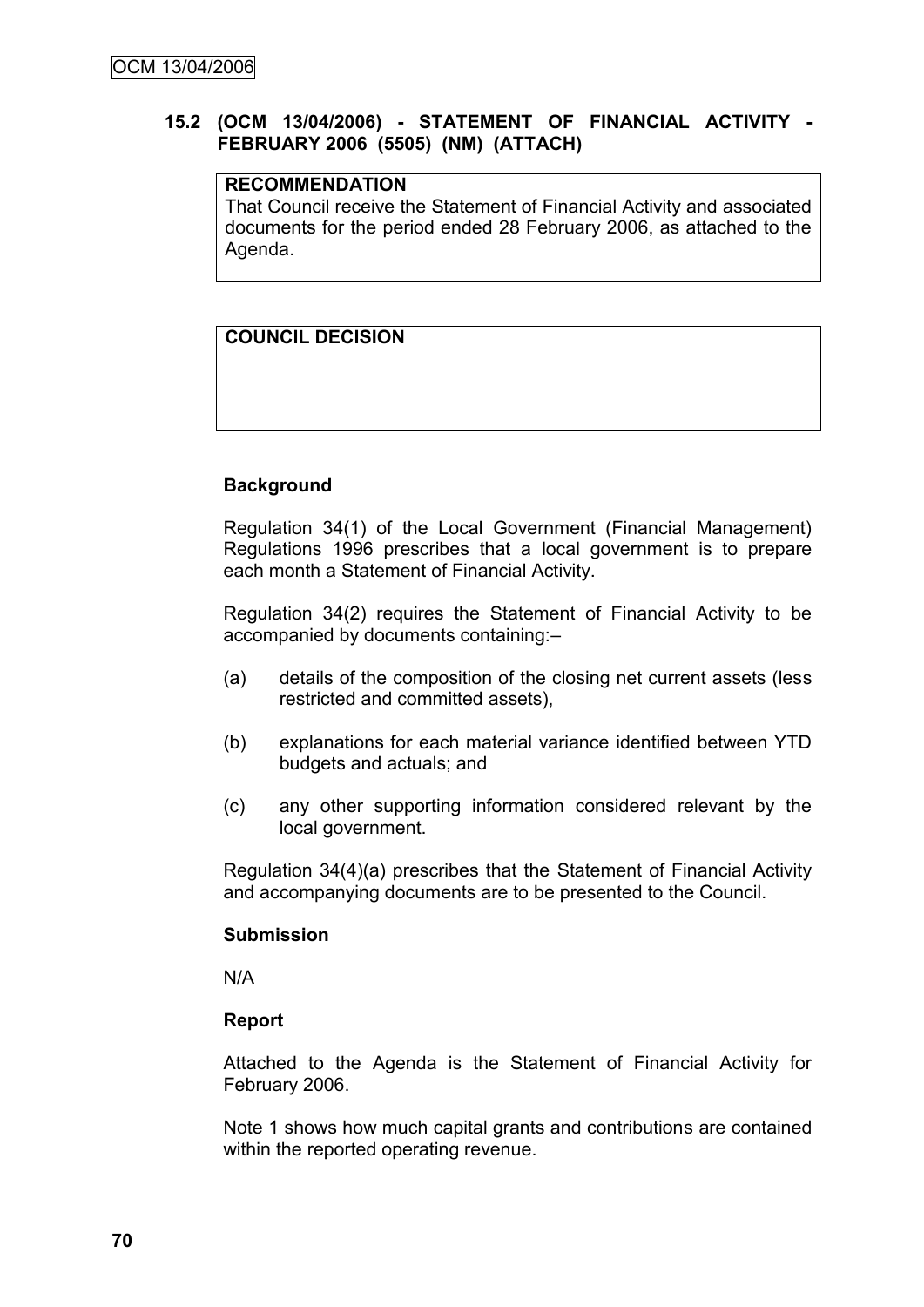Note 2 provides a reconciliation of Council"s net current assets (adjusted for restricted assets and cash backed leave provisions). This provides a financial measure of Council"s working capital and an indication of its liquid financial health.

Also provided are Reserve Fund and Restricted Funds Analysis Statements. These assist to substantiate the calculation of Council"s net current assets position.

The Reserve Fund Statement reports the budget and actual balances for Council"s cash backed reserves, whilst the Restricted Funds Analysis summarises bonds, deposits and infrastructure contributions held by Council. The funds reported in these statements are deemed restricted in accordance with Australian Accounting Standard AAS27.

#### Material Variance Threshold

For the purpose of identifying material variances in Statements of Financial Activity, Regulation 34(5) requires Council to adopt each financial year, a percentage or value calculated in accordance with Australian Accounting Standard AAS5 - Materiality.

For the 2005/06 financial year, Council has adopted a materiality threshold of 10% or \$10,000, whichever is the greater.

#### **Strategic Plan/Policy Implications**

Key Result Area *Managing Your City* refers.

#### **Budget/Financial Implications**

As the mid-year budget review has already been conducted and was based on financial information as at 31 December 2005, any further material variances of a permanent nature will now impact upon Council"s end of year surplus/deficit position.

#### **Legal Implications**

Section 6.4 of the Local Government Act, 1995 and Regulation 34 of the Local Government (Financial Management) Regulations 1996, refer.

#### **Community Consultation**

N/A

#### **Attachment(s)**

Statement of Financial Activity and associated reports for February 2006.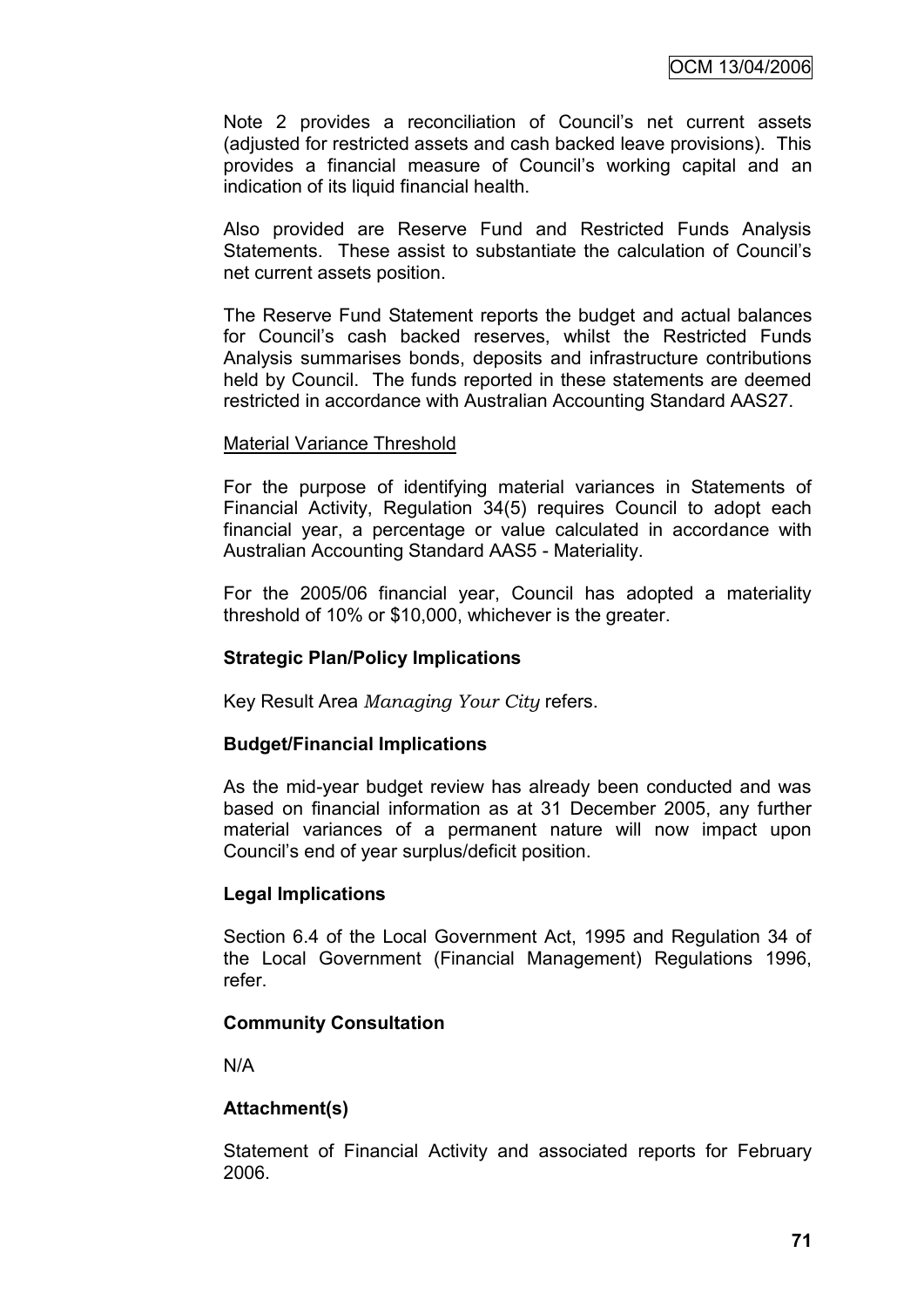## **Advice to Proponent(s)/Submissioners**

N/A

**Implications of Section 3.18(3) Local Government Act, 1995**

Nil.

# **15.3 (OCM 13/04/2006) - DISTRIBUTION OF RATES AND BUDGET INFORMATION BROCHURE (5230) (KL)**

## **RECOMMENDATION**

That a Budget and Rating Brochure be distributed with Rates Notices for the 2006/07 financial year.

# **COUNCIL DECISION**

# **Background**

At its meeting held on 11 August 2005, under "Matters to be Noted for Investigation, Without Debate", Clr Limbert requested that a report be prepared on producing a Rates and Budget Information Brochure that would go out annually with the Council Rates Notices to Ratepayers.

#### **Submission**

To adopt a position on the method of dissemination of Budget information on Rating, New Works and Services, and other appropriate financial information to ratepayers.

#### **Report**

Administration has been providing ratepayers with detailed budget expenditure information since the early 1990"s when Budget information was provided via a two page article that was published in the September edition of the Cockburn Soundings.

After Council adopts the budget, the Director, Finance and Corporate Services, produces a press release which appears in both local newspapers circulated within the City.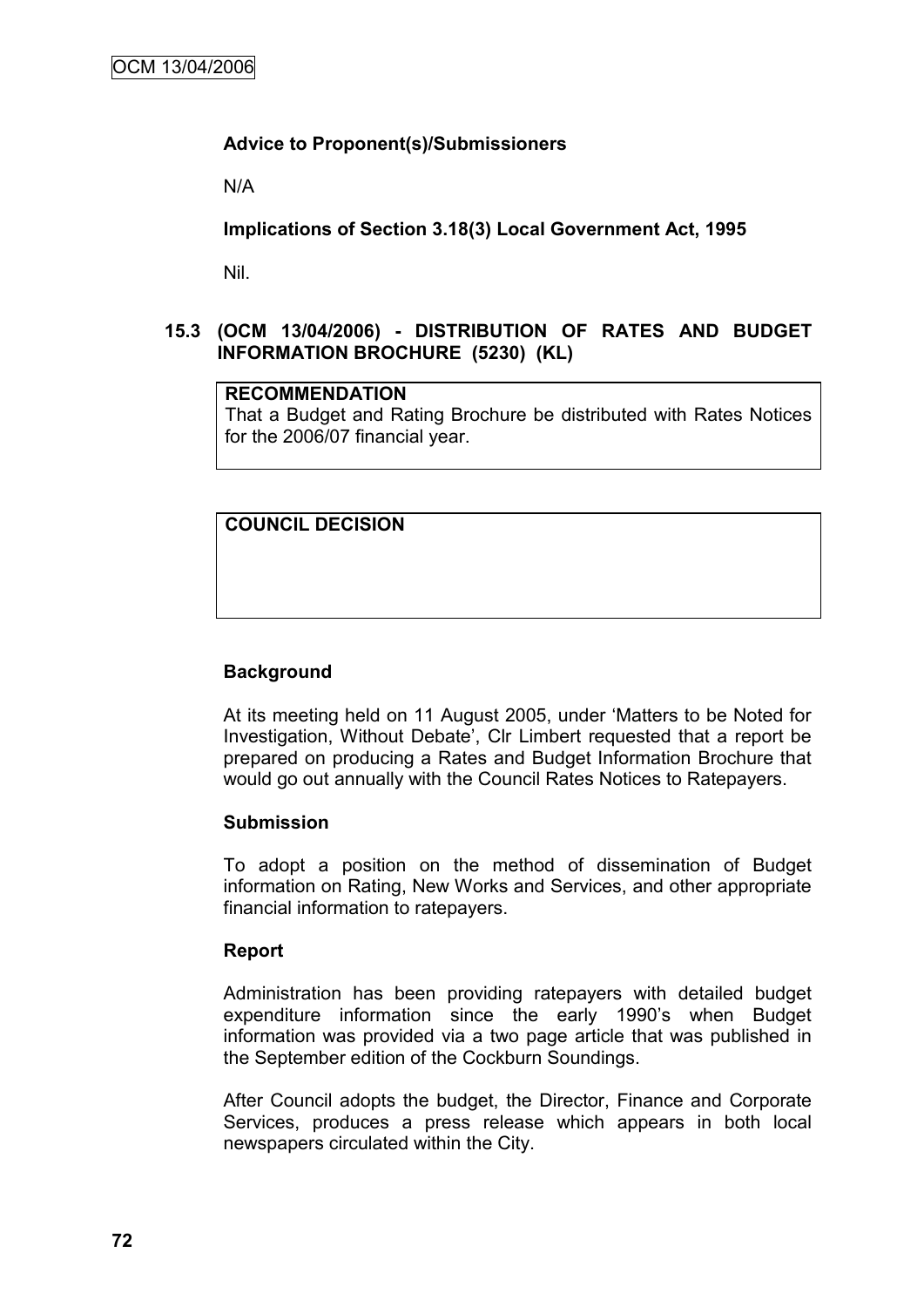In 2003, a decision was made to produce a special edition of the Cockburn Soundings devoted to advising ratepayers in greater detail of budget expenditure break-up by Council divisions. This edition is now a 12 page booklet which provides a thorough overview to the reader on the roles, responsibilities and expenditure levels of Council Divisions.

The issue does not contain critical information on what the various Divisions are planning in regards to the undertaking of works and projects. In some instances, the information on each Division"s role, responsibilities, and financial information is repeated in the City"s Annual report. The content would have to be critically examined if the special edition continues to ensure that it contains all relevant information.

The City, has for a number of years, inserted a brochure with the annual rates notice, that contains brief information on increases in rates and charges, options to pay rates, rates incentive scheme and prizes, and other essential information that is required to be conveyed to ratepayers by legislative requirement.

The 2005/06 Rates Notices were distributed to ratepayers on 9 August 2005. A total of 32,200 copies of the special edition of the Cockburn Soundings were distributed by Australia Post on 5 September 2005. The last day for the payment of rates and charges to receive the rates discount was 13 September 2005. The special edition of the Cockburn Soundings is posted to all residents (both ratepayers and residents).

A survey has been undertaken to ascertain what other Councils do in regards to the dissemination of information to ratepayers on this issue. The results is as follows:

| Council         | <b>Action</b>           | <b>Method of distribution</b> |
|-----------------|-------------------------|-------------------------------|
| Joondalup       | Produces A3 document    | Sent with rates notice        |
| Stirling        | Produces small brochure | Sent with rates notice        |
| Wanneroo        | Produces small brochure | Sent with rates notice        |
| Armadale        | Produces small brochure | Sent with rates notice        |
| Gosnells        | Produces A 4 document   | Sent with rates notice        |
| Fremantle       | No Information sent     | N/A                           |
| <b>Melville</b> | Produces small brochure | Sent with rates notice        |
| Canning         | Produces A3 document    | Sent with rates notice        |
| Perth           | Produces small brochure | Sent with rates notice        |
| Swan            | Produces A 4 document   | Sent with rates notice        |
| <b>Belmont</b>  | Produces small brochure | Sent with rates notice        |
| <b>Nedlands</b> | Produces A 4 document   | Sent with rates notice        |

The inclusion of a Budget Information Booklet that would be inserted with the Rates Notice, has the following advantages, over the separate distribution and mail out of a special edition of the Cockburn Soundings: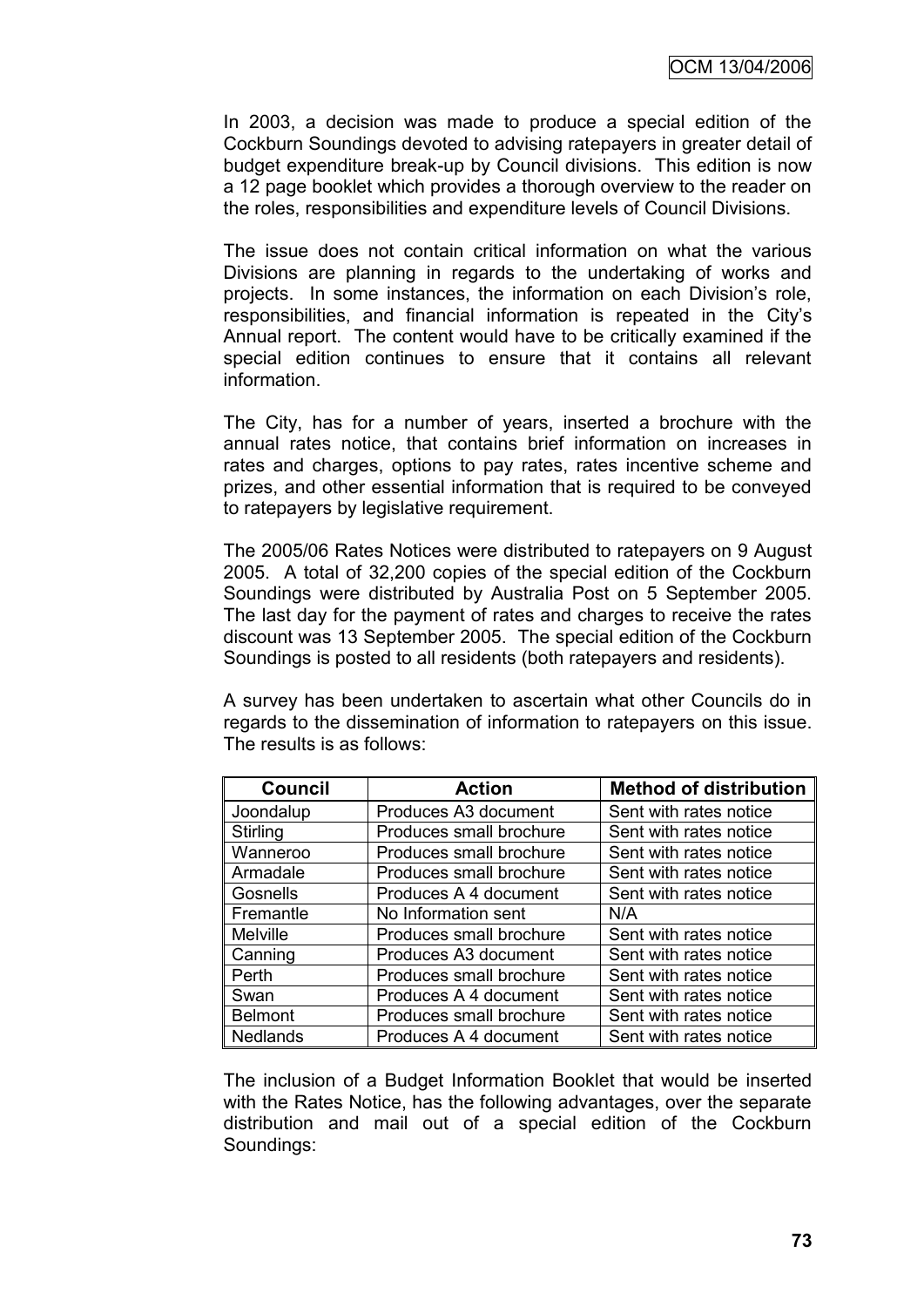- Having a Budget/Rates Booklet delivered with the Rates Notice could be seen as more efficient use of Council resources by ratepayers as key Council"s decisions regarding fees. charges, new works and projects etc are conveyed to ratepayers a lot sooner than in the past.
- Appropriate information on new works, services and projects can be highlighted to ratepayers, excluding broad expenditure details on each Division at the time they receive their rates notices.
- Duplication of producing separate publications will be eliminated. The rates newsletter information and the Bushfire Awareness Brochures will be inserted within the Budget Information Booklet.
- Savings of \$11,700 to Council could be achieved by not producing the special edition of the Cockburn Soundings.
- Mayoral message will be the lead into the newsletter.

Council therefore has two options:

- 1. Continue with the special budget edition of Cockburn Soundings but critically examine the content of the edition to ensure that all works and services are explained; or
- 2. produce a Budget and Rating Information Brochure for inclusion with Rates Notices at the time the Notices are sent out.

#### **Strategic Plan/Policy Implications**

*Managing Your City* refers.

#### **Budget/Financial Implications**

The current cost to print and distribute the special edition of the Cockburn Soundings is approximately \$14,500.

The cost to print a Rates/Budget newsletter and insert with the Rates Notice is \$2,800, a saving to Council of \$11,700.

#### **Legal Implications**

N/A

#### **Community Consultation**

Widespread use of inserting information brochures with rates notices is common practice in a number of Council, and is seen as an effective method of communicating with ratepayers.

#### **Attachment(s)**

N/A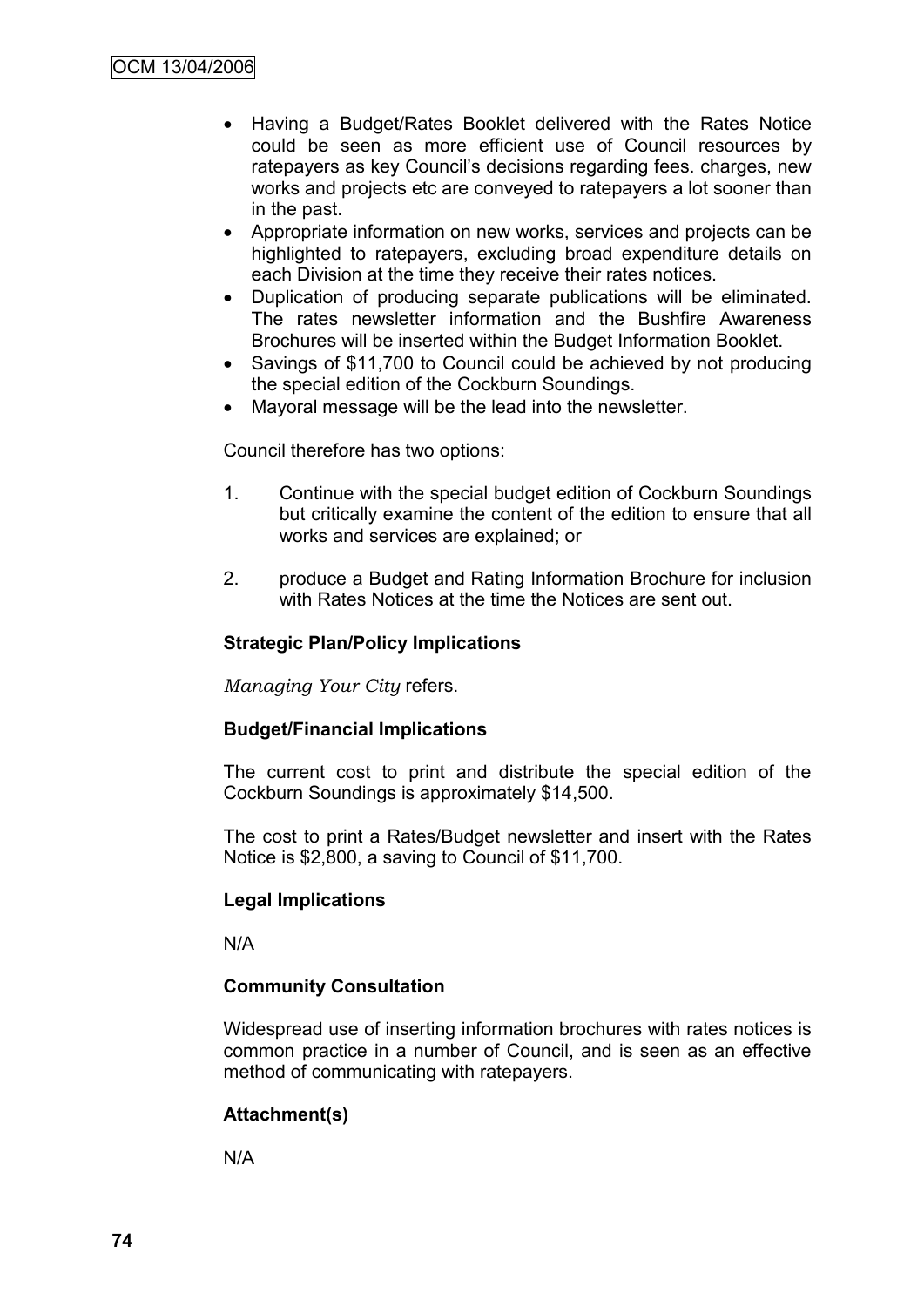## **Advice to Proponent(s)/Submissioners**

N/A

**Implications of Section 3.18(3) Local Government Act, 1995**

Nil.

**15.4 (OCM 13/04/2006) - SOUTHERN CROSS CARE (WA) (INC.) - RATES TO BE WRITTEN OFF (5000; 5515381) (KL)**

# **RECOMMENDATION**

That Council:

- (1) grant rates exemption to Southern Cross Care (WA) (Inc.) on the property at 27 Pearson Drive, Success; and
- (2) write off outstanding rates of \$188,560.58 levied on 27 Pearson Drive, Success, owed by Southern Cross Care (WA) (Inc.).

## **TO BE CARRIED BY AN ABSOLUTE MAJORITY OF COUNCIL**

**COUNCIL DECISION**

#### **Background**

Council at its meeting held on 21 December 2004 resolved to:

- *(1) advise Southern Cross Care (WA) Inc. that:*
	- *1. it is not prepared to waive rates levied on 27 Pearson Drive, Success;*
	- *2. it is not prepared to grant any future concessions on rates levied at 27 Pearson Drive, Success;*
	- *3. an updated completion date for the reconstruction of Pearson Drive, Success will be negotiated with Gold Estates who are responsible for contributing most of the remaining funds necessary for the work to be undertaken;*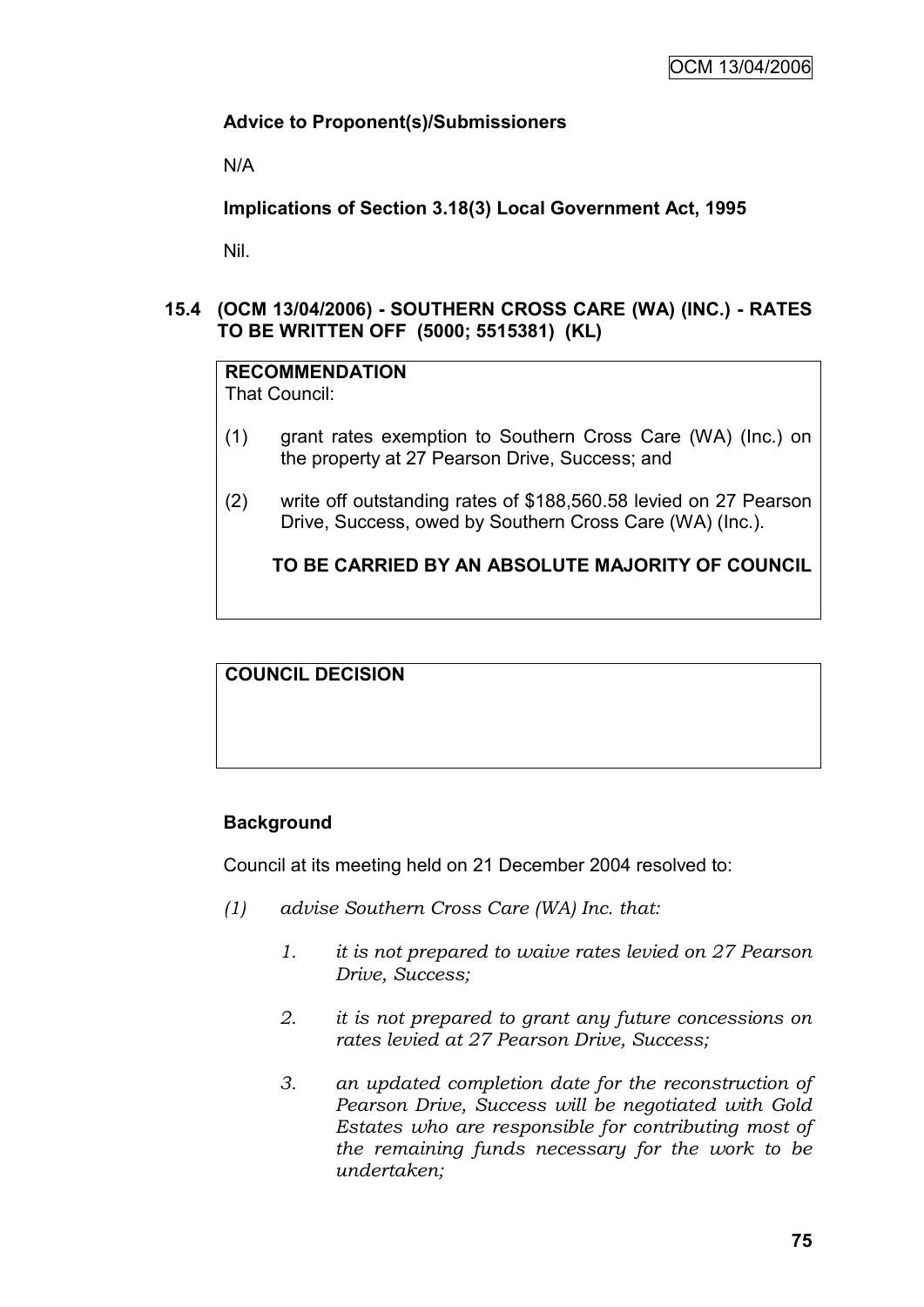- *4. it requests immediate payment of all outstanding charges.*
- *(2) write to the residents of the Southern Cross Care Village, advising that the revised timetable for the reconstruction of Pearson Drive, Success will be forwarded to them after negotiations with Gold Estates and with pre-funding by Council.*

#### **Submission**

As a result of the decision made by the SAT in respect of City of Stirling and Uniting Church Homes, Jackson McDonald has requested that:

- (1) the instalment of \$21,582.42 paid by Southern Cross Care be returned and the existing Rate Notices withdrawn. Jackson McDonald advise that if that does not occur, the matter will be referred to the SAT for determination.
- (2) Council acknowledges that the property is used for charitable purposes and is therefore exempt from rates.

#### **Report**

The rateability of the Retirement Complex at 27 Pearson Drive, owned and operated by Southern Cross Care has a long and complex history in the determination as to the property being exempt from paying Council Rates.

Southern Cross Care (WA) (Inc.) is the registered proprietor of 27 Pearson Drive, Success (which is more formally described as Lot 804 on Plan 34167, being the whole of the land comprised in Certificate of Title Volume 2532 Folio 566).

In December 2003, for the first time the City issued a rate notice to Southern Cross for the property at 27 Pearson Drive.

The issue of the rating of the complex was considered by Council at its December 2004 Council Meeting.

Since then the State Administrative Tribunal (SAT) in a recent case between the City of Stirling and the Uniting Church Homes found that rates were not payable on a number of properties owned by the Church. Since this decision, Southern Cross Care has written to Council advising that they believe that rates are no longer payable on its property in Success. Southern Cross Homes paid \$21,582.48 as a first instalment in 2005/06 and now request that this be refunded.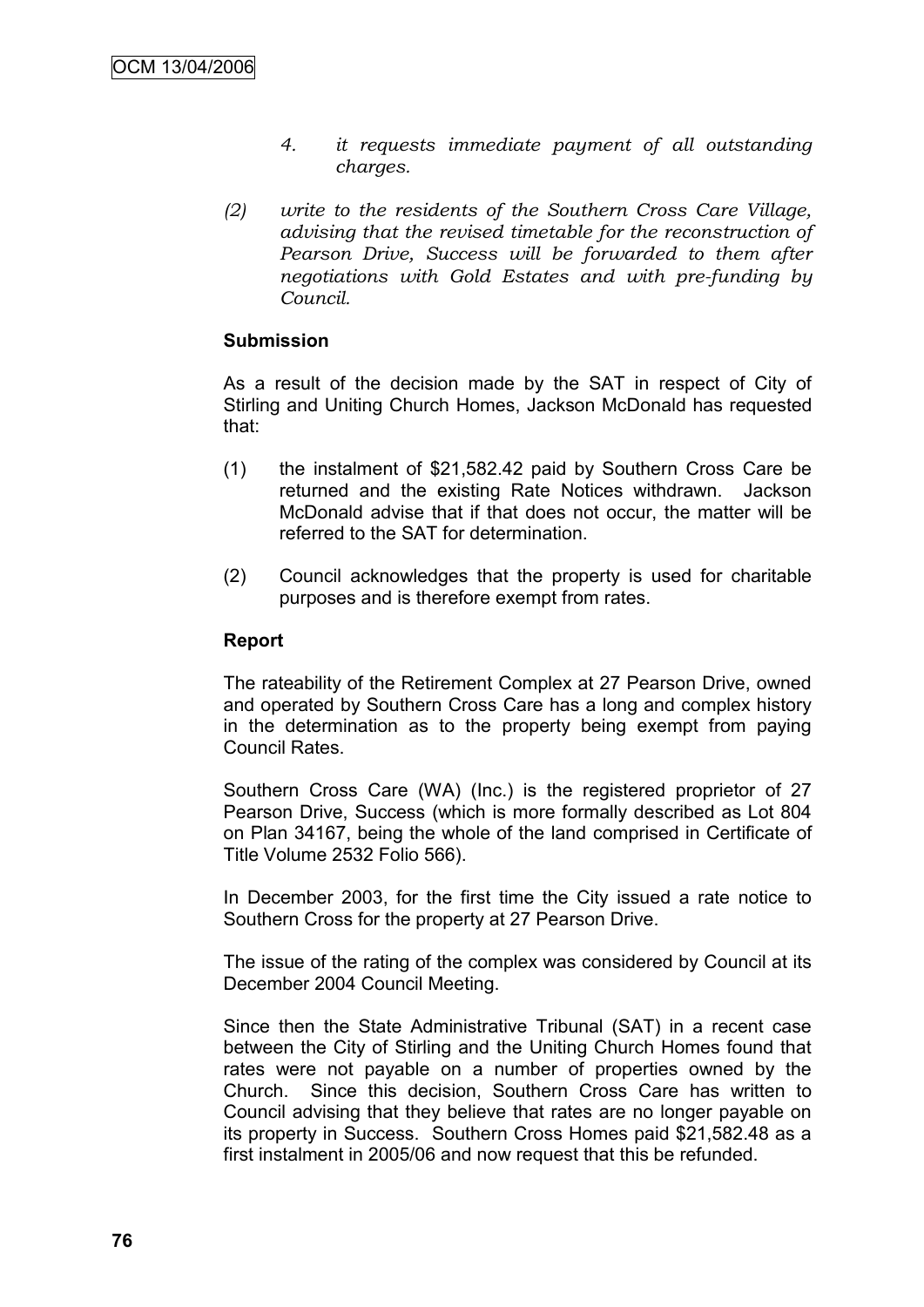If Council grants exemption from rates to Southern Cross Care (WA) (Inc.), it is intended to apply monies received to date against outstanding Rubbish Charges, ESL Charges and Security Levy.

## **Strategic Plan/Policy Implications**

*Managing Your City* refers.

#### **Budget/Financial Implications**

Summary of Outstanding Rates levied:

| \$22,011.52 |
|-------------|
| \$50,139.60 |
| \$56,749.76 |
| \$59,659.70 |
|             |

It is anticipated that increased revenue from interim rates may off-set the amount of rates being written off, however this will be clarified when the end of year position is determined.

## **Legal Implications**

Local Government Act Section 6.26(2) (g) – Land used exclusively for charitable purposes.

# **Community Consultation**

N/A

#### **Attachment(s)**

A confidential report and copies of legal advice received have been forwarded to all Elected Members under separate cover.

#### **Advice to Proponent(s)/Submissioners**

Southern Cross Care (WA) (Inc) has been advised that this matter will be considered at the 13 April 2006 Council Meeting.

# **Implications of Section 3.18(3) Local Government Act, 1995**

Nil.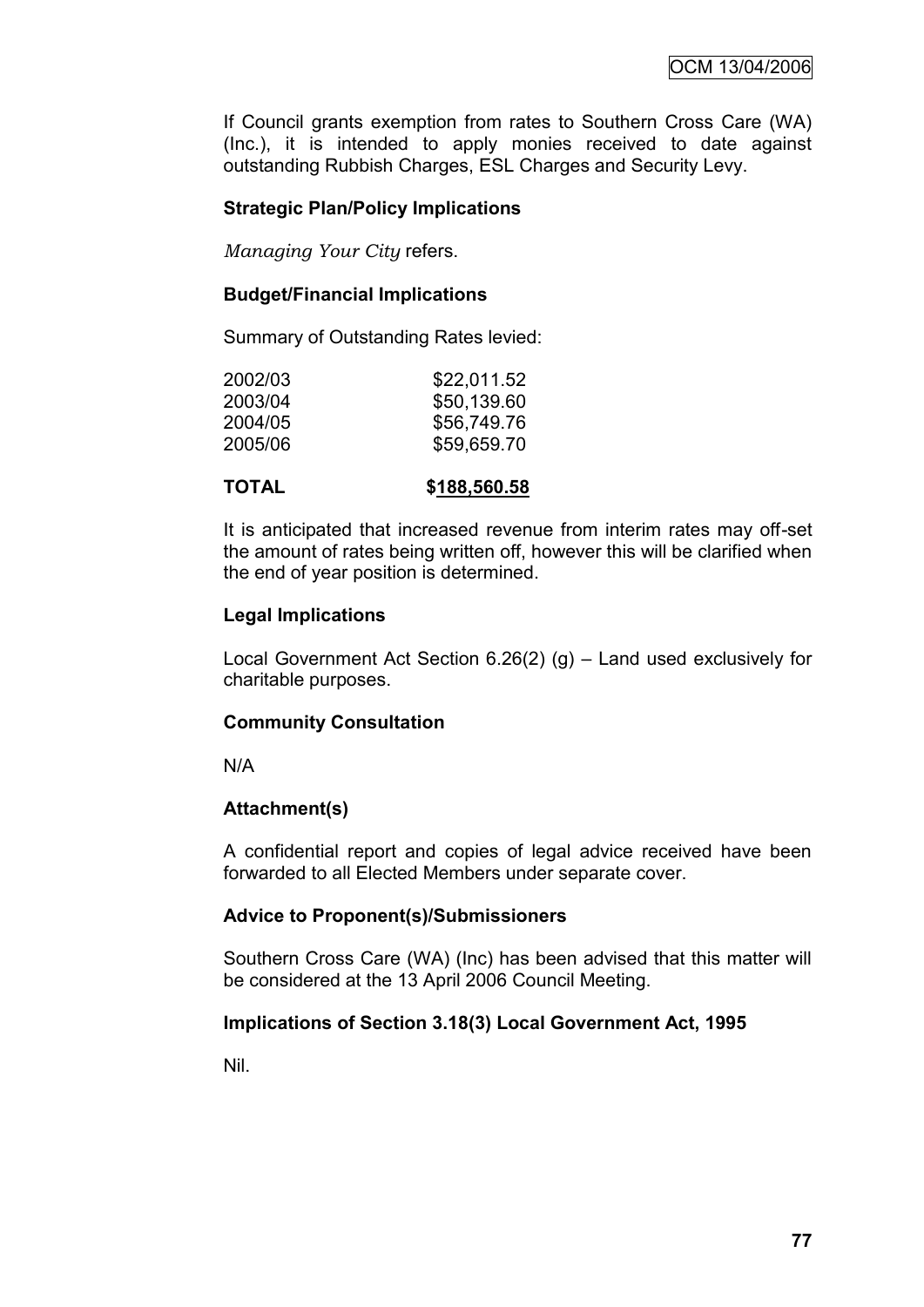## **15.5 (OCM 13/04/2006) - VARIOUS DEBTS - WRITE OFF (5651) (KL)**

# **RECOMMENDATION**

That Council write off the following debts:

| B.W. Ives | \$135.00 |
|-----------|----------|

A.Figuera \$169.60

• Nordic Lunch Bar \$386.18

# **TO BE CARRIED BY AN ABSOLUTE MAJORITY OF COUNCIL**

# **COUNCIL DECISION**

# **Background**

Council"s Auditor has in the past suggested that where all avenues for the recovery of outstanding charges have been fully examined and exhausted that those debts be removed from the debtors ledger.

#### **Submission**

To obtain Council approval to write off debts.

#### **Report**

The following is a summary of Debts that have been outstanding for some time, due to attempts in trying to recover Debts.

#### B. W. Ives

This debt relates for the construction of a firebreak by a Council appointed contractor at 113 Baningan Ave Success. Mr Ives disputed the need to have the firebreak done. The property was sold by Mr Ives in January 2005. Dun and Bradstreet were engaged to recover the outstanding debt, but has been unable to locate Mr Ives, which has impeded the recovery process.

#### A Figuera

Mr A Figuera hired Memorial Hall in Oct 2004. Attempts to locate him have failed. Mr Figuera incurred costs of \$264 for hall hire at the Memorial Hall between September 2003 and November 2003. His karate business failed and he was unable to pay this outstanding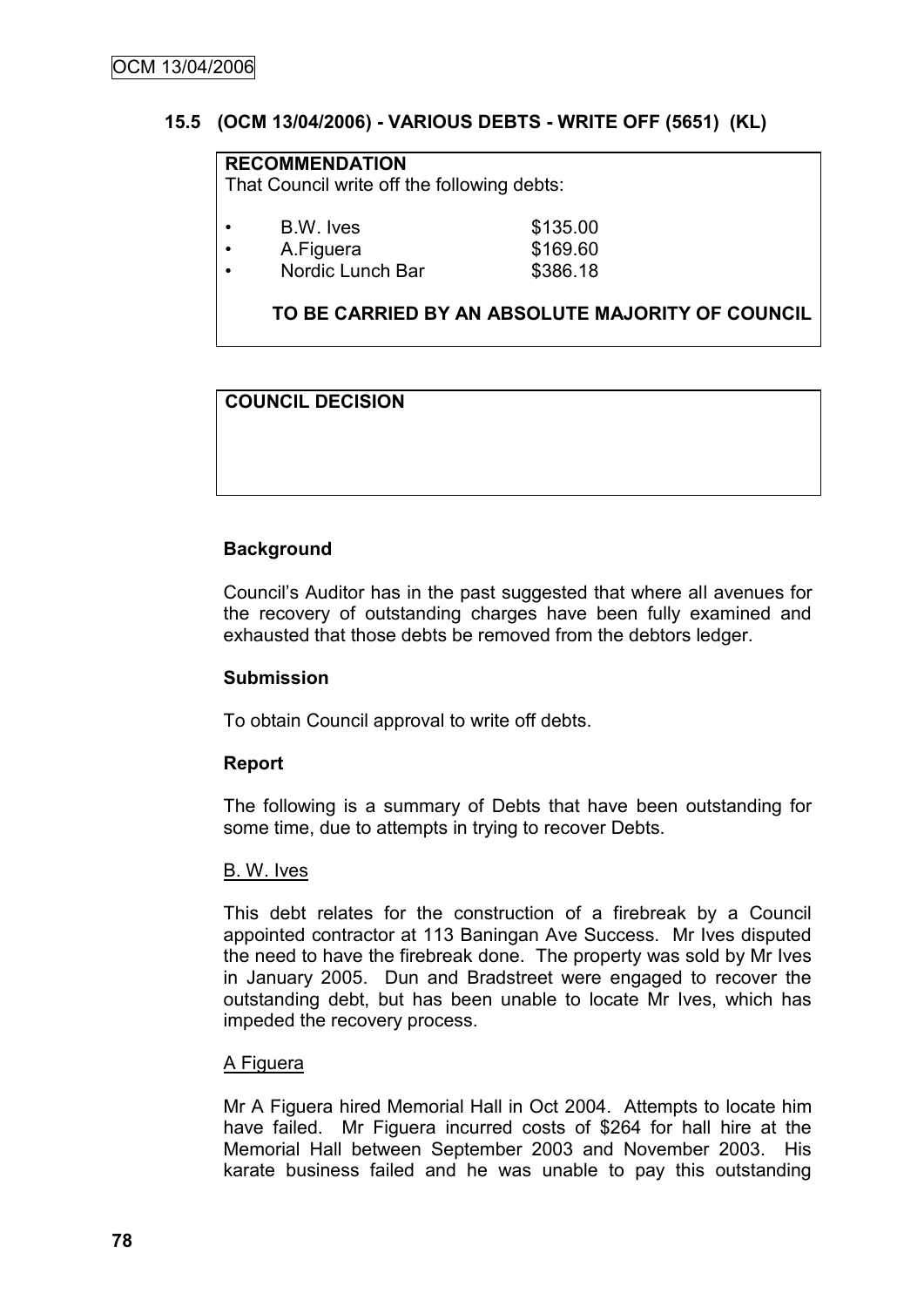amount. He arranged to pay it off in instalments and managed \$94.40, at which point, he promised more when he could afford it. This was never forthcoming and his phone was disconnected.

The debt was referred to Dun and Bradstreet at this point. They have since advised of the inability to continue with the debt collection and advised that the debt be written off as it would be uneconomical to continue in order to collect \$169.60 still outstanding.

#### Nordic Lunch Bar

Outstanding eating house payment (license and registration). This premise was successfully prosecuted by Health Services for operating without an eating house license and registration. The Magistrate fined the premise's proprietors \$895.40 which was paid prior to sale of the business. The premises have since changed hands. The current owners do have a valid eating house license.

#### **Strategic Plan/Policy Implications**

N/A

#### **Budget/Financial Implications**

Loss of revenue of \$1,626.78.

#### **Legal Implications**

Debts which are non-recoverable require Council's authorisation under the provisions of the Local Government Act, Section 6.12 (1) (c).

#### **Community Consultation**

N/A

#### **Attachment(s)**

N/A

#### **Advice to Proponent(s)/Submissioners**

N/A

**Implications of Section 3.18(3) Local Government Act, 1995**

Nil.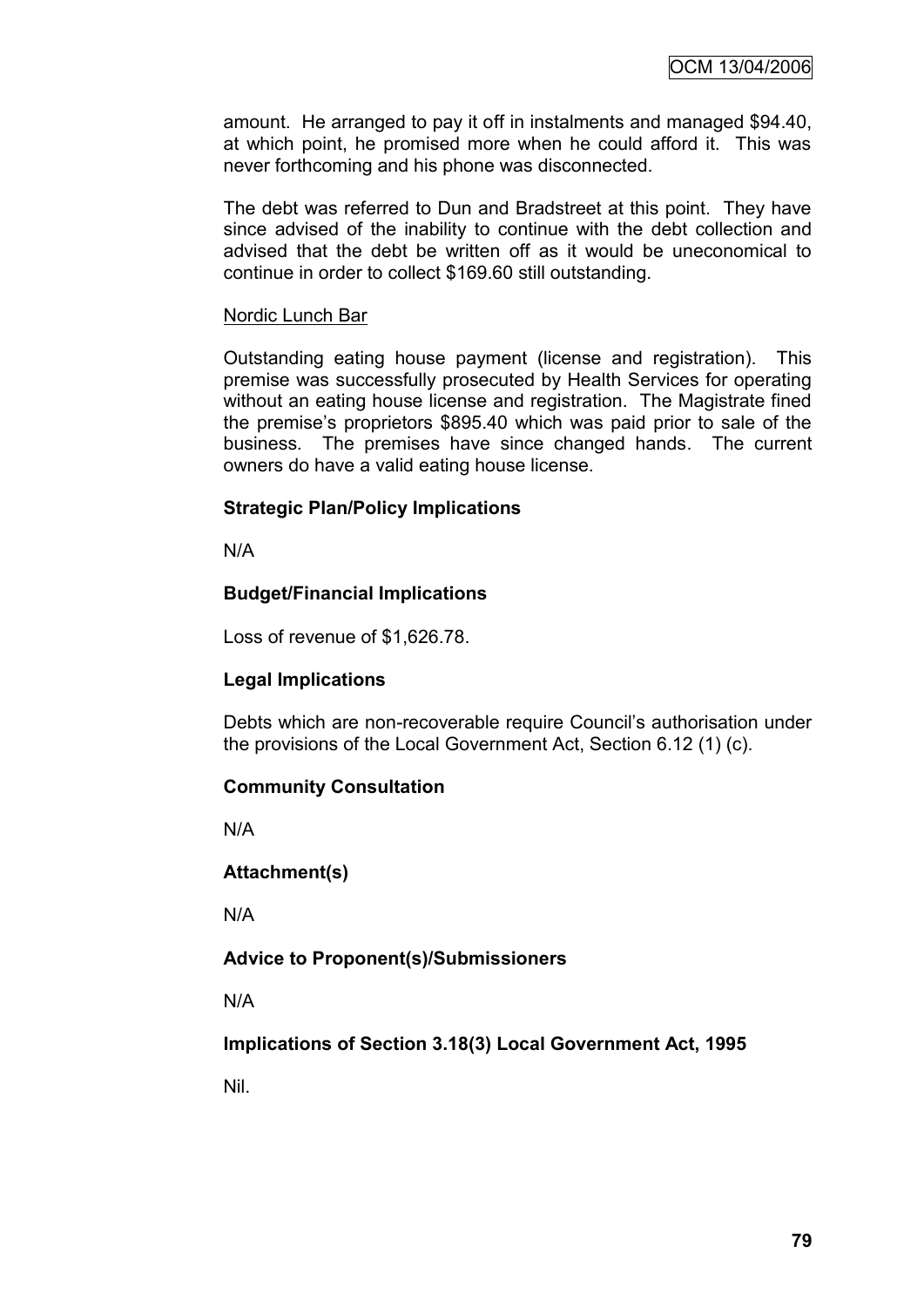#### **16. ENGINEERING AND WORKS DIVISION ISSUES**

**16.1 (OCM 13/04/2006) - PROPOSED AMENDMENTS TO ROAD NETWORK CELL 9 AND INTERSECTION OF SPEARWOOD AVENUE AND YANGEBUP ROAD, YANGEBUP (450007, 450008) (ML/SL) (ATTACH)**

**RECOMMENDATION** That Council:

- (1) notes the contents of the report;
- (2) adopts Option 1 a "Seagull" island treatment for the intersection of Spearwood Avenue and Yangebup Road as shown in Plan No. 2606B06 and proceeds with the detailed design and construction;
- (3) advertise the closure of Yangebup Road (West) at the railway crossing in accordance with Section 3.50 of the Local Government Act 1995 and, subject to no objections being received, institute the closure;
- (4) prior to closure of Yangebup Road (West) at the railway crossing, complete an upgrade of the intersection of Beeliar Drive and Birchley Road to facilitate the right turn movement out of Birchley Road; and
- (5) notifies the community, Public Transport Authority and emergency services of Council"s decision and that Yangebup Road will remain closed on the western leg of the Spearwood Avenue intersection.

**COUNCIL DECISION**

#### **Background**

Council at its Meeting held on 8 December 2005 considered possible treatments at the Spearwood Avenue/Yangebup Road intersection to reduce the accident rate and allay community safety concerns. It was resolved (Minute No. 3047) that Council:

*"(1) as a result of objections received to date adopt Option 2 allowing the left turn in and out as the preferred treatment for*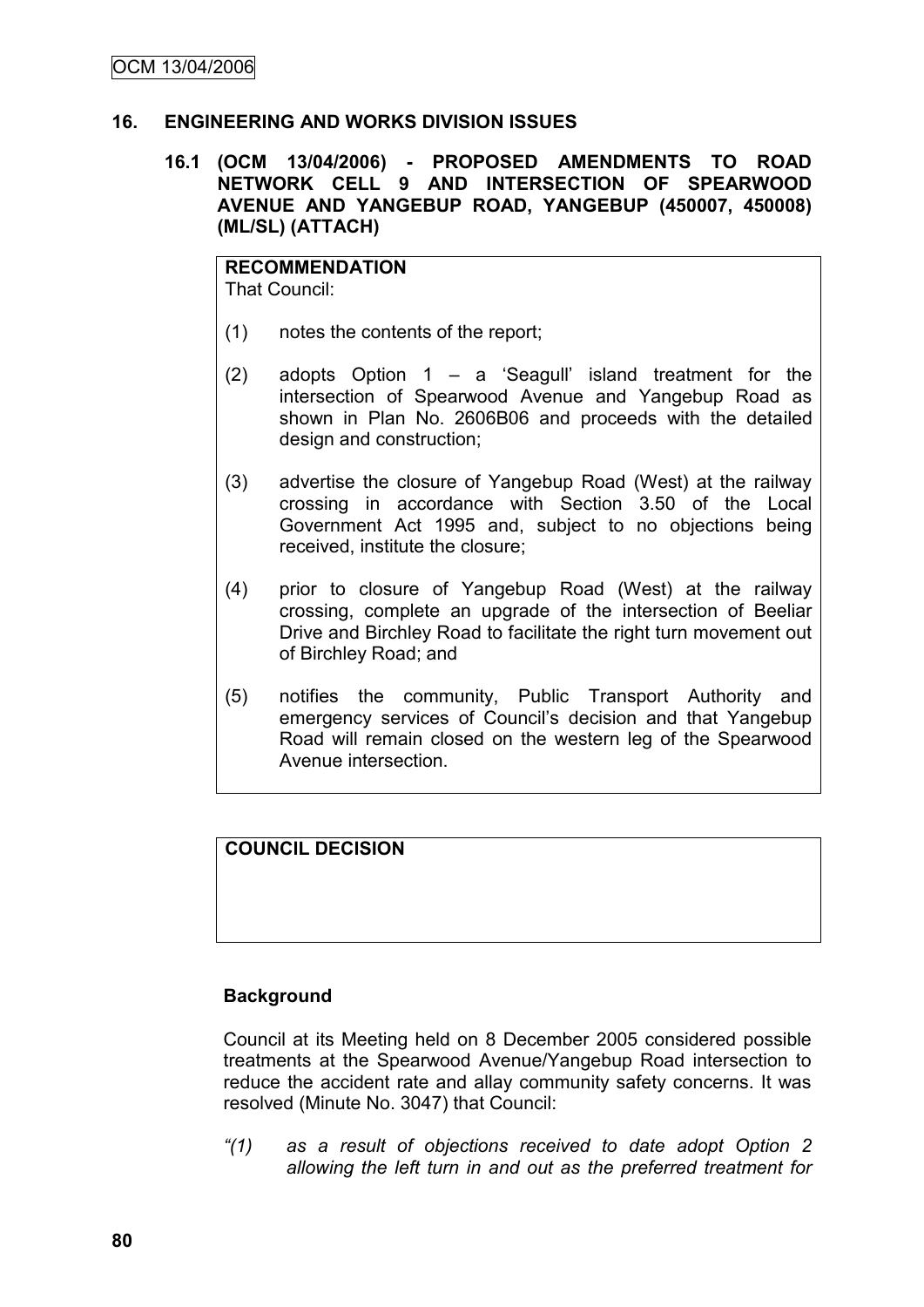*the temporary closure of Yangebup Road on the west side of Spearwood Avenue;*

- *(2) Note the refusal received by Main Roads WA for the installation of signals at the intersection of Spearwood Avenue and Yangebup Road;*
- *(3) monitor traffic movement at the intersection over the next 3 months, review available crash data, identify appropriate options for the redevelopment of the intersection, undertake community consultation and present a report to the April 2006 Ordinary Council Meeting detailing the information;*
- *(4) close the left turn access (in Option 2) from Yangebup Road (west) to Spearwood Avenue (north), if illegal traffic movements become prevalent, such as crossing double white lines to make U turns in Spearwood Avenue (north); and*
- *(5) advise the Yangebup Progress Association and those residents affected by the temporary closure of the Council decision accordingly."*

Temporary closure of the intersection was instituted on the  $13<sup>th</sup>$ December 2005. The prominence of illegal movements through the closed intersection prompted the closure of the left turn out facility from Yangebup Road west into Spearwood Avenue north on the 20<sup>th</sup> December 2005.

Since the temporary closures, staff have been analysing the available traffic data and determining solutions to safely facilitate traffic movement in this area.

#### **Submission**

3 alternative design options have been considered for this intersection and reviewed from a technical and practical perspective. Any solution identified needed to be cognisant of the fact that Spearwood Avenue will be upgraded to a dual lane road at some point in the future. The options considered are as follows and are attached for consideration (Attachment 16.1 (2)):

- Option 1 'Seagull' island treatment
- Option 2 Traffic signals treatment
- Option 3 Roundabout treatment

Of the options considered, Option 1 the "seagull" island treatment provides the best short to medium term solution for this intersection. It provides for the optimum movement of traffic whilst maintaining the efficiency of the intersection and of Spearwood Avenue. When established in conjunction with the proposed closure of Yangebup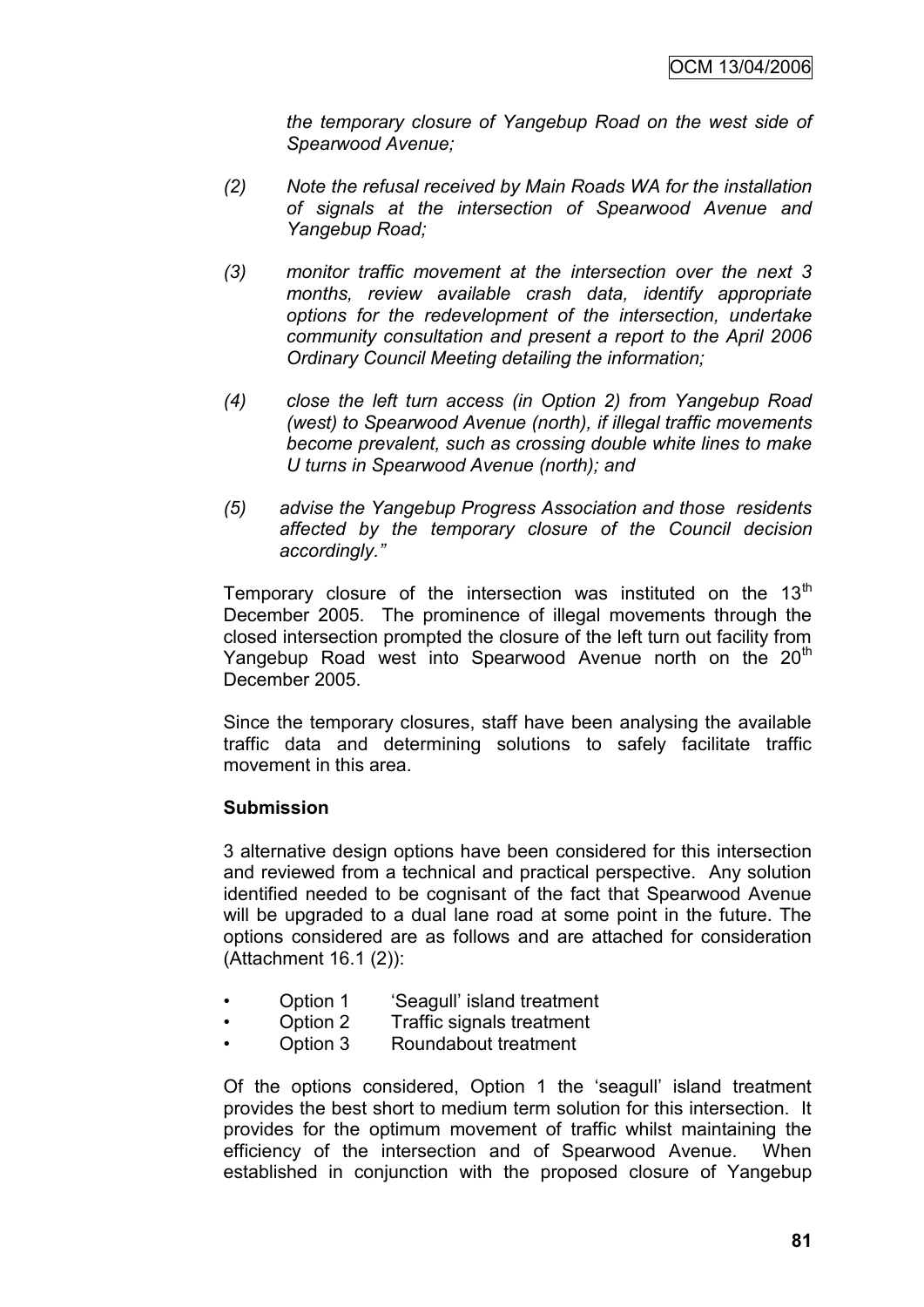Road west of the railway line, roads in Cell 9 will largely cater for local traffic only with the majority of through movement being dispersed to the District Distributor Roads of Beeliar Drive and Spearwood Avenue (which should be the goal).

In the long term, i.e. when Spearwood Avenue becomes a 4-lane carriageway, the City may consider establishing traffic signals at the intersection if the traffic demand warrants it at that time.

## **Report**

The closure of Miguel Road and the subsequent closure of Yangebup Road west of Spearwood Avenue, has necessitated a change in travel habits and behaviours of motorists of this area. These changes have not necessarily been widely accepted and staff have received numerous phone calls and correspondence regarding the effectiveness of the various treatments that have been established to date. We must however acknowledge that the significance of the Spearwood Avenue link will change the travel demands in this area forever. Traffic volumes will dictate that Yangebup Road will never again have priority over Spearwood Avenue and the current structure planning over the area will continue to "down play" this road as an east / west link to Stock Road.

To put this intersection into some context with the overall planning and development of the area, it may be appropriate to revisit some of the drivers that have brought about the change.

#### The State of Play

- **The Structure Plan for Cell 9 was endorsed by Council in** November 2000 which proposes some amendment to the local roads servicing the area. Plan No. 2606B06 (Attachment 16.1 (1)) shows the future road configuration of Cell 9 with the closure of Yangebup Road (west of the railway line) and the extension of Spinnaker Heights through to Beeliar Drive (controlled by signals) the significant amendments to the network.
- The intersection of Spearwood Avenue and Yangebup Road and the railway bridge linking Spearwood Avenue and Barrington Road were designed by GHD Consultants and built by contract in 2004.
- **Prior to the connection of Spearwood Avenue to Barrington Road** in April 2004, Yangebup Road and Spearwood Avenue was a 3 way intersection with Yangebup Road having priority.
- The closure of the level crossing at Miguel Road was a condition (WAPC) of funding the bridge over the railway line allowing the connection of Spearwood Avenue and Barrington Street. This effectively changed the priority at the Spearwood/Yangebup intersection.
- Miguel Road was closed at the railway crossing on 30 November 2005.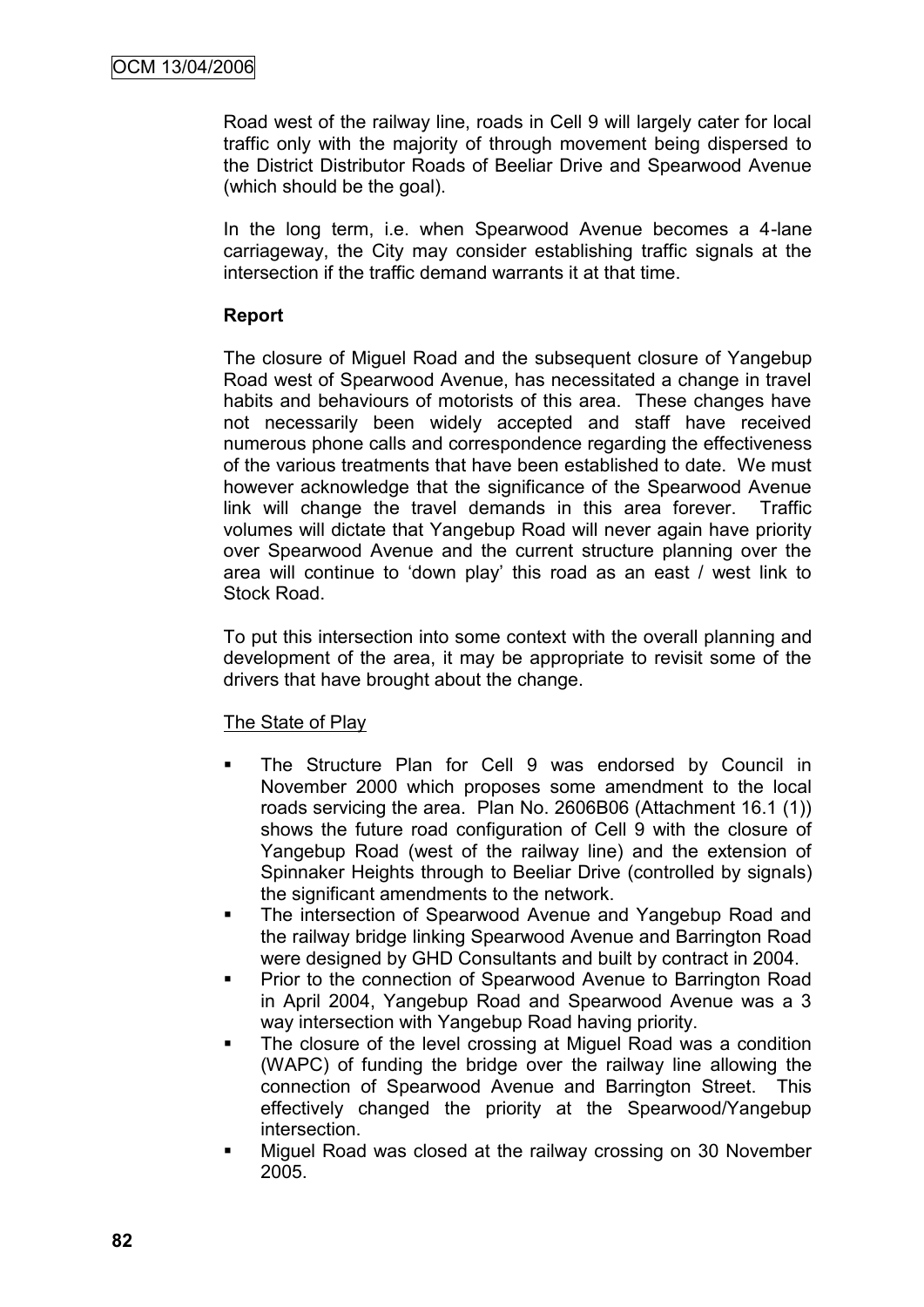- Yangebup Road west of the intersection with Spearwood Avenue was temporarily closed on 13th December 2005.
- Local traffic and the bus service has been diverted through Mainsail Terrace and Spinnaker Heights whilst a review of the intersection and traffic movements have been undertaken.

#### Proposed Transport Planning

A hierarchy of roads is established primarily to cater for varying travel demands. District Distributor roads cater for movement of traffic (both freight and commuter) from one area to the other whilst at the other end of the spectrum, local roads should deal exclusively with local traffic. When reviewing this road network and the options available, our emphasis has been on shifting traffic onto the District Distributor roads that are designed for and better able to cater for it.

Spearwood Avenue, in its final form, will provide a link for both freight and commuter traffic between Cockburn Road and Beeliar Drive. Our Transport Strategy estimates that this link will be completed by the year 2008/09. Spearwood Avenue is classified as a District Distributor Road A and will be upgraded to a dual carriageway from Stock Road to Beeliar Drive at some point in the future.

Beeliar Drive is also a District Distributor Road which will ultimately link the Freeway with Cockburn Road. It has continued to be upgraded over the years and is currently dual lane from the Kwinana Freeway to Spearwood Avenue. The inability to secure land required to complete the connection through to Stock Road has meant that Beeliar Drive merges with Yangebup Road prior to its intersection with Stock Road. The Transport Strategy identifies completion of this link as a priority with the works projected to be completed by 2010 however funding sources are as yet unconfirmed.

Continued development of the Yangebup area has necessitated more thorough transport planning for the area. Effectively, the area has been split into quadrants which are linked in the main by Spearwood Avenue and Beeliar Drive as the District Distributor roads. Currently Yangebup Road competes with Beeliar Drive as an east/west link however closure west of the railway line will better promote Beeliar Drive as the District Distributor. Within Cell 9, Spinnaker Heights and Mainsail Terrace will become important access roads as they connect Beeliar Drive and Spearwood Avenue respectively.

#### Traffic Analysis

The following shows the traffic distribution after the closure of Miguel Road at the railway crossing on 30 November 2005. The closure has diverted most of its traffic to Spearwood Avenue via Barrington Street.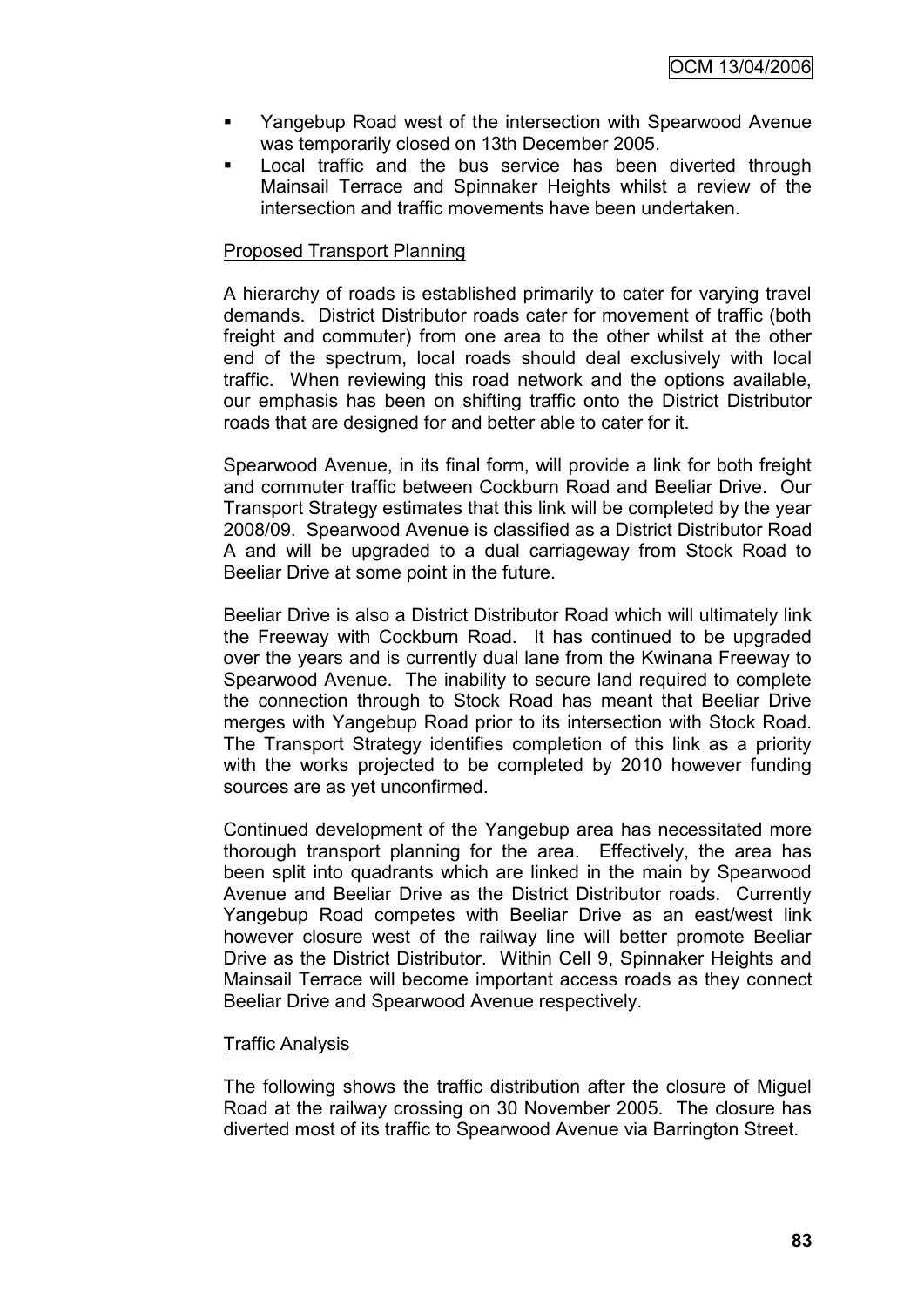# **Spearwood Ave (north)**

Increased by 5,822 vpd to **10,687 vpd** 

## **Yangebup Rd (west)**

# **Yangebup Rd (east)**

Decreased by 92 vpd to **3,940 vpd**

 Increased by 1,737 vpd to **6,719 vpd**

## **Spearwood Ave (south)**

Increased by 4,916 vpd

#### **to 7,553 vpd**

*Figure 1 – Traffic data after the closure of Miguel Road in November 2005*

Subsequent to the closure of Miguel Road, Yangebup Road was closed on the western leg of the Spearwood Avenue intersection on 13th December 2005. The subsequent traffic pattern for the intersection was recorded in February 2006 as follows.

|                                                                                                                                                         | <b>Spearwood Ave (north)</b><br>12,246 vpd |
|---------------------------------------------------------------------------------------------------------------------------------------------------------|--------------------------------------------|
| Yangebup Rd (west)                                                                                                                                      | Yangebup Rd (east)                         |
| 429vpd<br><b>Traffic entering from Spearwood</b><br>Ave south via the left turn lane.<br>The total volume includes 29<br>illegal counter flow vehicles. | 7,486 vpd                                  |
|                                                                                                                                                         | <b>Spearwood Ave (south)</b><br>10,139vpd  |

*Figure 2 – Traffic data after the closure of Yangebup Road in December 2005*

Changes to traffic flow are clearly defined above. The 85th percentile speed was 71 km/h on Spearwood Avenue and 53 km/h on Yangebup Road with approximately 9% of heavies on Spearwood Avenue compared with 3% on Yangebup Road. These statistics are anticipated and generally reflect the changing demand on the respective routes.

#### Video traffic survey

To better understand vehicle movements at this intersection that would not otherwise be apparent through review of the mechanical data, a video traffic survey (over a 12 hour period) was undertaken on Wednesday 8th March 2006. The survey was used to determine all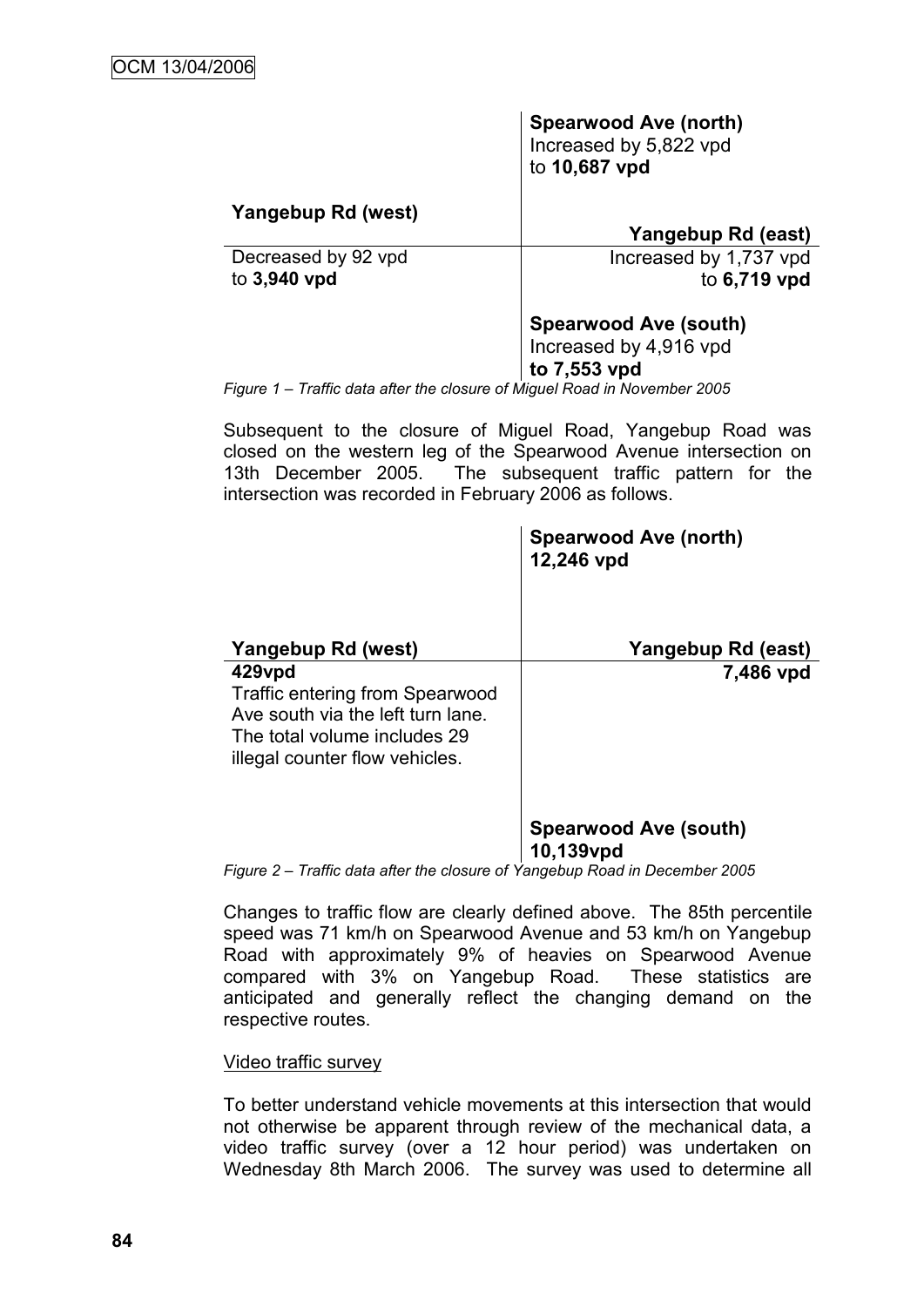turning vehicle volumes, queues and delays on Yangebup Road east and Spearwood Avenue south, and any illegal manoeuvres at the intersection. The significant issues identified by the survey are summarised below and a vehicle turning diagram attached (Attachment 16.1 (4)) for information.

Specific issues identified by the survey are as follows;

- 13 illegal vehicles movements were recorded from Yangebup Road west. This movement was executed by motorists using the left turn lane for Spearwood Avenue (south). This movement is best described as stupidity personified.
- 9 vehicles turned right into Yangebup Road from Spearwood Avenue (north) via the median gap and onto the west bound left turn lane of Spearwood. Av (south).
- 69 vehicles travelled from Yangebup Road east to west by turning left at the intersection then right via the median gap and onto the west bound left turn lane of Spearwood Av (south).
- Queues and delays for right turn movement from Yangebup Rd (east) was observed between 0700-0855 in the AM period and between 1422-1800 in the PM period. The average queue length was 6 vehicles and the average delay was 1 min 11 sees. The worst delay was 5 min 06 secs at 15:36 hours.
- No significant delays were identified for right turn movement from Spearwood Av (south).

#### Crash Data Analysis

A crash diagram of the intersection for the period of July 2004 and December 2005 has been developed and is attached (refer Attachment 16.1 (3)) for information. The crash diagram reveals the following:

- 23 crashes were recorded in the 18month period to December 2005.
- All crashes at this intersection are Right Angle crashes.
- 55% of crashes were straight through and right turns from Yangebup Road east. Accordingly, an emphasis is placed on the reduction of these types of crashes throughout all proposed treatments.
- 23% of these crashes (5 crashes) were between the eastern approach vehicles from Yangebup Road and the northbound vehicles in Spearwood Avenue.
- 3 collisions (or 14%) were recorded between western approach vehicles from Yangebup Road and vehicles in Spearwood Avenue
- 2 collisions (or 9%) were recorded between the right turn vehicles from Spearwood Avenue north to Yangebup Road west and the northbound vehicles on Spearwood Avenue.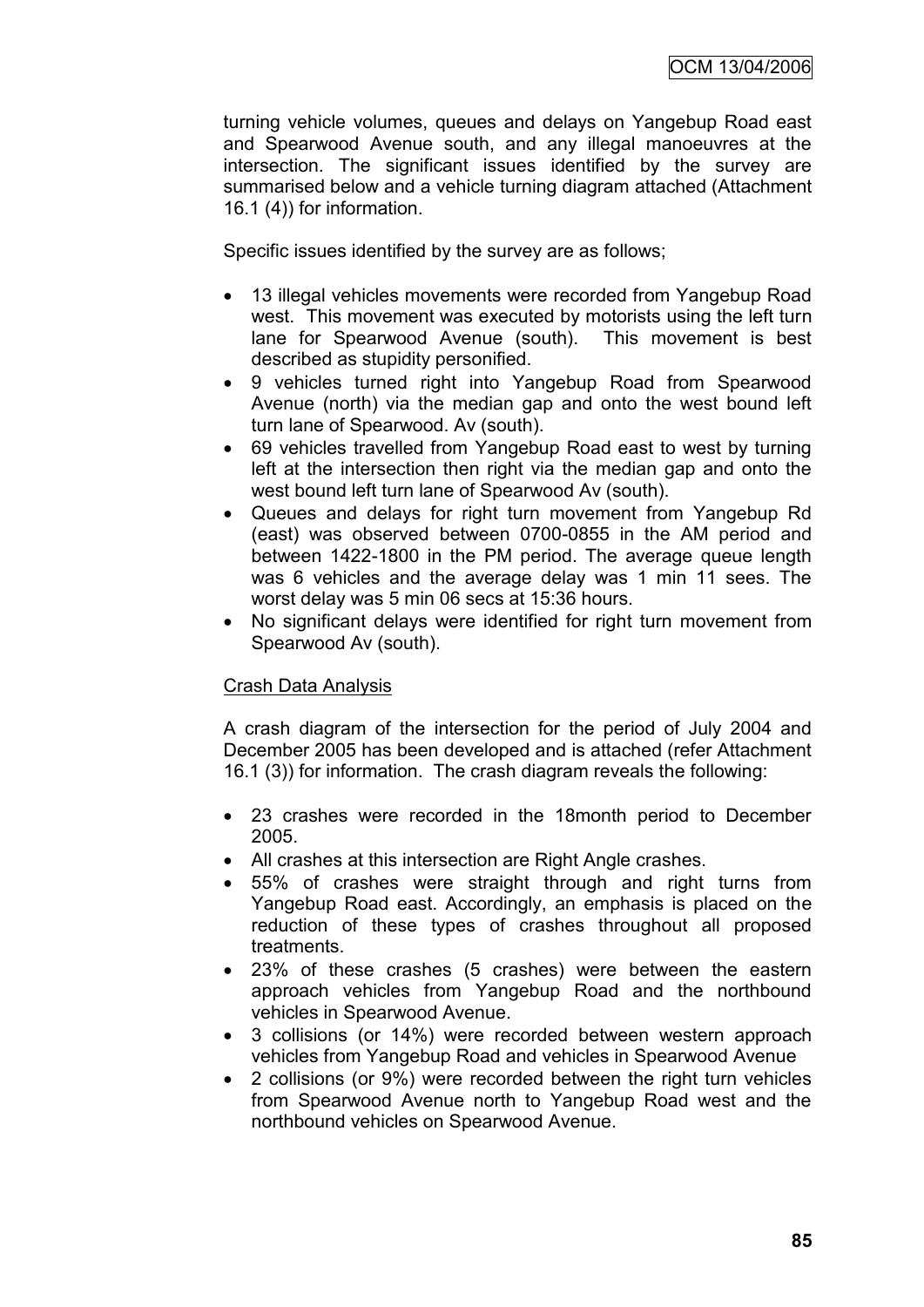The crash type and data provides some insight into the difficulties motorists are having with the intersection. This may be exacerbated by restricted visibility, speed or confusion at the intersection. The proposed treatments must address this issue.

#### **The Options**:

Three alternative design have been developed and are shown in the concept plan, number 2606B06 viz:

- Option 1 "Seagull" island treatment
- Option 2 Traffic signals treatment
- Option 3 Roundabout treatment.

#### Option 1 - "Seagull" island treatment

After reviewing the traffic data collected since the closure of Miguel Road and when considering the design constraints of the intersection. the proposed seagull treatment provides a safe and practical solution for the intersection.

Design features of the seagull treatment includes:

- Complete closure of the western link of Yangebup Road.
- Removal of the left turn lane from Spearwood Avenue north to Yangebup Road east.
- Designated right turn lanes for access into Yangebup from Spearwood and out of Yangebup into Spearwood to better facilitate the safe movement of right turning traffic.
- A through lane for the south north movement along Spearwood Avenue with merge facilities for the right turning traffic from Yangebup.
- A clearly defined travel path in all directions.
- A clearly defined priority for traffic in Spearwood Avenue over Yangebup Road through raised median islands and the "T" junction layout.

The crash data clearly indicates that better protection needs to be afforded to the right turn movement. 61% of vehicles travelling east along Yangebup turn right at the intersection and 25% of vehicles travelling north along Spearwood turn right into Yangebup. The seagull treatment provides designated right turn lanes which enables traffic to exit and merge into the traffic stream in a more controlled environment.

Monitoring of the intersection has also identified some visibility problems posed by the left turn slip from Spearwood north into Yangebup east. It is believed that removal of the slip lane will improve the visibility for drivers queuing at Yangebup waiting to turn right into Spearwood and provide a slower speed environment at the intersection as motorists slow to turn left. This will in turn increase the gap between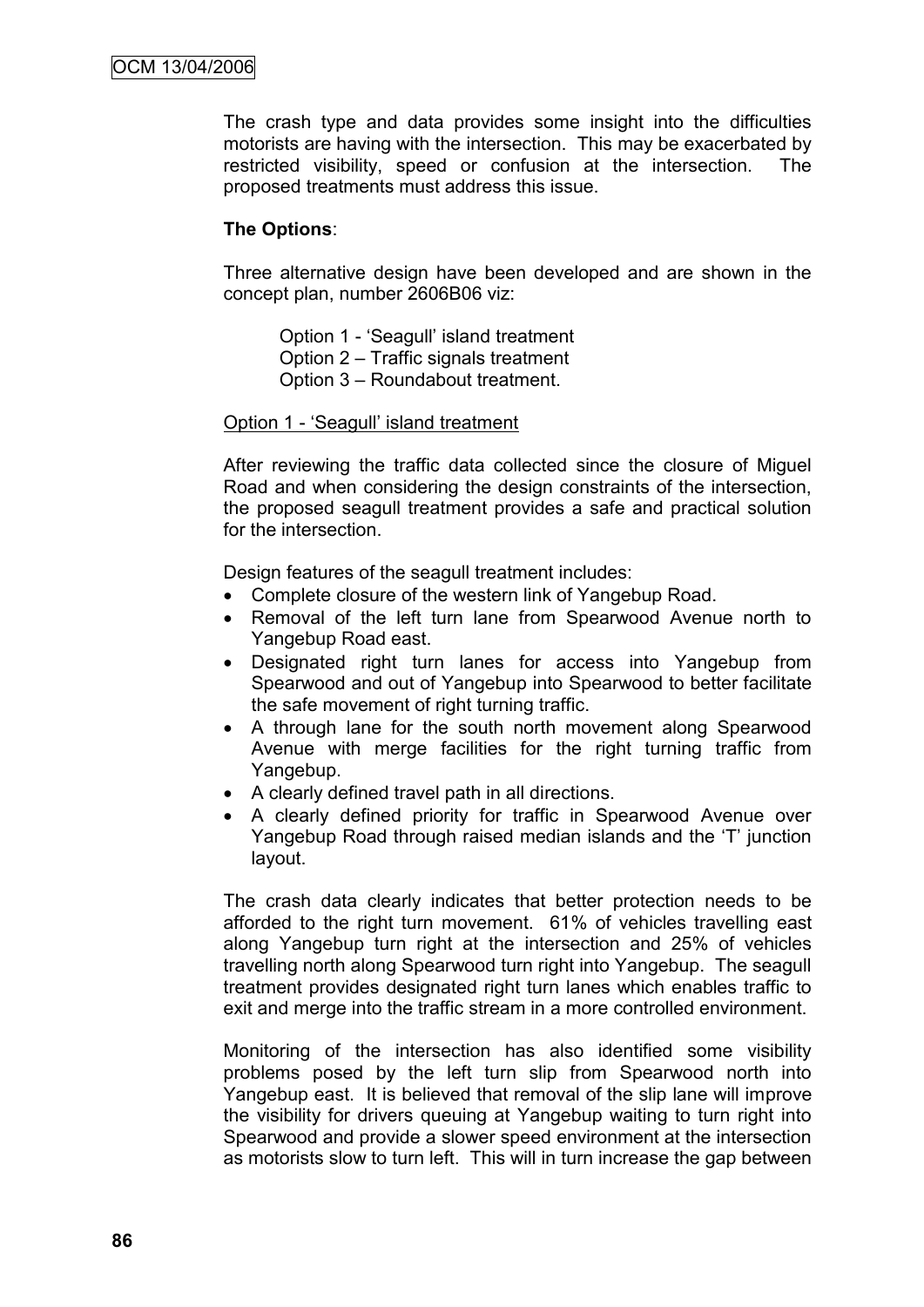traffic thus allowing motorists more opportunities to cross the intersection.

The methodology proposed in this treatment is relatively straight forward. It provides a safe and efficient right turn facility whilst maintaining the through movement for the District Distributor which should, by virtue of the traffic demand, have priority. It removes the competing movement from the west of Yangebup Road and provides a staggered T intersection with Mainsail/Spearwood and Yangebup/Spearwood providing east west access for local traffic (based on sound technical design parameters).

#### Option 2 – Traffic signals treatment

In November 2005, Council sought approval from Main Roads WA to signalise the intersection. Main Roads' refused the application on the following basis:

- 1. The traffic volumes warrant are currently well below the minimum requirement of 10,000vpd (the reply was made in November 2005);
- 2. Due to poor topography and steep gradient on Spearwood Avenue, they are concerned about the safety of trucks stopping on such a steep incline at the intersection and then experiencing problems with slow acceleration;
- 3. Concern about increasing noise levels when trucks are braking to stop at the signals and when accelerating on the incline. Truck noise complaints are becoming more prevalent within residential areas and generally not accepted by the community; and
- 4. There is a possibility that the crash rates have diminished, as Main Roads believes the crashes were due to drivers adjusting to the change in priority of the through road from Yangebup Road to Spearwood Avenue.

Main Roads WA are responsible for all regulatory devices throughout Western Australia and as such, approval or refusal of signals is entirely at their discretion. Our ability to obtain approvals will depend largely on our ability to address their initial concerns.

Council received Main Roads WA"s response to our application prior to the closure of Miguel Road. Since the closure traffic volumes in Spearwood Avenue have increased from 7,000 vpd to 12,250 vpd. The future demand on Spearwood Avenue in particular is likely to exceed the warrants for signals however a determination needs to be balanced by maintaining the efficiency of the intersection as signals have the potential to cause delays and congestion.

There is no proposal to address the topography of the approaches to the intersection. Whilst the grade of the intersection and approaches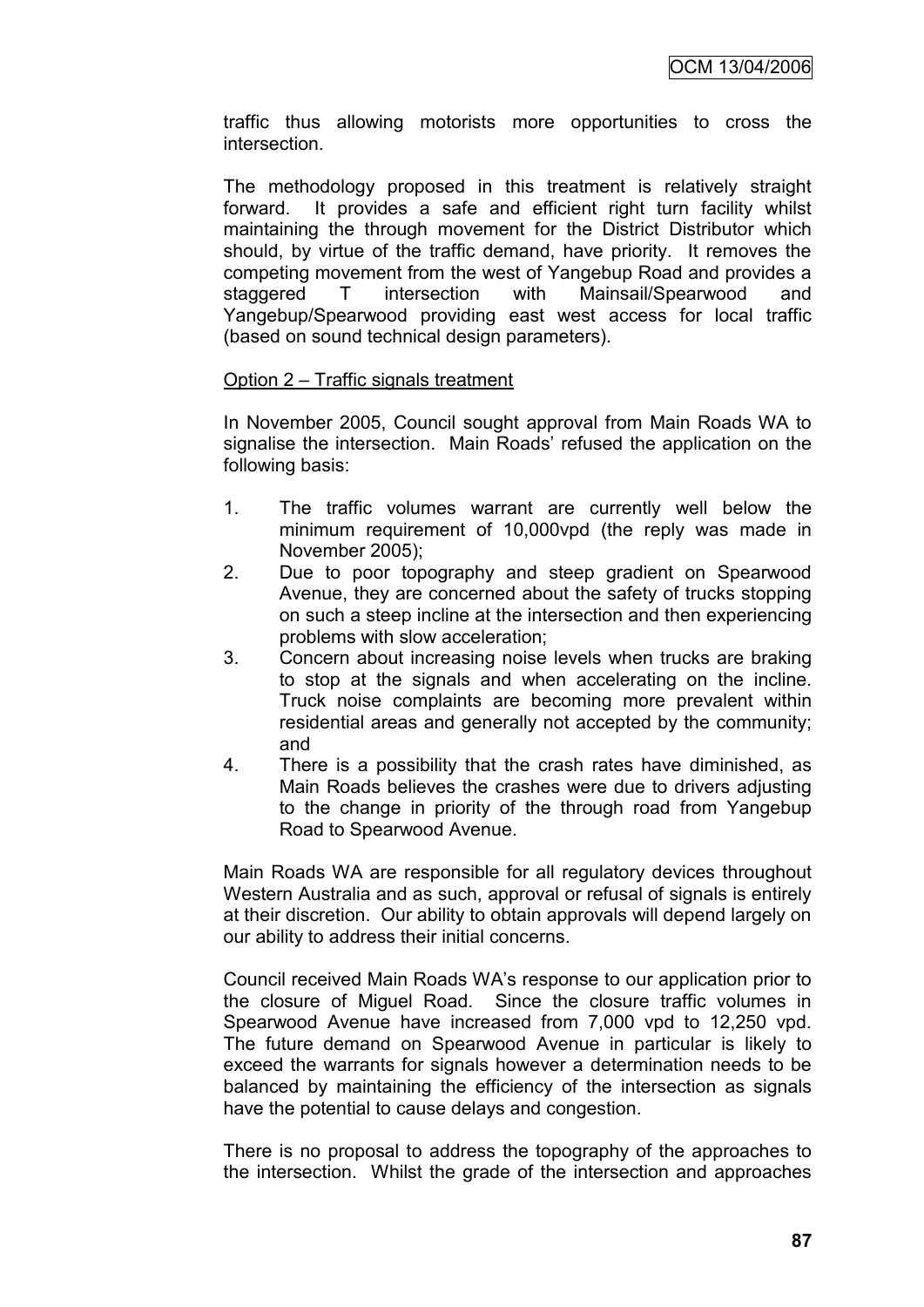are not ideal, it is believed that appropriate treatments can be established to mitigate the visibility constraints and improve the traffic ability far more economically than adjusting the longitudinal gradient. On this basis however, the issues of noise and the safety of trucks stopping and accelerating will not be resolved. Truck movements are likely to increase along Spearwood Avenue and these issues are real concerns if signals were the preferred option. Even in the event that Main Roads WA would support an application for signals, it would not be recommended unless the vertical alignment of Spearwood Avenue was addressed.

#### Option 3 – Roundabout

A conceptual design has been developed for the roundabout with the current road configuration and for the future dual carriageway to determine if the treatment could be established geometrically. The design standards have been applied to the roundabout option with the following outcomes:

Current configuration

- the roundabout does not provide sufficient deflection in the turning vehicle path to ensure vehicles slow down prior to entering the roundabout from Yangebup Road west to Spearwood Avenue north.
- a high retaining wall may be required at the northwest corner of the intersection to stabilise the batter slope.
- a small portion of land will need to be acquired from the landowner at the northeast corner of the intersection in order to improve line of sight for a driver on Yangebup Road east to the northern approach traffic in Spearwood Avenue.
- The vertical alignment of the intersection is not ideal for this type of treatment.
- Whilst not an essential criteria, roundabouts are most effective when the traffic flows are balanced in all directions. Traffic in Spearwood Avenue is currently 1.6 times the traffic in Yangebup and will continue to grow disproportionate to Yangebup.

Future Dual Carriageway

- Council will need to acquire land on the northwest and southeast corners of the intersection to facilitate the roundabout
- Council will need to acquire a portion of the land at the other two corners of the intersection
- To overcome the sloping gradients, high retaining walls will be required at both the northwest and southeast corners of the intersection.
- **Traffic volumes in Spearwood Avenue are projected to increase to** 30,000 vpd over the next 25 years.
- **Through movement along Yangebup Road will be restricted in any** event through the closure of the road at the railway line.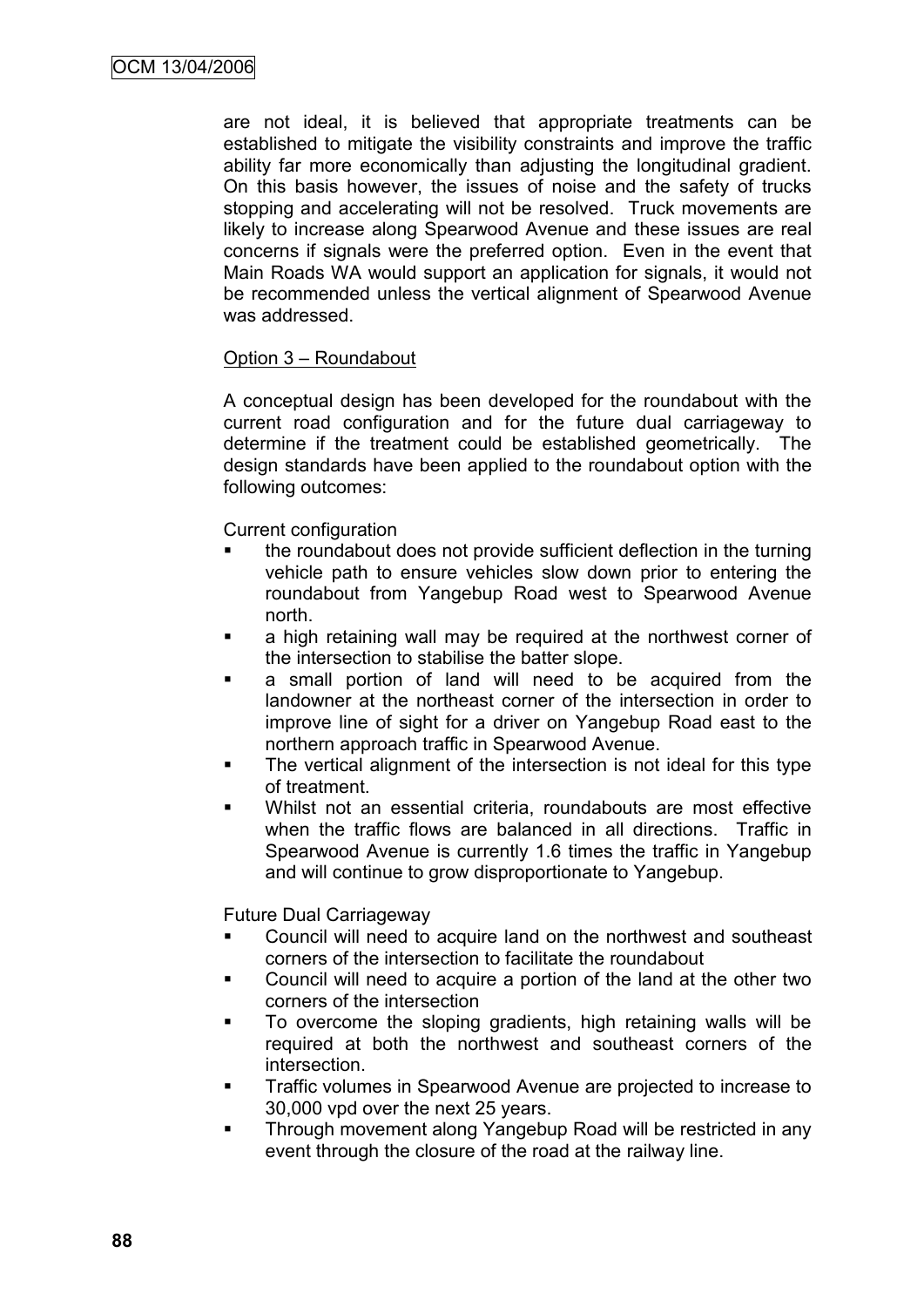A roundabout treatment is not recommended for this intersection for the reasons outlined above.

#### **Summary**

The report has clearly outlined the options considered and identified Option 1 – the "Seagull" treatment as the alternative which best meets the design requirements, the technical parameters and most importantly the demands of the majority of users. Whilst this treatment in our opinion best meets the needs of the user today, the growth in traffic will force Council to continue to review the transport demand and subsequent modifications to our road network will be necessary in the context of that traffic growth.

It is of course important not to just consider this intersection in isolation. The seagull treatment will provide clear direction for motorists travelling from the east along Yangebup Road and north south along Spearwood Avenue. Some of the difficulties identified however are contained within Cell 9. Whilst many signs have been established alerting motorists to the closures, the current road configuration to the west of the railway line does not promote Beeliar Drive as the primary access. This has resulted in additional traffic movement from the west (some by heavy vehicles) using the detour when in fact Beeliar Drive would better suit their needs. In order to provide a definitive solution to traffic in this area, a number of additional actions are proposed to mitigate some of the traffic impacts. The additional actions revolve around the closure of Yangebup Road west of the railway crossing.

The closure of Yangebup Road (West) at the railway crossing has been endorsed by Council as part of the structure plan for Cell 9 adopted in November 2000. Yangebup Road has served as the significant east west link for motorists travelling between North Lake Road and Stock Road for many years. Recently however Spearwood Avenue and Beeliar Drive have been identified as District Distributor Roads and redeveloped to cater for the increase in travel demand. As such, Council should be promoting use of these roads for though movement of traffic. Closure of Yangebup Road will effectively force motorists to use Beeliar Drive for the east west movement which is consistent with that goal. Closure will restrict movement within cell 9 to predominantly local traffic only. The road cannot be closed however until provision is made for appropriate access and egress for the designated bus route which will be facilitated by the upgrade of Birchley and Beeliar.

#### **Strategic Plan/Policy Implications**

The Corporate Strategic Plan Key Result Areas which apply to this item are:-

1. Planning Your City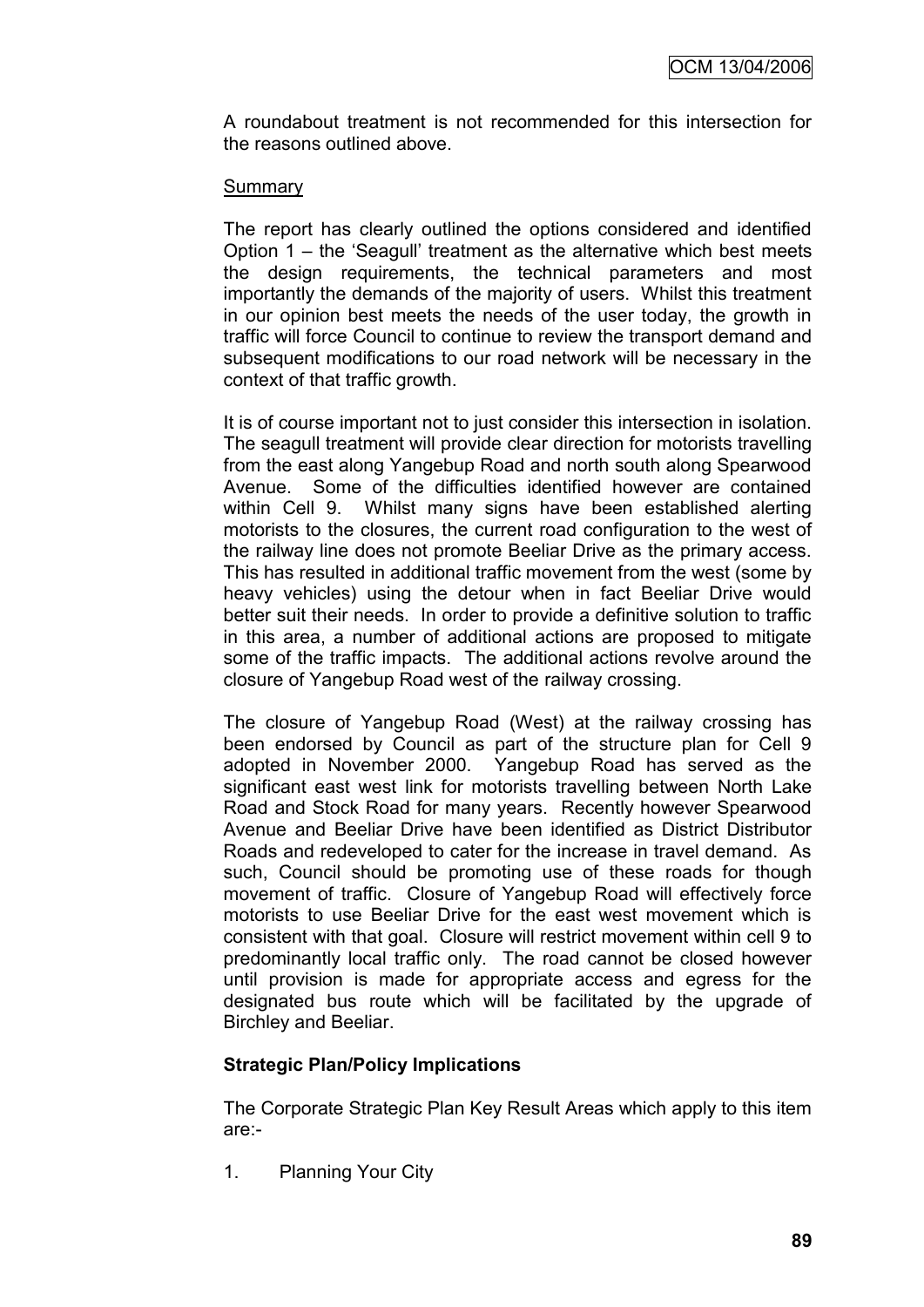- *"To ensure that the planning of the City is based on an approach which has the potential to achieve high levels of convenience for its citizens."*
- 2. Facilitating the needs of Your Community
	- *"To facilitate and provide an optimum range of community services."*
- 5. Maintaining Your Community Facilities
	- *"To construct and maintain roads, which are the responsibility of the Council, in accordance with recognised standards, and convenient and safe for use by vehicles, cyclists and pedestrians."*

#### **Budget/Financial Implications**

There is \$250,000 in the current Budget to undertake intersection modifications. Whilst a detailed design of Option 1 has not yet been completed, the funding available will be sufficient.

\$120,000 has been allocated in the current budget to complete the modifications to Beeliar Drive and Birchley Street.

Costs to close Yangebup Road at the railway crossing have been estimated at \$120,000. A Developer Contribution Account for Yangebup Road east DCA5 has been established with a total reserve of \$757,000 available.

#### **Legal Implications**

All traffic matters have potential legal implications.

#### **Community Consultation**

This report has been prepared in response to community comments/suggestions/requests to modify the existing intersection.

The Director, Engineering and Works and the Design Manager will be attending a meeting with Main Roads WA on 7 April and with the Yangebup Progress Association meeting on Monday, 10 April 2006.

The proposed road closure will need to be advertised in accordance with the requirements of the Local Government Act 1995.

#### **Attachment(s)**

- (1) Concept Plan, Drawing Number 2606B06 Sheet 1.
- (2) Overall traffic treatment of the area, Drawing Number 2606B06 Sheet 2.
- (3) The crash diagram.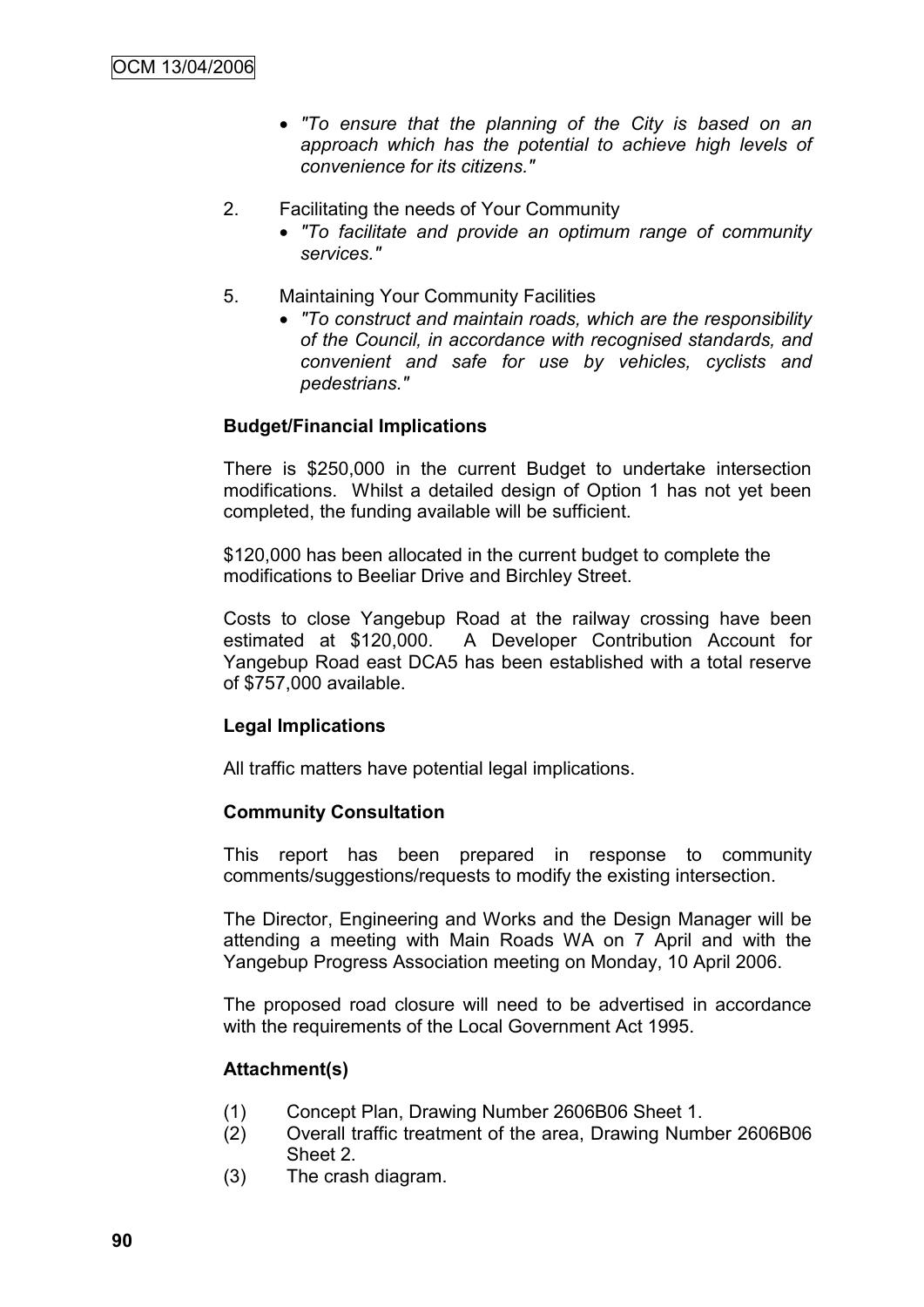(4) A 12-hour vehicle volume diagram.

## **Advice to Proponent(s)/Applicant**

Yangebup Progress Association, Main Roads WA, ratepayers and/or road users who have responded to Council"s consultation on the temporary closure of Yangebup Road, the western link of the Spearwood Avenue intersection have been advised that the matter would be considered by Council in April 2006.

## **Implications of Section 3.18(3) Local Government Act, 1995**

Nil.

## **16.2 (OCM 13/04/2006) - STINGER NETS AT COOGEE BEACH (1903) (JR)**

#### **RECOMMENDATION** That Council:

- (1) not install any stinger resistant net enclosures at Coogee Beach; and
- (2) advise the Coogee Beach Surf Life Saving Club that it will reconsider the matter when the need for nets can be justified.

# **COUNCIL DECISION**

#### **Background**

At the Ordinary Meeting of Council held on Tuesday 15 February 2005, under "Matters to be Noted for Investigation Without Debate", Clr Allen requested that a report be provided to Council, investigating the feasibility of installing stinger nets at Coogee Beach or a portion of Coogee Beach.

#### **Submission**

A report was presented to the Ordinary Meeting of Council held on Thursday 10 November 2005, and Council resolved to:-

*"(1) receive the report;*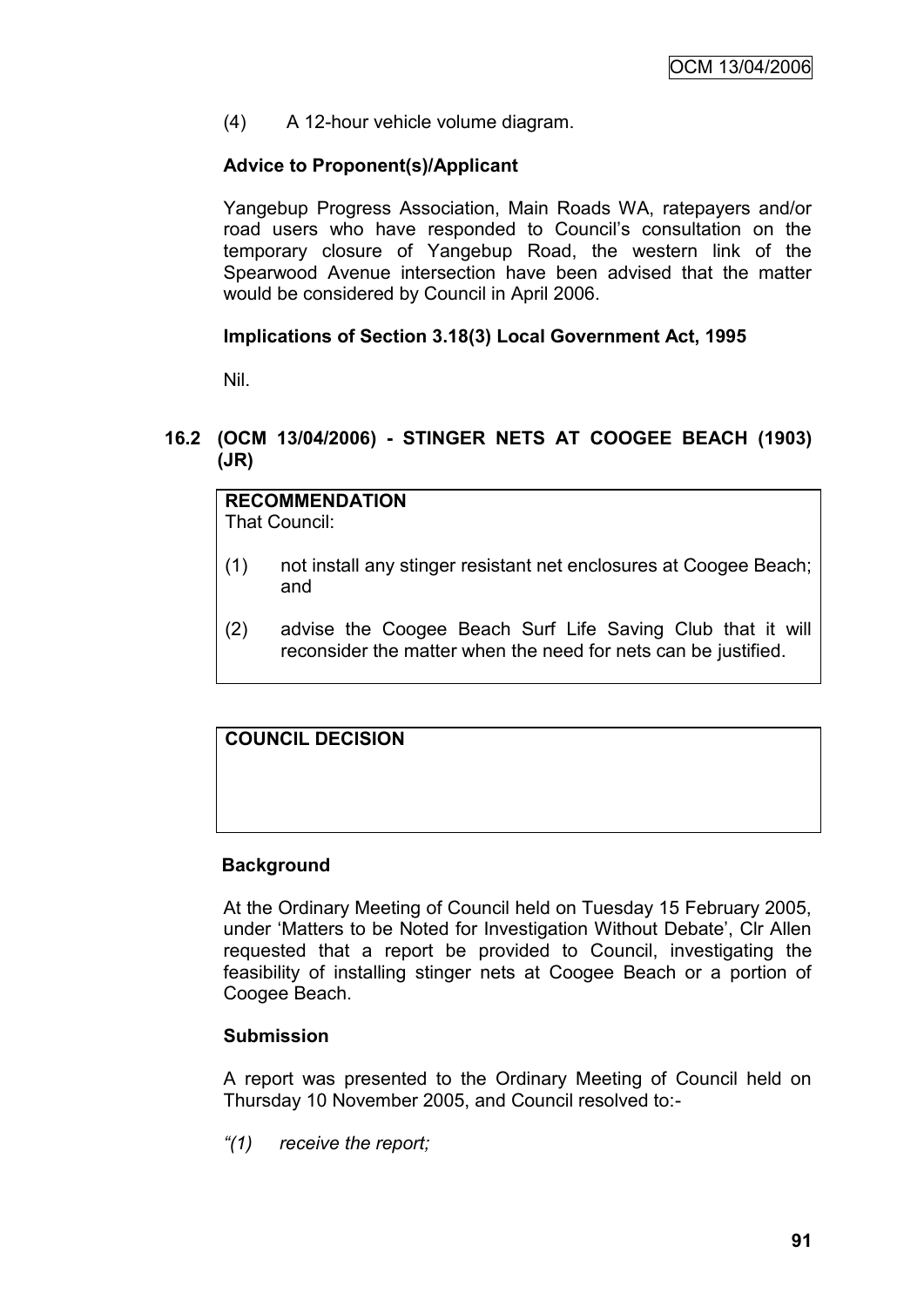- *(2) defer this matter until a response has been received from the Coogee Beach Surf Club;*
- *(3) advise the Coogee Beach Surf Club of its decision and request the Club to provide its position on the need for stinger nets at Coogee Beach; and*
- *(4) reconsider the matter following the advice received from the Coogee Beach Surf Club."*

The explanation given was that Coogee Beach is currently our only quality coastal attraction. With further attractions proposed, visitor numbers to the area will increase. Because no user surveys have been conducted, it is important prior to making a final decision that the views of the Surf Club be canvassed on the need for stinger nets at Coogee Beach.

## **Report**

In accordance with Council's decision, the Coogee Beach Surf Life Saving Club was contacted with the subsequent response strongly supporting nets. The following points were also raised to address issues of swimmer safety:

- The stinger nets need to be provided on the southern side of the jetty only.
- The stinger net enclosure should include the southern pontoon.
- The stinger nets are only installed during the stinger season of up to 8 or possibly 10 weeks between late January and early March each year only.
- The stinger nets are removed no later than the second week of March so as not to interfere with the annual Jetty to Jetty swimming events normally held mid to third week of March each year.

In an effort to quantify the need for nets the following information was sought from the Club. Whilst it is acknowledged that questions 6 and 7 are insurance issues, the first 5 should be substantiated prior to a decision on nets being made.

- 1. What is the demand for stinger nets ie. are the users of the beach raising concerns?
- 2. Are stingers more prevalent at Coogee than at other beaches such as Cottesloe, City Beach, Scarborough etc or to the south at Rockingham, Safety Bay and Mandurah etc?
- 3. Have other metropolitan beach Councils considered establishing stinger nets?
- 4. What are the instances of stinger 'bites' at Coogee each year?
- 5. What is the severity of the injury sustained and how is it treated?
- 6. What is our liability in the event that a swimmer gets caught up in the net?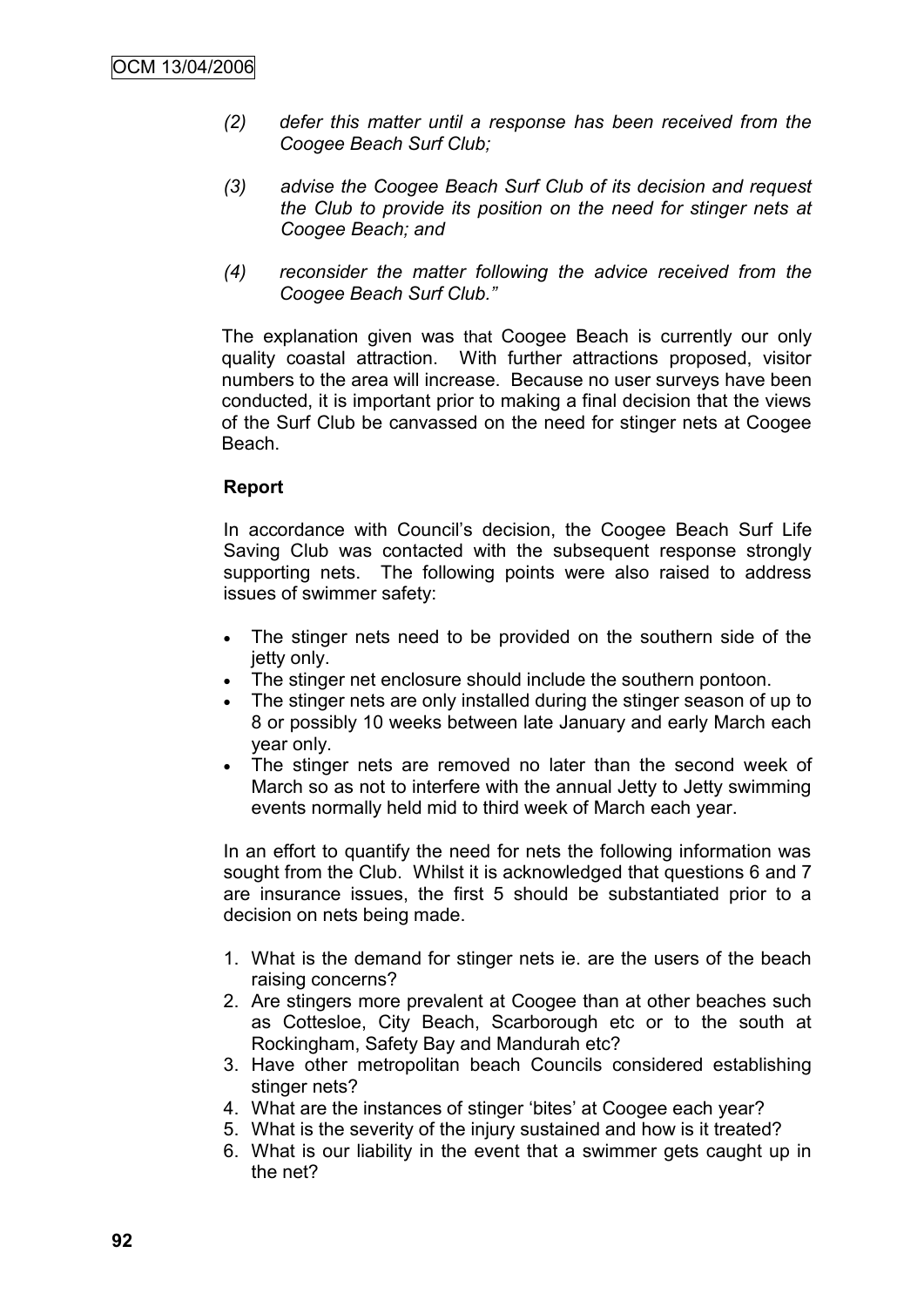7. What would our liability be in the event that the City was unable to effectively maintain the nets and a swimmer was stung and had some form of adverse reaction?

This information was requested in December and a number of approaches have been made since. As the stinger season has passed for another year there does not appear to be any pressing need for a decision at this time.

On this basis it is recommended that stinger nets not be installed at this time. The matter can be reconsidered at a later date when the Club has had an opportunity to review the statistics for stinger bites over the current season and can provide other generic information required.

As presented in the November 2005 report, estimated costs of establishing and seasonally (December to April) maintaining a 50 metre by 100 metre long stinger resistant net enclosure are:-

| • Anchor piles                        | \$20,000           |
|---------------------------------------|--------------------|
| • Supply of rigged fine mesh net      | \$6,000 per annum  |
| • Installation, daily maintenance and |                    |
| removal (by contract) of net          | \$20,000 per annum |

Other concerns raised at the November meeting are as follows:

- The area is a prohibited netting area to protect fish populations and the fine mesh stinger net has the potential for incidental catches of schooling fish.
- The fine mesh net has the potential to attract and tangle young swimmers, which becomes a liability issue.
- Jet skiers have the potential to venture into the netting despite warning signs.
- There is a high cost in maintaining the net.
- The stinger problem at Coogee Beach is no worse than at other metropolitan beaches.
- The stinger season is just outside the peak school holiday swimming season, and is too short to justify the costs of stinger nets.
- The funds could be more effectively spent on providing improved on-shore infrastructure and services to attract visitor numbers.

#### **Strategic Plan/Policy Implications**

- Planning the development of the City to achieve high levels of convenience, amenity and a sense of community.
- Facilitating a range of services responsive to the community needs.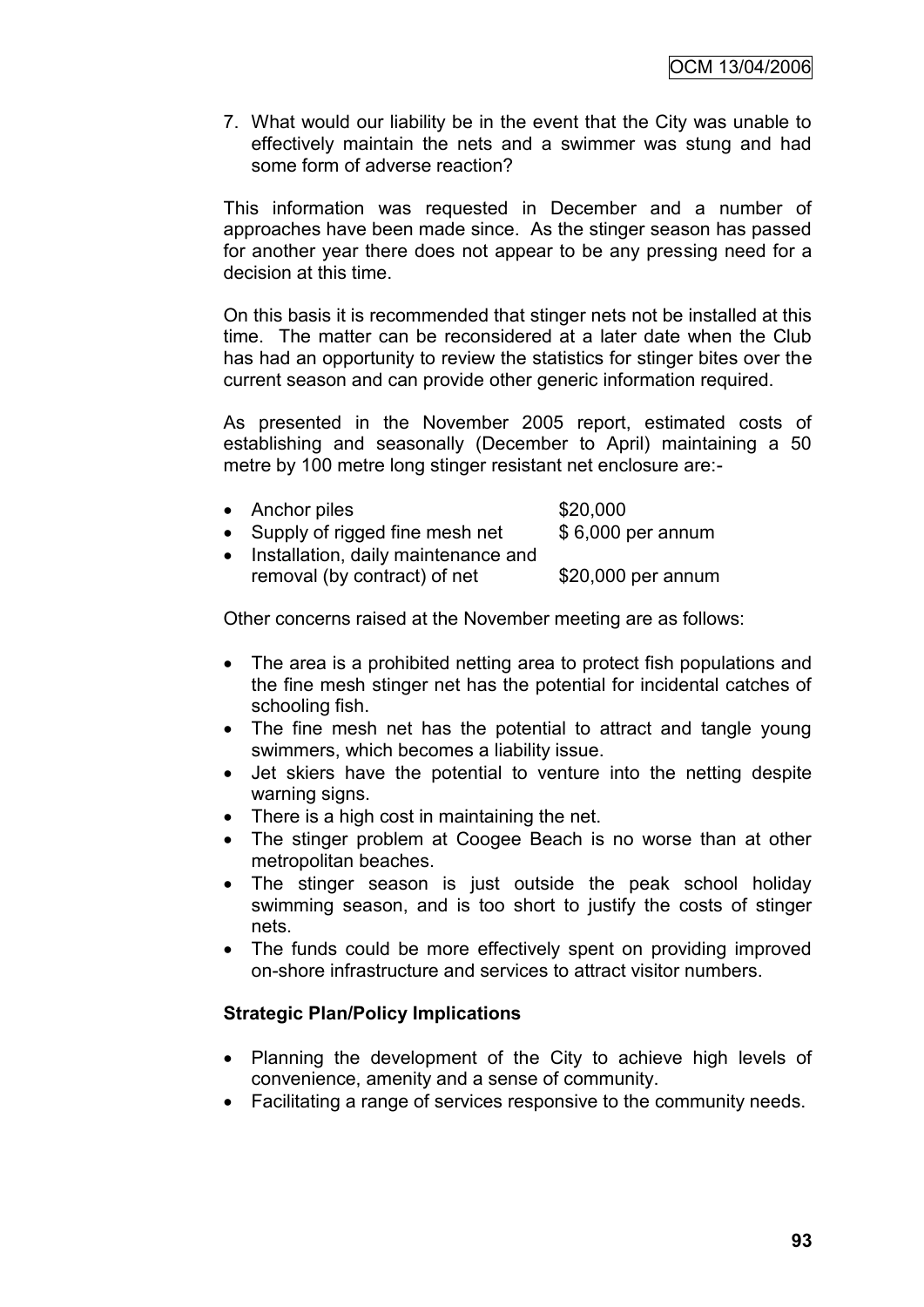#### **Budget/Financial Implications**

Should Council decide to proceed with this proposal, then funding of \$46,000 initially and \$26,000 subsequently per year would need to be provided, subject to confirmation of prices and statutory authority requirements.

No funds are currently provided for in the 2005/06 Budget.

#### **Legal Implications**

Approvals would be required from various State and Commonwealth statutory authorities before the proposal can proceed.

#### **Community Consultation**

N/A

#### **Attachment(s)**

N/A

#### **Advice to Proponent(s)/Submissioners**

N/A

**Implications of Section 3.18(3) Local Government Act, 1995**

Nil.

#### **16.3 (OCM 13/04/2006) - HAMMOND ROAD NORTH - ROADWORKS FUNDING REALLOCATION (450012) (JR)**

# **RECOMMENDATION**

That Council:

- (1) increase the budget for Account No. CW2183 Hammond Rd [Beeliar/Bartram] – Realignment from \$350,000 to \$500,000, the additional required funds being re-allocated from Account No. CW2093 – Hammond Rd [Beeliar/Bartram] – Land Acquisition; and
- (2) amend the Budget accordingly.

**TO BE CARRIED BY AN ABSOLUTE MAJORITY OF COUNCIL**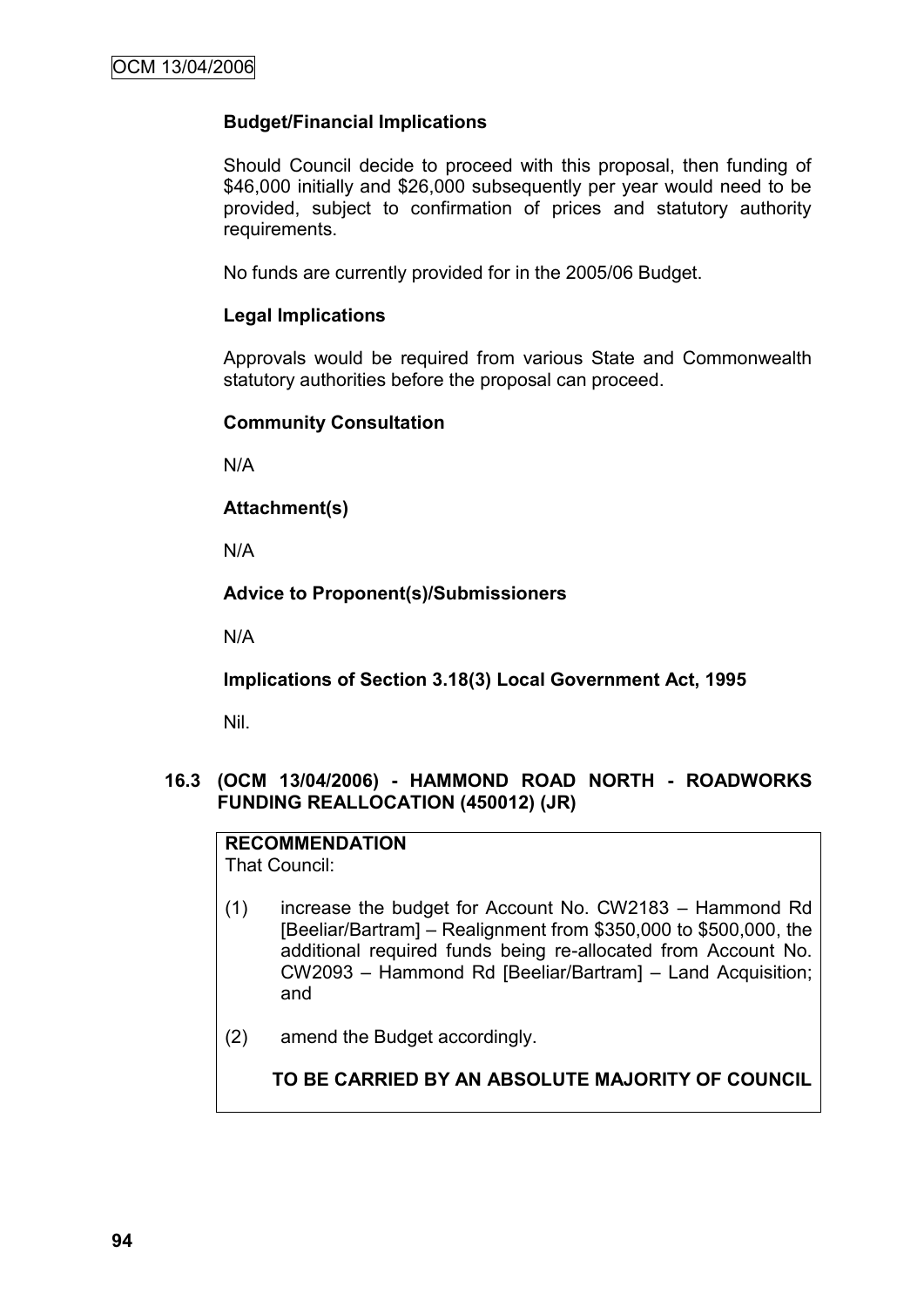# **COUNCIL DECISION**

# **Background**

The construction/reconstruction and realignment of one carriageway of Hammond Road between Beeliar Drive and Bartram Road is being funded by contributions into a Development Contribution Plan designated DCA1 – Success North by developers of adjacent broadacre property. There are the following allocations funded from developer contributions on the current Budget to undertake the first stage of these works past Emmanuel College:-

- CW 2093 Hammond Rd [Beeliar/Bartram] Land \$273,273 **Acquisition**
- CW 2183 Hammond Rd [Beeliar/Bartram] Realignment \$350,000

#### **Submission**

To meet the traffic movement and pedestrian safety requirements of the College in the first stage of the works, there is a need for a more elaborate second carriageway treatment past the College, with a tie-in a lot further south than anticipated. These extra requirements, together with the need to re-direct Branch Circus, relocate public utilities and provide extra street lighting will mean that the allocated budget of \$350,000 for the roadworks is inadequate. Consequently, additional funding, estimated at \$150,000, is required to complete the first stage of the roadworks. Approximately \$290,00 has been spent on the works to date.

# **Report**

The additional costs to the works can be identified as follows:-

| Roadworks extension to incorporate re-direction |           |
|-------------------------------------------------|-----------|
| of Branch Circus connection and school and      |           |
| caravan park bus / traffic movements            | \$75,000  |
| Additional Telstra / Western Power service      |           |
| relocations                                     | \$30,000  |
| • Additional street lighting                    | \$45,000  |
|                                                 | \$150,000 |

However, there is little or no land acquisition requirements for this section of road, the main acquisition requirements being south of the first stage works.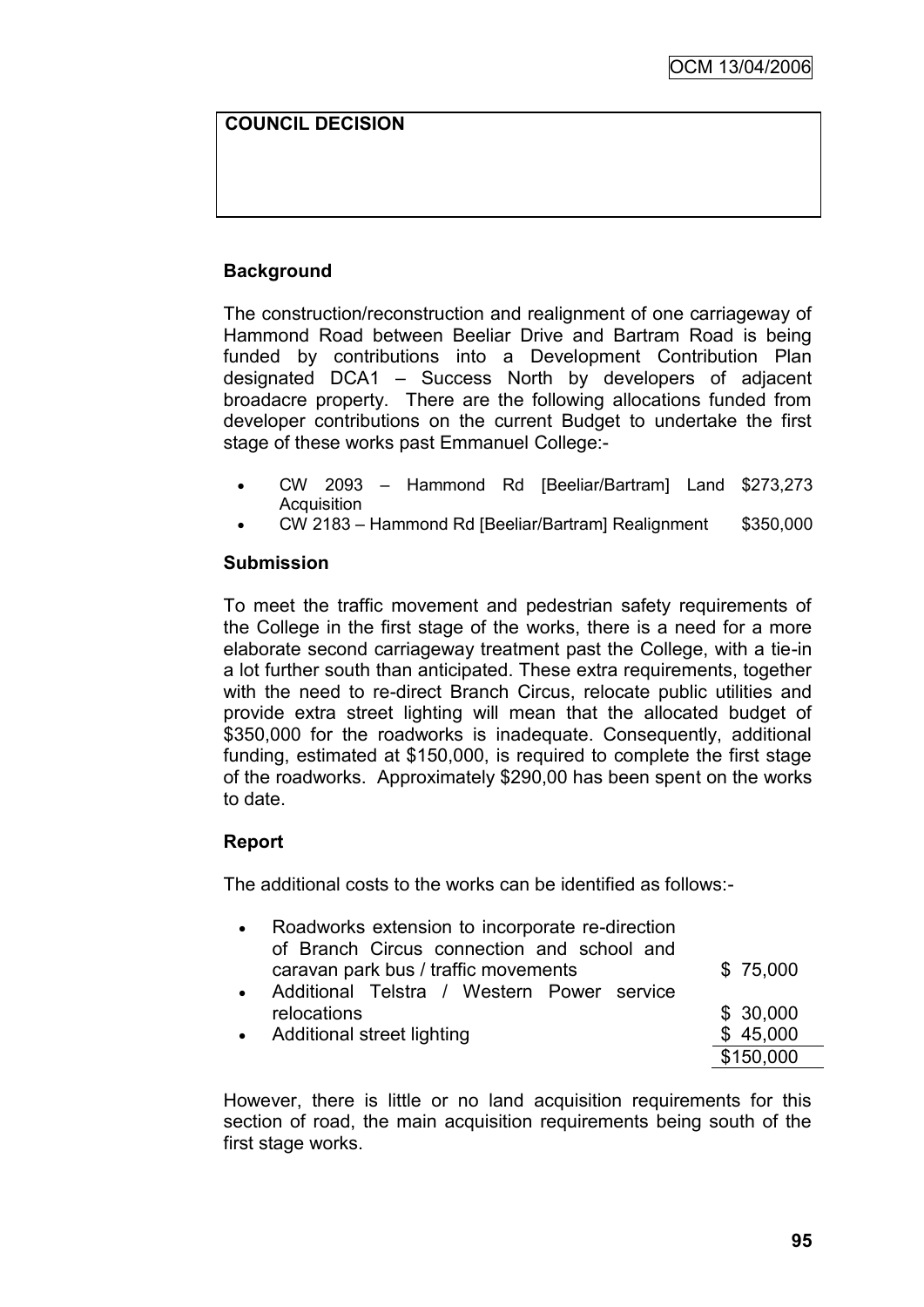Consequently, it is considered that the additional roadworks funding requirement of \$150,000 should be funded by a re-allocation from the land acquisition budget for the same project, which has been allocated \$273,273 on the current Budget. Because the first stage roadworks have been extended further south than anticipated, there will be less funding required for the next roadworks stage.

## **Strategic Plan/Policy Implications**

The Corporate Strategic Plan Key Result Areas which apply to this item are:-

- 5. Maintaining Your Community Facilities
	- *"To construct and maintain roads, which are the responsibility of the Council, in accordance with recognised standards, and convenient and safe for use by vehicles, cyclists and pedestrians."*

# **Budget/Financial Implications**

The works can be completed with the proposed re-allocation without affecting future works requirements of the developer contribution plan. To date, approximately \$900,000 has been collected for DCA1 – Success North.

#### **Legal Implications**

N/A

**Community Consultation**

N/A

# **Attachment(s)**

N/A

**Advice to Proponent(s)/Submissioners**

N/A

**Implications of Section 3.18(3) Local Government Act, 1995**

Nil.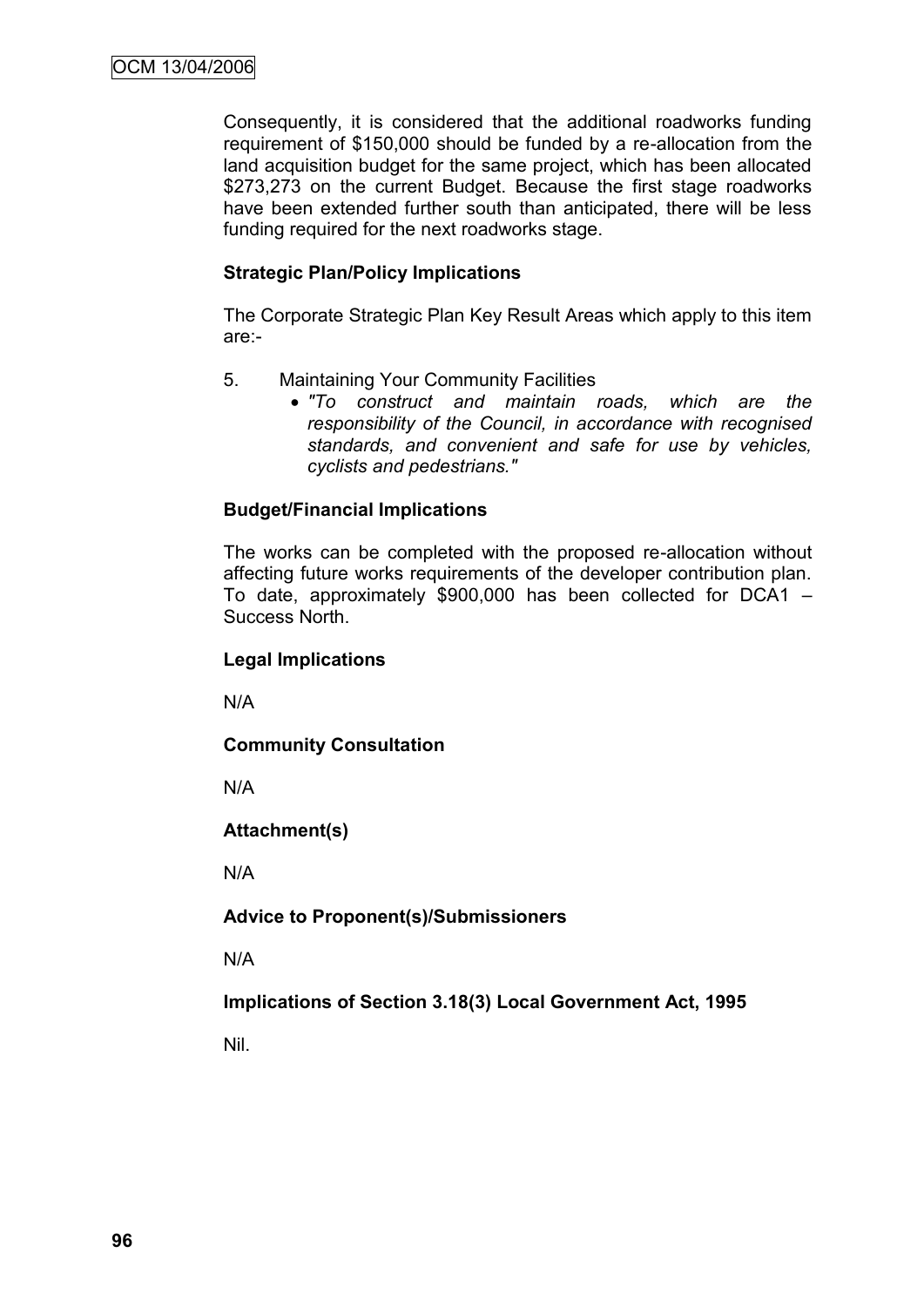#### **17. COMMUNITY SERVICES DIVISION ISSUES**

#### **17.1 (OCM 13/04/2006) - SOUTH LAKE LEISURE CENTRE - FEES AND CHARGES 2006/07 FINANCIAL YEAR (8143) (SH)**

# **RECOMMENDATION**

That Council:

- (1) adopt the proposed fees and charges for South Lake Leisure Centre for the 2006/2007 financial year; and
- (2) apply new charges effective 1 July 2006.

**TO BE CARRIED BY AN ABSOLUTE MAJORITY OF COUNCIL**

#### **COUNCIL DECISION**

## **Background**

The South Lake Leisure Centre is the City of Cockburn's premier recreation venue. The Centre has calculated a general price increase based on the increasing costs to provide services and also being cognisant of the need for a competitive price structure for the market place.

#### **Submission**

N/A

#### **Report**

The pricing structure for South Lake Leisure Centre caters for all services, offering a variety of payment options for many services. The current and proposed pricing structure for the Centre is as follows.

#### **Room Hire**

|                                     | Current fee   Proposed   Plus GST  <br>(Including<br>IGST) | Fee    |       | New Fee<br>including<br><b>GST</b> |
|-------------------------------------|------------------------------------------------------------|--------|-------|------------------------------------|
| Recreation Room Day (until 5 pm)    | 18.50                                                      | 16.82  | 1.68  | 18.50                              |
| Recreation Room Evening (after 5pm) | 27.50                                                      | 25.00  | 2.50  | 27.50                              |
| Recreation Room Bond                | 220.00                                                     | 200.00 | 20.00 | 220.00                             |
| Sports Stadium Day                  | 27.00                                                      | 25.45  | 2.55  | 28.00                              |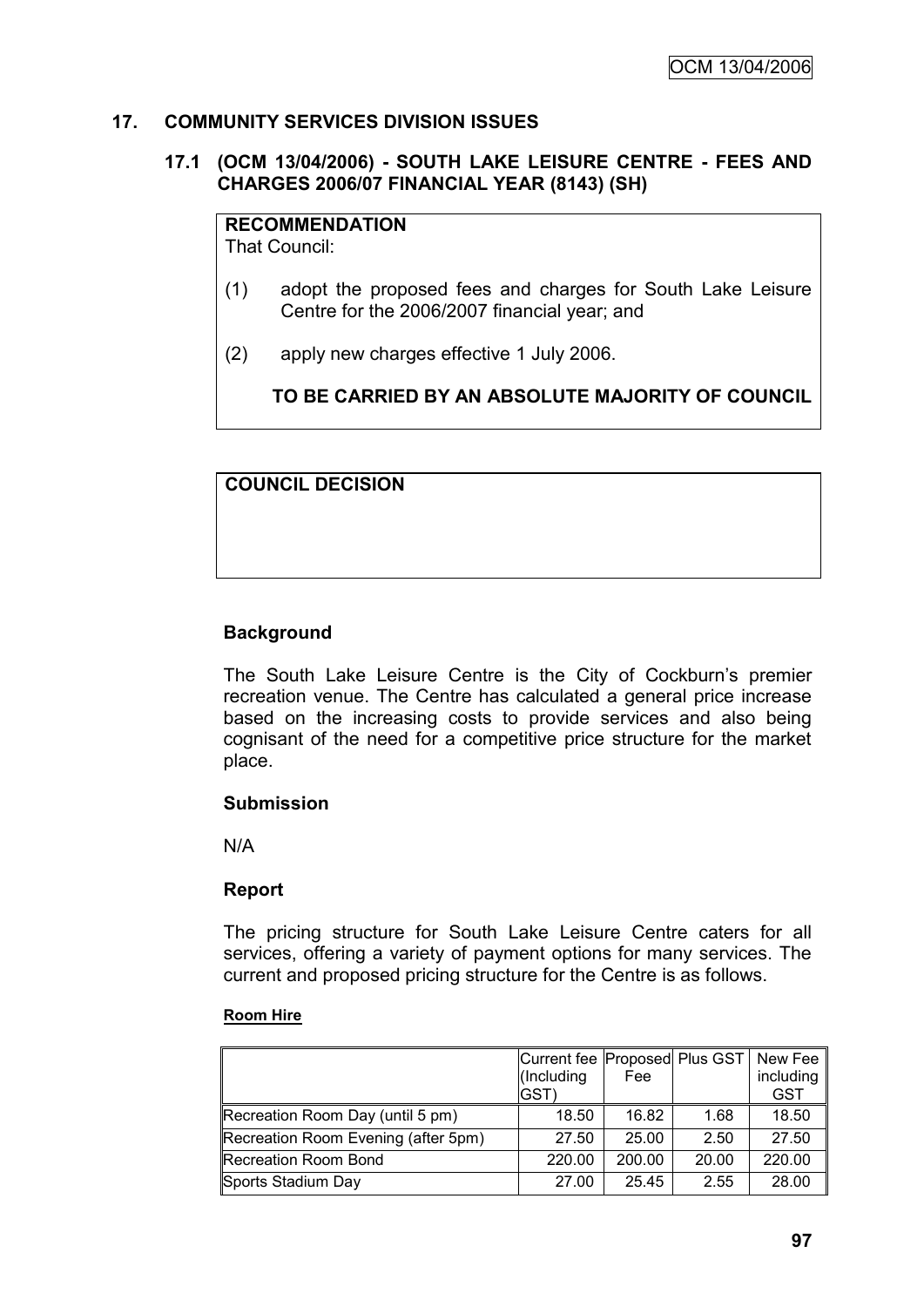|                                                                      | Current fee Proposed Plus GST<br>(Including<br>GST) | Fee    |       | New Fee<br>including<br><b>GST</b> |
|----------------------------------------------------------------------|-----------------------------------------------------|--------|-------|------------------------------------|
| Sports Stadium Evening (after 5pm)                                   | 35.00                                               | 31.82  | 3.18  | 35.00                              |
| Sports Stadium Bond                                                  | 550.00                                              | 500.00 | 50.00 | 550.00                             |
| Crèche / Studio 2                                                    | 13.00                                               | 12.73  | 1.27  | 14.00                              |
| Youth Room Day                                                       | 17.00                                               | 16.82  | 1.68  | 18.50                              |
|                                                                      |                                                     |        |       |                                    |
| Youth Room Evening (after 5pm)                                       | 21.00                                               | 19.09  | 1.91  | 21.00                              |
| Equipment Hire per item (Tables, chairs<br>(10), sporting equipment) | 3.00                                                | 2.73   | 0.27  | 3.00                               |
| <b>Swimming Lessons</b>                                              |                                                     |        |       |                                    |
| Adult<br>Swimming<br>front<br>Lesson<br>(up<br>payment)              | 104.00                                              | 105.00 | 0.00  | 105.00                             |
| Preschool Swimming Lesson (up front)                                 | 97.00                                               | 100.00 | 0.00  | 100.00                             |
| School age GST free (up front)                                       | 97.00                                               | 100.00 | 0.00  | 100.00                             |
| Parent - Child Lessons                                               | 97.00                                               | 90.91  | 9.09  | 100.00                             |
| Individual Lesson - 15 minute (up front)                             | 125.00                                              | 150.00 | 0.00  | 150.00                             |
| <b>Casual Lesson</b>                                                 | 15.00                                               | 18.00  | 1.80  | 18.00                              |
| <b>Aquatics</b>                                                      |                                                     |        |       |                                    |
| Adult entry                                                          | 3.80                                                | 3.64   | 0.36  | 4.00                               |
| Adult combined                                                       | 6.40                                                | 6.00   | 0.60  | 6.60                               |
| <b>Student Entry</b>                                                 | 2.80                                                | 2.73   | 0.27  | 3.00                               |
| Student combined                                                     | 4.70                                                | 4.45   | 0.45  | 4.90                               |
| Pensioner entry                                                      | 2.60                                                | 2.45   | 0.25  | 2.70                               |
| Spectator                                                            | 1.60                                                | 1.55   | 0.15  | 1.70                               |
| School entry                                                         | 1.70                                                | 1.64   | 0.16  | 1.80                               |
| Vacation 1 child                                                     | 37.40                                               | 35.82  | 3.58  | 39.40                              |
| Vacation 2 children                                                  | 61.10                                               | 59.18  | 5.92  | 65.10                              |
| Vac 3 children                                                       | 84.60                                               | 82.36  | 8.24  | 90.60                              |
| Vac 4 children                                                       | 108.40                                              | 105.82 | 10.58 | 116.40                             |
| Vac 5 children                                                       | 129.60                                              | 126.91 | 12.69 | 139.60                             |
| Vac 6 children                                                       | 149.50                                              | 146.82 | 14.68 | 161.50                             |
| Adult 10                                                             | 34.20                                               | 32.73  | 3.27  | 36.00                              |
| Adult 20                                                             | 68.40                                               | 65.45  | 6.55  | 72.00                              |
| Adult 50                                                             | 163.60                                              | 156.55 | 15.65 | 172.20                             |
| Student 10                                                           | 25.20                                               | 24.55  | 2.45  | 27.00                              |
| Student 20                                                           | 50.40                                               | 49.09  | 4.91  | 54.00                              |
| Student 50                                                           | 119.40                                              | 116.27 | 11.63 | 127.90                             |
| Pensioner 10                                                         | 24.00                                               | 22.09  | 2.21  | 24.30                              |
| Pensioner 20                                                         | 46.80                                               | 44.18  | 4.42  | 48.60                              |
| Pensioner 50                                                         | 110.55                                              | 104.36 | 10.44 | 114.80                             |
| Spa/Sauna/Steam                                                      | 7.10                                                | 6.64   | 0.66  | 7.30                               |
| Pensioner Spa/Sauna/Steam                                            | 6.00                                                | 5.64   | 0.56  | 6.20                               |
| Lane Hire                                                            | 15.00                                               | 13.64  | 1.36  | 15.00                              |
| Dolphin 100                                                          | 220.50                                              | 214.82 | 21.48 | 236.30                             |
| Dolphin 200                                                          | 384.80                                              | 374.82 | 37.48 | 412.30                             |
| Family Swim (2 adults and 2 children)                                | 11.40                                               | 10.82  | 1.08  | 11.90                              |
|                                                                      |                                                     |        |       |                                    |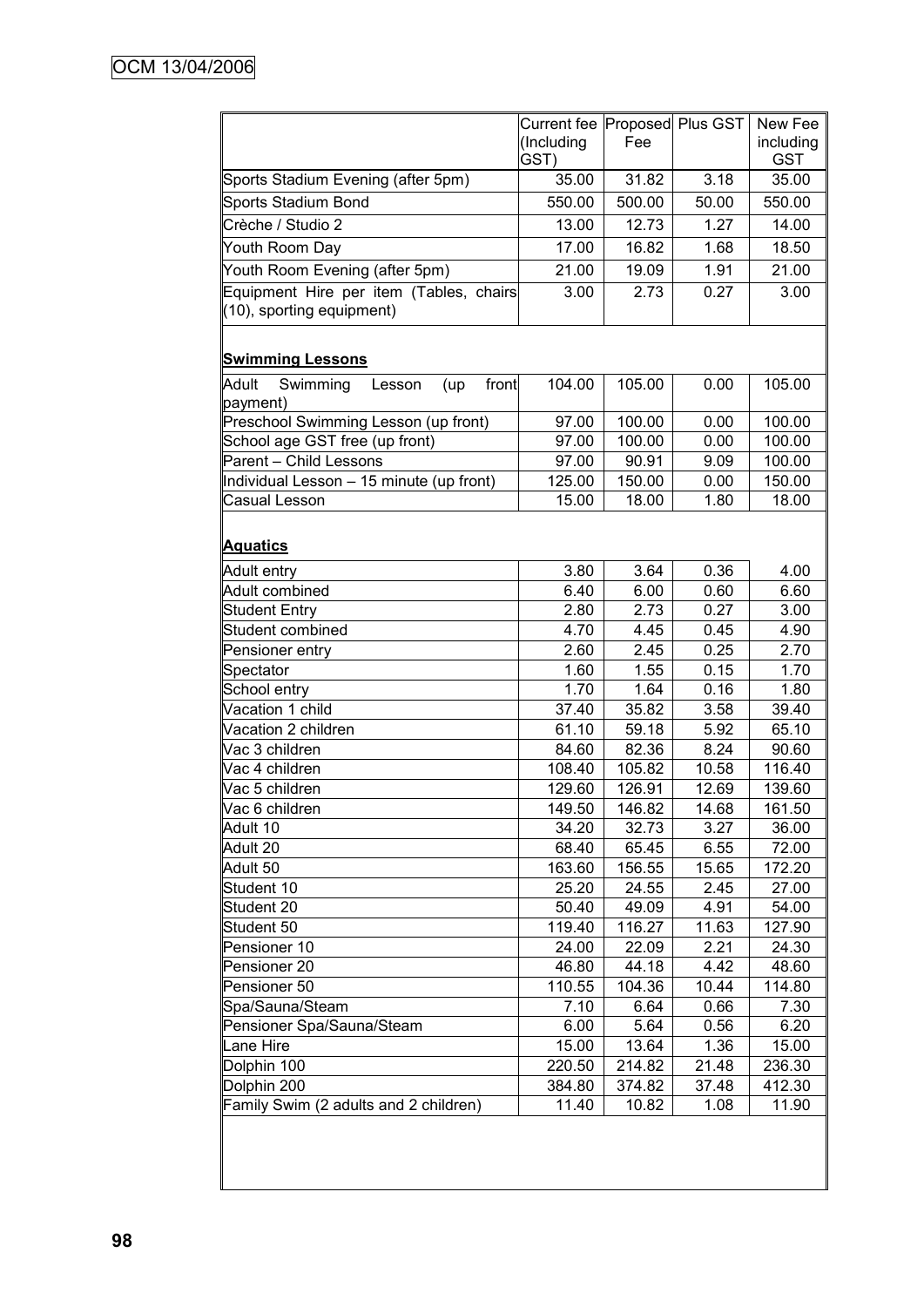|                                                                            | Current fee Proposed Plus GST<br>(Including<br>GST) | Fee             |               | New Fee<br>including<br><b>GST</b> |
|----------------------------------------------------------------------------|-----------------------------------------------------|-----------------|---------------|------------------------------------|
| <b>Programs</b>                                                            |                                                     |                 |               |                                    |
| Senior Team Registration (AM)                                              | 74.00                                               | 67.27           | 6.73          | 74.00                              |
| Senior Team Registration (PM)                                              | 94.00                                               | 85.45           | 8.55          | 94.00                              |
| Weekly Team Fees (AM)                                                      | 30.00                                               | 29.55           | 2.95          | 32.50                              |
|                                                                            |                                                     | 35.91           |               |                                    |
| Weekly Team Fees (PM)                                                      | 37.50                                               |                 | 3.59          | 39.50                              |
| <b>Weekly Team Fees (Soccer)</b>                                           | 31.00                                               | 30.00           | 3.00          | 33.00                              |
| <b>Weekly Team Fees (Hockey)</b>                                           | 32.00                                               | 30.00           | 3.00          | 33.00                              |
| Junior Team Registration (per player)                                      | 9.50                                                | 9.09            | 0.91          | 10.00                              |
| Junior Team Competition                                                    | 27.00                                               | 25.45           | 2.55          | 28.00                              |
| Adult<br>Courses/term<br>(excluding<br>Yoga,<br>Pilates and Craft Classes) | 77.00                                               | 72.73           | 7.27          | 80.00                              |
| Uunior Courses/term<br>(excluding<br>&<br>art<br>ballet)                   | 58.00                                               | 54.55           | 5.45          | 60.00                              |
| <b>Crèche</b>                                                              |                                                     |                 |               |                                    |
| $C$ rèche (1 <sup>st</sup> child) 1.5 hours                                | 2.50                                                | 2.36            | 0.24          | 2.60                               |
| Crèche (additional child) 1.5 hours                                        | 1.40                                                | 1.36            | 0.14          | 1.50                               |
| Crèche (1 <sup>st</sup> child) 2 hours                                     | 3.00                                                | 2.82            | 0.28          | 3.10                               |
| Crèche (additional child) 2 hours                                          | 1.70                                                | 1.64            | 0.16          | 1.80                               |
| Crèche 10 Voucher (1 <sup>st</sup> child) 1.5 hours                        | 22.50                                               | 21.27           | 2.13          | 23.40                              |
| Crèche 10 Voucher (1 <sup>st</sup> child) 2 hours                          | 27.00                                               | 25.36           | 2.54          | 27.90                              |
| Fitness                                                                    |                                                     |                 |               |                                    |
| Casual Gymnasium and Swim                                                  | 11.00                                               | 10.91           | 1.09          | 12.00                              |
| Casual Aerobic/Aquarobic                                                   | 6.90                                                | 6.45            | 0.65          | 7.10                               |
| Over <sub>50</sub>                                                         | 5.40                                                | 5.00            | 0.50          | 5.50                               |
| Club 50 Voucher x 10                                                       | 48.60                                               | 45.00           | 4.50          | 49.50                              |
| Aerobic / Aquarobic voucher x 10                                           | 62.10                                               | 58.09           | 5.81          | 63.90                              |
| Aerobic / Aquarobic voucher x 20                                           | 117.30                                              | 109.73          | 10.97         | 120.70                             |
| 1 option 1 month                                                           | 68.00                                               | 64.55           | 6.45          | 71.00                              |
| 1 option 3 month                                                           | 163.00                                              | 153.64          | 15.36         | 169.00                             |
| 1 option 6 month                                                           | 286.00                                              | 270.00          | 27.00         | 297.00                             |
| 1 option 12 month                                                          | 427.00                                              | 399.09          | 39.91         | 439.00                             |
| 1 option Direct Debit                                                      | 39.50                                               | 36.82           | 3.68          | 40.50                              |
| 2 option 1 month                                                           | 80.00                                               | 76.36           | 7.64          | 84.00                              |
| 2 option 3 month                                                           | 180.00                                              | 170.00          | 17.00         | 187.00                             |
| 2 option 6 month                                                           | 325.00                                              | 307.27          | 30.73         | 338.00                             |
| 2 option 12 month                                                          | 493.00                                              | 462.73          | 46.27         | 509.00                             |
| 2 option Direct Debit                                                      | 43.50                                               | 40.45           | 4.05          | 44.50                              |
| 3 option 1 month                                                           | 90.00                                               | 86.36           | 8.64          | 95.00                              |
| 3 option 3 month                                                           | 196.00                                              | 185.45          | 18.55         | 204.00                             |
| 3 option 6 month                                                           | 348.00                                              | 329.09          | 32.91         | 362.00                             |
| 3 option 12 month<br>3 option Direct Debit                                 | 548.00<br>48.00                                     | 512.73<br>44.55 | 51.27<br>4.45 | 564.00<br>49.00                    |
| 4 option 1 month                                                           | 102.00                                              | 96.36           | 9.64          | 106.00                             |
| $\mu$ option 3 month                                                       | 230.00                                              | 217.27          | 21.73         | 239.00                             |
| 4 option 6 month                                                           | 371.00                                              | 350.91          | 35.09         | 386.00                             |
| 4 option 12 month                                                          | 597.00                                              | 553.64          | 55.36         | 609.00                             |
|                                                                            |                                                     |                 |               |                                    |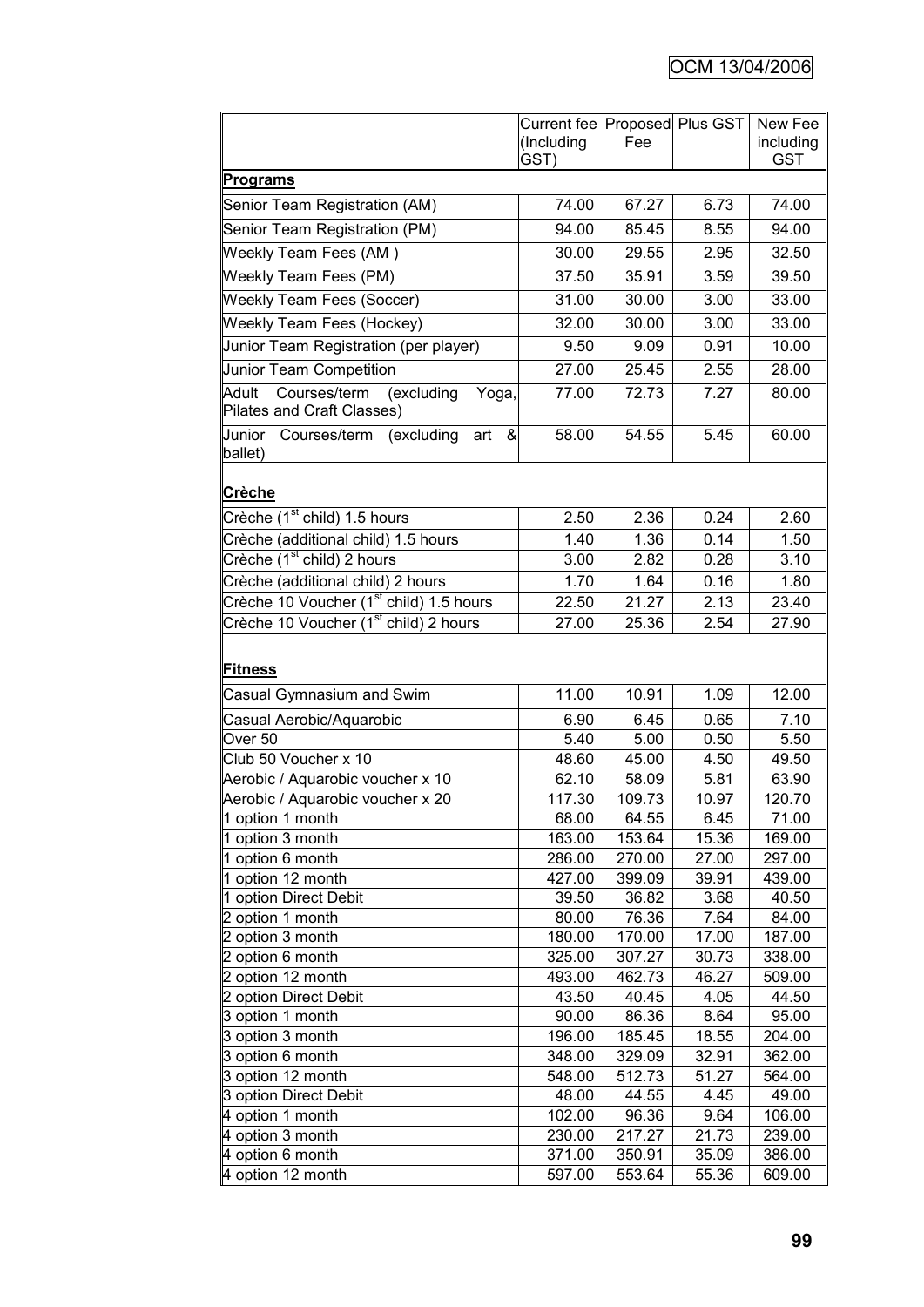|                                                          | Current fee   Proposed   Plus GST<br>(Including<br>GST) | Fee    |       | New Fee<br>including<br><b>GST</b> |
|----------------------------------------------------------|---------------------------------------------------------|--------|-------|------------------------------------|
| 4 option Direct Debit                                    | 51.00                                                   | 47.73  | 4.77  | 52.50                              |
| Off peak 1 month (Gym & Aquatics Only)                   | 57.00                                                   | 54.55  | 5.45  | 60.00                              |
| Off peak 3 month (Gym & Aquatics Only)                   | 135.00                                                  | 127.27 | 12.73 | 140.00                             |
| Off peak 6 month (Gym & Aquatics Only)                   | 226.00                                                  | 213.64 | 21.36 | 235.00                             |
| Off peak 12 month (Gym & Aquatics Only)                  | 362.00                                                  | 340.91 | 34.09 | 375.00                             |
| Off peak Direct Debit (Gym & Aquatics)<br>$ Only\rangle$ | 34.00                                                   | 31.82  | 3.18  | 35.00                              |
| Joining Fee (Varies per m/ship options)                  | month DD                                                |        |       | 1 monthl                           |
|                                                          | m/ship                                                  |        |       | <b>IDD</b> m/ship                  |
| Direct Debit Cancellation Fee                            | 110.00                                                  | 100.00 | 10.00 | 110.00                             |
| <b>Membership Suspension Fee</b>                         | 11.00                                                   | 10.00  | 1.00  | 11.00                              |

## **Strategic Plan/Policy Implications**

N/A

#### **Budget/Financial Implications**

The income budgets for 2006/2007 financial year are based on the above fees. Any reduction in the proposed fees will result in a decrease in the projected income budget.

## **Legal Implications**

All fees for Local Government Contractors are required to be advertised under the Act.

#### **Community Consultation**

N/A

# **Attachment(s)**

N/A

#### **Advice to Proponent(s)/Submissioners**

N/A

**Implications of Section 3.18(3) Local Government Act, 1995**

Nil

# **17.2 (OCM 13/04/2006) - CO-ASSIST (INC.) (8700) (JZ) (ATTACH)**

# **RECOMMENDATION**

That Council as Trustee for Co-Assist (Inc):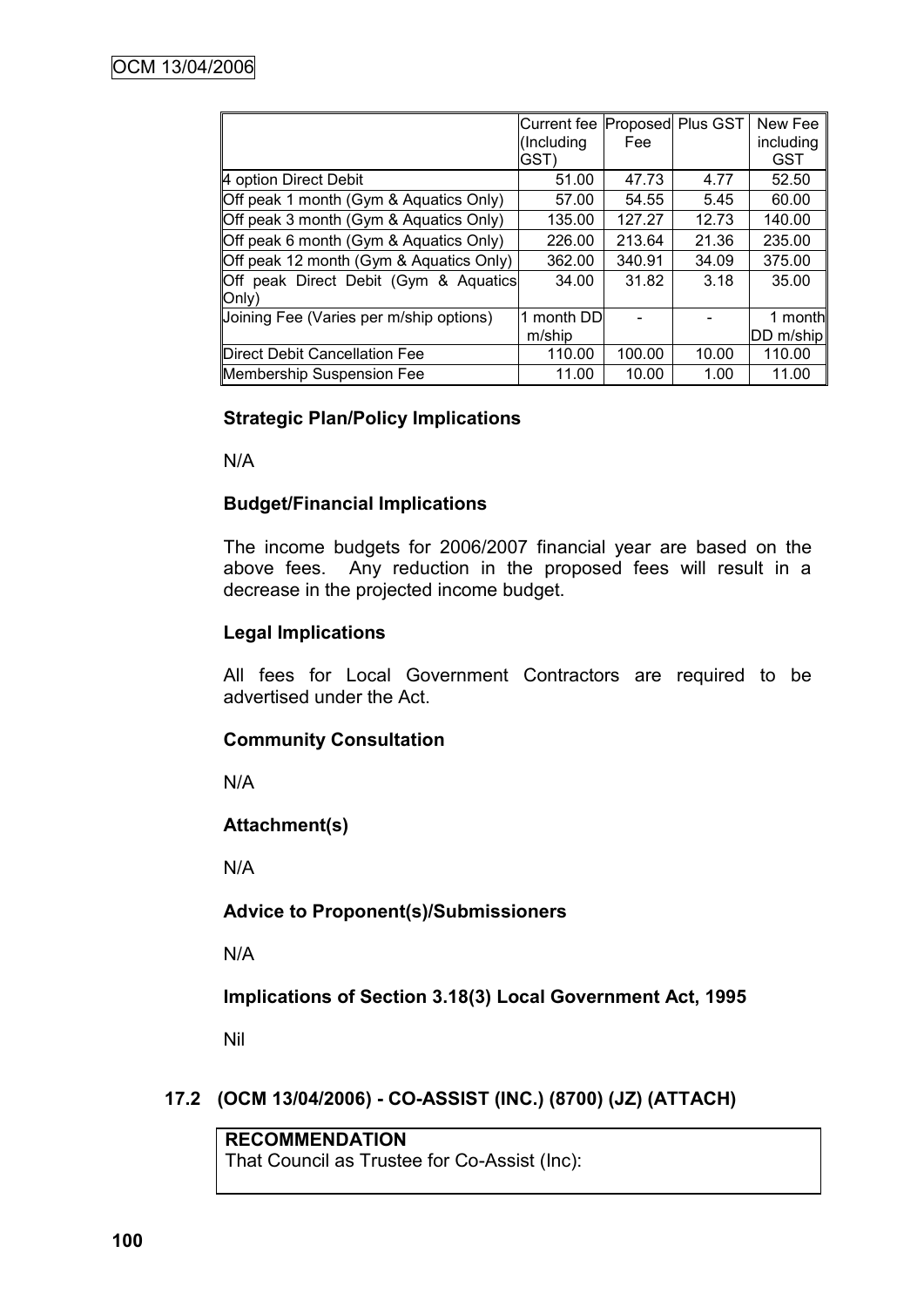- (1) transfer the assets as detailed on the attached Asset Register of Co-Assist (Inc.); and
- (2) donate the amount of \$380.00, being surplus funds from Co-Assist, to St Vincent de Paul"s Granary House.

# **COUNCIL DECISION**

## **Background**

In 1992 Co-Assist became an incorporated body and began distributing Commonwealth and Lotteries Commission funds to the residents of the City of Cockburn suffering financial hardship.

In recent years there has been a difficulty with the distribution of funds and finding suitable outlets.

On 30 March 2005 a Special Meeting of the Association was held and the following recommendations were put forward and carried by the association members.

- (1) For the Winding up and Dissolution of Co-Assist by June  $30<sup>th</sup>$ 2005.
- (2) Committee to organise final audit report 2004/2005.
- (3) Committee to notify funding bodies of decision to dissolve as at June  $30<sup>th</sup>$  2005.
- (4) Committee prepare a report on Co-Assist, to be given to other interested parties to look at keeping the funding in the City of Cockburn. Outcome to be passed onto funding bodies.

As per the Constitution of Co-Assist (Inc.) 17.1 DISSOLUTION OF THE ASSOCIATION, "assets will be transferred to the Trustee", being the City of Cockburn. "The Trustee shall be entitled to choose the fund to which all such assets or proceeds are to be transferred in accordance with the provisions of this clause."

#### **Submission**

N/A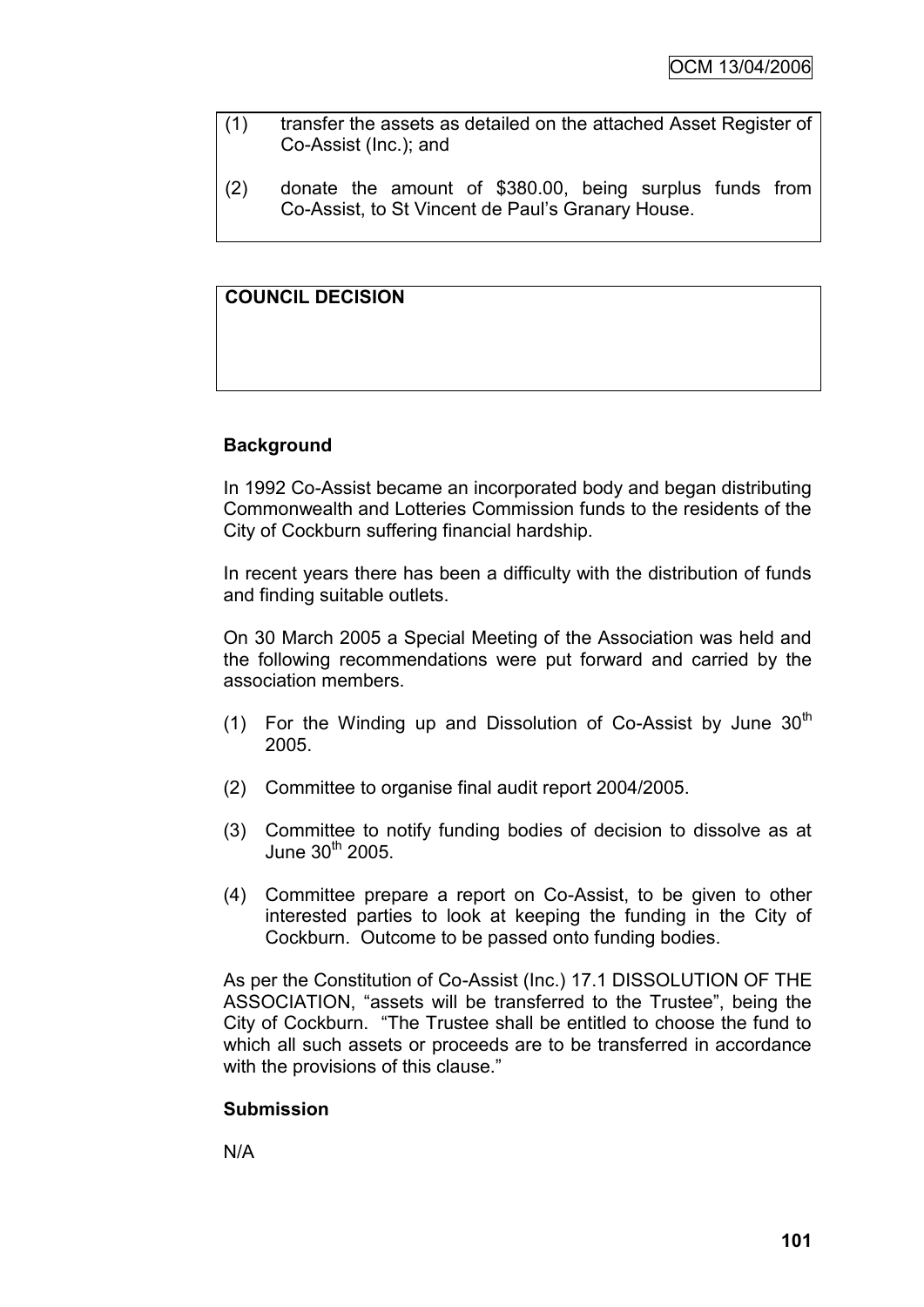#### **Report**

Co-Assist (Inc) is now a Cancelled Association (see attached WA Government Gazette).

The Social Services Team Leader, City of Cockburn, in consultation with the Association members, has completed the following tasks in relation to Co-Assist:

- $(1)$  Co-Assist (Inc) audited Financial Report for the Year ended 30<sup>th</sup> June 2005 completed by Horwath Audit (WA) Pty. Ltd.
- (2) Accountability documents forwarded to Department of Family and Community Services.
- (3) Grant Acquittal forms forwarded to Lottery West.
- (4) Surplus funds of \$11,537.19 in Emergency Relief account returned to funding body.
- (5) Surplus funds of \$380.00 in Administration Account transferred to City of Cockburn.
- (6) Asset Register with Committee recommendations finalised.

Tasks to be completed:

- (1) Cheque books to be returned to bank. (waiting on decision by Council on transfer of surplus funds of \$380 being donated to Granary House)
- (2) Relevant documentation to be archived.

The St Vincent de Paul"s Granary House based in Bibra Lake is a source of minimum cost supermarket items available for socially disadvantaged persons. A donation of the surplus funds from Co-Assist to this organisation is considered appropriate.

#### **Strategic Plan/Policy Implications**

Managing the City in a competitive, open and accountable manner.

#### **Budget/Financial Implications**

N/A

#### **Legal Implications**

N/A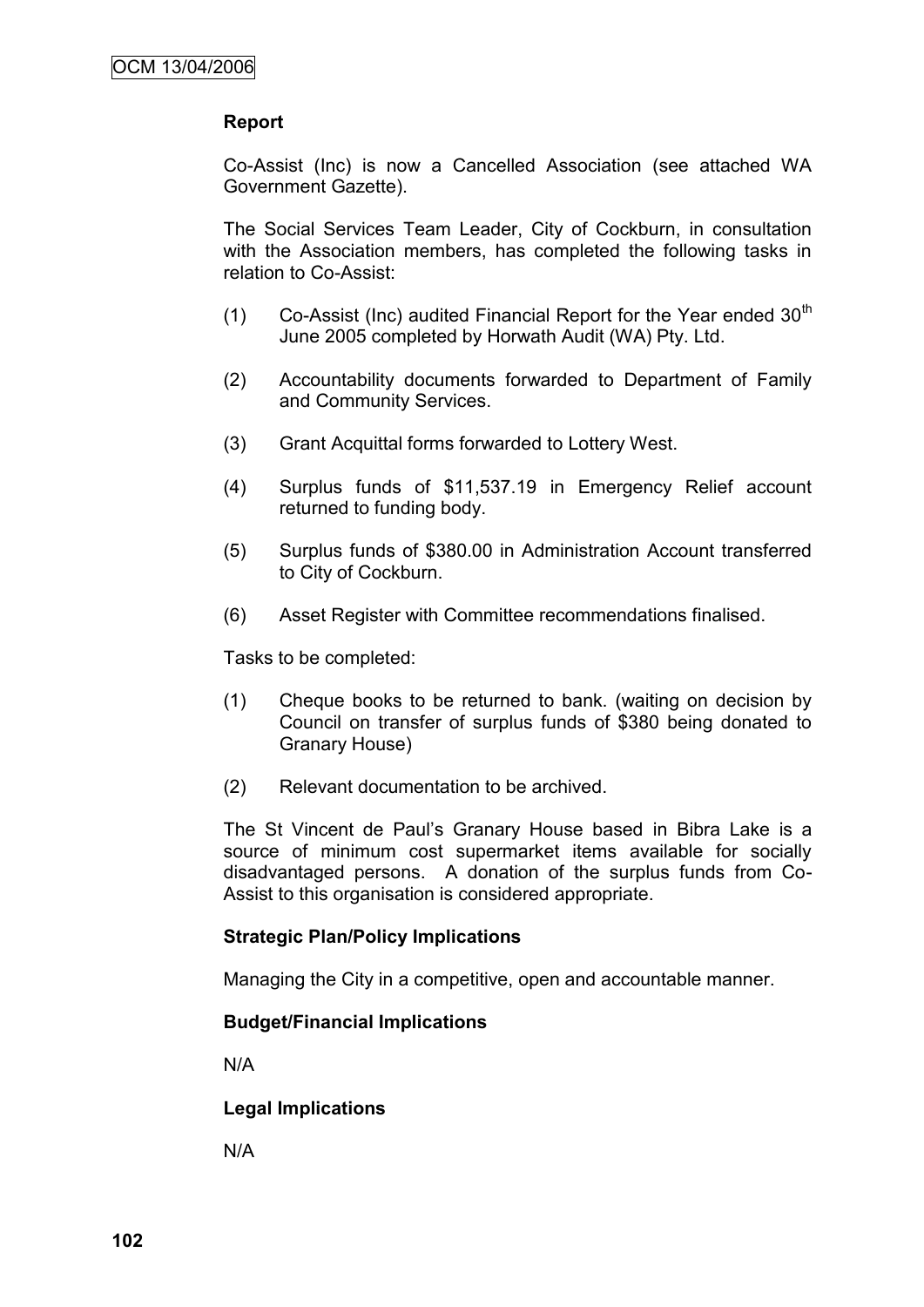## **Community Consultation**

Co-Assist was an incorporated association who, at a meeting of the 30 March 2005, resolved to dissolve the association.

## **Attachment(s)**

- 1. Co-Assist Asset Register
- 2. Extract from WA Government Gazette

## **Advice to Proponent(s)/Submissioners**

N/A

## **Implications of Section 3.18(3) Local Government Act, 1995**

Nil

#### **17.3 (OCM 13/04/2006) - MINUTES OF THE BUSH FIRE ADVISORY COMMITTEE MEETING - 16/03/2006 (1550) (RA) (ATTACH)**

#### **RECOMMENDATION**

That Council receive the Minutes of the Bush Fire Advisory Committee meeting held on 16 March 2006 and adopts the recommendations contained therein.

## **COUNCIL DECISION**

## **Background**

The Bush Fire Advisory Committee conducted a meeting on 16 March 2006. The Minutes of the Meeting are required to be presented to Council and its recommendations considered by Council.

#### **Submission**

The Minutes of the Bush Fire Advisory Committee Meeting is attached to the Agenda. Items dealt with at the Committee Meeting form the Minutes of that Meeting.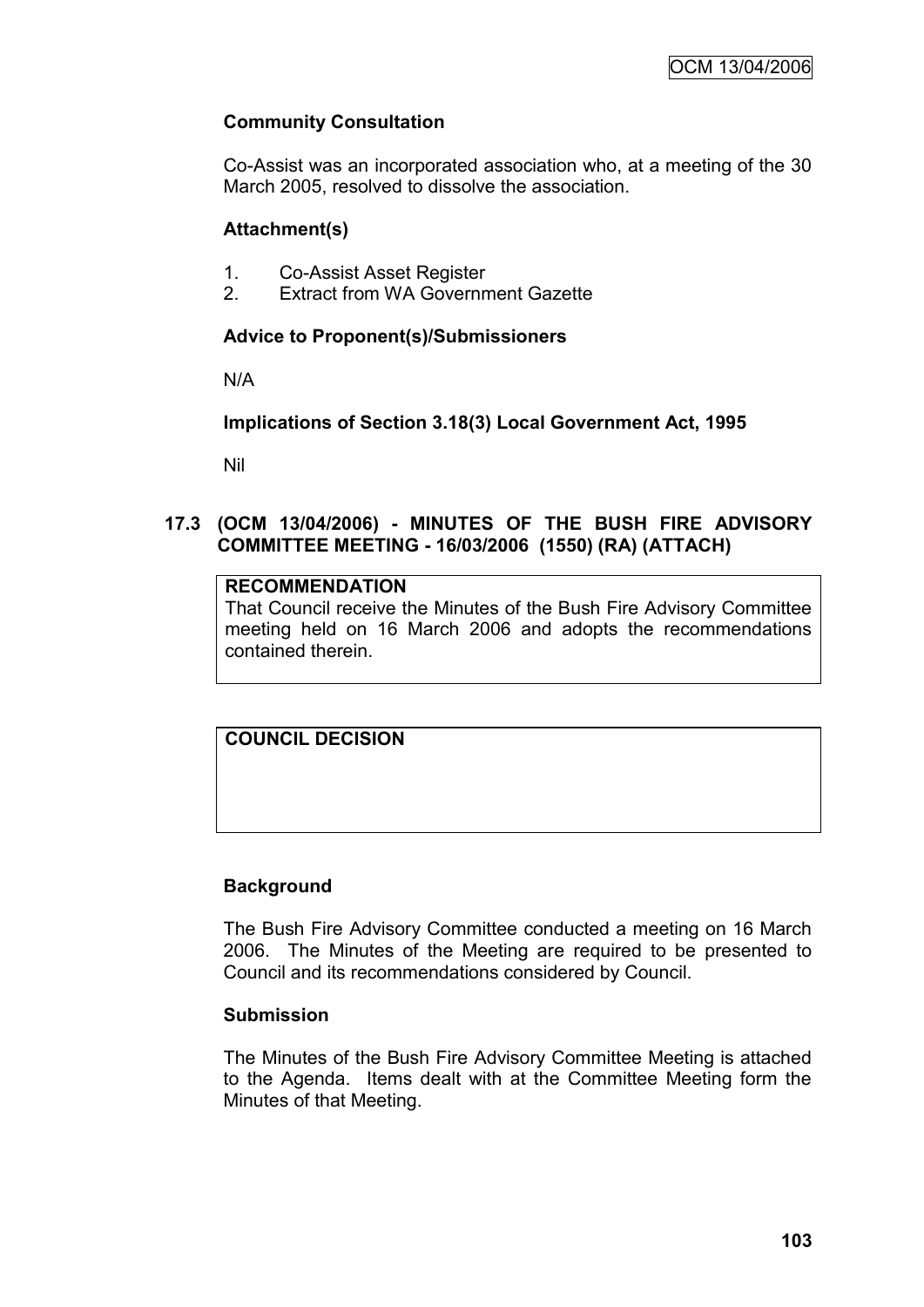## **Report**

The Committee recommendations are now presented for consideration by Council and if accepted, are endorsed as the decisions of Council.

An Elected Member may withdraw any item from the Committee Meeting for discussion and propose an alternative recommendation for Council"s consideration.

## **Strategic Plan/Policy Implications**

Key Result Area "Managing Your City" refers.

#### **Budget/Financial Implications**

Committee Minutes refer.

#### **Legal Implications**

Committee Minutes refer.

#### **Community Consultation**

Committee Minutes refer.

#### **Attachment(s)**

Bush Fire Advisory Committee Minutes 16 March 2006

#### **Advice to Proponent(s)/Submissioners**

The Proponent(s) and those who lodged a submission on the proposal have been advised that this matter is to be considered at the April 2006 Council Meeting.

#### **Implications of Section 3.18(3) Local Government Act, 1995**

Committee Minutes refer.

## **17.4 (OCM 13/04/2006) - MINUTES OF ABORIGINAL ADVISORY COMMITTEE - 20/02/2006 (8978) (CC) (ATTACH)**

#### **RECOMMENDATION**

That Council receive the Minutes of the Aboriginal Advisory Committee dated 20 February 2006 and adopt the recommendations contained therein.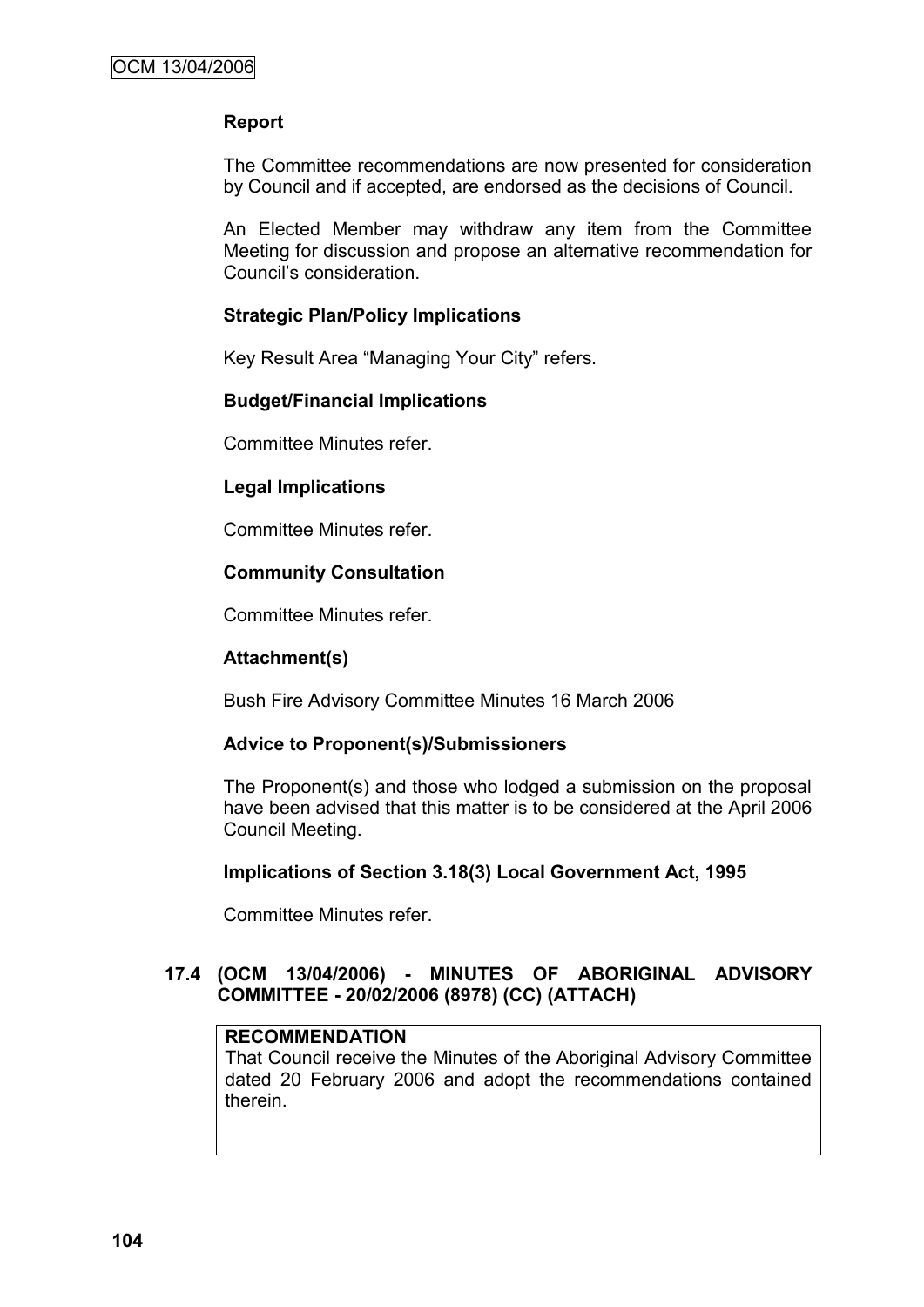## **COUNCIL DECISION**

## **Background**

The Aboriginal Advisory Terms of Reference as adopted by Council states the need to "support and generate awareness of Nyungar culture". The Aboriginal Advisory Committee has been established to pursue this objective.

#### **Submission**

Refer to Committee minutes and attached Committee request for Project Funding Form. The Aboriginal Advisory Committee is requesting that Council allocate ongoing funds for a part time Aboriginal Community Development Position with project activity funds.

#### **Report**

The committee has stated that they believe the position is essential for the continued support and development of the Aboriginal Advisory Committee. This position is also needed to continue to strengthen the networks and links that have been identified between the City and the aboriginal community and to enable the development of culturally appropriate projects that have been identified, as a community need.

This position has been funded for the past 18 months with grant funding from Office of Crime Prevention and in that time it has become apparent that there is a need for this officer to be employed to assist with the inclusion of the aboriginal community in mainstream activity and for the officer to work directly on projects, programmes and issues and to provide advice on culturally appropriate ways of dealing with the local aboriginal community.

External funding options have been explored and there is currently an application with the Federal Government's National Community Crime Prevention programme and notification of the status of this application will occur in April 2006.

#### **Strategic Plan/Policy Implications**

Key result area " Facilitating the needs of your community" refers.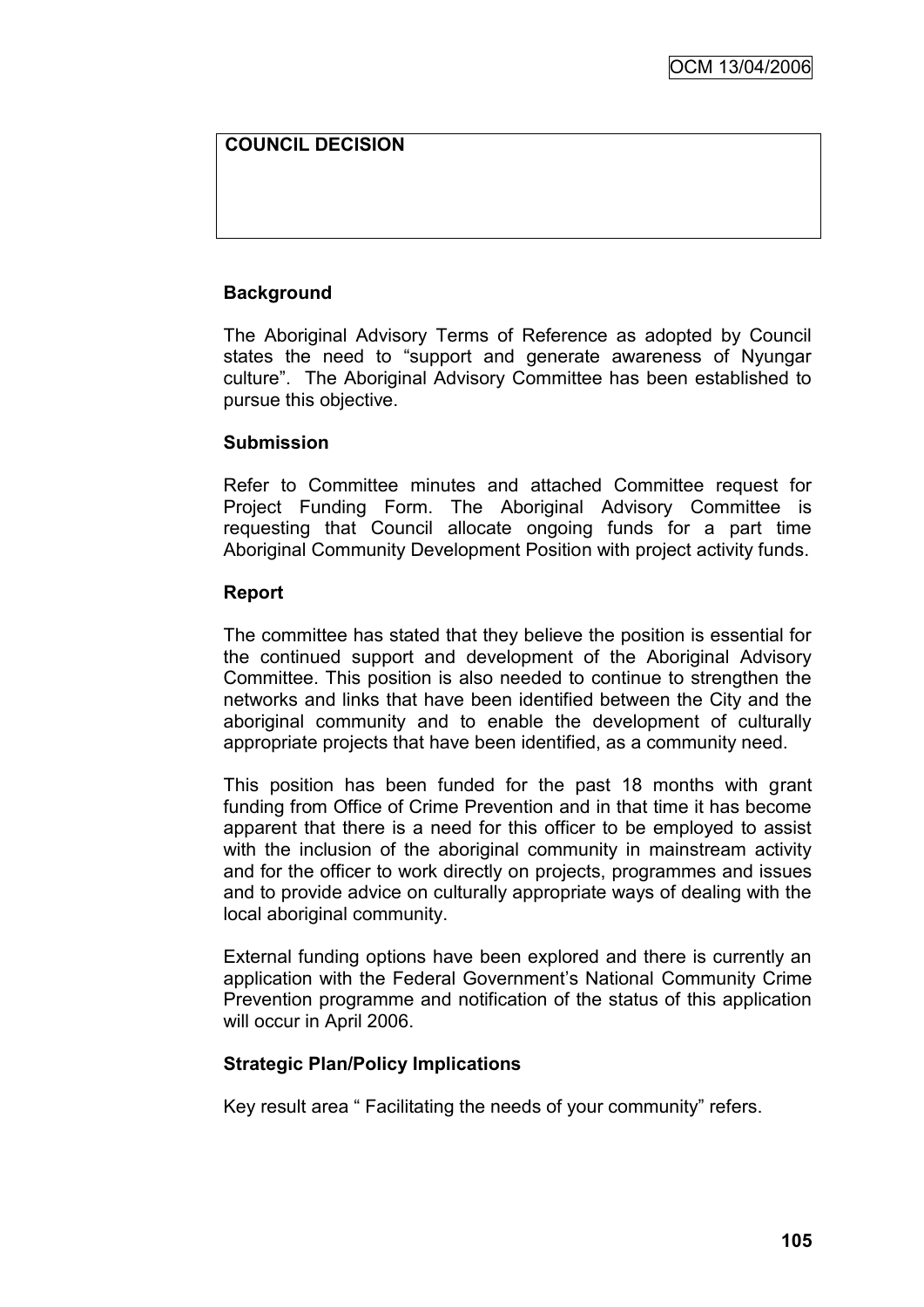## **Budget/Financial Implications**

- (1) \$31,223 per annum for three day a week position inclusive of all on costs.
- (2) \$3,000 for communication and administrative costs
- (3) \$5,000 for community development projects

## **Legal Implications**

N/A

## **Community Consultation**

The Aboriginal Advisory Committee provides an ongoing consultation process where community members can express their views about issues for Aboriginal people living in the district.

## **Attachment(s)**

- (1) Minutes of Aboriginal Advisory Committee meeting 20 February 2006
- (2) Council Committees request for project funds.

## **Advice to Proponent(s)/Submissioners**

N/A

#### **Implications of Section 3.18(3) Local Government Act, 1995**

Nil

#### **17.5 (OCM 13/04/2006) - MEMBERSHIP - ABORIGINAL ADVISORY COMMITTEE (8978) (CC) (ATTACH)**

**RECOMMENDATION** That Council:

- (1) in accordance with Section 5.10 of the Local Government Act 1995 appoint the following community representatives as members of the Aboriginal Advisory Committee
	- 1. Ms Leanne Mason
	- 2. Mr Phillip Doughty
	- 3. Mr Fred Yasso
	- 4. Mrs Sue Pickett
	- 5. Mrs Corina Abraham
	- 6. Ms Gail Beck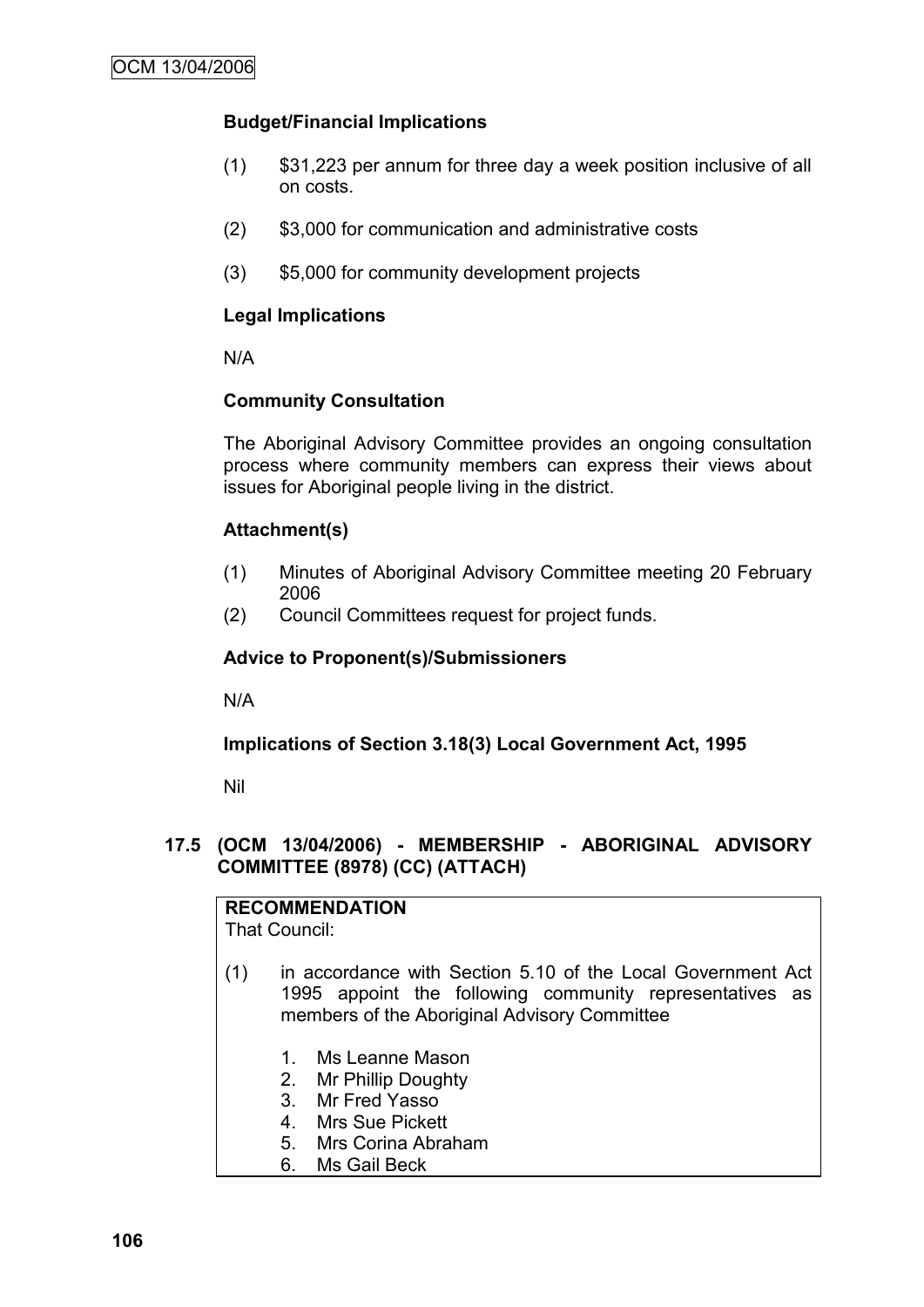- 7. Mr Clarrie Collard-Ugle; and
- (2) adopts the revised Terms of Reference as attached to the Agenda.

**TO BE CARRIED BY AN ABSOLUTE MAJORITY OF COUNCIL**

## **COUNCIL DECISION**

## **Background**

Council appointed the first Aboriginal Advisory Committee in 2003. The terms of reference for this committee have been reviewed at the AGM held on 22 February 2006 and better reflect the wishes of the incoming committee and make for a more workable document for this committee to abide by.

This Council appointed committee promotes & supports Aboriginal initiatives, services and facilities within the City.

The committee will be involved in the development of Aboriginal protocols, projects and activities with the ability to make recommendations to Council.

The Aboriginal Advisory Committee in the past twelve months has been actively involved in the afternoon yarn community meetings, oral history project and consultation with council officers on planning and community issues.

#### **Submission**

N/A

#### **Report**

Expressions of Interest were called for this committee through advertisements in the local papers (Herald & Gazette and Cockburn Soundings), by word of mouth, through posters and flyers in the community and through the schools newsletter system. All Applicants met the required criteria and are duly recommended for appointment by council.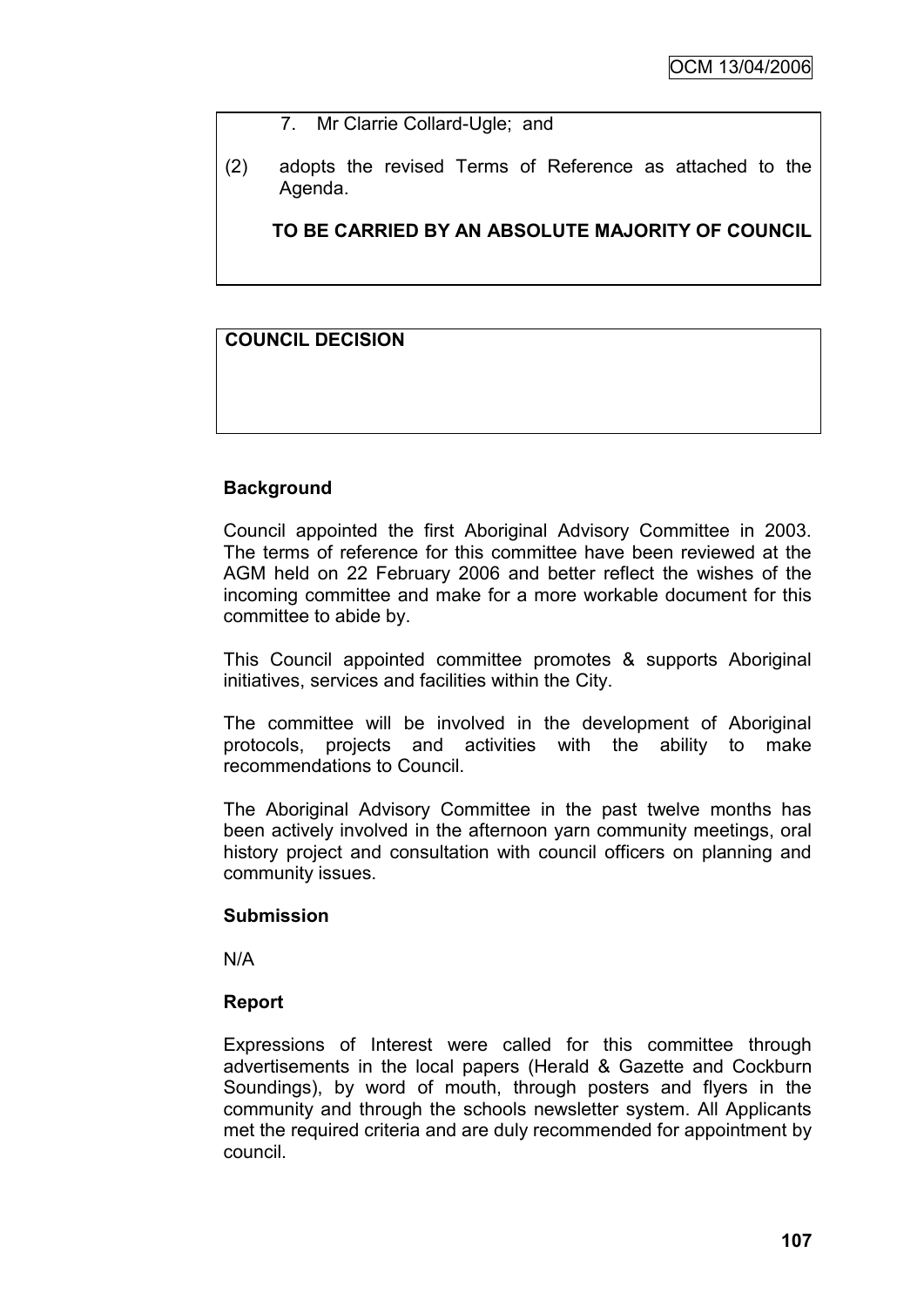Current members were invited to reapply to the committee for the next twenty-four months and calls for expressions of interest from the community were made as all positions fell vacant.

#### **Strategic Plan/Policy Implications**

Planning Your City – To foster a sense of community within the district generally and neighbourhoods in particular.

Facilitating the needs of your community – To facilitate and provide an optimum range of community services.

To identify current needs, aspirations, expectations and priorities of the services provided by council.

#### **Budget/Financial Implications**

| <b>Municipal Budget</b><br>Total | \$2 000 |
|----------------------------------|---------|
|                                  | \$2 000 |

#### **Legal Implications**

N/A

#### **Community Consultation**

The positions for the Aboriginal Advisory Committee were publicly advertised and open to all members of the public.

#### **Attachment(s)**

Revised Terms of Reference.

#### **Advice to Proponent(s)/Submissioners**

N/A

#### **Implications of Section 3.18(3) Local Government Act, 1995**

Nil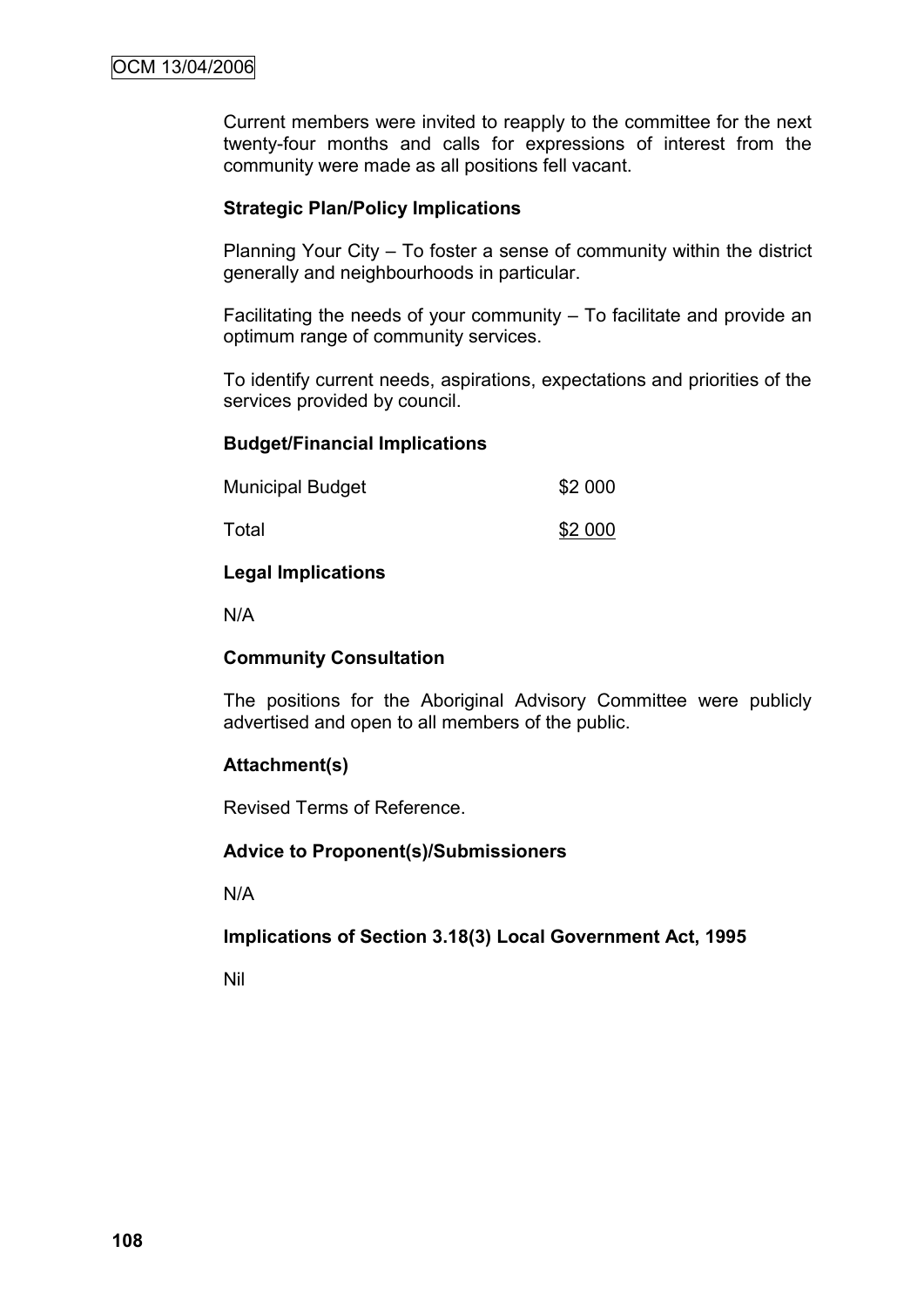**17.6 (OCM 13/04/2006) - REALLOCATION OF FUNDS TO PROVIDE FURTHER FUNDING FOR THE CITY'S STADIUM WA BID AND TO ENGAGE A CONSULTANT TO REVIEW THE COMMUNICATIONS NEEDS OF THE CITY (1081; 1060) (AJ)**

#### **RECOMMENDATION**

That Council:

- (1) receive the report;
- (2) reallocate:
	- 1. \$50,000 from Account No.CW 1046 Electronic Signage and Promotion;
	- 2. \$60,000 from Account No.CW 1901 Waste Disposal Site Works;
	- 3. \$80,000 to Account No.OP 9715 Bid for Stadium at Cockburn Central; and
	- 4. \$30,000 to a new account "Review of Telecommunication and Data Communication Needs".

## **TO BE CARRIED BY AN ABSOLUTE MAJORITY OF COUNCIL**

## **COUNCIL DECISION**

## **Background**

Council placed an item on the 2005/06 budget for a variable message sign similar to the sign located near to the Old Fremantle Traffic Bridge in Fremantle. The sign would be used to promote Council events and services.

Council is currently engaged in lobbying the State Government to build a \$500 million multi-purpose sporting stadium at a site located adjacent to the new Cockburn Central town site.

The lease on the City"s telecommunications system expires in December 2006. A review of the City"s future communication needs is required so that any recommendations can be incorporated into the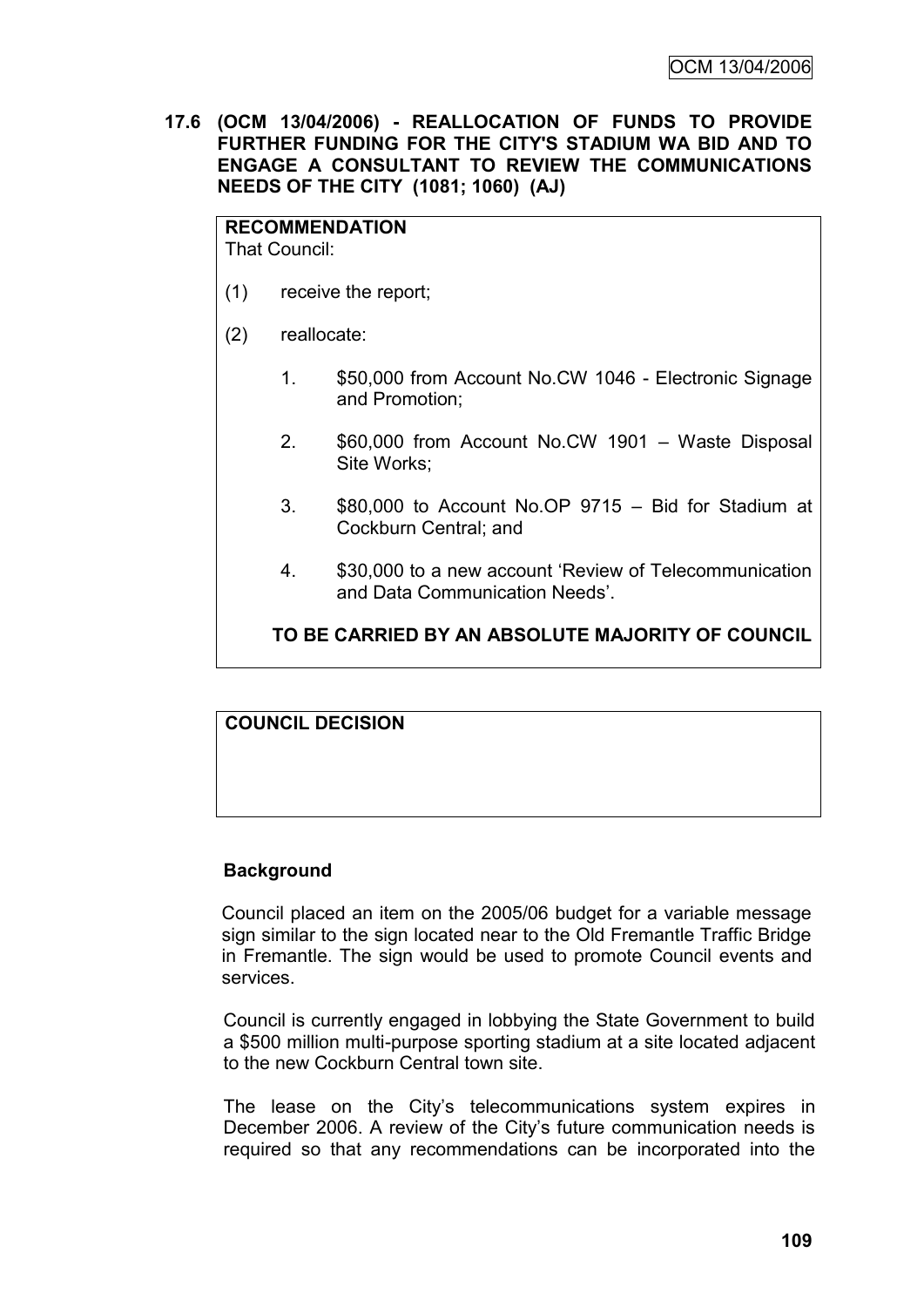renovations currently being carried out to the City"s administration building.

#### **Submission**

N/A

#### **Report**

Since the Budget review in February 2006 there have been several matters arisen which require funds.

Council placed \$50,000 on its 2005/06 Budget for an electronic sign to be placed on Rockingham Road on the Administration/Civic Centre site which is proposed be reallocated for a review into telecommunications / communications requirements for the City"s Administration in light of the expiration of the current lease and the refurbishment of the building.

As the Stadium WA concept for Cockburn Central is likely to be shortlisted by the State Government Major Stadia Taskforce, \$80,000 is sought to continue the bid process for 2005/06.

Details on both these proposals is listed below:

Quotations were called late last year to build a variable message sign on Rockingham Road in front of the Council"s administration building.

Potential contractors carried out site inspections and the Communications Manager received quotations from a number of them.

There were a number of issues arising from this quotation process:

#### **(1) Price**

The original officer"s recommendation for the 2005/06 budget was that \$60,000 to be allocated for the project. During budget deliberations Council reduced this amount to \$50,000.

Quotations received from potential contractors ranged from \$60,000 to \$96,000. These prices did not include GST.

All the quotations received did not include connection to mains power.

Based on these quotations Council would have to significantly increase the allocation of funds for the construction of a sign and a tender process would have to be initiated.

## **(2) Location**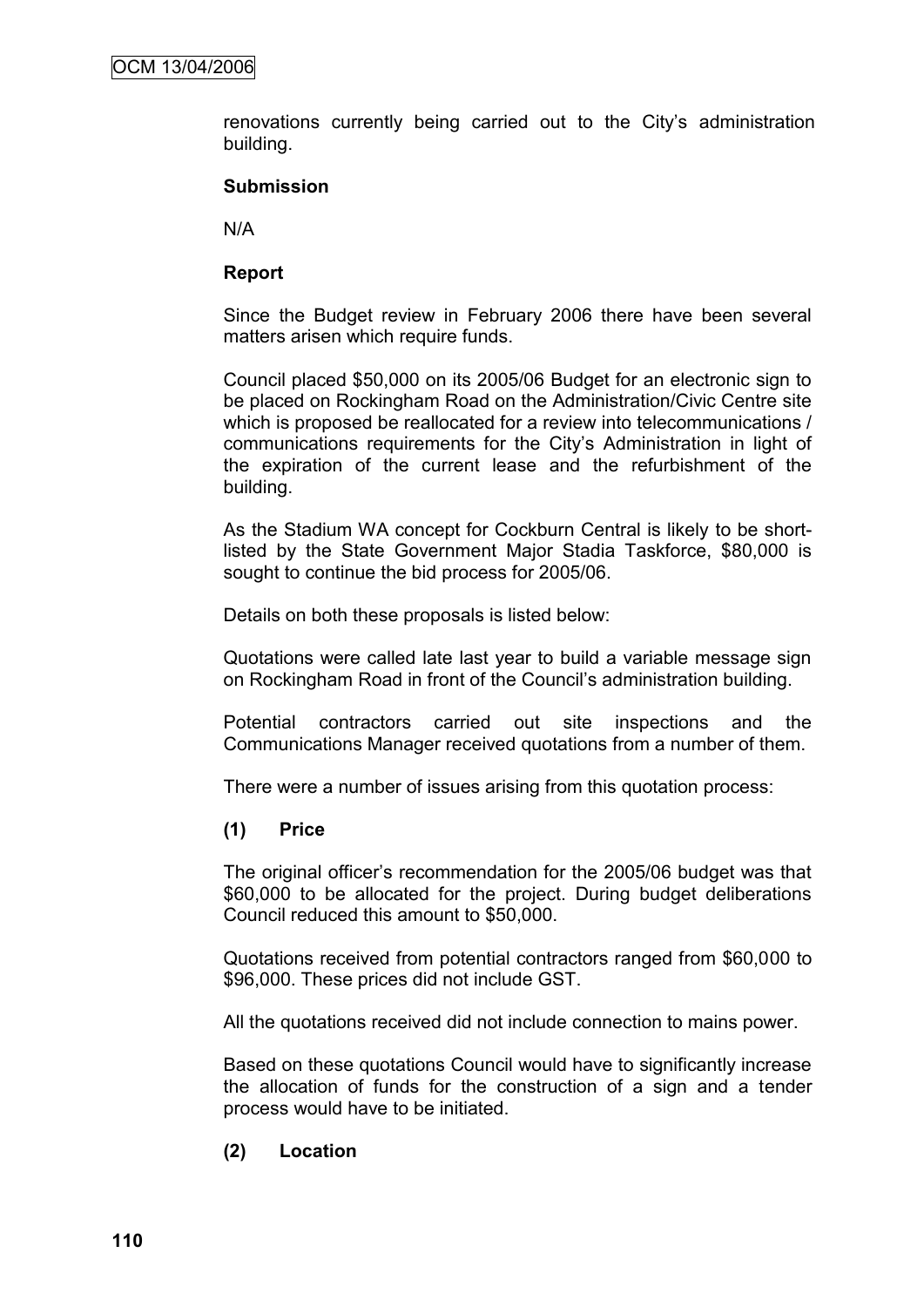The preferred site identified by Councillors was in front of the Council"s administration building on Rockingham Road. After discussions with potential contractors it became evident that this location had the following problems.

- **Locality to a mains power source** the most cost effective location would be to place the sign directly adjacent to the City"s transformer box. However placing the sign in this location would mean that a 4 metre high frame would need to be constructed.
- **Sight lines**  To get the best sight lines the sign would have to be placed on the crest of the hill in front of the Council building. This would mean that extensive electrical work would have to be carried out to locate the sign in this position. Placing the sign close to the power source would make the sign difficult to see for drivers heading south along Rockingham Road, as it would be located over the crest of the hill.
- **Location**  placing the sign on Rockingham Road requires that a double sided sign be used. The electronic sign near the Old Fremantle Traffic Bridge is a single display board located at an intersection with traffic lights. Placing a sign at this location increases potential costs due to its double-sided nature.
- **Traffic volumes**  to get maximum impact from this type of sign it needs to be placed on a major arterial road with a large traffic volume. Rockingham Road is classed as a District Distributor (B). Roads such as Beeliar Drive as classed as a District Distributor (A) and other major roads such as Northlake Road are classed as a Primary Distributor. Main Roads WA controls roads classed as a Primary Distributor and restrictions on electronic signage apply.
- **Effect on local residents**  Residents on Rockingham Road adjacent to Council could be adversely affected by locating the electronic sign at this site.

The question that needs to be asked is whether locating an electronic sign at the proposed location provides both value for money and maximum advertising impact.

It is the opinion of the Communications Manager that placing an electronic sign at the proposed location does not provide value for money or maximum advertising impact.

For an electronic sign to be built adjacent to Council's administration building further funds would need to be sought.

Due to restrictions on locating an electronic sign the Communications Manager looked at other potential locations. The site that possesses the best attributes for the location of an electronic sign is the proposed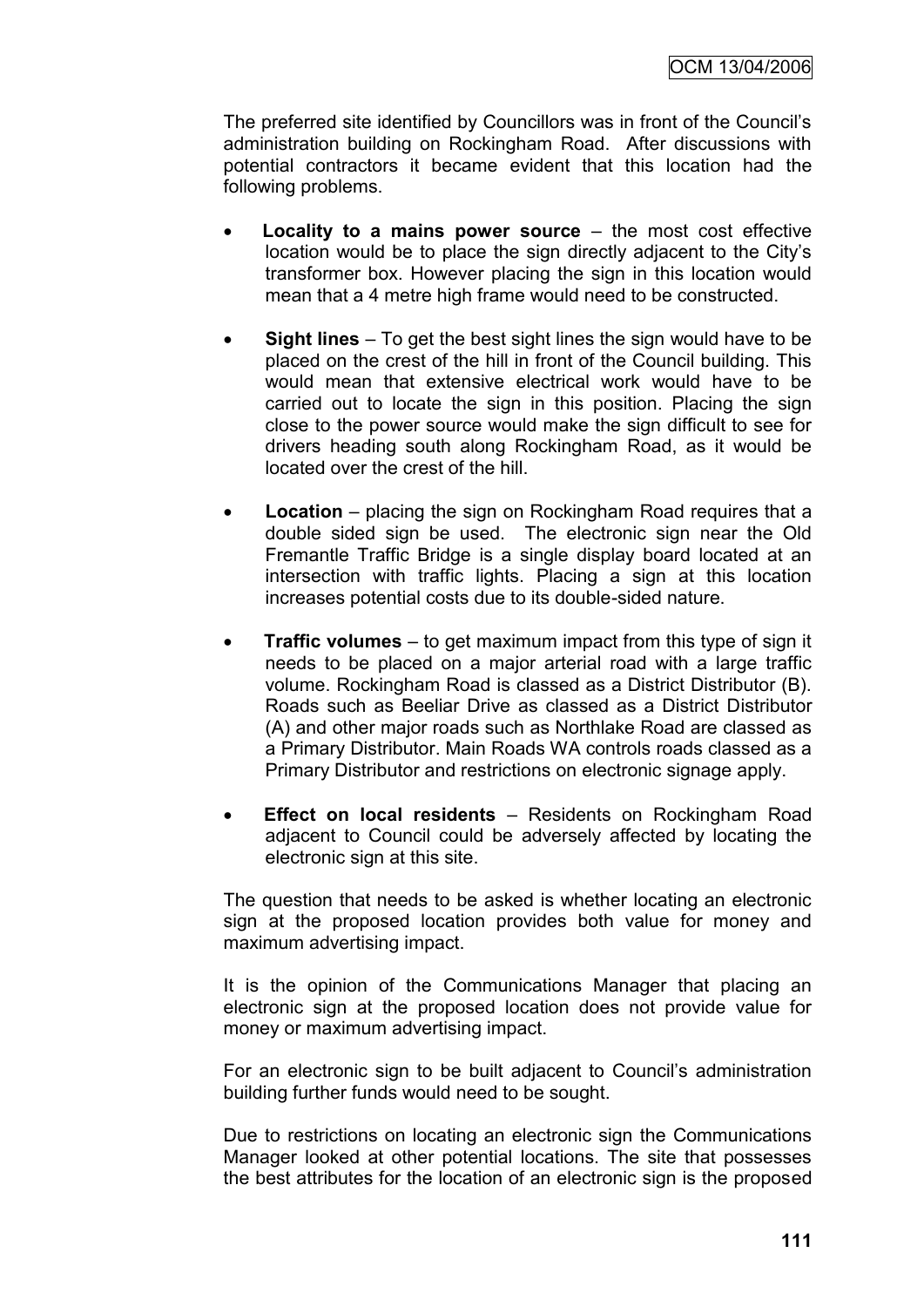council facility at Lot 7 in the new Cockburn Central development. This location would be a highly visible site adjacent to the new train and bus stations and the new town square.

It is recommended that Council not construct an electronic sign adjacent to its administration building on Rockingham Road, Spearwood this financial year. It is also recommended that Council officers investigate placing an electronic sign at its proposed facility at Lot 7 Cockburn Central in the future.

#### **Stadium WA bid**

Further funds are required for the City"s bid for the location of a \$500 million multi-purpose stadium at Cockburn Central.

The Stadium WA concept is likely to be short listed by the State Government"s Major Stadia Taskforce.

This short list was to be originally announced in late March 2006. Due to the West Australian Football Commission"s refusal to present its master plan for Subiaco Oval to the Taskforce this announcement is likely to be delayed until mid-April 2006.

Once short-listed a number of activities need to be conducted to further the City"s bid. These include:

- Engaging a consultant to develop a master plan for the site.
- Economic impact analysis.
- Further Government and Media relations work.
- A public awareness campaign of the merits of the Stadium WA concept.
- Public consultation through polling.

It is estimated that a further \$80,000 investment is required to continue the bid process during the 2005/06 financial year.

#### **Review of the City's Telecommunications / Communications Requirements**

The lease on the City"s current telecommunications system runs out in December 2006. Due to the renovations currently being carried out on the City"s administration building there is a limited timeframe to evaluate the City"s future communication requirements.

The City needs to assess what options provide the most cost effective means of delivering future communications requirements. This includes conducting a cost benefit analysis of the following:

 potential technology options to replace the current telephone system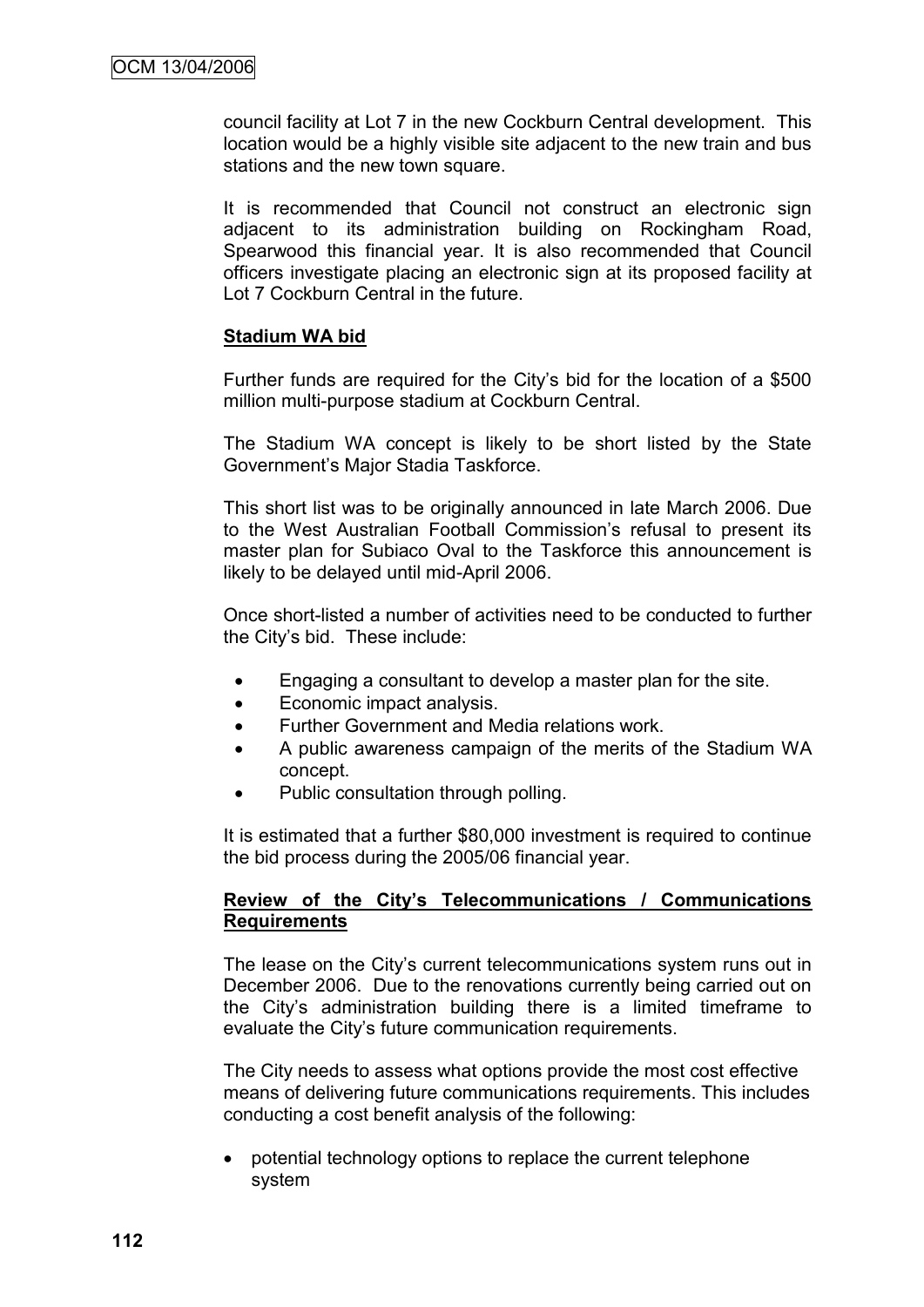- purchasing vs leasing arrangements for the new system
- compatibility with the City's future data requirements, eg. C.C.T.V. **Monitoring**
- Ongoing operational costs.

Meetings between the City"s Customer Service unit and Information Technology unit have identified that City officers do not have the expertise to evaluate the City"s future communications needs. The meeting identified that the following needs to occur:

- The City engages consultants to determine the future telecommunications/communications requirements of the City.
- That an internal working party be set up comprising of representatives from all departments.
- That the consultant works in conjunction with the working party to identify both current and future needs and develop a series of recommendations to address these organizational needs.
- That the consultant prepare tender specifications to implement these recommendations.
- That the consultant provides the City with advice during the tender selection process.

The urgency in engaging a consultant and starting this process is due to the need for the City to get information to assist it in its budget process for the 2006/07 financial year. An upgrade to the City"s telecommunications system is likely to involve a significant financial commitment.

Indicative quotations reveal that a sum of approximately \$30,000 is required to conduct this review.

#### **Strategic Plan/Policy Implications**

Key Result Area "Managing Your City" applies.

#### **Budget/Financial Implications**

There is \$50,000 in the current budget, A/c. No.CW-1046 that can be reallocated to OP-9715.

\$30,000 in A/c. No.CW-1901-6200 is available to be reallocated to OP-9715.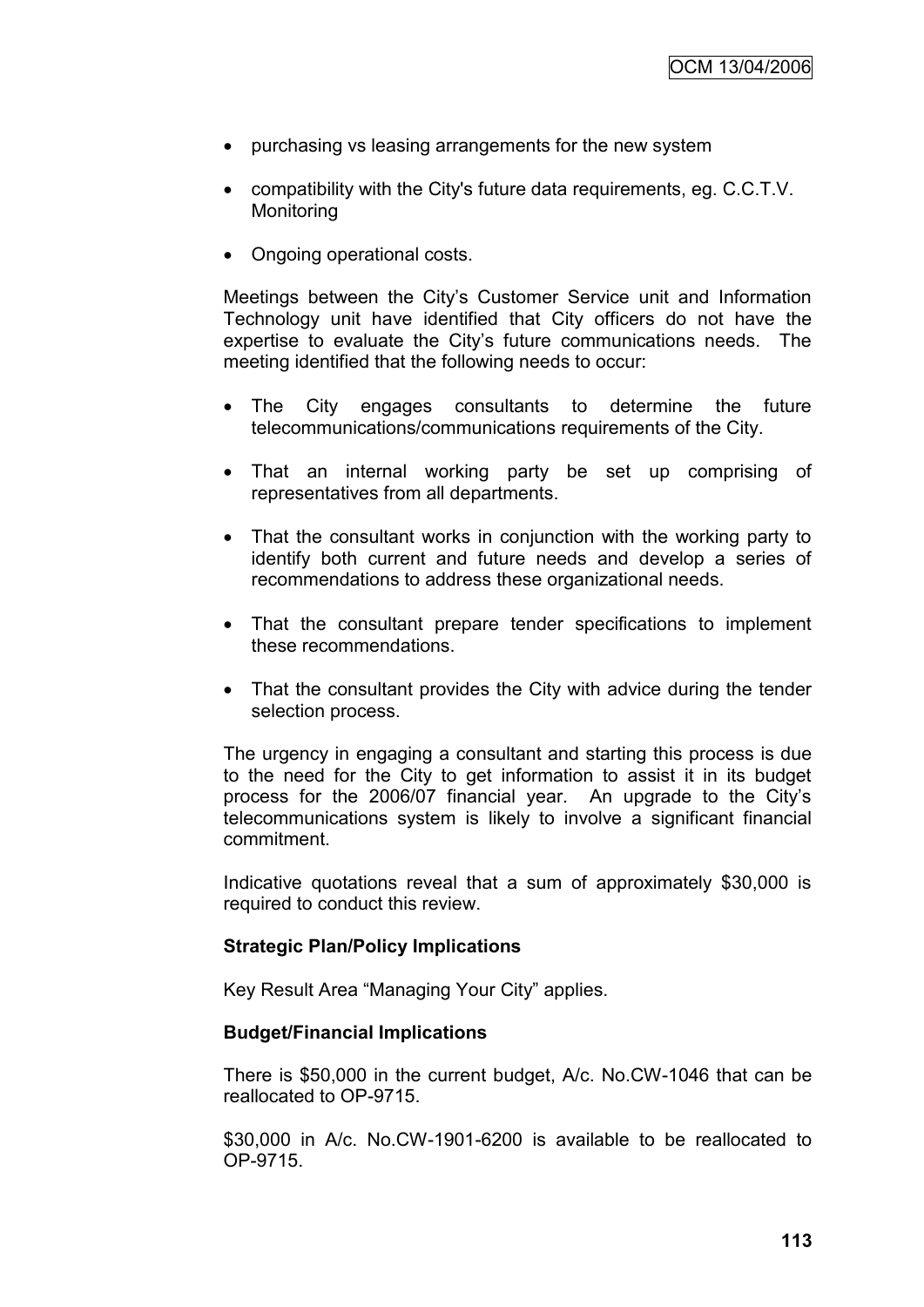## **Legal Implications**

N/A

**Community Consultation**

N/A

**Attachment(s)**

N/A

**Advice to Proponent(s)/Submissioners**

N/A

**Implications of Section 3.18(3) Local Government Act, 1995**

Nil.

# **18. EXECUTIVE DIVISION ISSUES**

Nil

# **19. MOTIONS OF WHICH PREVIOUS NOTICE HAS BEEN GIVEN**

Nil

## **20. NOTICES OF MOTION GIVEN AT THE MEETING FOR CONSIDERATION AT NEXT MEETING**

Nil

# **21. NEW BUSINESS OF AN URGENT NATURE INTRODUCED BY COUNCILLORS OR OFFICERS**

Nil

# **22. MATTERS TO BE NOTED FOR INVESTIGATION, WITHOUT DEBATE** Nil

## **23. CONFIDENTIAL BUSINESS**

Nil